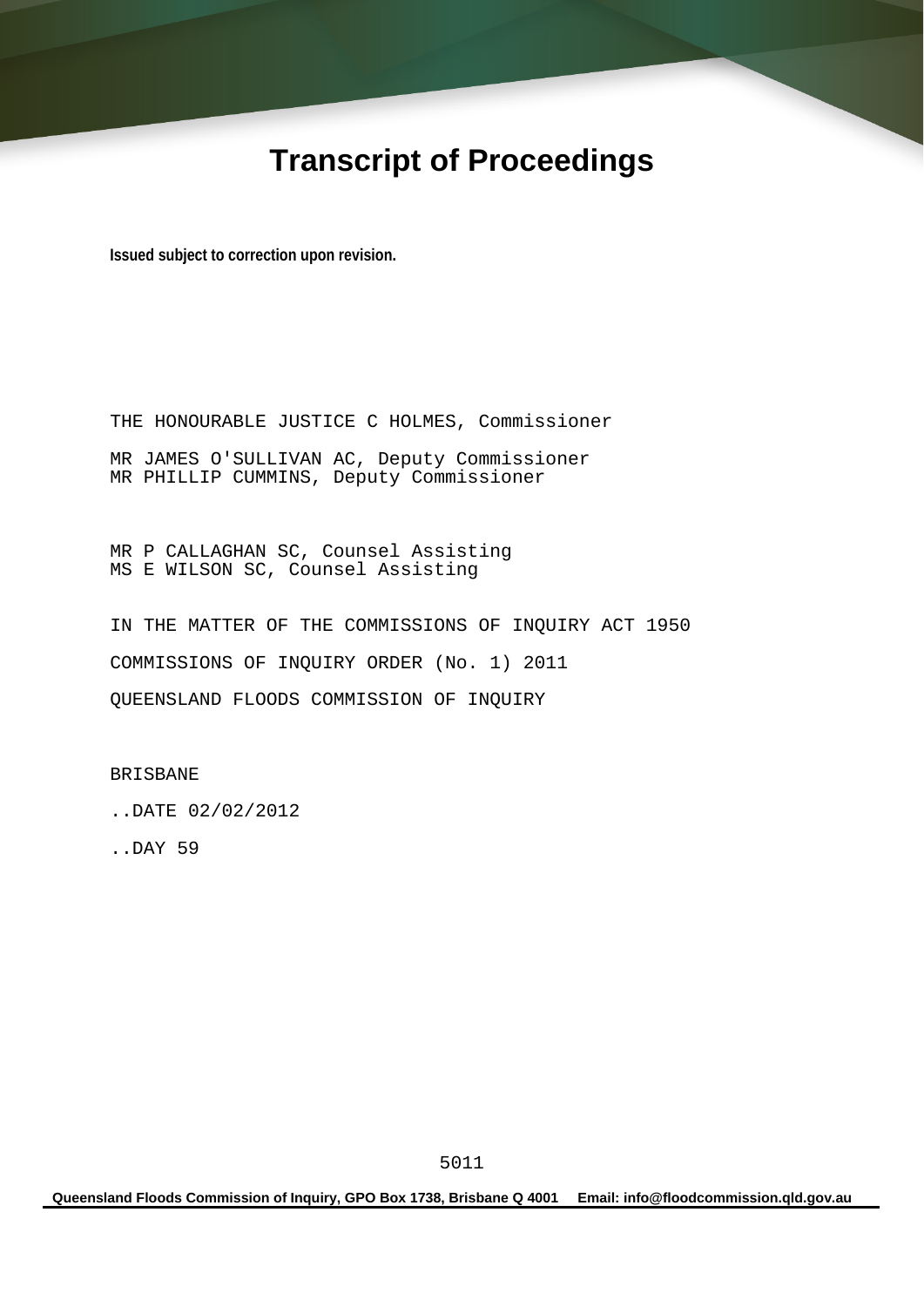THE COMMISSION RESUMED AT 8.59 A.M.

COMMISSIONER: Mr Callaghan, we might just take appearances first, so if you would announce yours?

**10**  MR CALLAGHAN: Yes. If it please the Court, my name is Callaghan, initials C J, of Senior Counsel. I appear with my learned friends, Ms Wilson of Senior Counsel, and Ms Kefford.

COMMISSIONER: Thank you. Mr O'Donnell?

MR O'DONNELL: I am appearing for Seqwater. O'Donnell QC, with my learned friend Mr Pomerenke, instructed by Allens Arthur Robinson.

COMMISSIONER: Thank you. Mr Ambrose?

MR AMBROSE: My name is Ambrose, initial P. I appear with Mr Liam Dollar of counsel. We're instructed by Holding Redlich for SunWater and Mr Robert Ayre.

COMMISSIONER: Thank you. Yes?

MR PORTER: Porter, initials B T, with Mr Dunning SC, instructed by Clayton Utz for Brisbane City Council.

COMMISSIONER: Thank you.

MR RANGIAH: Your Honour, Rangiah, initials D C, instructed by Maurice Blackburn Lawyers, and I appear for the Ferndale residents.

COMMISSIONER: Thank you. Mr Murdoch?

MR MURDOCH: Murdoch, initials J E, Senior Counsel. I appear for the Mid-Brisbane River Irrigators Incorporated, instructed by Gallagher Legal.

COMMISSIONER: Thank you, Mr MacSporran?

MR MacSPORRAN: If it pleases the Commission, my name is MacSporran, initials A, Senior Counsel. I appear for the State of Queensland, together with Mr J Rolls and Ms J Brasch, instructed by Crown Law.

COMMISSIONER: Thank you. Yes?

MR SULLIVAN: If it please the Court, my name is Sullivan, initials T P, Senior Counsel. I appear for Mr John Tibaldi, and I'm instructed by Dibbs Barker.

COMMISSIONER: Thanks, Mr Sullivan.

MR BURNS: My name is Burns, initials M J, Senior Counsel. I seek leave to appear on behalf of Mr Malone with Mr Sewell.

**40** 

**60** 

**50** 

**1**

**30**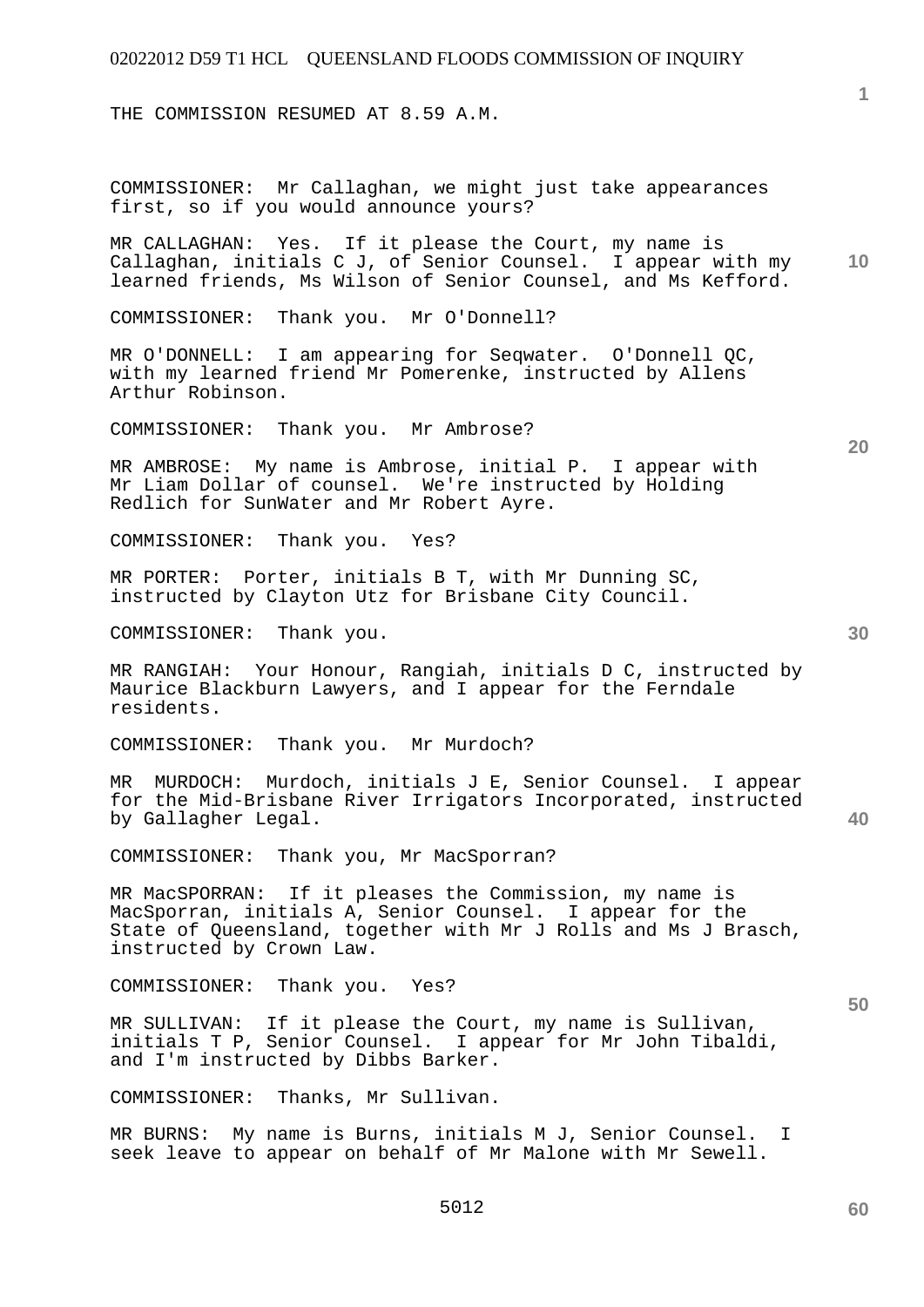COMMISSIONER: Thanks, Mr Burns. That leave is granted. Yes, Mr Callaghan?

MR CALLAGHAN: The Inquiry reconvenes public hearings in order to consider issues relating to the operation of Wivenhoe Dam during the January 2011 flood event. In flood events, the dam is to be operated in accordance with procedures contained in a manual.

The manual contemplates four possible strategies for the operation of the dam during a flood. These are known as strategies W1, 2, 3 and 4. The manual requires a transition from strategy W1 to strategy W2 or 3 when the Wivenhoe Lake level exceeds 68.5 metres, as it did at 8 a.m. on the 8th of January 2011.

On the 2nd of March last year Seqwater published its official report on the operation of the dam during the January flood event. In that report, it is clearly stated that strategy W3 was adopted for use at that time, 8 a.m. on Saturday 8 January 2011.

Flood Operations Engineer, Robert Ayre, who was on duty at that time, has given sworn evidence to the Inquiry and he has in that evidence confirmed that this was the case.

During his evidence Mr Ayre was referred by Mr Rangiah to an entry in a situation report written on the evening of 8 January. This entry indicated that strategy W1 or W2 may have been engaged at that time. Mr Ayre explained that he had inadvertently recorded the wrong strategy, stated that the entry was not correct, and confirmed that the transition into W3 had been made earlier in the day.

No contemporaneous record existed as to when flood engineers moved to W3. The Inquiry's interim report commented on the inadequacies in the records of decision-making at the dam, in particular with respect to the keeping of the event log by the flood engineers during the flood event. It was observed that the log did not make any note of decisions to change strategy, nor of the reasons for such decisions. These inadequacies were the basis of a recommendation that an accurate record should be kept of key decision-making processes, including changes in strategies.

In the absence of such records, the Commission accepted the accuracy of the March report, the sworn testimony of Mr Ayre, and the evidence of the other three engineers; Mr John Tibaldi, Terrence Malone, and John Ruffini. There were no discrepancies of any note between their evidence.

The Commission also had before it reports from four independent experts who had been asked to review the report and express an opinion as to whether there were any aspects of the operation of the dam that were not in accordance with the manual. Relevantly, their unanimous conclusion was that there had been compliance with the manual.

**10** 

**1**

**20** 

**40**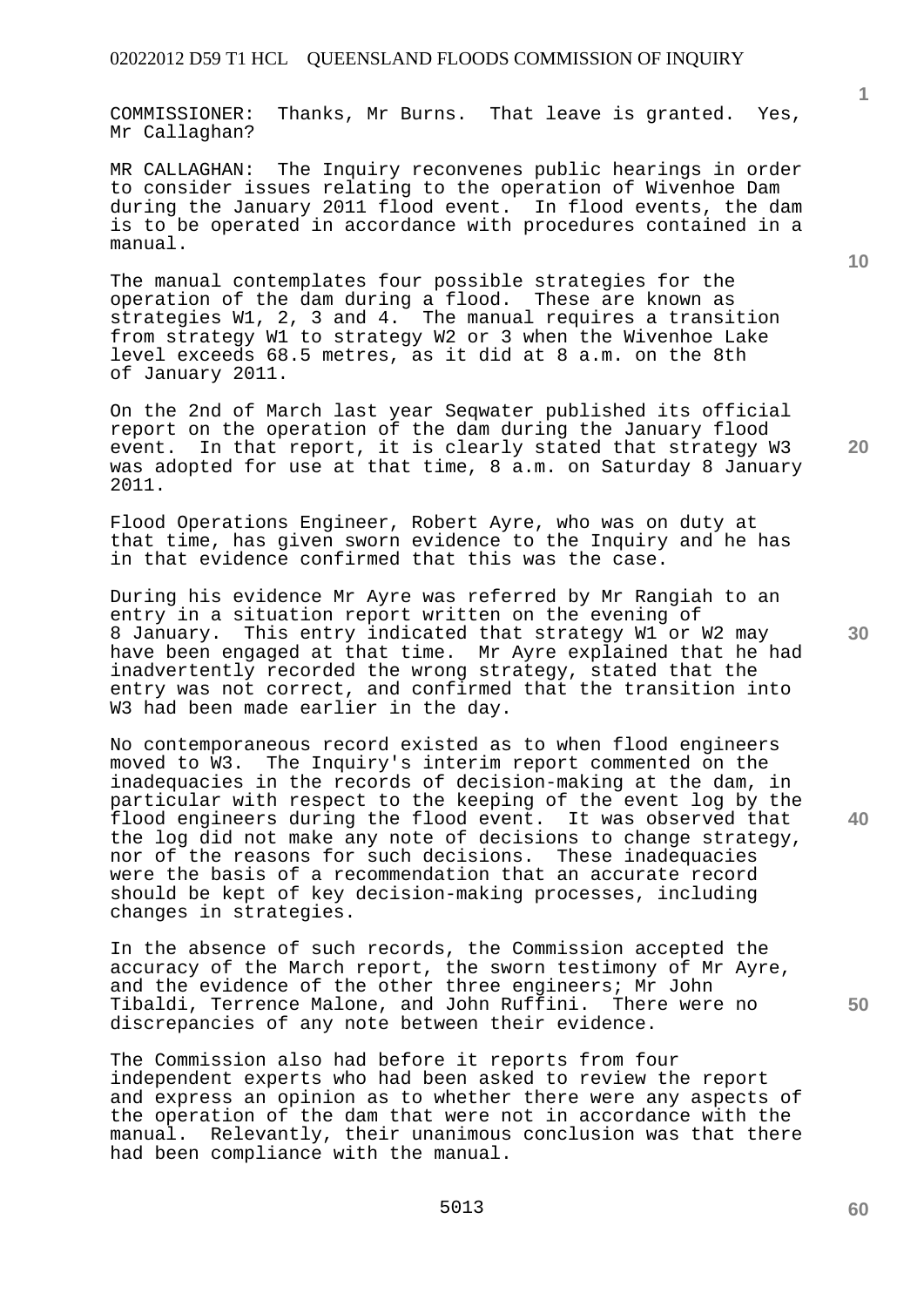On the 23rd of January this year, Mr Hedley Thomas, writing in The Australian, pointed to a number of features in the evidence which suggested, amongst other things, that the dam was not operated in the manner described to the Commission. If true, the suggestion is a serious one and involves questions not only as to how the dam was managed, but as to how the public and the Commission have been informed about the January event.

A review of the evidence was conducted and a requirement was issued to Seqwater. I will tender that requirement and the response received to it.

COMMISSIONER: Exhibit 1,033.

ADMITTED AND MARKED "EXHIBIT 1,033"

MR CALLAGHAN: After receiving this response, the Commission sought an extension of time from its end date of 24 February to 16 March 2012 to permit the matters to be investigated.

The Premier has granted that extension and I will tender a copy of the relevant part of the Queensland Government Gazette.

COMMISSIONER: Exhibit 1,034.

ADMITTED AND MARKED "EXHIBIT 1,034"

**40**  MR CALLAGHAN: The investigation to be completed in the days ahead will involve evidence from the four flood engineers, together with senior officers of the relevant entities, including Seqwater and DERM. The independent experts who reviewed the report will also be called.

Madam Commissioner, I propose that the first witness should be flood engineer John Tibaldi.

COMMISSIONER: We will have a short break before that occurs. Thank you, we'll adjourn briefly.

**50** 

THE COMMISSION ADJOURNED AT 9.06 A.M.

**10** 

**30** 

**20**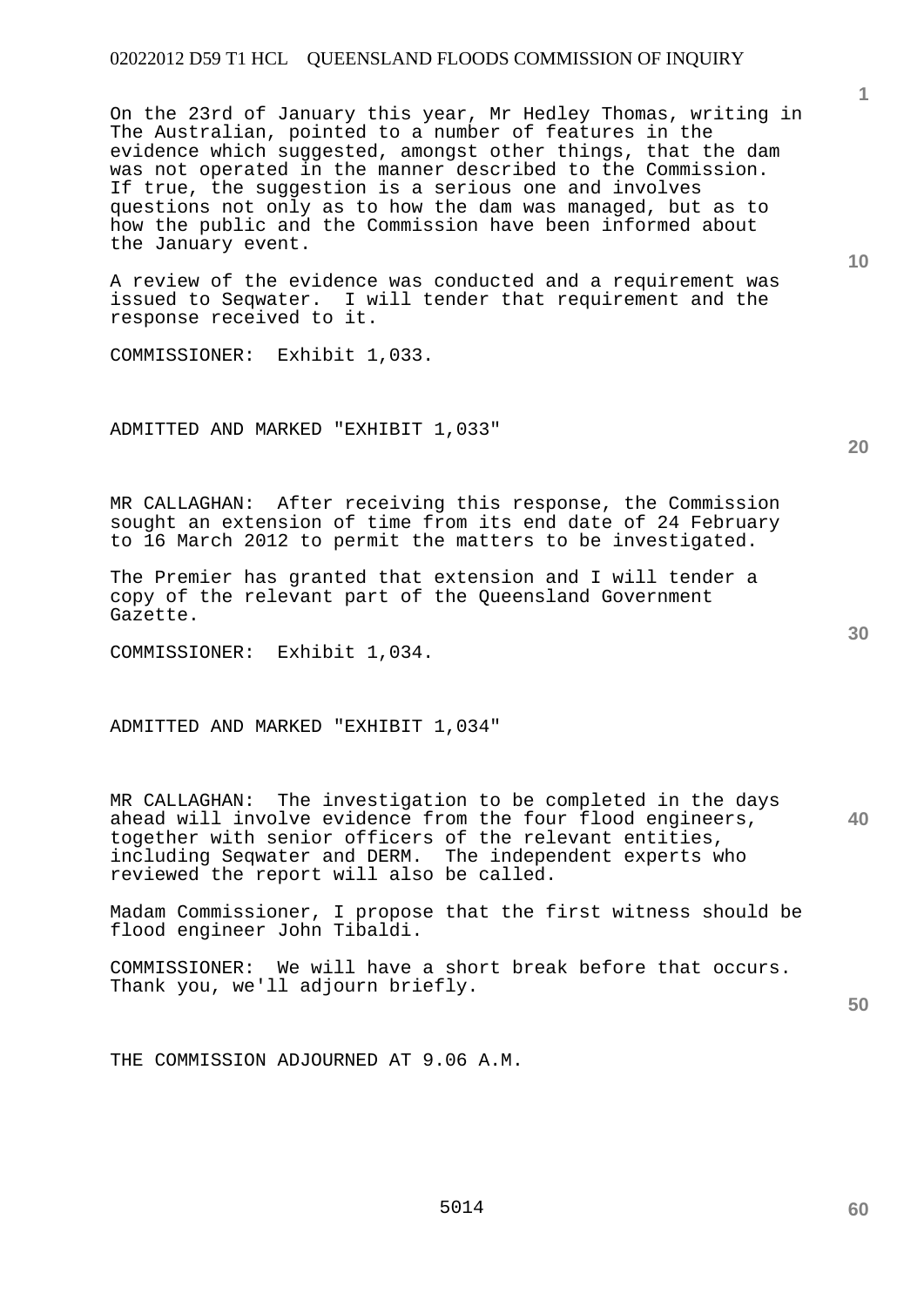THE COMMISSION RESUMED AT 9.11 A.M.

COMMISSIONER: Yes, Mr Callaghan? MR CALLAGHAN: I call John Tibaldi.

JOHN VICTOR TIBALDI, RECALLED:

FURTHER EVIDENCE-IN-CHIEF:

**20**  MR CALLAGHAN: Could you tell the Commission your full name and occupation?-- John Victor Tibaldi, civil engineer.

And you're currently employed by Seqwater, is that correct?-- Yes, it is.

Mr Tibaldi, you've made a statement to this Commission, first of all back on the 25th of March of last year. That is Exhibit 51 in evidence. You were taken to that statement on the 15th of April and you affirmed that you stood by the contents of that statement, is that correct?-- I am not sure about the 15th of April but I certainly stand by the contents of the statement.

All right. At that time back in April this Commission was in hearings where you and Mr Ayre, Mr Ruffini and Mr Malone all gave evidence. Were you present here when the other three flood engineers gave evidence?-- I wasn't present when Mr Ayre gave evidence. I don't think I was present at any of those times because I was the last one to give evidence, and the advice of my lawyers at that time was not to come.

All right. So you weren't even in the building when they were testifying?-- No.

All right.

COMMISSIONER: Can I ask did you watch it on live stream?-- I watched some of it on live stream but generally I tried to stay away from it.

MR CALLAGHAN: I just want to recap on a few things that we learned about earlier - well, during the course of hearings last year. If we start just by considering some aspects of the Flood Operations Centre. You, along with the three men whose names I have just mentioned, operated the Wivenhoe Dam during the floods from the Flood Operations Centre, is that correct?-- Yes, it is.

**1**

**10** 

**30**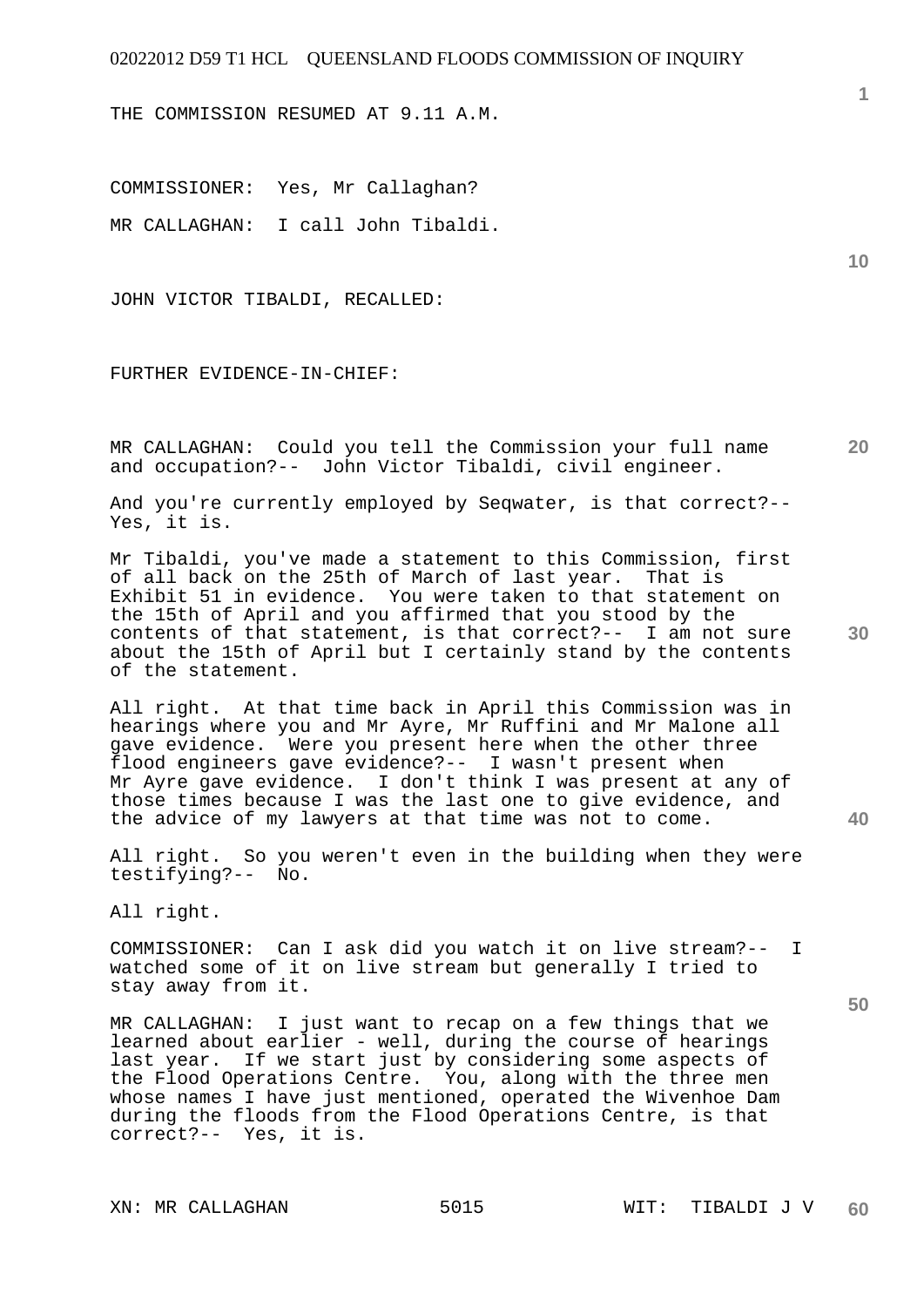At that time it was situated in Turbot Street?-- That's correct.

It was staffed by you and the other engineers at different times and also some technical officers?-- That's correct.

Can you just give us a brief explanation as to the different roles played by the engineers and the technical officers in the Flood Operations Centre?-- Yes, I can. As far as the engineers go, there was two senior flood operations engineers, who were Mr Ayre and Mr Ruffini, and then what's termed as two flood operations engineers, which was myself and Mr Malone. The definitions as to what's a senior flood operations engineer and what's a flood operations engineer are contained in the manual, but generally the senior engineers have - I guess, oversee the event and have powers associated with applying discretion if needed, and, again, that's described in the manual. As far as the four of us go we worked as a team and we worked together. As far as the technical officers go, at that time the term for them was data collectors, and that may be the term I used in the report. They're now known as flood officers. The term "data collectors" is a throwback to, you know, the original set-up of the flood manual. The purpose of those people is to assist the flood engineers with any duties through the flood event. They may be administrative duties, record taking, record keeping, that sort of - those sort of duties.

How many of them were on duty at any given time?-- Well, it varied. At the early stages of the flood event while the flood event was developing, there was generally one flood engineer and one - I will call a flood officer. As the event got bigger, the - you know, we doubled that. We had two duty engineers at any time and two flood officers. The details of that are contained in the flood event report. It goes through who was on when in terms of shift. With shifts, there was some overlap. So, for example, on the 11th of - on the Tuesday, even though myself and Mr Malone's shift finished at 7, because of what had occurred that day we stayed in the room for some time.

All right. Can I ask you about the duty engineer email account? I will show you a sample document. It is annexure TM5 to Exhibit 45, the statement of Mr Malone. And it is an email from the duty engineer to a group of people. I just choose this as an example of an email of the kind with which we're concerned. This duty engineer email account, who had access to that account?-- All of the - anyone that entered the room I believe would have had access to that account.

Including a flood officer?-- That's my understanding, potentially including a flood officer, yes.

So anyone could use it, anyone could read emails on it?-- Yes, I believe so.

All right. Who could send emails from that account?-- Well, again, if you had access - I guess, just to explain my

**10** 

**1**

**20** 

**40** 

**50**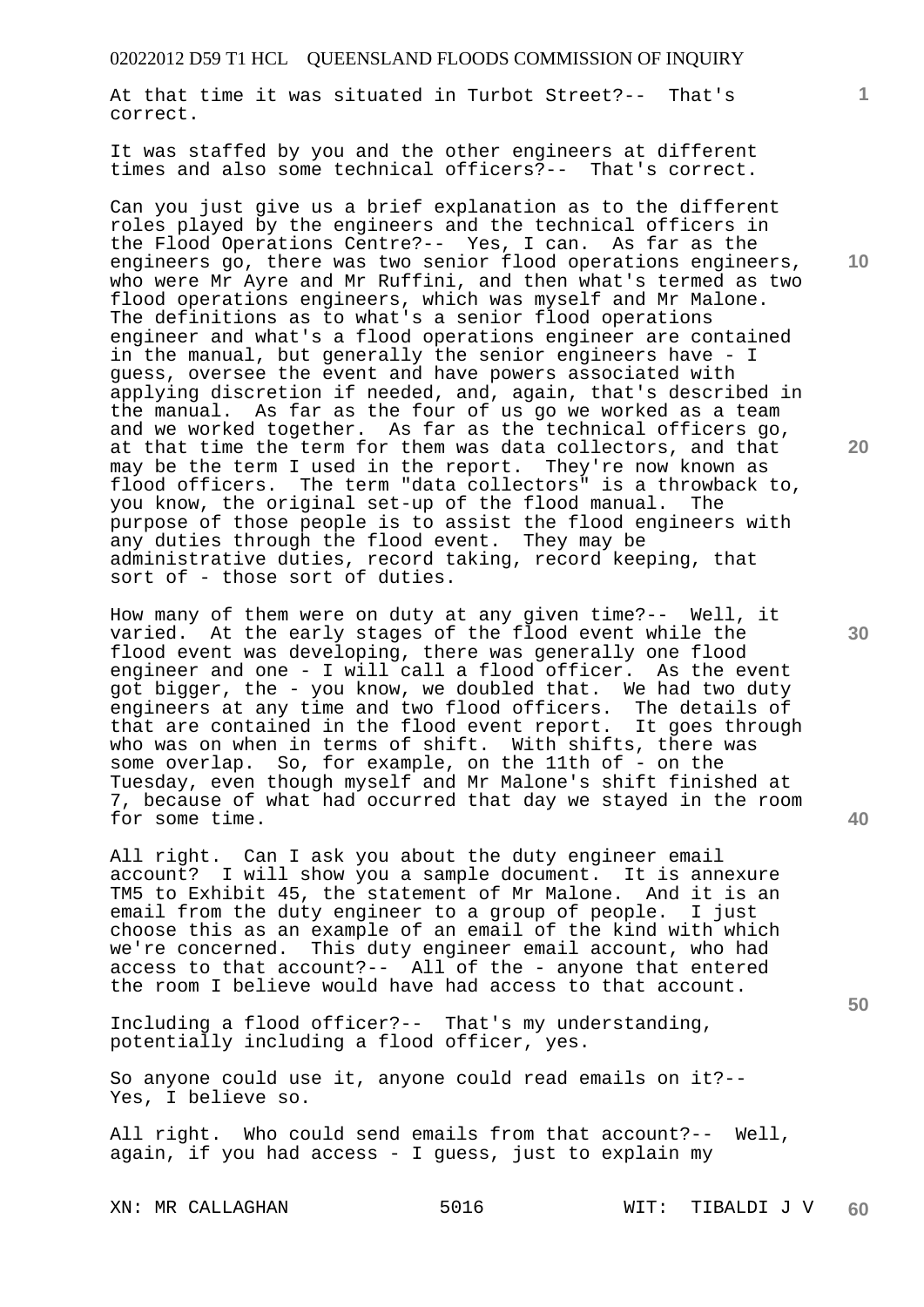understanding of the computer system that existed in the room at the time, because it was a separate system not connected to either SunWater's or Seqwater's system, there was generally one user log on and that user log on covered everybody. So, essentially, if you could log on, that meant you could access that account and, as I understand it, also send emails from that account. You could confirm that with an IT person but, as I said here, that's my understanding.

Was there any protocol in place about the identification of the person who was sending an email? For example, in this one I think Mr Malone has put his name at the bottom of the email. Was that the protocol?-- I don't think there was a formal protocol but I would have to refresh myself by going through the flood report in terms of those situation reports but  $T-----$ 

Well, there is no protocol of which you are aware. That's all I was asking?-- No formal protocol.

We might scroll back up that email that's on the screen. It contains a situation report issued at noon on the 10th of January, is that correct?-- It looks like 2.58 p.m. to me - but the subject - it looks like it has been sent out at 2.58 p.m.

Yes?-- But certainly the subject does say situation report at 12, Monday the 10th of January.

What are situation reports?-- They are briefing reports sent out to a broad range of people to give them an understanding of what's occurring in the flood centre. They're a way of, I guess, keeping people like the council - the relevant council officers, from Somerset Council, and Ipswich Council, and Brisbane Council up to date with what's occurring. You can see that the distribution on this particular situation report is narrow, because at that time the protocol was such that we were instructed not to send those situation reports broadly to organisations such as, say, the SES. That has now changed. The flood event - our protocol now is that the situation reports go very broadly to really anyone - each stakeholder agency, emergency services, that-----

All right. You say it is narrow but we can see the people to whom it was sent there and it includes, for example, a CC to Ken Morris, who we know is Brisbane City Council, is that correct?-- That's correct.

Includes Mr Borrows, the CEO of Seqwater?-- Correct.

Includes Mr Trace. I think he is Ipswich City Council, is that right?-- Correct.

Who creates a situation report?-- The situation reports are generally - I think always would be developed by the engineer on duty. If there's two engineers on duty, there is no necessary - necessarily a protocol as to who is developing it.

**20** 

**1**

**10** 

**30** 

**40**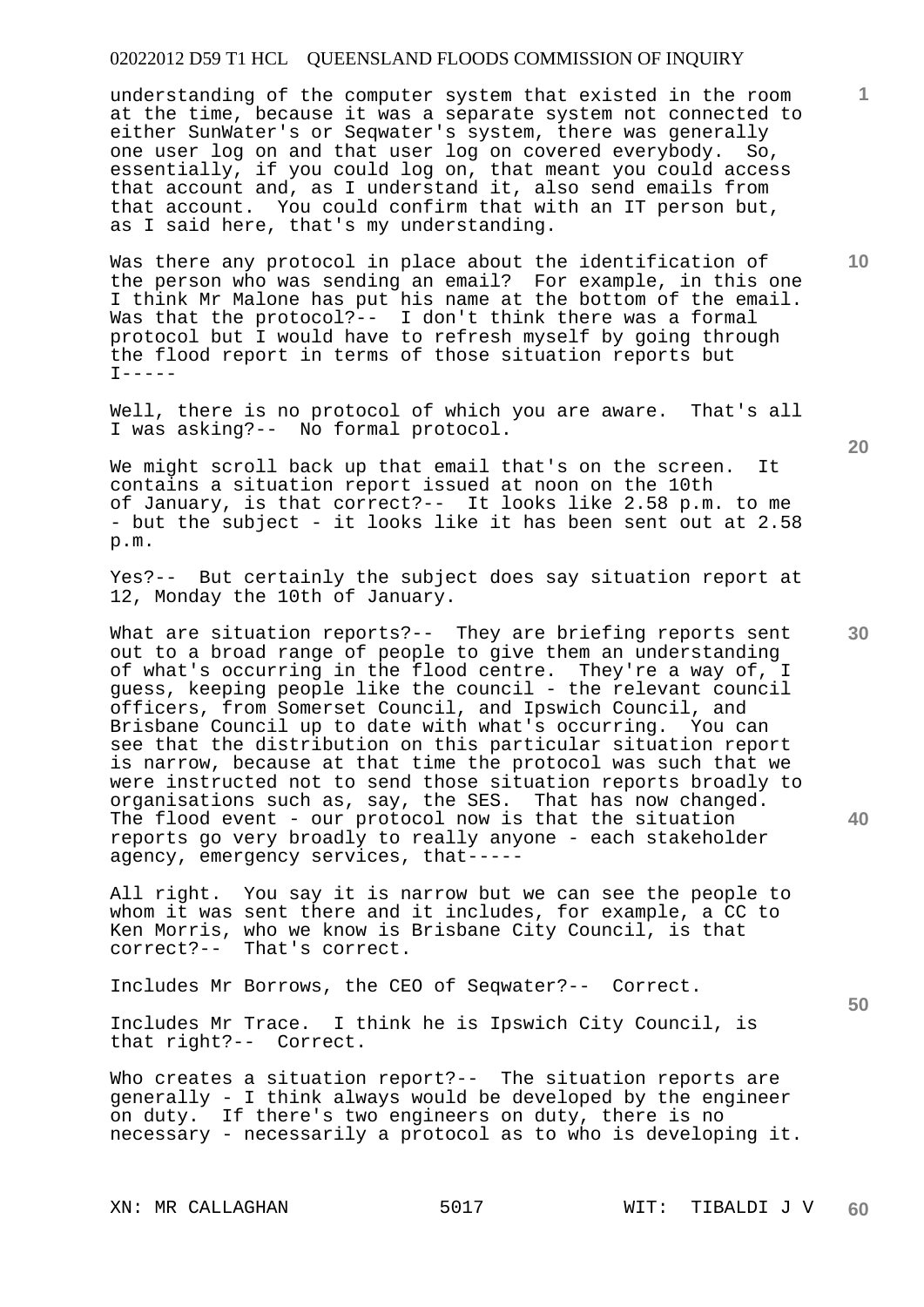But it is always an engineer rather than a flood officer?-- I can - certainly when I've been on duty, I can never recall a flood officer developing a situation report when I've been there.

No. All right. Can we distinguish a situation report from a technical situation report? I can probably show you one of those. It is appendix F to Exhibit 24, which is the March flood report of Seqwater. I think you have your own copy there but we'll get a copy on the screen?-- I don't need to see one but if you can't get it up on the screen.

No, you can answer my question and people can catch up on the screen?-- Okay. You wanted to know the details of a technical situation report?

Yes, who creates them, how often, why, what purpose?-- That's fine. To give a bit of background, certainly myself and Mr Malone opposed technical situation reports, because in our view it was really just a rehash of the situation report, and we felt that - you know, we couldn't see the point of it, I guess, and, as I said, technical situation reports no longer happen. At that time, though, what used to happen was that we would send the situation report - I think if you go back on the distribution list - this is my recollection of it - on the distribution list would generally always be Mr Robert Drury, who is also an employee of Seqwater. He would then get the situation report and transform it into a technical situation report by, I guess, copying and pasting and clipping. The idea of it, really, was to remove the technical detail so it could be more easily read. That was the idea.

All right. Can I just-----?-- Excuse me, so it would go broadly - I just - I forgot to say - so it would go broadly to these agencies, as I understood it, such as the Water Grid Manager, and Emergency Services, and that sort of thing.

**40**  Okay. Can I talk now about the shifts that you worked and, in particular, the procedures during handovers between shifts? You were working 12-hour shifts - you and the other engineers were working 12-hour shifts at the time, is that correct?-- Yes, it is.

And, as you have already explained to us, some of those were alone but later on you worked in pairs - later on in the event?-- That's correct. I think from about the Sunday we worked - Sunday night at 7 p.m. there was pairs.

Would it be the case that at a change of shift, the engineer who had been on duty would give some sort of briefing to the one who was coming on to the shift?-- That's correct. That was the practice.

Can I take you to the Exhibit 24, which is the flood event report, pages 33 to 35? We have there a list of - scroll down to pages 33 to 35? There we have the list which sets out who was involved in each handover during the flood event, is that correct?-- Yes, that's it.

**10** 

**1**

**20** 

**30**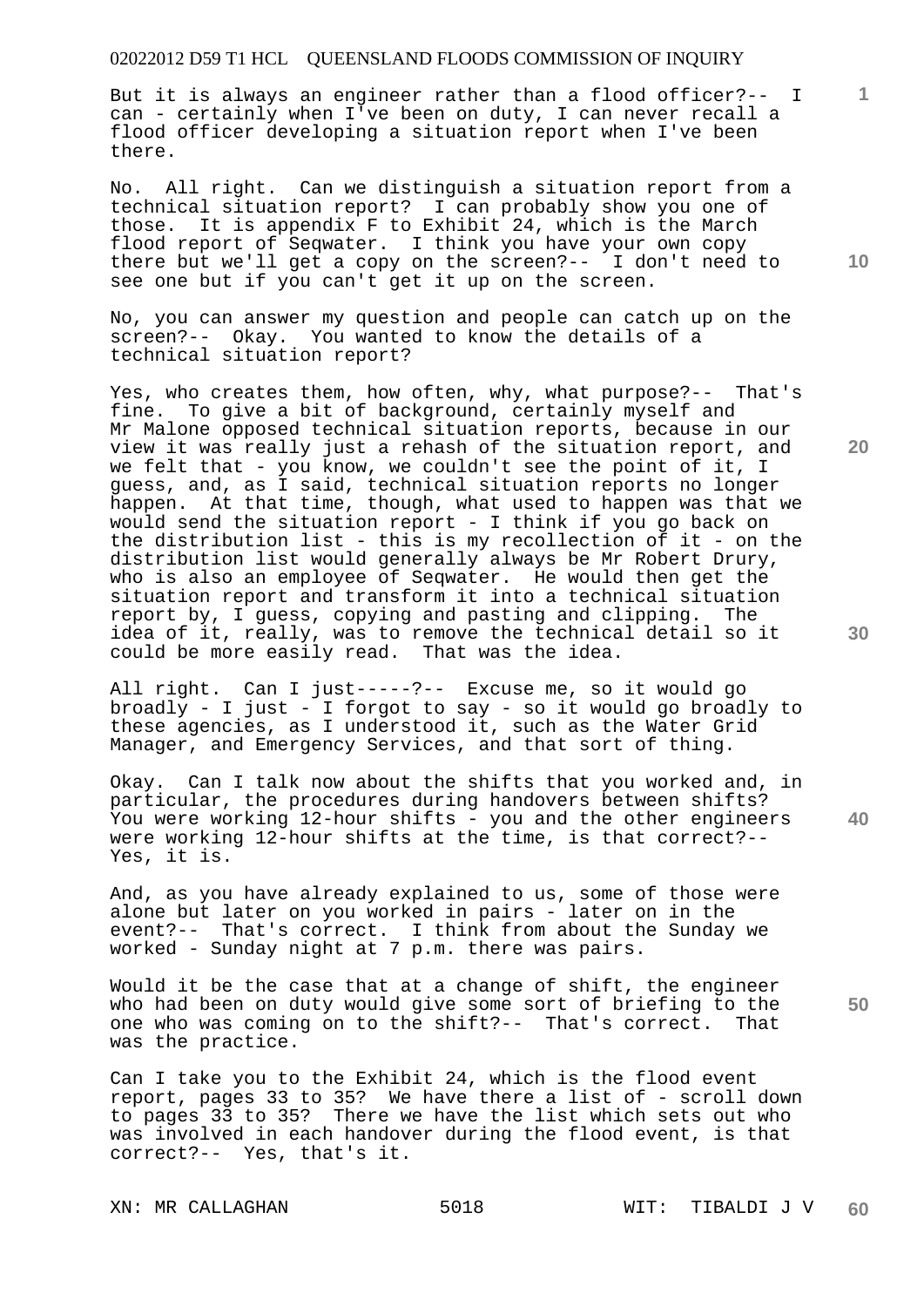Can I interpret that by suggesting that engineer 1 was Mr Ayre, engineer 2 was Mr Malone, 3 was Mr Ruffini, and 4 was yourself?-- That's correct.

Now, the flood report - and this is - I might refer to this document from now on as the March report?-- Okay.

This is the report that you-----?-- Yes.

-----or Seqwater issued on 2nd of March, is that correct?-- That you're referring to it as the March report, that's fine.

March, yes?-- I know what you're talking about.

It says in some entries that the handover occurred in accordance with the Flood Procedure Manual. That, I take it, would be a reference to the internal Flood Procedure Manual of Seqwater, is that right?-- That's correct. That isn't referring to the Manual of Operations.

And I don't believe that's in evidence as yet, so I will tender a copy of that document.

COMMISSIONER: Exhibit 1,035.

#### ADMITTED AND MARKED "EXHIBIT 1,035"

MR CALLAGHAN: And I'll ask if we can have displayed page 7 of that document. I might just go back up. I would suggest to you this is a list of information that should be provided in the course of a handover of shift, is that correct?-- I don't think that page is handovers, but I expect it is in that-----

**40**  Right down the bottom you see "Conducting end of shift handovers that provide the following information"?-- I see, that wasn't quite on my screen.

All right. And there is a series of bullet points there?--  $Yes. I-----$ 

The third-----?-- Could I take a minute to read that?

Certainly?-- I did actually draft that initially but I  $i$ ust-----

All right?-- -----haven't read it for a long time.

By all means familiarise yourself with it?-- Yes, okay.

Third bullet point refers to the flood release procedures being applied and the reason for their selection?-- Yes.

What is that referring to?-- I can't recall what was in my

**50** 

**10** 

**1**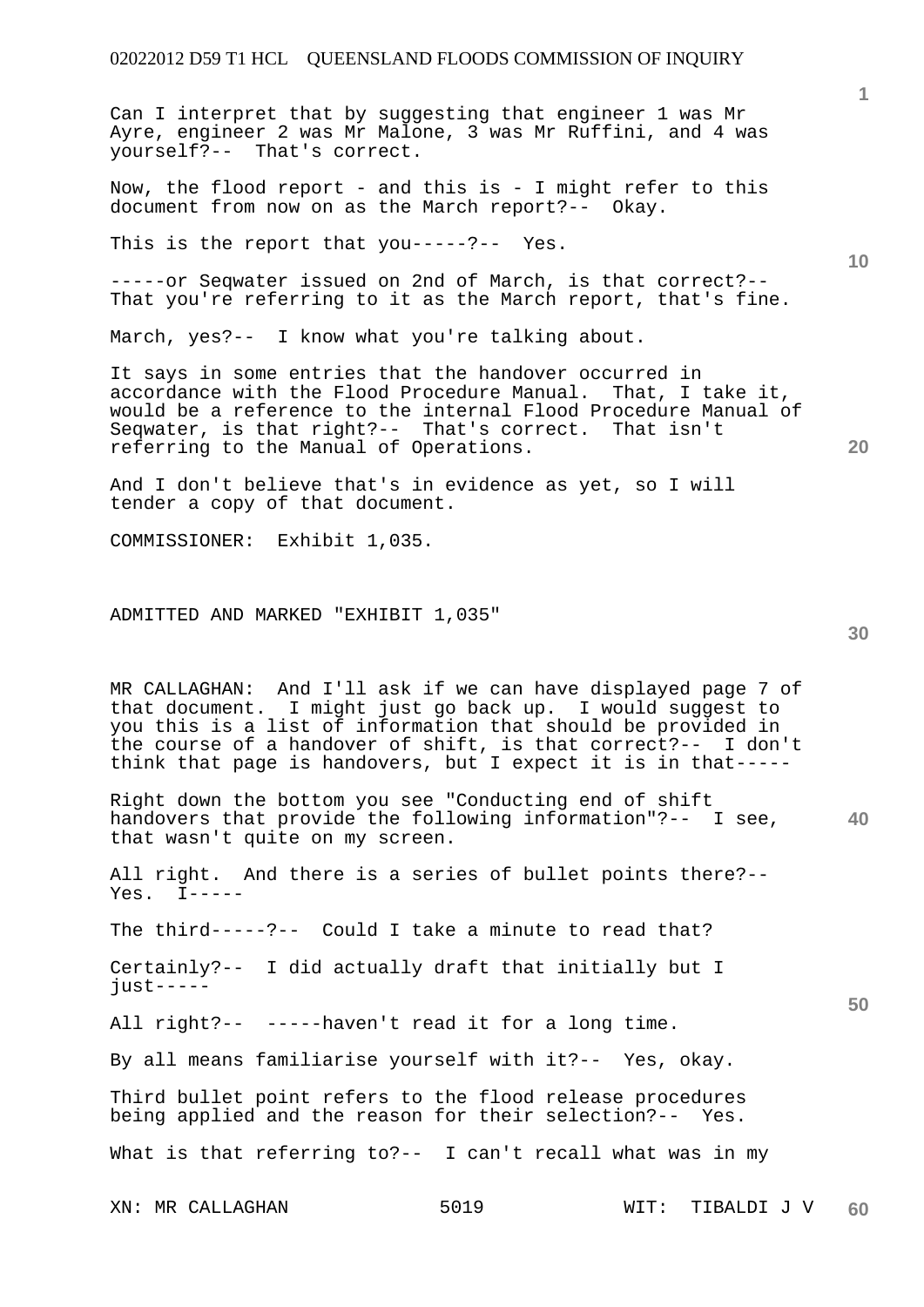head when I drafted that because it is - I think if you see the date on it, it is several years ago. In my mind, if I was reading that now, I would have an expectation that at handover, the engineer going off would explain simply the procedures that he was intending applying at the time, in terms of how he was calculating the release from Wivenhoe from both dams, Wivenhoe Dam and Somerset Dam, and just explaining why - you know, what his reasoning was behind that approach.

It is just the actual gate releases?-- That would be the gate releases from both dams.

Yeah?-- Yeah, how he's calculating them at that current time, what he expects to occur over the shift-----

All right. Anything else done, whether in accordance with that directive or otherwise, in terms of explanation as to gate releases?-- Look, I think, you know, that's a - that's a - I would have to say - you know, it is not something I - we read at handover and go through line item by line item, but I guess, you know, there is possibly a case for doing that. But, no, I think that's a - probably a fair description of what occurs.

All right. There is no reference in those procedures to a review of situation reports?-- Yes.

But would that happen as a matter of course?-- It just depends - look, I think certainly the oncoming person knows the situation, but I'll just explain. I think it depends, really, how the guy does the handover. Sometimes a good way to do it might be to go through the situation report. I think more often than not that you'd just give an explanation without necessarily going through the situation report. But, normally speaking, you would expect that the oncoming engineer, if the situation report's been done, he would read that - not necessarily at the time of handover, but I think it is a reasonable expectation, and certainly, from my experience in the room, just talking to myself, I would generally read that at some point in the shift. You would certainly have to read it at some point because normally the next situation report you do will be based on the previous one so you use that as a starting point.

**50** 

**40** 

**20** 

**30** 

**10** 

All right?-- -----and the reason why he's doing what he's doing.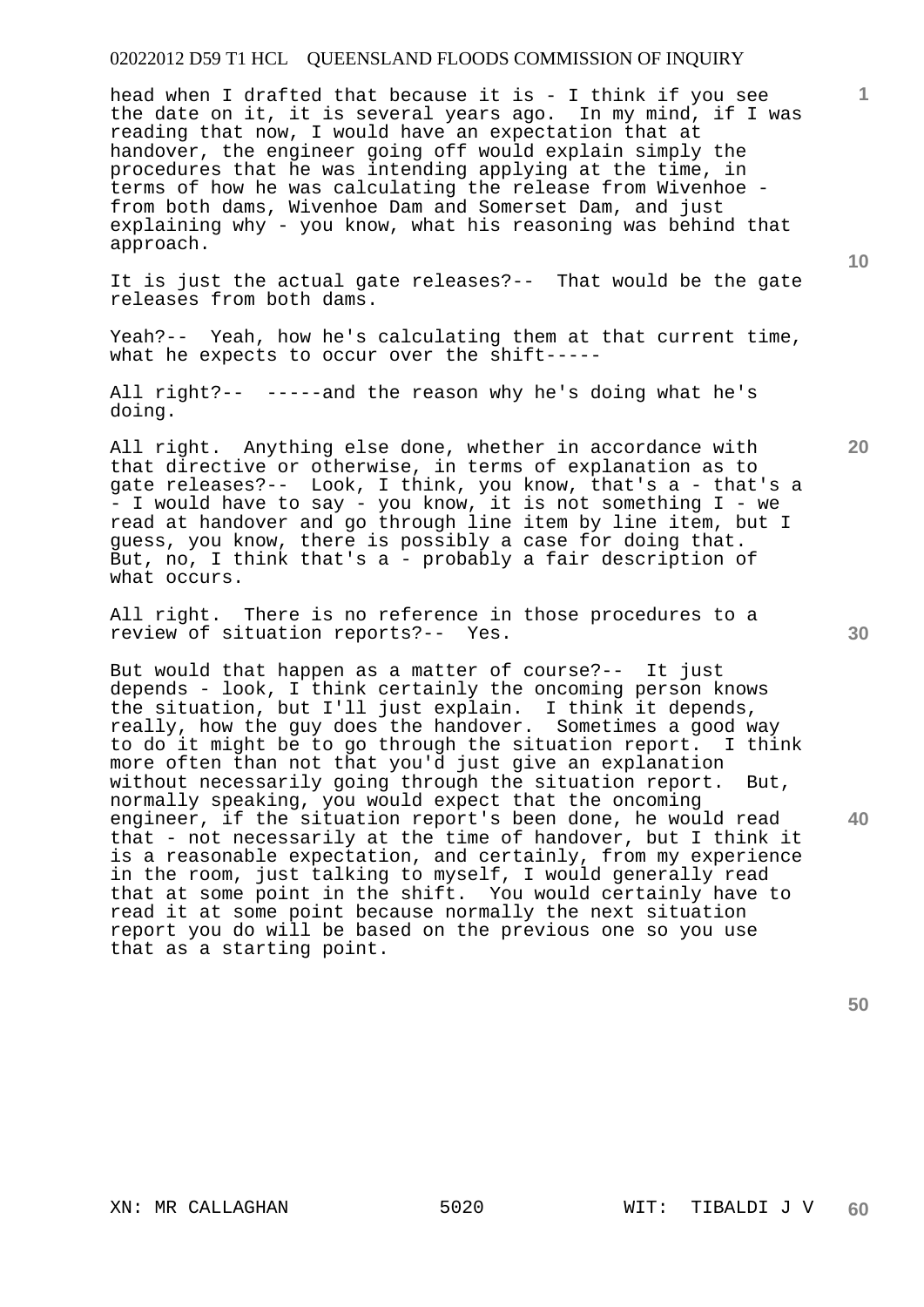Would you do a situation report on every shift?-- Generally speaking, you'd do it either end - at the end of the shift. So unless something significant happens in between that warrants additional situation reports. For example, you know, the flood event we've just had and that's occurring at the moment, you know, we got a significant amount of rain, I think on the Tuesday and Wednesday night, so we went out a quick situation report to alert people: Hey, you know, the situation is developing differently to what we expect, and that would have happened to a large extent, I believe, in the January event, but I would have to go back. My recollection is not great. I would have to go back and match the situation reports against-----

Likewise, as a general proposition would emails be reviewed at the commencements of a shift, emails which had been received during the previous shift?-- I've never done that.

Never done that?-- I've never done that.

Can I take you to paragraph 24 of your first statement, the statement dated 25 March 2011 - that is Exhibit 51 - because I want to ask some questions about the flood event log?-- Yes.

In paragraph 26 of that statement you say that the log is a contemporaneous record of significant events that occur during a flood event?-- Yes, that's what it says.

Is there any definition that you would ascribe to the term "significant events"?-- I would almost say that it - I mean, in a large flood a lot happens, and there's a lot to write down. In a smaller flood, or if things are very quiet, you know, there's no phone calls, nothing might occur, so - and that might be the same in certain periods of a flood event. But essentially the idea is that it's the flood officer's responsibility to maintain the log. I don't think I've ever written - I stand corrected. I may have written a log entry at some point if the flood officer was out of the room. But otherwise, it's not something I would go to unless I wanted to particularly check some aspect of it.

Well, it's the only real contemporaneous record of everything that occurs in the Flood Operations Centre, is it not?-- No. It records some aspects, but remember you've still got your gate directives, you've got your situation reports, you've got all the lake levels, you know, coming back from the dams, all their releases, plus you've got all the data coming in from the ALERT network in terms of all the rain gauges and stream flow stations, and you've got the systems being used to manage and review that data, and really they're in realtime.

Well, you have the data - you have data in several forms?--Yes.

You have the sitreps, which I think you've told us tend to be prepared towards the end of a shift?-- Correct.

Which might have gone for some hours?-- Correct.

XN: MR CALLAGHAN 5021 TIBALDI J V

**20** 

**40** 

**50** 

**10**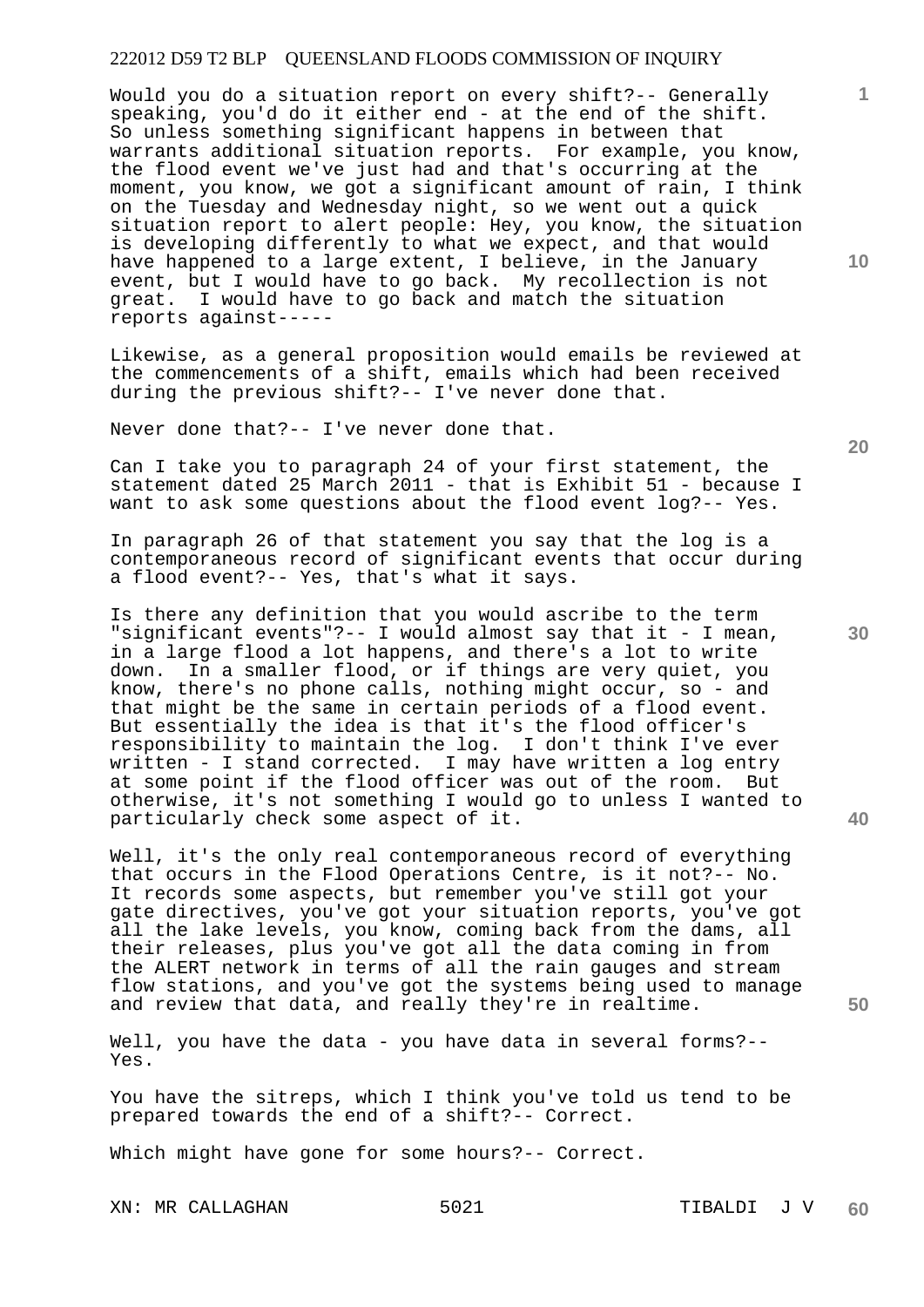But aside from that, to record anything else that may have occurred during a shift, it's really the flood event log or nothing, isn't it?-- No. If significant rainfall occurs in the event, or stream flow, or gate operations, that's all recorded separately. The flood log is just one aspect. You know, I suppose in my mind the main purpose of it was to record phone calls or communications with the flood centre, not necessarily, you know, if someone arrived at the flood centre or something that couldn't be captured by the data, say, for example, a power outage, you might write that in the flood - in the flood log.

Which something which couldn't be captured by the data might be recorded in the flood event log; is that right?-- Yes, but primarily phone calls, is how I would have viewed it.

And I think we've been through this in the hearings last year. An issue's been identified that might only be one side of the phone call, so there might be some inaccuracies for that reason; is that right?-- That's correct.

At times, though, in the flood event log we see a pasted copy of the situation report; is that so?-- Yes, I have seen that in the - can I just refresh myself by looking at the appendices before I answer that question?

I'm not going to ask you about a specific one. You're familiar with the process of sitreps going into the flood event log?-- It's not something I've ever done. It's not something I've ever pasted in. I notice that they are in the flood log for this event - for the - in the March report, but that's not necessarily something I had seen before.

Let's talk about the March report. That became Exhibit 24 before the Commission. You've already told us in your previous statement that you were heavily involved in the preparation of that report; is that correct?-- Yes, that's correct.

You've provided another statement on this issue, a statement dated just yesterday, 1 February 2012, and attached to that statement are a number of exhibits, specifically, some drafts of parts of that report; is that correct?-- Yes, that's correct.

I'll tender that statement.

HER HONOUR: Exhibit 1036.

ADMITTED AND MARKED "EXHIBIT 1036"

MR CALLAGHAN: Mr Tibaldi, your counsel alerted me to the fact that you have a copy of your statement with you. I'm assuming

XN: MR CALLAGHAN 5022 TIBALDI J V

**20** 

**40** 

**30** 

**10** 

**1**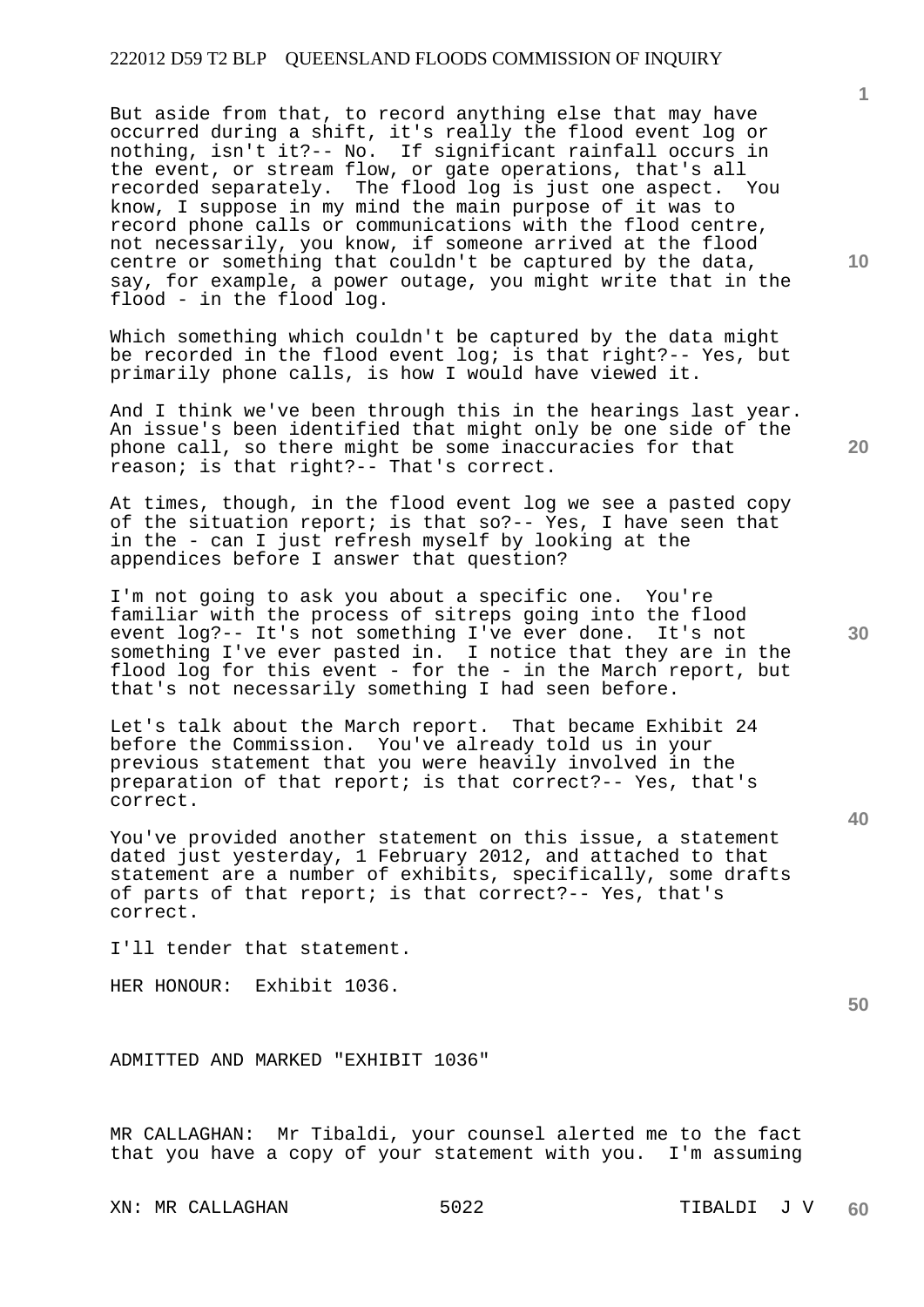that's the most recent one, is it? Or you've not got a copy of it?-- I've only got the most recent statement.

Yes, that's the one I'm about to ask you about, so you might like to extract that or identify where you have it for the purposes of the next few questions?-- Okay.

Have you got that now?-- Yes.

Thank you. Can I take you to paragraph 7, where you explain that you undertook the initial drafting of this report over a period of some days; is that correct?-- Looking at it now, I would say a period of some weeks. But yes, certainly days.

I think we can gather - were there 21 drafts or something like that that you've referred to?-- There is 21 drafts I've referred to, but they don't represent the full extent of the drafting period. The drafting period extended from when I did the first draft - I can't recall the date without looking at it - up until, you know, the end of February would have been when the report was finalised.

A lengthy exercise?-- Yes.

Can I take you back to the start of the period during which you prepared that. You're actually still in the Flood Operations Centre; is that right?-- Well, all the drafting occurred from the Flood Operations Centre because - which period do you mean in terms of days?

I'm hoping you can tell me when you actually started drafting it?-- Okay. I would say it would have been the - if 24 January is a Monday, because that's when I've sent the first draft or saved the first draft, I would say it was 24 January.

Okay. As you've already told us, you were doing this from the Flood Operations Centre. In paragraph 8 you refer to the fact that Mr Malone was generally in the Flood Operations Centre with you whilst the report was being drafted; is that correct?-- Yes, pretty much. Mr Malone and myself were there on a - continuously from when we started the drafting process, which is around that time to when the report was completed.

It was, I think - had it been agreed that the drafting of these parts of the report anyway was to be your responsibility?-- I don't think it was ever agreed.

By default perhaps?-- Yeah. I think - my recollection of what occurred - the others may have different recollections. This is my recollection - because Mr Malone and myself are Seqwater employees, it was - I suppose it was appropriate for us to be full-time working on this report. The other two, they have responsibilities with other agencies, and my recollection, particularly when the drafting process started - but this continued through - they were just not available to assist in the drafting because of their other responsibilities. So possibly by default the drafting fell to myself.

XN: MR CALLAGHAN 5023 TIBALDI J V

**20** 

**30** 

**40** 

**50** 

**1**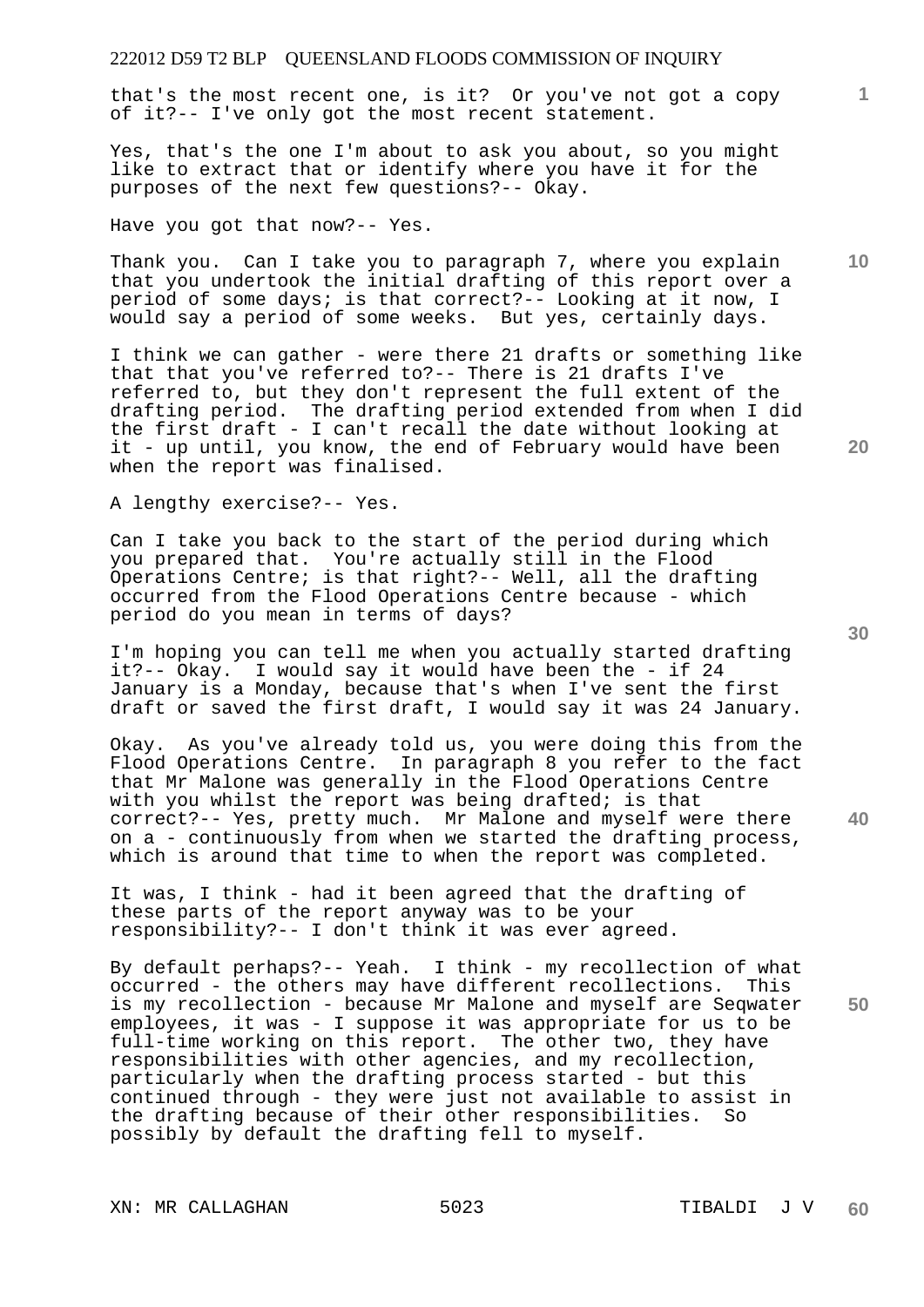**10**  Was Mr Malone assisting you with this part of the process though?-- Not the - not the drafting of words. Mr Malone was going through and I guess just checking all the data, crosschecking that gate operations directives matched with actual operations, that, you know, someone there wasn't errors, checking there wasn't data corruption within the rainfall files or the electronic files that are generated from the field - sometimes you can get corruptions in the radio signals that send the data through - and generally going through a detailed validation process which, to be honest, it would be better for him to explain it to you.

Sure?-- But in terms drafting words, he did draft two sections, I believe. Do you want me to tell you what they are?

Two sections of-----?-- The total report.

The total report? No, we're talking just about the parts that you've identified?-- Oh, sorry. Certainly those four parts were me.

Yes, and you identify those - I'm sorry?-- In terms of the, you know, complete first draft, that was certainly myself.

These are the parts you refer to in paragraph 4 of your most recent statement?-- Yes, that's right. Yes, correct.

But did you discuss your preparation of those parts with Mr Malone as you were doing it ?-- I can't - look, I can't recall specific discussions, but I think it's just natural, the fact that both of us were sitting there for that whole time, we must have had some conversations. I guess he was very busy doing his bit, and I was very busy doing my bit. But certainly there would have been conversations, without question.

Did you share some of these early drafts with him?-- Not that I recall, but he may have seen them. But not that I recall.

What about with Mr Ayre; did you have any discussions with him during this early stage about the nature of the report?-- I certainly would have seen him from time to time, and I would have explained to him what I was doing and the process I was following, just given his role as a senior flood operations engineer.

And likewise with Mr Ruffini, would you have explained what you were doing and process you were following at some stage during this early preparation?-- Look, I can't - again I may have, but I can't - I can recall that Mr Ayre was there more slightly more often than Mr Ruffini. The reason for that is Mr Ayre, his place of work was in that building; whereas Mr Ruffini's place of work is in another building. So Mr Ruffini, I rarely saw him, but I guess when he - he must have dropped in at some stage during that period, and I imagine that I would have discussed it with him, but I cannot recall specifically.

XN: MR CALLAGHAN 5024 TIBALDI J V

**30** 

**20** 

**1**

**40**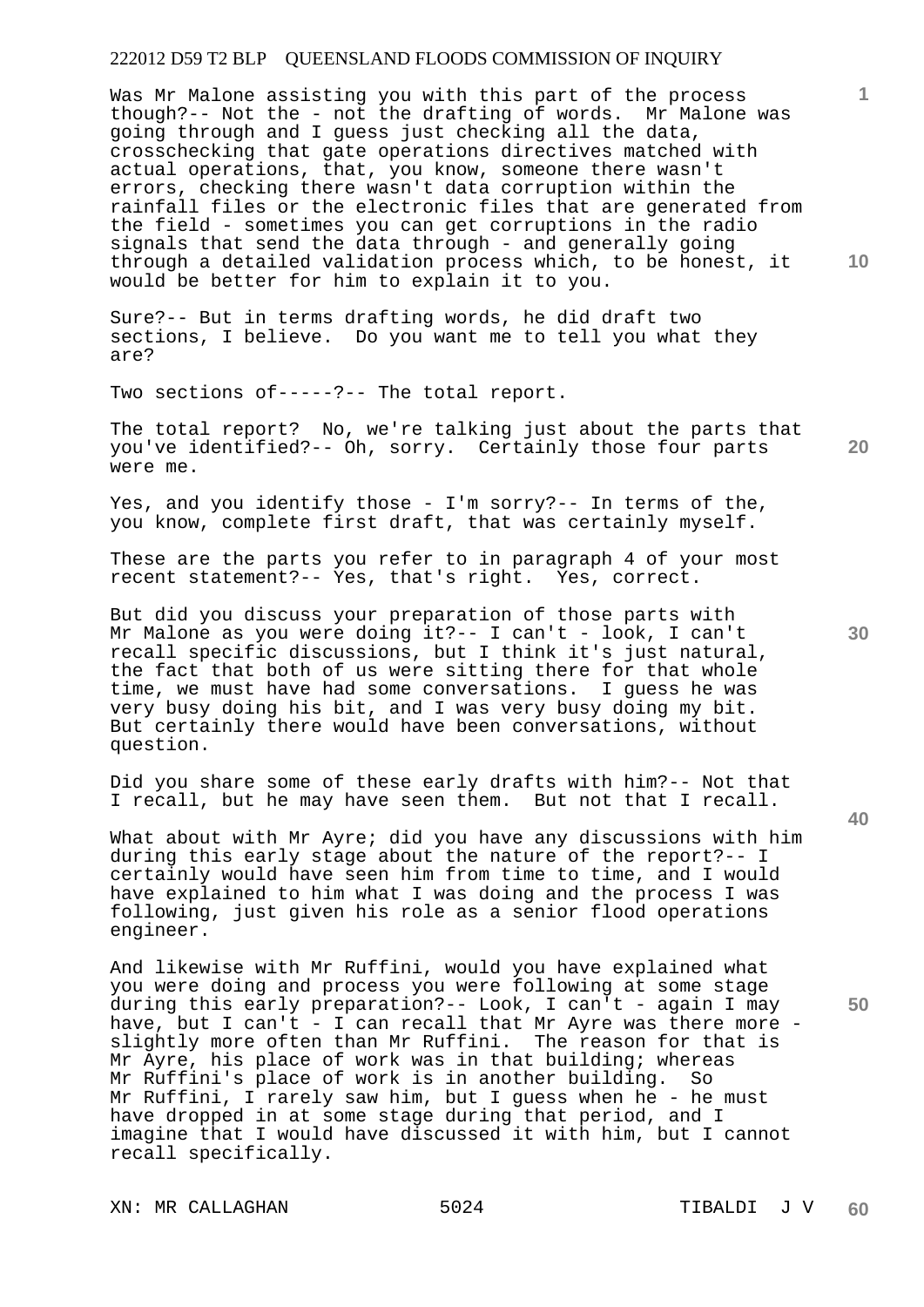You can't recall specific conversations?-- Yes.

But it follows as matter of logic that you would have discussed what you were doing?-- Correct.

And how you were doing it?-- Oh, yeah, I guess how - yeah, that's fine.

Because as you point out, you were only in the Flood Operations Centre yourself for 24 of the really relevant 120-hour period; is that correct? I think you make that point early in your statement?-- I think it's in 16.

Paragraph 16, yes?-- Yes, that would be correct. I believe that will match with the duty roster.

And yet you were required to write a report addressing all of that period?-- Well, the whole 324 hours of the flood. That's what the report was addressing.

It must have been understood as between you and the other three that the balance of the period when you weren't there was going to be written about by you and presumably that you were going to write about it by reference to data, records and so on; is that correct?-- Yes.

Personal recollections of the event weren't part of this process?-- If - certainly any personal recollection that I might have - you know, as you develop through an understanding of what occurred, obviously you're going to have personal recollections about the shifts I was doing.

Yes. Can I just stop you on that point. You don't record those in the flood event report, do you?-- In the flood event report?

In the March report. You don't record personal-----?-- What do you mean by "personal recollection"?

Well, anything that's not contained in either data or a situation report or a gate directive. You don't explain reasons why you did particular things at particular times unless that explanation appears in some other document?-- That's right. I mean, if I - yes, that seems fine.

And was there any discussion with the other three - any of the other three about which data, which records, which writings of any kind were going to be used by you for the purposes of preparing the report?-- No.

Would you suggest that - I would suggest to you there was probably a shared understanding between the four of you as to the records that you would be using?-- I can't presume that, but I can't recall a specific discussion about it. I guess naturally you'd think they would be the official flood event records. That was my understanding. You would have to ask the other three.

XN: MR CALLAGHAN 5025 TIBALDI J V

**20** 

**10** 

**1**

**30**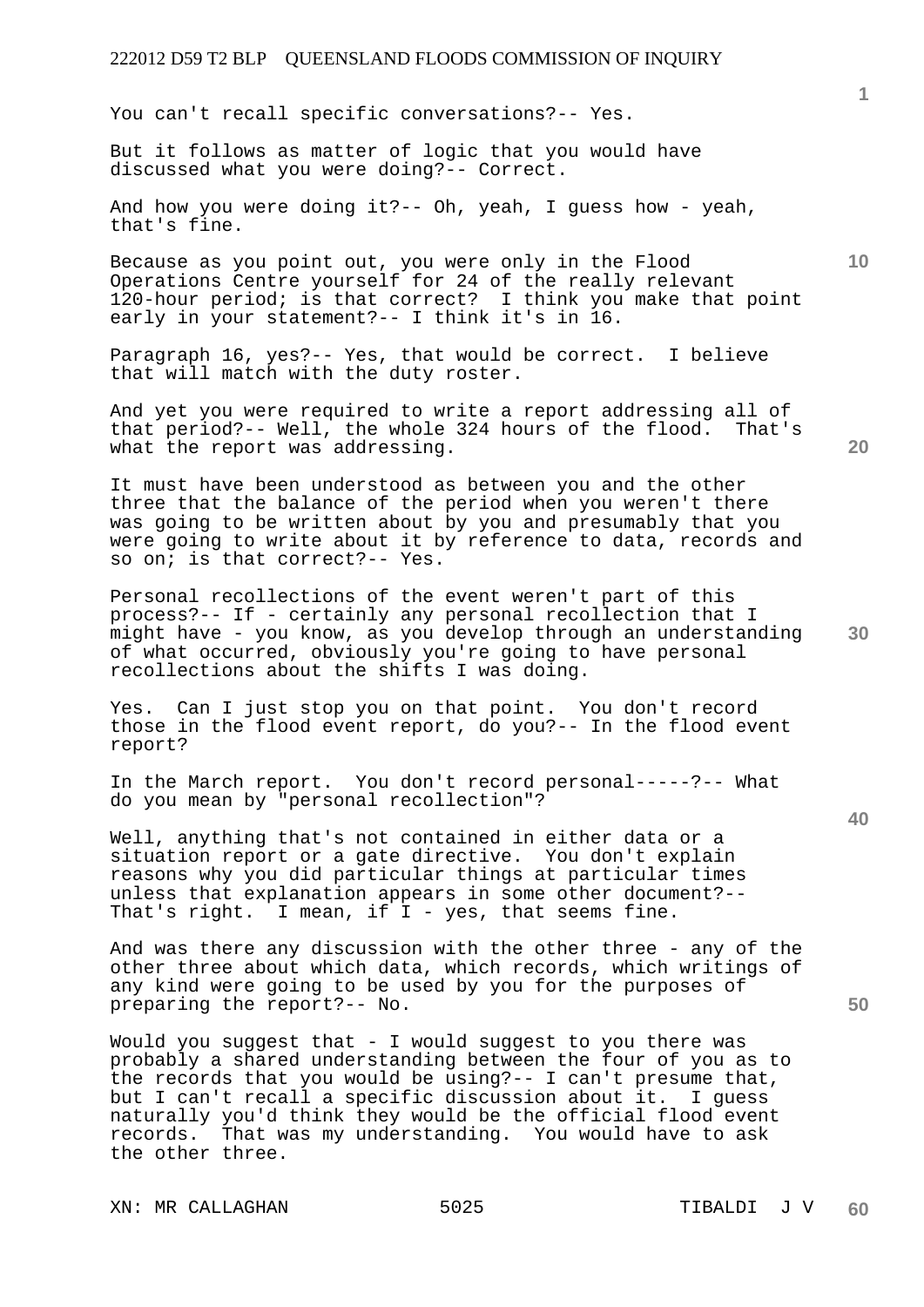Let's look at the actual process that you were adopting. If I can take you to paragraph 19 of your statement, where you say that your aim was to make the final summary as factual as possible. Can you just tell us what you mean by that?-- Is this the flood summary, or just the document generally we're talking about here?

You-----?-- In terms - I guess in terms of both, we just wanted to paint the full picture of the flood event, the good and the bad. I think there's plenty of avenues available for criticism in the flood report in terms of things that occurred, particularly in the flood log. But regardless of what our thoughts were, whether we would like to see it in there or wouldn't like to see it in there, we put it in there. So it was a warts-and-all account for better or for worse of the January flood, and our thoughts were: Well, it's out there. People can judge us on what's in the report.

And that was your purpose in - that was what you wanted the March report to achieve; to be a warts-and-all account to put everything out there so people could judge you on the facts; is that right?-- That's right. I mean, exactly. I mean, we weren't about saying we did good or bad.

No?-- Yeah.

And were you concerned to ensure, for example, that the report recorded things like the transition of strategies under the manual at the right time?-- Yes, I tried to match the strategy transitions against the data that was available to me.

Right?-- Just made conclusions based on that data as to when strategy transitions had occurred.

You make it clear that this was no simple process. As we've said, I think there are 21 drafts; is that right?-- That isn't all the drafts.

Sorry?-- There's 21 drafts that were retained, and I've explained why they were retained.

I'm sorry. You have done that, that's correct?-- Yes.

And I think you've identified for us that the process began on 24 January - or thereabouts, at least?-- If the 24th is a Monday. As I said, I'm not sure what day of the week it was. It would make logical sense to me that it was the Monday after that weekend we came in. That was the first day.

I think we can trace through in the drafts that you've provided to the point where you've got a fairly final version; is that correct?-- I don't believe that those drafts are a fairly final version. As I said, they were the drafts. The drafting process changed slightly after that point.

You elaborate in your statement in paragraphs 25 to 38 on a particular difficulty you had in recording the transfer from

XN: MR CALLAGHAN 5026 TIBALDI J V

**10** 

**1**

**20** 

**30** 

**40**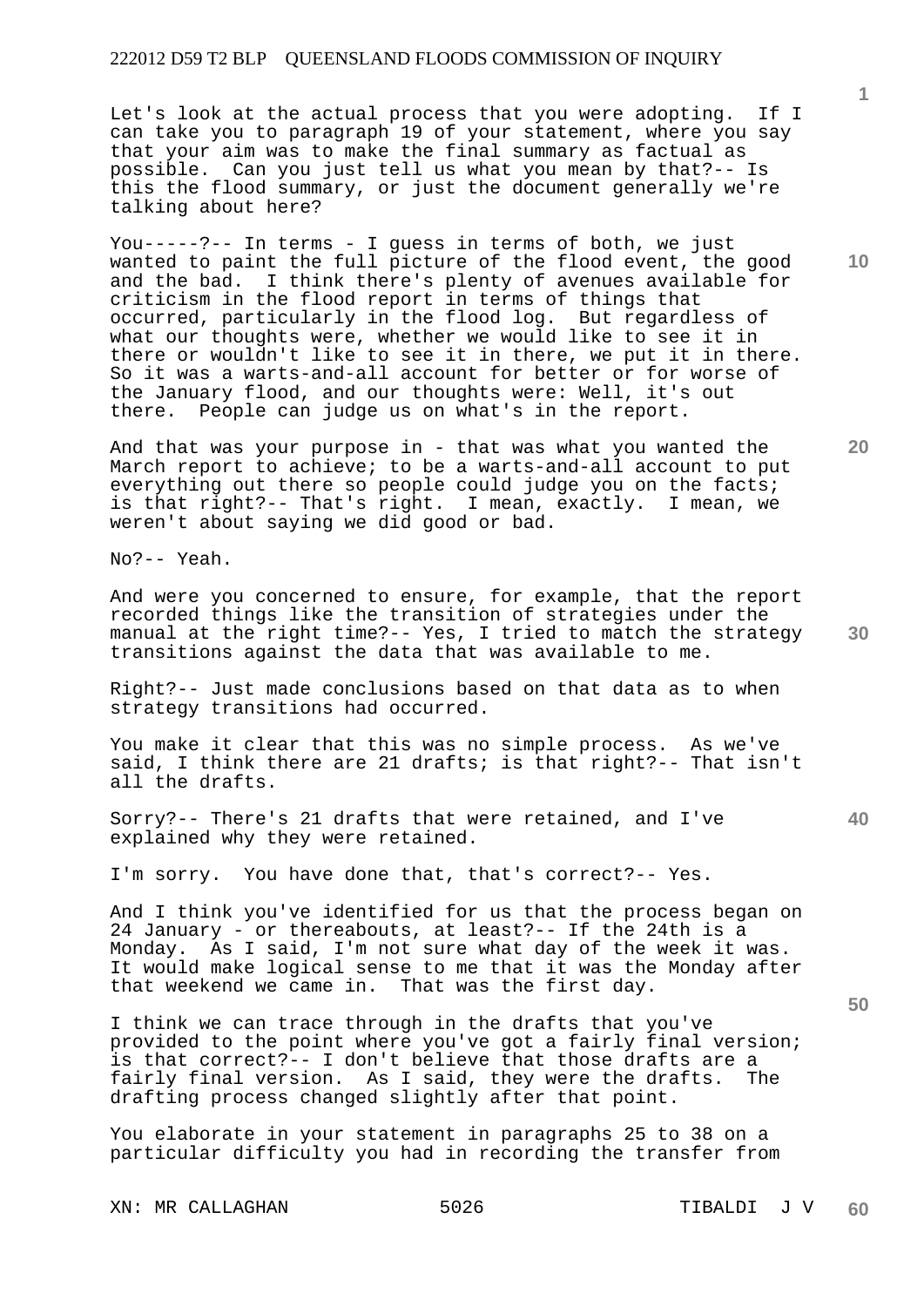W1 to the next phase; is that correct?-- Yes.

And we might just demonstrate the difficulties that you were encountering by reference to some of the drafts that you've provided. Now, it's annexure JT-1 to this statement, and it's item B for bravo, and we'll get that up. Or if you've got the actual exhibit, that would be-----?-- I've got that.

Do you have that?-- Yes.

First of all, there's the email where you've sent it to yourself; is that right?-- Yes, that's correct. It was just a way of saving the emails, because they go into an archive system on their circuitous server.

Now, this was the version as at 24 January last year of what eventually became the flood event summary, which is part 2 of the March report; am I correct?-- That's right. This document evolved over many, many drafts into the flood event summary, that's correct.

I understand. I just want to demonstrate some of the difficulties that you had by going through some of those drafts?-- Okay.

If we can go to page 5. Sorry to do this to you. Can we go back to the start and the columns at the top as we go across the columns on the top of page 1: "Date/time, directive, dam levels, model results, strategy"?-- That's right.

Four of those probably speak for themselves, but can we just clear up what's recorded in the column "date/time"?-- My approach to, I suppose, breaking down what had occurred was that, you know, one approach could just be to write a story from start to finish, so just write a story over the whole 14 days. Another approach, and that's the approach I took, was to break it down into periods as to when - I think I've written a description of how I selected a period in the flood event report. If I might just refer to that?

Please?-- Okay. It says, "Each table below covers a period of" - sorry. This is on page 9 of the flood event report. Apologies.

Thank you. "Each table below covers a period of the event during which one of the following occurred", and there's bullet points?-- That's right.

So there's just a block of time in which one of the things described in the other columns occurred; is that correct?-- That's right. I guess - obviously if you chose a period where there was no rain, and no gate operations, and a steady flow and no change of strategy, you know, the reader would - I judged that the reader would be confused as to why that period was broken down. So I tried to choose periods where something significant occurred or something of interest that the - you know, something the reader would be interested in in terms of understanding what occurred during the flood.

XN: MR CALLAGHAN 5027 SO27 TIBALDI J V

**30** 

**20** 

**40** 

**50** 

**10**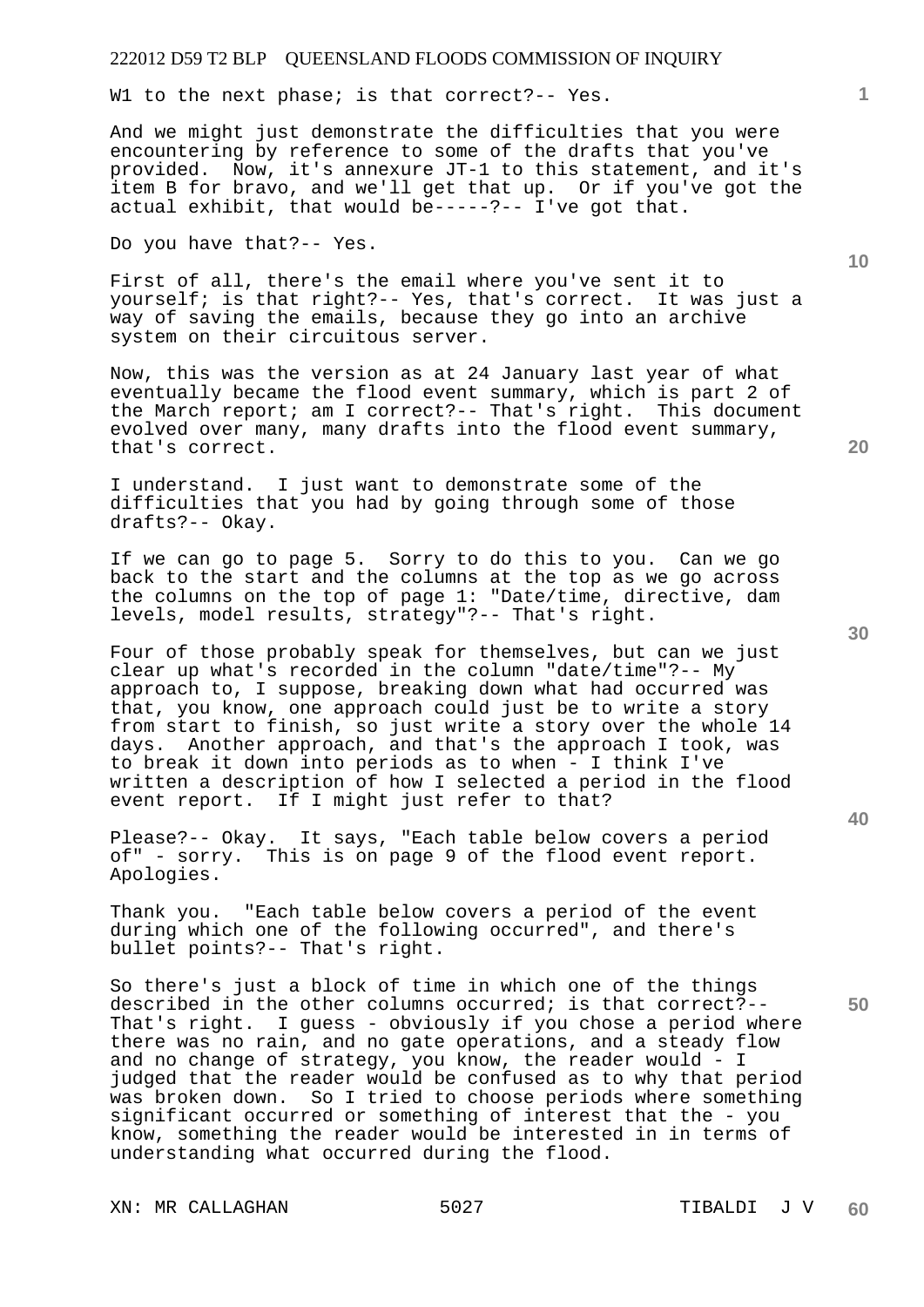And perhaps more than one thing in a block of time?-- Certainly more than one thing. Because again the idea with the flood event summary was that, you know, it was a summary, so we didn't want to make it - I didn't want to make it, you know, 100 pages. I wanted to have something that was readable, and I know it's 22 pages or something, but that's about as fine as I could get it.

Sure. So I was taking you to page 5 and just pointing out that as at this draft - we understand this was a draft - you had the transition from strategy W1E to strategy W2 occurring at sometime between 3 p.m. on 7 January and 2 p.m. on 8 January; is that correct?-- That's correct. That's what's in this draft.

If we looked at page 10 of this draft, it would demonstrate that the transfer to W3 occurred at sometime between 7 p.m. on 9 January and 1 a.m. on 10 January?-- Yes, that's in this draft, yes.

And page 15 records the transition W4 occurring at sometime between 4 a.m. on the 11th and 10 a.m. on the 11th; is that right?-- That's correct. Well, yes, that's correct.

And this is why I asked you about the date and time. Do you at any point in that document attempt to pinpoint the time of the transition in any greater detail than that other than to capture that it occurred at some time between those times specified?-- Well, in the final we do.

I understand?-- In this one - I would have to read it to tell I'm not familiar with this particular draft. But if you tell me I didn't, I'll take your word for that.

No. Well, the document, I'm supposing, will speak for itself. Can we approach it this way: if you did mean to pinpoint a particular time, which you do - and we'll come to that in a moment?-- Okay.

It would appear in the text; is that right?-- Well, I mean, this - I think - can I just - I mean, the background of that draft, you've got to understand, as you've taken me through to this point, that, you know, I understand that draft's got errors. I'm trying to-----

No, no, I'm not suggesting that - that's not my purpose?-- Okay.

I'm just tracing through the thought processes and the difficulties which I think - I think we can demonstrate some of the difficulties which you've already described in your statement, okay?-- Thank you.

I'm not going to take you through each one, but I just want to demonstrate some of the changes along the way?-- Okay.

Can I then you then to item E to annexure JT-1, page 9 of that

XN: MR CALLAGHAN 5028 TIBALDI J V

**20** 

**40** 

**50** 

**30** 

**10**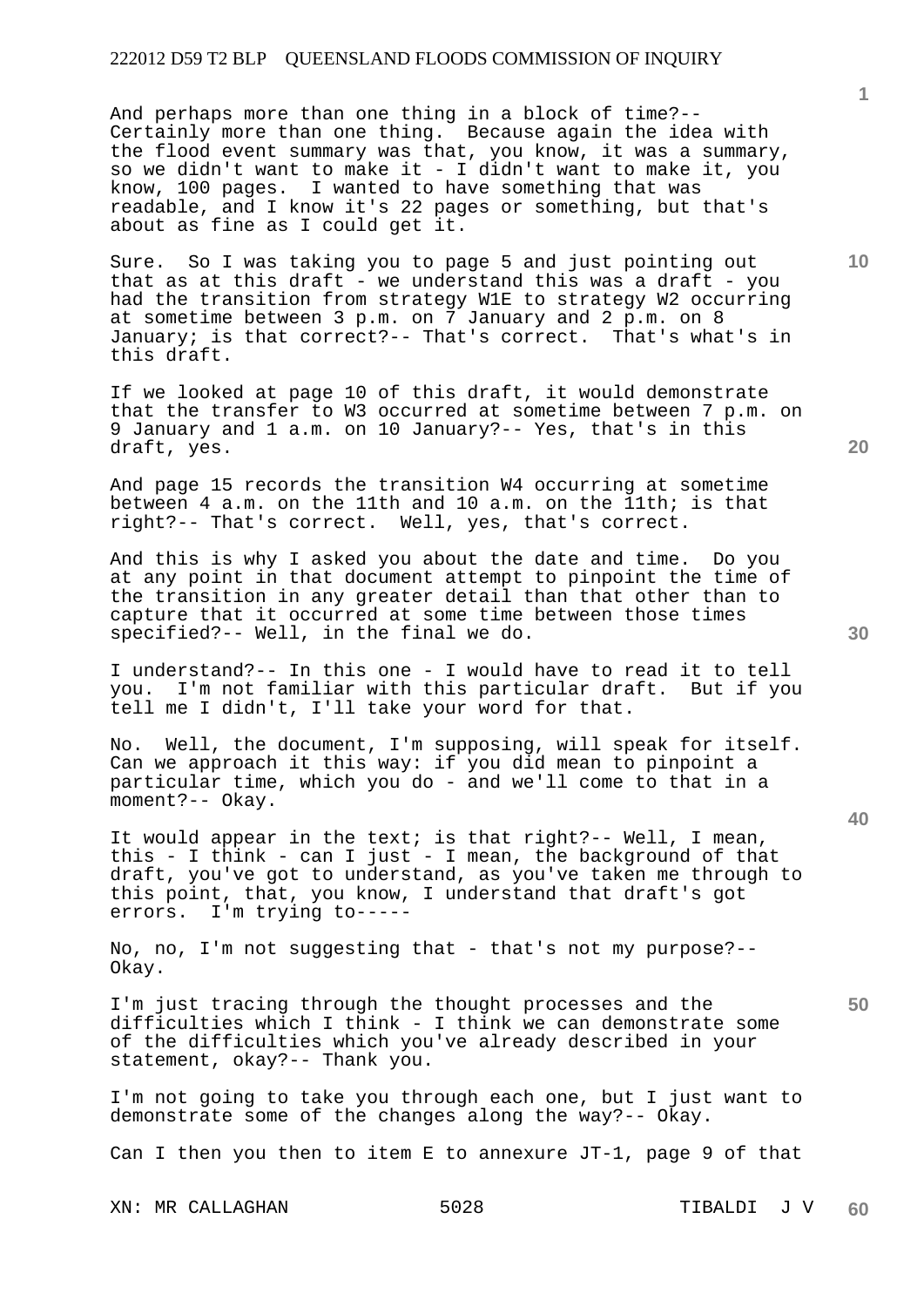document, which - please take your time to look at it, but I would suggest to you that at this stage in the development of the report, at this draft, the change to the strategy from W2 to W3 is recorded as occurring sometime between 2 p.m. on the 9th and 7 p.m. on the 9th; Is that correct?-- Yes, that's what that draft says, correct.

**1**

**20**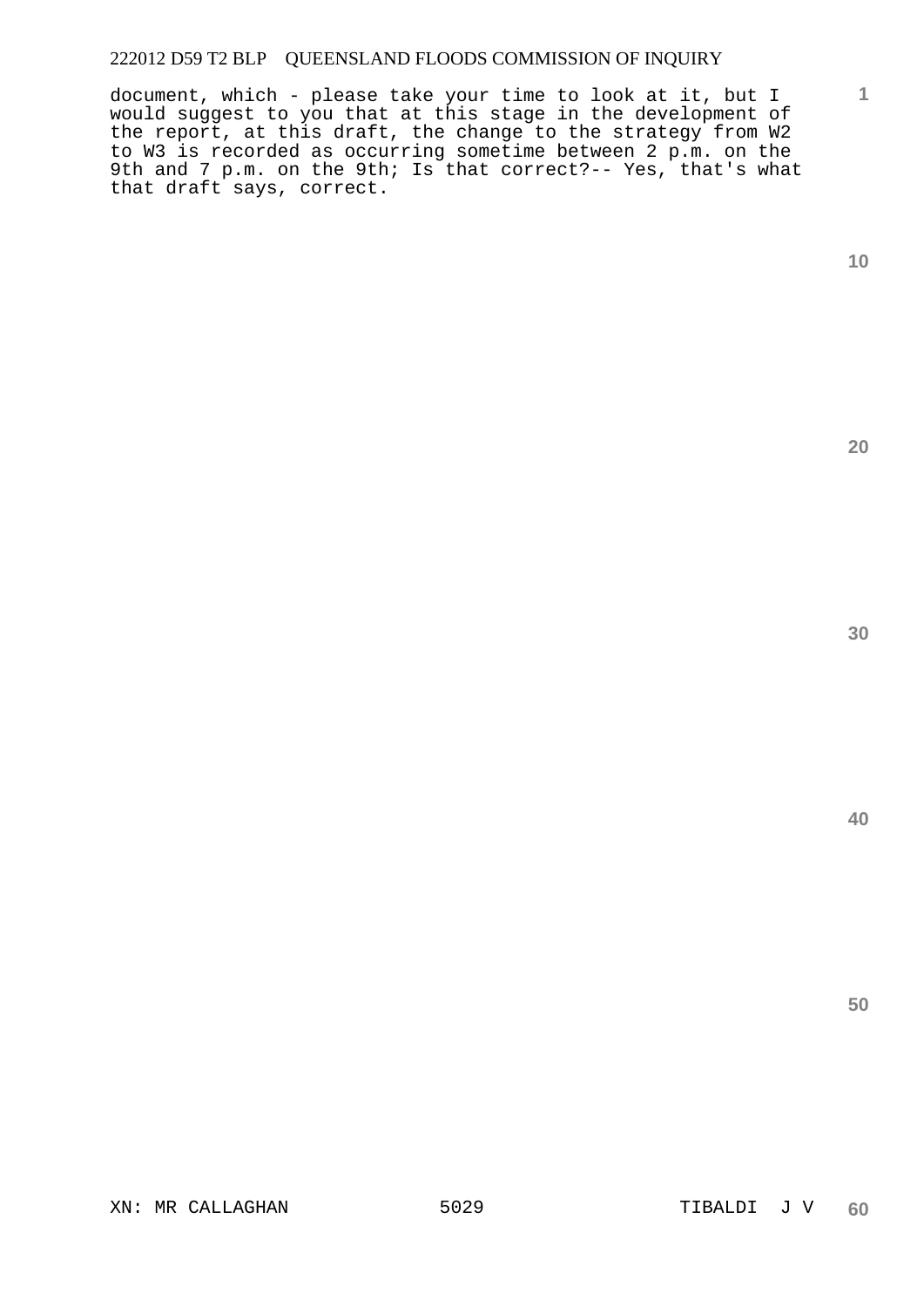And this might be really pushing it, but - I appreciate this was a work in progress - do you remember now how or what caused that move in the time during which the transition from W2 to W3 occurred? To remind you, in the earlier draft you had it between 7 p.m. on the 9th and 1 a.m. on the 10th. In this one it's 2 p.m. on the 9th and 7 p.m. on the 9th, so it's coming back a bit earlier.

MR AMBROSE: Excuse me, Commissioner. We can't identify item E by reference to the document that's referred to.

COMMISSIONER: Mr Callaghan, can you help?

MR CALLAGHAN: We're just using the schedule at the back of the witness's own statement.

MR AMBROSE: Even on the screen it doesn't identify it as item E and nor does the document that we have.

**20**  MR CALLAGHAN: It's an e-mail of 25 January 2011, 4.37 p.m., identified in the witness's own statement in the Index to Annexures of JT 1 as E.

MR SULLIVAN: Commissioner, can I just potentially assist here?

COMMISSIONER: Yes.

**30**  MR SULLIVAN: I act obviously for Mr Tibaldi. When we were producing the statement we sent a copy of this Exhibit before we sent the statements, so we wanted to give the Commission the exhibits as early as possible, and I think on the exhibits that we gave the Commission early it might have had A, B, C, D, E written at the top of the documents so the Commission could tell from the index what they are.

COMMISSIONER: Okay. Mr Ambrose doesn't have that; is that what you're telling us?

**40**  MR SULLIVAN: Well, it may be that when it was electronically sent through, the A, B, Cs and Ds didn't appear in the electronic copy and that may be where the confusion is.

COMMISSIONER: Yes.

MR SULLIVAN: And I think what my learned friend may be referring to is the early version, the one we sent through to the Commission earlier for their use.

**50**  MR CALLAGHAN: We just passed on the version we received  $when---$ 

MR SULLIVAN: That may be just simply the confusion.

COMMISSIONER: Thanks, Mr Sullivan.

MR CALLAGHAN: The e-mail attachments are chronological. Do you have them?

**1**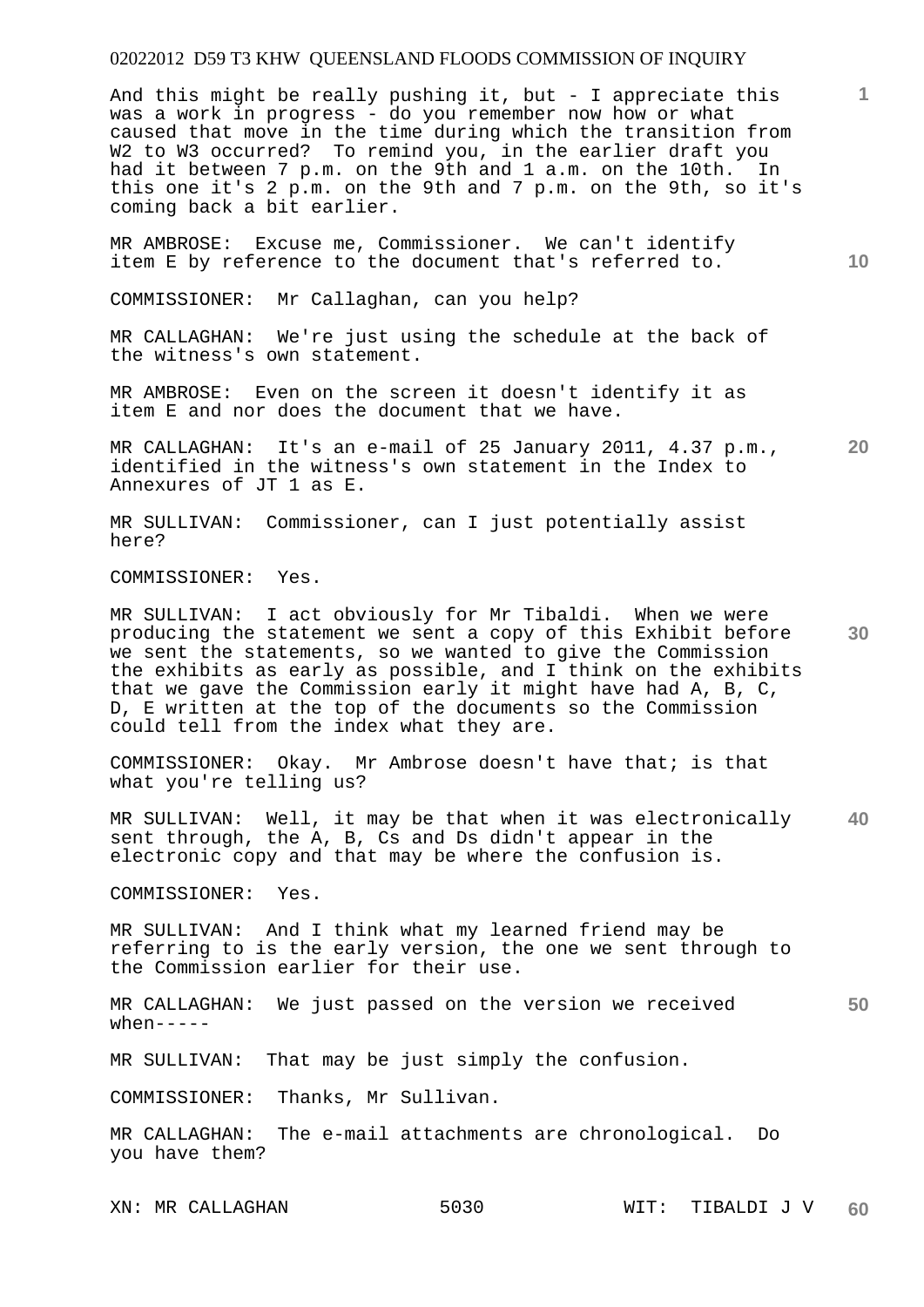MR AMBROSE: No, not yet. I have got it now.

MR CALLAGHAN: 25 January 4.37 p.m.

MR AMBROSE: Yes.

MR SULLIVAN: Commissioner, the key to the sequence is the e-mail attachment, so E will be only identified specifically by the fact it was sent 25 January 2011 at 4.37 p.m.. So, to the extent that somebody has the document without the A, B, Cs and Ds, they can tell the document by that date.

COMMISSIONER: Thanks, Mr Sullivan.

MR CALLAGHAN: And, Mr Tibaldi, you have had a bit of time to think about my question?-- Mmm.

**20**  And it was whether you can now recall what it was in the evolution oh of your thought processes which caused the shift in time attributed to the move to W3?-- Well, this is draft 5 of 50.

Yes?-- One day into the process. All I can note on that page is there's still a lot of data missing. I - you know, I have no recollection of that draft.

All right. If we can't-----?-- Obviously it's my draft,  $but --- -$ 

Yes, sure, but if we can't say specifically what it was, can we say at least this, that it would have been something to do with the data that you didn't have or something to do with information which you were still gathering?-- Well, it developed as data, I think you can see, you know, work through those 21 drafts as those question marks start turning into numbers you start developing a picture of - as to what's occurring.

Right?-- But while there's question marks there you don't know information that's required to understand what's occurred during that period.

And we can see the sort of information that you're looking at there, for example, on the document that you have got in front of you you don't have the Somerset Lake level forecast; is that correct?-- That's right, yes. That's one of the things.

That's the sort of thing that you were accumulating as the drafts developed; is that right?-- That's right.

Okay. Well, I will take you through to the item M, which is an e-mail of 28 January 2011 at 3.41 p.m.. I will give everyone a chance to turn that up. This is another e-mail attaching another version of the same document. I suppose the only difference is that this one is called on the e-mail a Flood Event Summary as opposed to a Decision Review, which is the title of the other e-mails, I think. Is there any

**1**

**10** 

**30**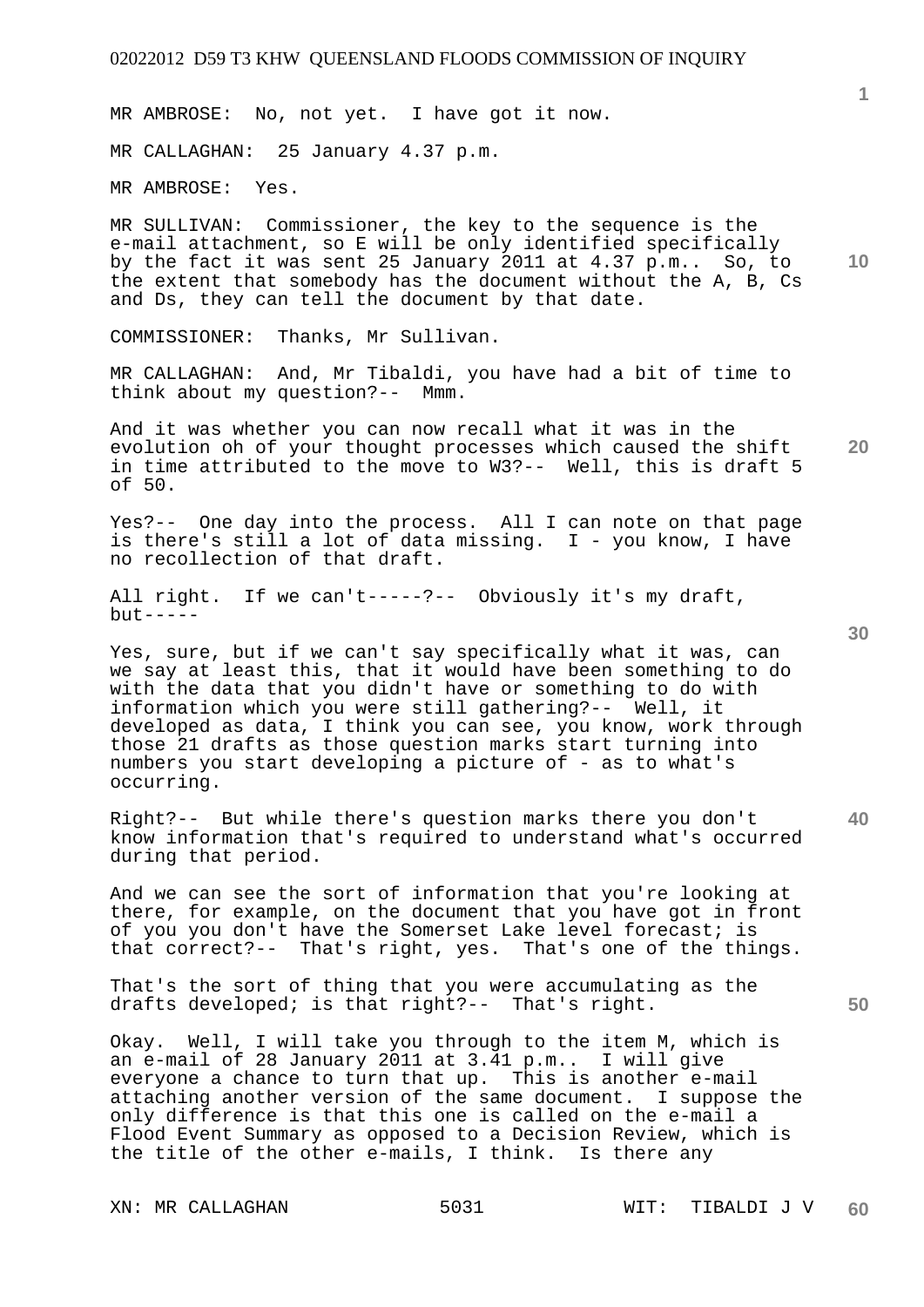significance in that?-- Well, you will notice that - yeah, the significance is that - I think if you look at G - sorry to take you back to an exhibit.

Yes?-- I will just quickly explain it without going back there. G's called - I think that was our first attempt at a table of contents and then I think after - I think perhaps in that table of contents you will find we might have a section - I have to look - called a Flood Event Summary.

Right?-- So, you can see then that after G the drafts start being called Flood Event Summary, because our - you know, our thinking as to how the structure of the report would come together was developing.

I follow. Well, in this document, and we're on M, I can take you to page 5, again you have got a record here transition to W2 - from W1 to W2 and that's occurring at some time between 9 a.m. on the 7th and 3 p.m. on the 7th; is that right?-- That's what that document says, but that's an incorrect statement.

Yes?-- But that's what the document says, yes.

Well, you have got a later version which makes it clear that's not the way you saw it; is that right?-- That's correct.

And we can see the words there "Transition from Strategy W1 to W2 once it becomes apparent that the Wivenhoe Dam level is likely to exceed 68.5 metres." Was this when you first factored in the significance of the lake levels, specifically Wivenhoe's lake level?-- I have to go back and look through the earlier drafts.

All right?-- I doubt it. I think I would have been aware of lake levels by the time I got to draft whatever number that one is.

All right?-- Eleven or 12.

Well, there's certainly provision for lake levels to be taken into account. As you say, sometimes there's question marks, sometimes there's figures other than that?-- Yes.

Okay. Can I take you to item P, which is an e-mail 1 February 2011 - sorry, just excuse me. Sorry, I take that back. That's the date of your statement. It's an e-mail of 31 January 2011 at 4.22 p.m.. I take you to page 5 and it's here that you record that the transition was made direct from Strategy W1D to W1E to W3?-- Yes, but there's still a - in the second column, third paragraph down, there's still - oh oh, no, that's correct, yep, yep.

Yes. So, it shows that W2 was skipped and the W3 transition occurred at some time between 3 p.m. on the 7th and 2 p.m. on the 8th; is that correct?-- Yes, that's right.

But clearly, as we've pointed out, this is still a draft and

**10** 

**1**

**20** 

**40** 

**50**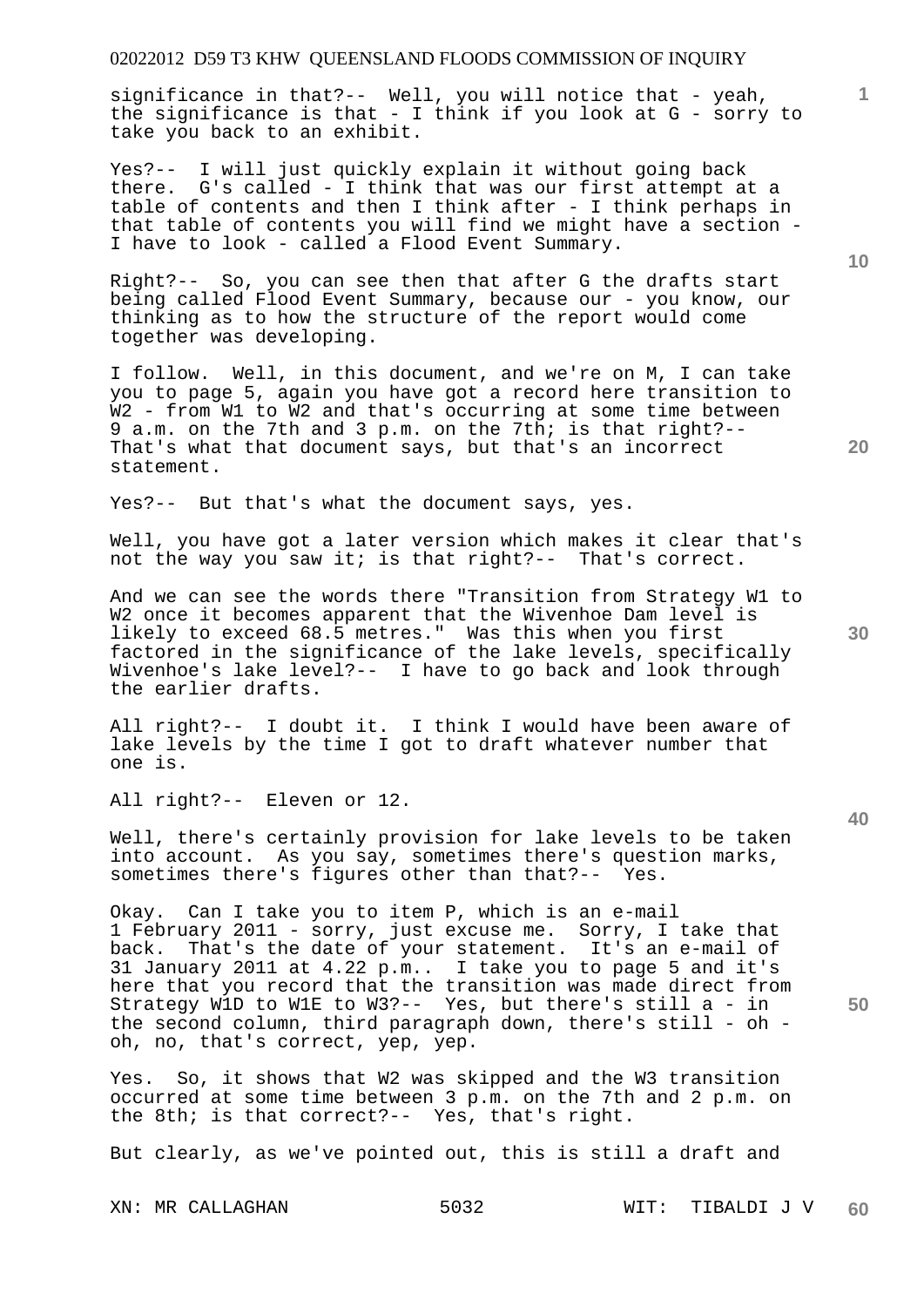it retains some features of the earlier drafts. If we were to look at page 7 in the "Background" column it's still referring to strategy W2 as at 1 a.m. on the 9th?-- That's right.

You just haven't got around to amending that?-- Yes, well, you can go backwards in strategy. Whether or not I was - had that thought or whether - I just hadn't amended it and realised it was W3 at that time, I'm not sure.

Yes. Perhaps just to take it one step further, if we go to page 9 at a later period in time, some time between 2 p.m. and 7 p.m. on the 9th, you have got another transition from W2 to W3. So, it could be one of two things, you might have worked out that you were going back and forth between strategies, or that you just hadn't got around to amending that part of the document; is that right?-- That's correct.

Okay. And do you recall that was something that occurred, maybe something else that caused you difficulty, was that you did actually find that you were moving back and forth between strategies as you were working this out?-- No. I guess fairly early on it was clear to me - it might not be reflected in the drafts there, but it was clear to me we had gone from Strategy W1 to W3. I was concerned about that because even though it ultimately reduced the final peak level of the flood, I was concerned because I thought it could have been a breach of the manual. If - there's a flow chart on page 23 of the manual that I developed and under the conditions that were operating in the flood at that time it appeared that going from W1 to W3 was not in accordance with our flowchart and that - as I said, even though it did reduce - ultimately provide a better result, I was concerned about a breach at that time.

All right. So that is the process that you have described in your statement and I think-----?-- That's correct.

And we will come back to that in a second, I just want to show you one final annexure to - or one final item in that annexure and that's item O, which is an e-mail 31 January 2011 at 4.21 p.m., sent just one minute before the one we were just looking at, and this is a different document, I think, it's the document perhaps which was headed towards chapter 10 of the March report; is that right?-- I haven't got it in front of me, but I know the document you're referring to. If you go down a bit on the screen, I could confirm that. Yes, that even though that's headed number 7, that eventually became section 10, I believe.

**50**  That's right. And in this document it's not just - excuse me. Page 12 of that document, you have got, in the middle box at the top towards the third block of text in that box, you have got, "Accordingly, Strategy W3 was adopted for use at 8 a.m. on Saturday, 8 January 2011."; is that right?-- That's what it says there.

That's the form of words that is actually used in chapter 10 of the report, I think; is that right?-- I just have to look

**30** 

**20** 

**10**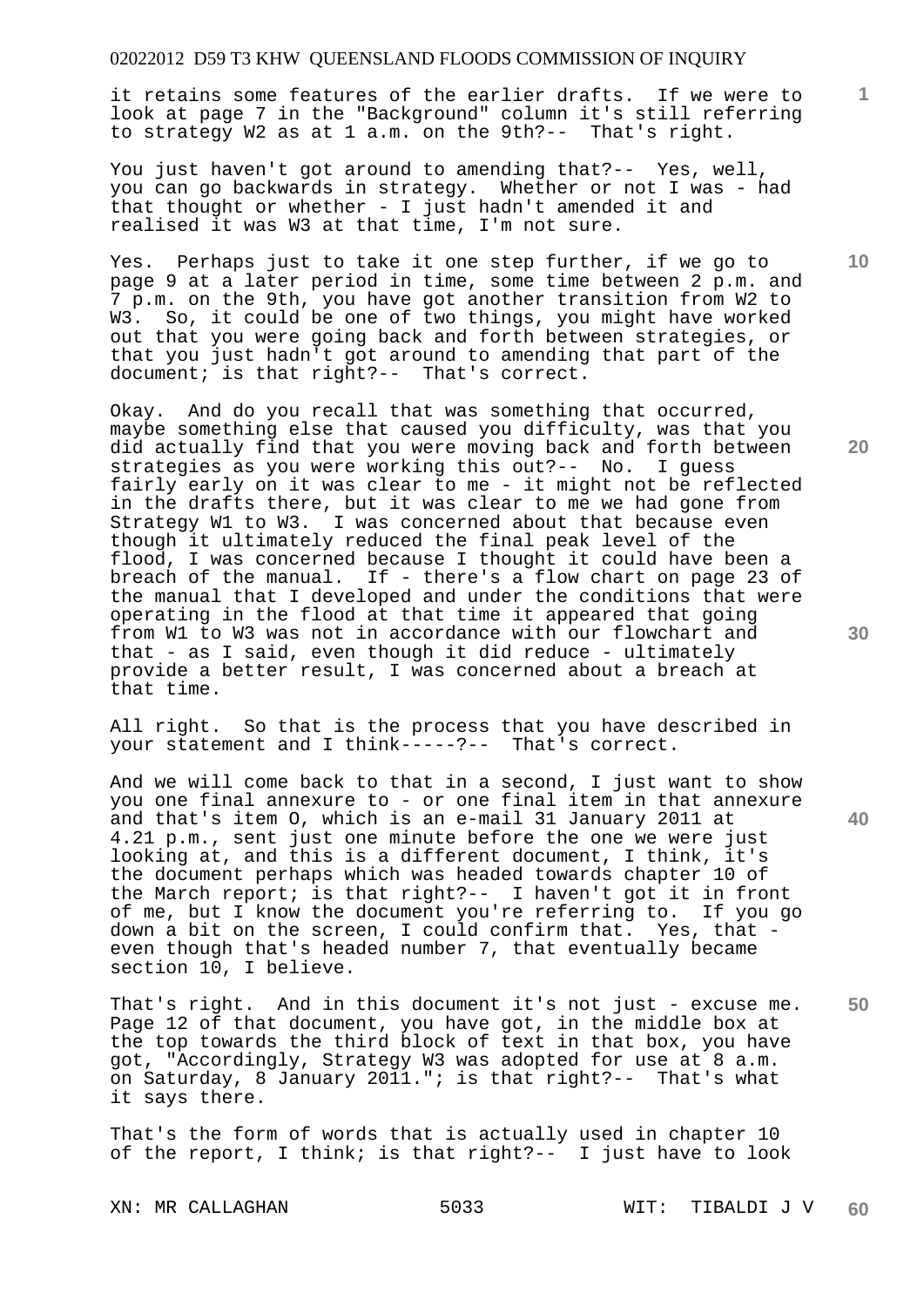again to confirm that, but if you're telling me it's there I am sure it is.

Well, we can check, but is it true to say that this is the first time in your development of the report, it would appear that that was the first time upon which you fastened on 8 a.m. Saturday the 8th as being the time that W3 was adopted; is that correct?-- I have to check the drafts.

Well, I just-----?-- I don't know.

Sorry?-- Well, you showed me-----

I showed you the draft?-- It appears the one directly before said that. Now - I mean, I don't - I'm - I can't confirm it without looking, but I - I'm happy if that point's made.

The drafts will speak for themselves?-- Yes.

But the adjacent one, if you like, the one that you sent to yourself one minute after this-----?-- Yes.

-----document still had that W3 in that range?-- Yes.

But this document sent a minute either side of it actually fastens on the time?-- Okay.

And that's what suggests to me that it might be the first time that you actually fastened on the specific time?-- Yeah, no, that - that seems reasonable, but I can't recall.

Sound okay?-- Yes.

Now, coming back to the difficulties you were having with W2, you explain in paragraph 26 of your statement your reasons for the conclusion that W2 had not been implemented and, in essence, it was because of your analysis of the flow rates at the time; is that right?-- Yeah, that's right.

Your analysis of the flow rates at the time and what was required by the manual for W2 meant that W2 could not have happened by your reckoning?-- We certainly weren't in W2 at that point in time, the release rates were just too high.

Okay. Now, you explain in your statement how you discussed this problem with Mr Peter Allen. You presumably told him what you were doing, that is writing the March report; is that right?-- Yes. He would have been aware I was drafting a report at that point.

Yes. And you told him what you were doing?-- Yes.

You would have told him how you were doing it?-- Look, I can't recall the conversation. The impression of it I had was that - you know, I did have concern that we had gone from W1 to W3 directly.

Yes?-- And that wasn't in accord with the flowchart.

**30** 

**20** 

**40** 

**50** 

**10**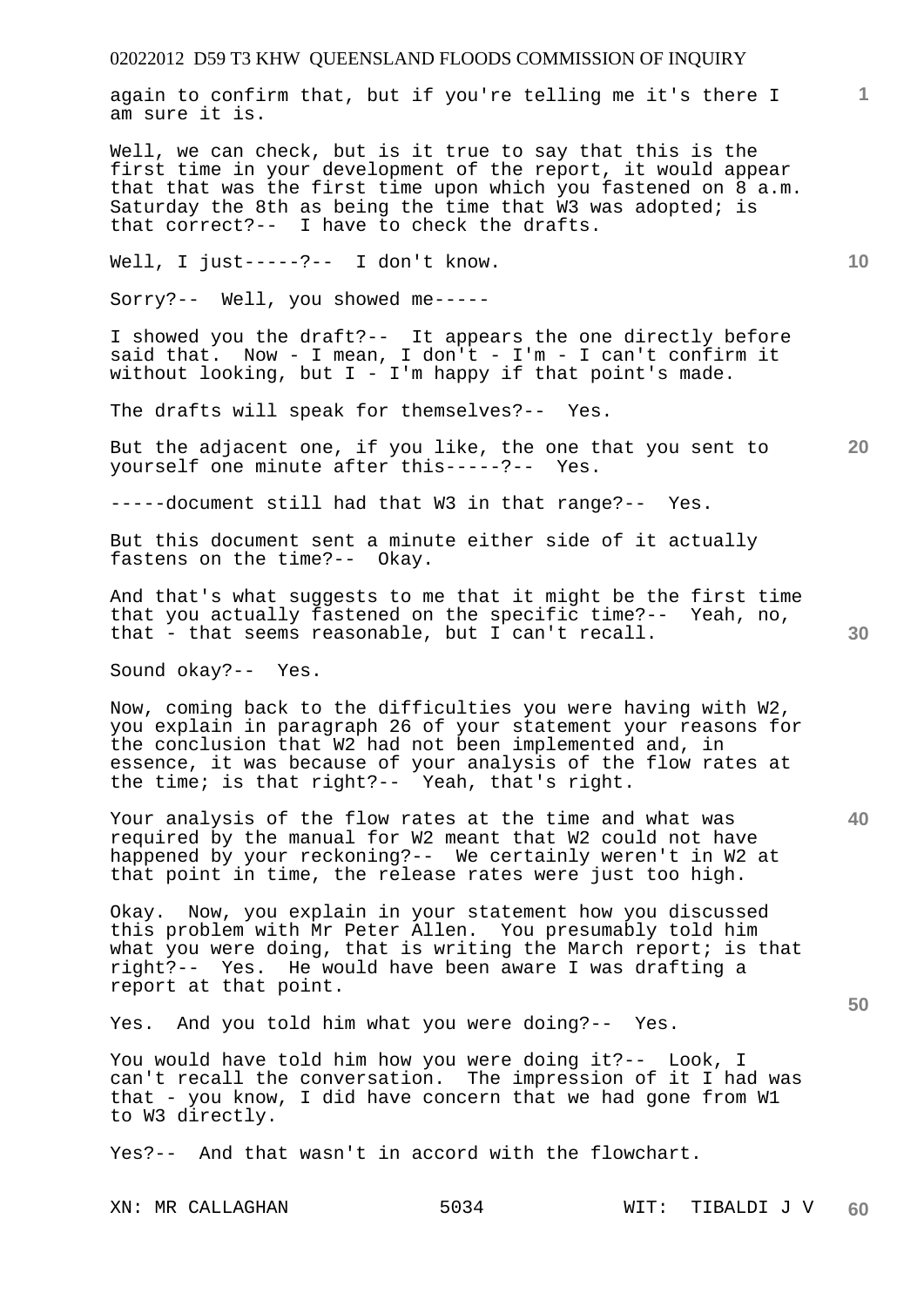I suppose what I'm getting at is you would have told him or to make sense of this conversation you'd have had to tell him that you were trying to work out which strategy had been applicable, try to work out when it had changed, what it had changed to, those sorts of things?-- Oh, well, I didn't go to any detail, because - you know, ultimately Peter would - Mr Allen would be one of the people that would be judging the report, so I would have talked in general terms, not specifically. That would be my recollection of how I would have approached that call. Now, I can't remember exactly, yes.

That's all I was-----?-- Yes, okay, right.

That's all I was suggesting to you, that you were talking in general terms about what you were doing and how you were doing it?-- About the delimma I was having with-----

Yeah?-- Yeah, the transition, yes, that's correct.

You were trying to work out which strategy had been applicable?-- Yes.

And specifically that there was this problem with the flow-----?-- Yeah.

-----you were trying to make fit, if you like; is that right?-- I guess what I'd say is if you look at the manual and where the strategies are described, we - we were wholly and without question within W3, you know, the level was too low, the lake level was too low - too high to be in W1 and the flow was too low to be in W3, so we could only be in W3. That flow was too low to be in W3, so we could only be in W3. wasn't my delimma, I could see we were in W3, that wasn't a question. My delimma was there's a flowchart on page 23 of the manual earlier before the schedule - the strategies are described in detail that doesn't allow for that transition from 1 to 3.

Suggests you should have been in 2 and that's what you were worried about?-- It suggested we should have been in 2 but I can see from the facts that we were certainly in 3 at the time.

Okay. Now, you must also have discussed this problem with Mr Ayre at some stage; that's right?-- I would be fairly certain that at some point - you know, when there was a fairly advanced draft and I can recall when I used to give him the draft I would run it through - you know, I just can't recall the process of giving him a draft but I would have mentioned this issue because it was a big issue in my mind at that time, given that I'd drafted the erroneous flowchart in the first place.

Do you recall the issue arose upon providing Mr Ayre with a draft?-- No, no, I knew fairly early on in the drafting process that it was looking like there was going to be a problem.

**1**

**10** 

**20** 

**30** 

**40**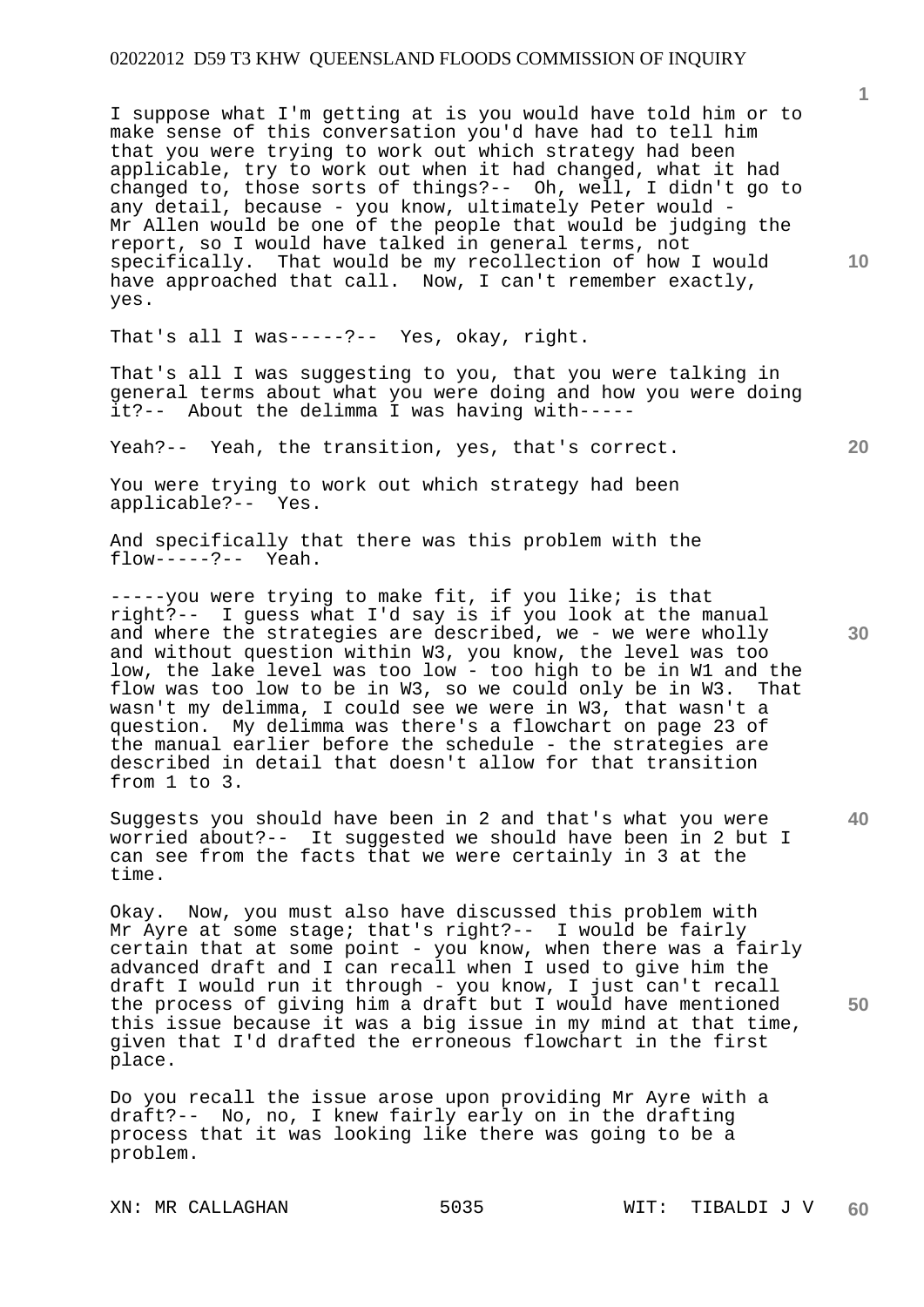That's what I'd suggest to you, that an early stage when you were still in the flood operations centre working on this report you raised with Mr Ayre the issue that the criteria of W2 could not technically have been achieved?-- I can't recall doing that. I wouldn't say my belief but my thought is I wouldn't have done that because  $I - I$  was concerned that the error was my error and I guess - you know, because of the flowchart issue, so I wanted to think it through until I'd made a - you know, until my thoughts had developed to a point where I was confident that what I was presenting, you know, was right and highlighted a potential discrepancy with the manual.

You were concerned that the error in recording the transfer to W3 at 8 a.m. on the Saturday was your error?-- No. What I was concerned about was that because it didn't accord with the flowchart, because we'd made this large jump in outflow from the dam, it didn't really accord with that flowchart, even though it's well within the intent of the manual and, as I said, ultimately it made the flood peak low, still technically it was a breach of the table in the manual and - flowchart in the manual and that was a flowchart that I had initially drafted.

I perhaps worded that poorly. When you say you were concerned that the error was your error, what do you mean?-- Oh, that if at that time it had been judged that breaching or at some later point it had been judged that breaching - you know, not using that flowchart was a breach, then essentially I drafted it so - I drafted the flowchart, so - yeah, I had a bit of - a little bit of concern about that-----

I see?-- -----given the seriousness of the flood.

Well, if we can just recap on your methodology in writing the report at this stage, you were assessing the data and I suppose all the information you had available to you?-- That's correct, you know, the official written records I was using plus - which were the Situation Reports and the different things we talked about, but the data was coming the numbers were coming to me from Mr Malone. As he was going through the verification process he would provide them to me.

And you were, as we can tell from the drafts, calculating the strategy which must have been in place by reference to that information?-- That's right. As I progressively developed an understanding, I would - as you can see through the drafting process, I would provide an explanation, I would put things forward, I would test them, and then either accept or reject them depending on what I found through the data.

Yes. And I'm specifically talking about the Wivenhoe manual strategies W1, 2, 3 and 4?-- Yes.

Yes. Because as we've - well, I will put this to you: Mr Ayre's given a statement, a further statement, which we received only yesterday, but in it he suggests - and I will

**1**

**10** 

**20** 

**30** 

**40**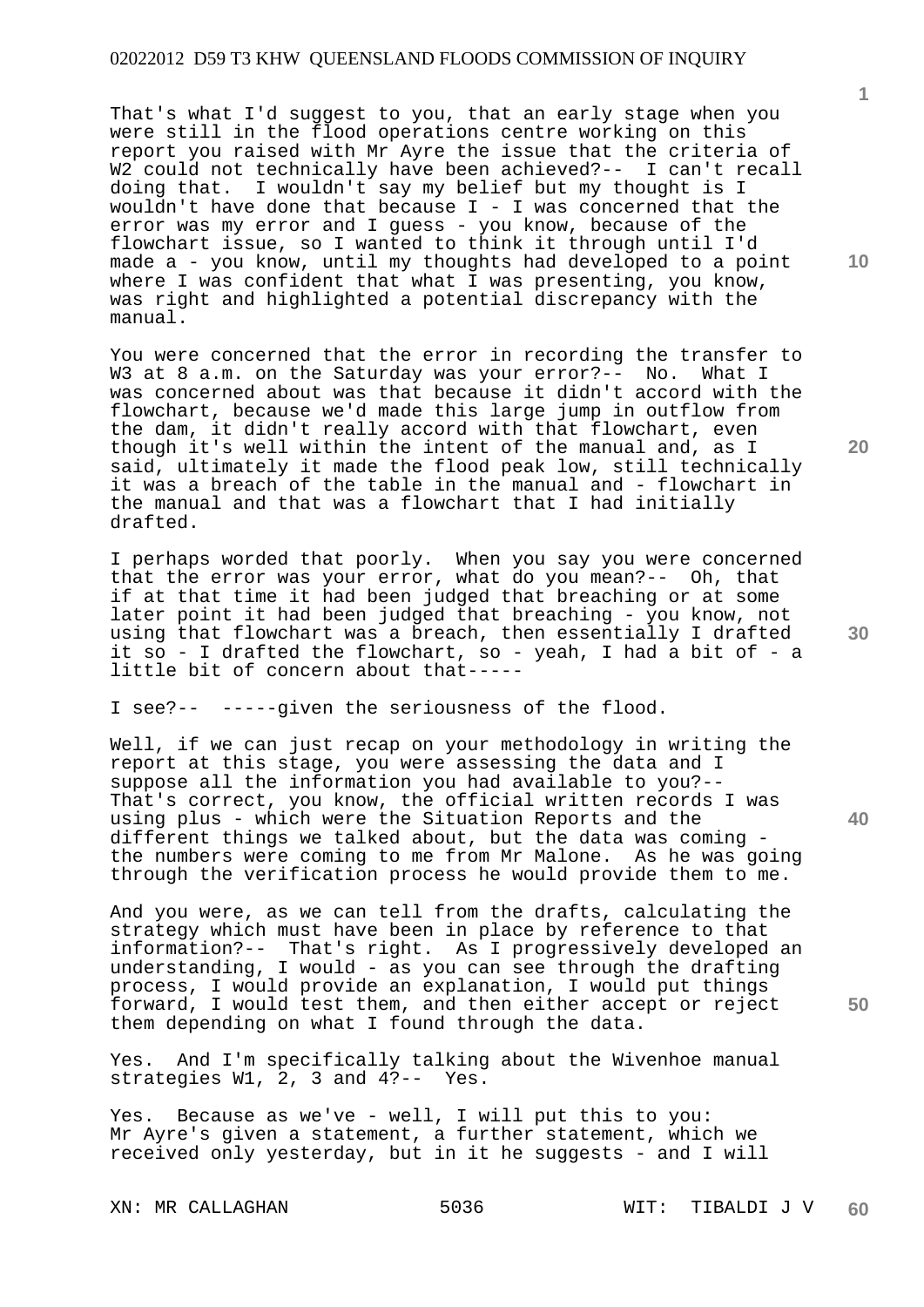suggest this to you - that strategy labels are generally only attributed after the event as part of the reporting process; do you agree with that?-- I guess to - given the first flood I have been involved in as an engineer was October 2010 and we are talking about January 2011, I guess I'd have to go back and look through the earlier flood reports that exist, which I haven't looked at anything prior to the October 2010 to make a judgment on that. Mr Ayre's got a lot of experience in that, he's been involved since 1996, so-----

So you can't say?-- I couldn't say.

When says-----?-- I would have to go and check.

When he says "generally" you can't comment on that, but there's no doubt that's what you were doing in-----?-- Oh, certainly.

-----January, you were attributing strategy labels as part of the reporting process, you were-----?-- Correct.

-----preparing the report. You agree with that?-- I agree with that.

Okay. So, the description of transfers in Strategy W1, 2, 3 and 4 and so on is, you'd agree, the reconstruction of events with the benefit of that data that you performed in January of 2011, perhaps finishing on the 1st of February?-- Finishing on the 1st of Feb?

Or thereabouts?-- I think it would have been quite a bit later too - oh, it could have been around, it's hard to say.

You have made that point, I'm sorry. We don't have all the drafts?-- Yes.

Okay. All right. Well, that was what was happening in late January at least and in early February.

**40**  COMMISSIONER: Can I just go back though? Did you agree with the substance of the question, never mind the dates, that it was a reconstruction-----?-- Certainly-----

-----of what had occurred?-- Certainly a reconstruction. I wasn't there for extended periods, as I have explained in my statement, and all  $I -$  the only way to - you know, it was a reconstruction certainly.

**50**  MR CALLAGHAN: Okay. Now, the report was reviewed by some eminent experts; that's correct?-- You mean the final report  $or---$ 

Yes - well, the March report was reviewed by-----?-- Yes, that's correct, sorry.

-----Associate Professor Apelt, -I am not sure of their titles, but Brian Shannon, Leonard McDonald and Greg Roads; is that correct?-- Yes, that's correct.

**10**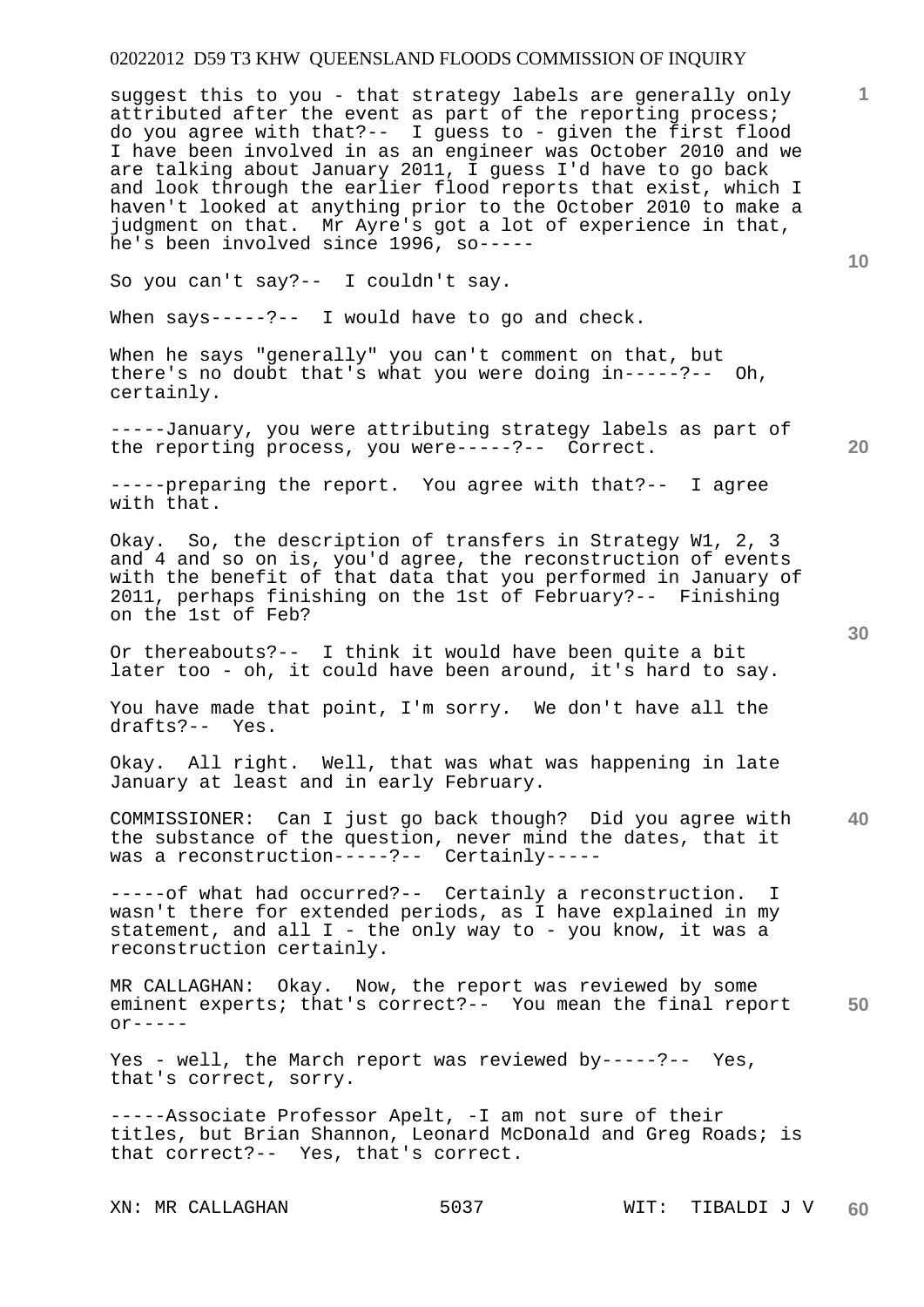And were you aware that the report was being reviewed - was being reviewed by these people?-- Yes. During that time I was in the liaison in terms of just giving - because I was, I suppose, controlling the document, I would have physically given them their copy of the report, I - in some cases it might have got delivered. We give it to them in hard copy, so it was, you know, similar to the thickness that it is now would be my recollection, but, yeah,  $I - I$  was certainly aware of it and I had some role in just engaging them, I guess - Seqwater engaged them but in terms of just contact - yeah.

**30** 

**1**

**10** 

**20** 

**40**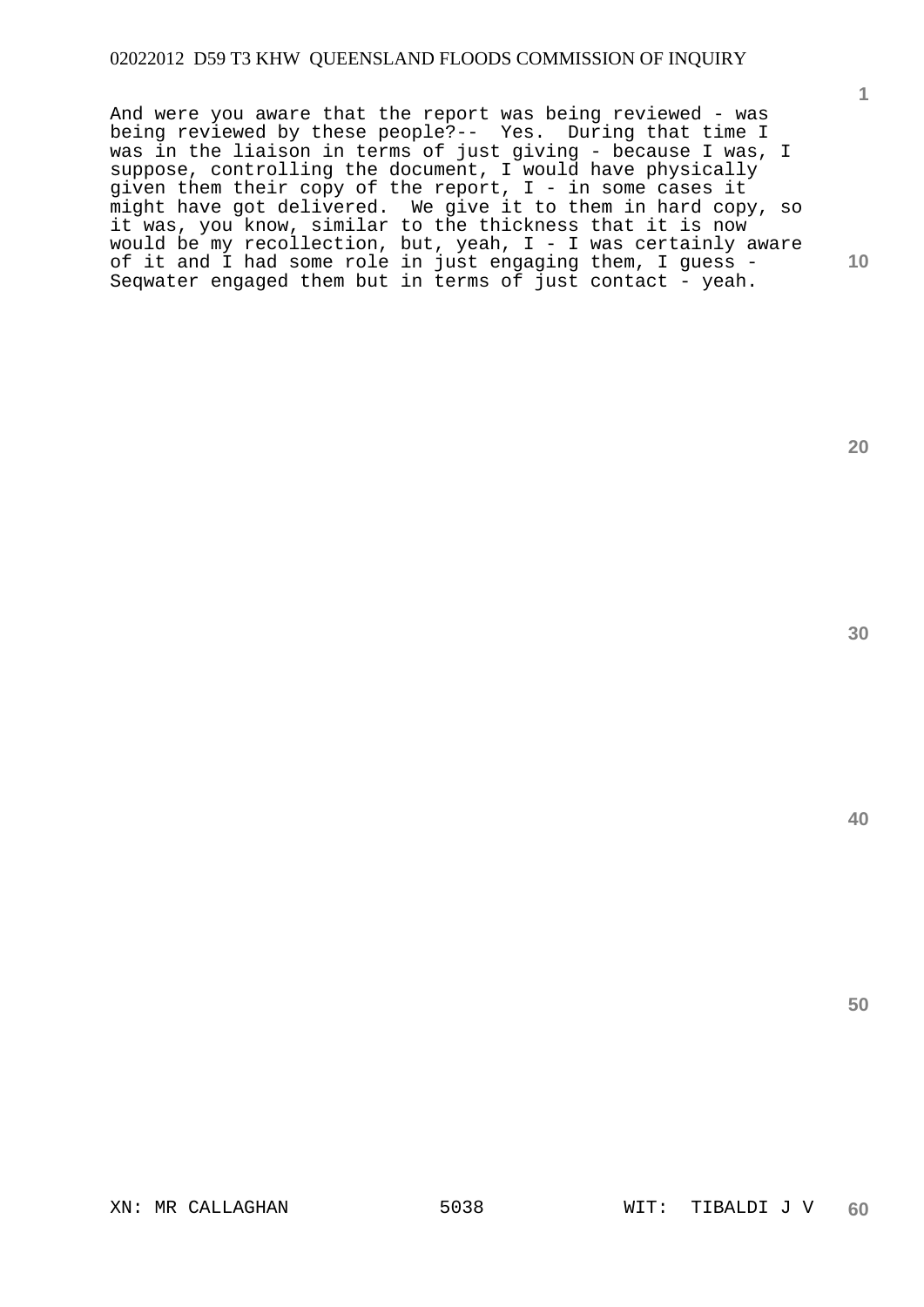Any other involvement with these people in terms of the content of their reports?-- If they had clarifications while they were going through the report, they would have contacted me.

Do you have recollection of that occurring?-- I certainly can't recall any from Mr - Mr Roads. But the others, there may - there may have - who was the three? Len McDonald. The others there may have been. It is possible. But I think Mr Roads, though - I remember when I dropped off the document, I remember that was - I recall that was the first time I'd ever met him and I can't recall seeing him since, so I would think it unlikely with him. The other three possible - all possible.

Do you not have any recollection of any interaction between the other three?-- Between the other three or between-----

Well, yourself and any of them?-- What I'm saying is there could have been some interaction. I can't remember any specific interaction between myself and the other three, but there well could have been, because, you know, I can recall there was a couple of questions, I just can't recall who they were from or what they were about, as I sit here now, but I think there was some questions. That's all I can say.

Well, specifically, can I ask you do you recall any interactions with Professor Apelt?-- I can certainly remember having some conversations with him. The content of those conversations, I couldn't tell you.

Well, in what circumstances would those conversations have occurred?-- Look, I can't remember. It was about this time. Again, I'd never met Professor Apelt before that time and I can recall meeting him for the first time around then. I recall there was - you know, as you said, he is an Emeritus Professor at the University of Queensland. To engage him, it was through the university's research or consulting branch, which I think is called Unisearch, and I can recall there was a lot of issues. I think there is problems - you know, administrative problems in terms of how that arrangement worked. We certainly would have discussed that. Look, I just - I can't recall any other discussions. I just can't.

You can't recall any content or any discussion you might have had with him about the content of the report?-- Nothing specific in - as I said, nothing specific. I cannot recall anything specific I had with him in relation to the content report but for him, for Len McDonald, or Brian Shannon, I may have had discussions. I can't recall them.

I take it if there were any such discussions, there is no record of them?-- I can't imagine that there would be. I can't-----

You didn't keep any-----?-- They wouldn't have been minuted. No, I don't keep records of that nature.

XN: MR CALLAGHAN 5039 WIT: TIBALDI J V **60** 

**10** 

**1**

**20** 

**40**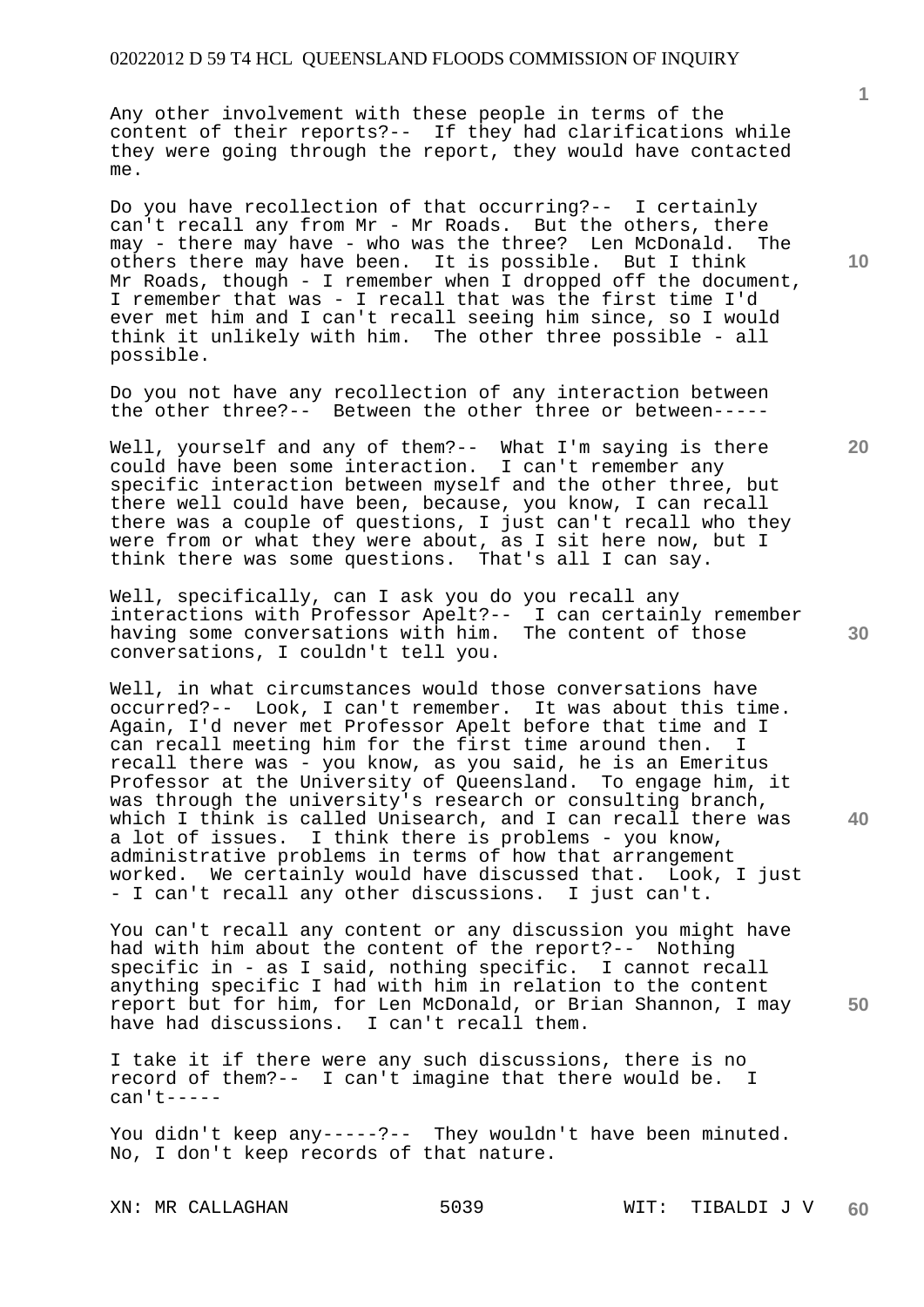All right. You were aware that the reports of these people were going to be submitted to the Commission of Inquiry?-- I believe that would have been my expectation at that time.

Excuse me for a moment. I suggest to you that you had a meeting with Professor Apelt on the 7th of February at SunWater's premises. Does that jog your memory?-- No.

No?-- No, I can't recall that meeting.

All right?-- I cannot recall that day or that period.

Can I show you an email of 6 February 2011? Does that jog your memory?-- Oh, well, I still don't recall that meeting  $but -- --$ 

I will show you-----?-- -----it is certainly an email saying I will come to SunWater on Monday the 7th, no later than 12.

Okay?-- It's an email from him to myself.

I will tender that email.

COMMISSIONER: Exhibit 1,037.

ADMITTED AND MARKED "EXHIBIT 1,037"

MR CALLAGHAN: Can I show you an email from slightly later or some eight minutes later on Sunday the 6th, an email from you to him? "Sounds good. Sorry I missed your call. See you tomorrow"?-- Yes, that certainly confirms-----

Does that jog your memory about contact that you had with Professor Apelt?-- Well, as I've said a number - no, it doesn't. And as I have said a number of times, I have no doubt I would have talked to the three of those guys during that period, but specifics of it, I have no memory. If we keep going through these emails, though, we might find something that-----

All right. Well, I will tender that one.

COMMISSIONER: Exhibit 1,038.

ADMITTED AND MARKED "EXHIBIT 1,038"

MR CALLAGHAN: I will show you another one from 19 February, 8.55 p.m., an email sent by Professor Apelt to you?-- So this is two weeks later?

**30** 

**40** 

**50** 

**20** 

**10**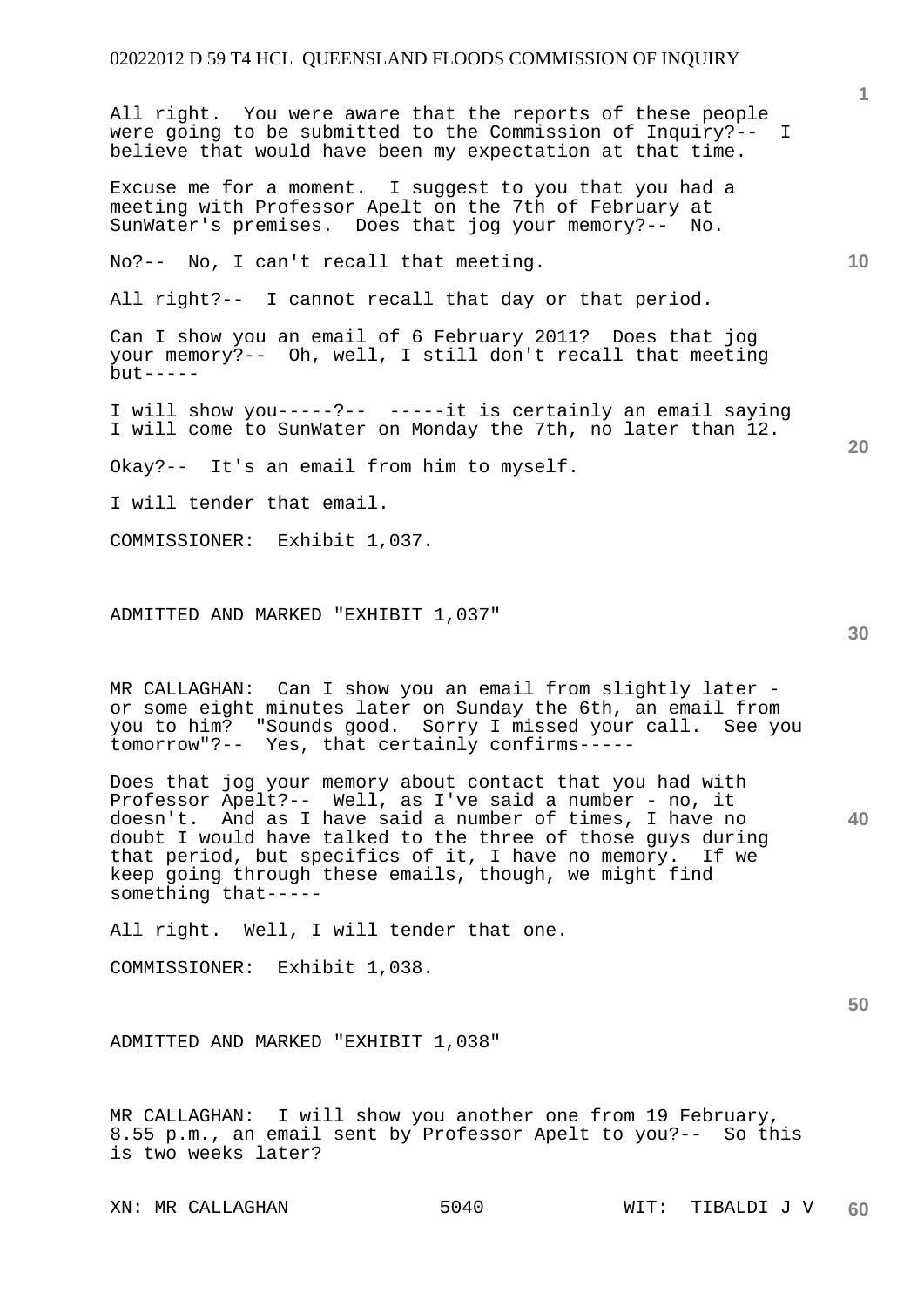Sunday - ah, the 19th of February, that's right. It should be on the screen in front of you. Have a look at that. Does that jog your memory?-- I can't - as I said, I can't recall that email but I can certainly recall talking to Professor Apelt and the other two that I've mentioned.

I didn't hear you?-- No, that doesn't jog my memory.

Middle paragraph of that one, "As mentioned by telephone, there was an exercise of discretion on 11 January at 21:00 when Wivenhoe gate openings were below minimum recommended settings. In my considered opinion this was appropriate and fully in accordance with the intent of the manual."?-- Yes.

Does that jog your memory?-- I am sorry, it just doesn't.

It just doesn't?-- What he's referring to there is we closed down the gates which - not strictly in accordance with the manual, but that ultimately, again, made the flood peak less, a lot less. So that's why he's saying, "It is fully in accordance with the intent of the manual." But there was an exercise in discretion. I think the next email you are about to show me was shown to me yesterday by my lawyers, which is, I think, my distribution of this to the other flood engineers. I can't recall seeing this yesterday. I don't think it was shown to me. So in terms of my memory of - you know, if you show me that email-----

All right?-- -----I will remember it because I saw it yesterday.

We will show you the response on 20 February, 3.57 p.m. I am sorry, I will tender that one if I haven't already.

COMMISSIONER: Exhibit 1,039.

ADMITTED AND MARKED "EXHIBIT 1,039"

MR CALLAGHAN: 20 February, 3.57 p.m., where you distribute Professor Apelt's email to the others?-- Yes.

The other flood engineers, "See email below. I don't agree with 'the discretion' words and will sort that out next week." Does that jog your memory?-- Well, as I have said, no. I saw that yesterday, and I told you that before, and I told you also before it didn't jog my memory. I don't know how many times you want me to say it. I mean-----

Well-----?-- You know, what do you want me to say?

Well, I want you to explain how you are going to sort something out with someone who is meant to be reviewing this independently?-- Well, it's probably a poor choice of words,

**1**

**10** 

**20** 

**40**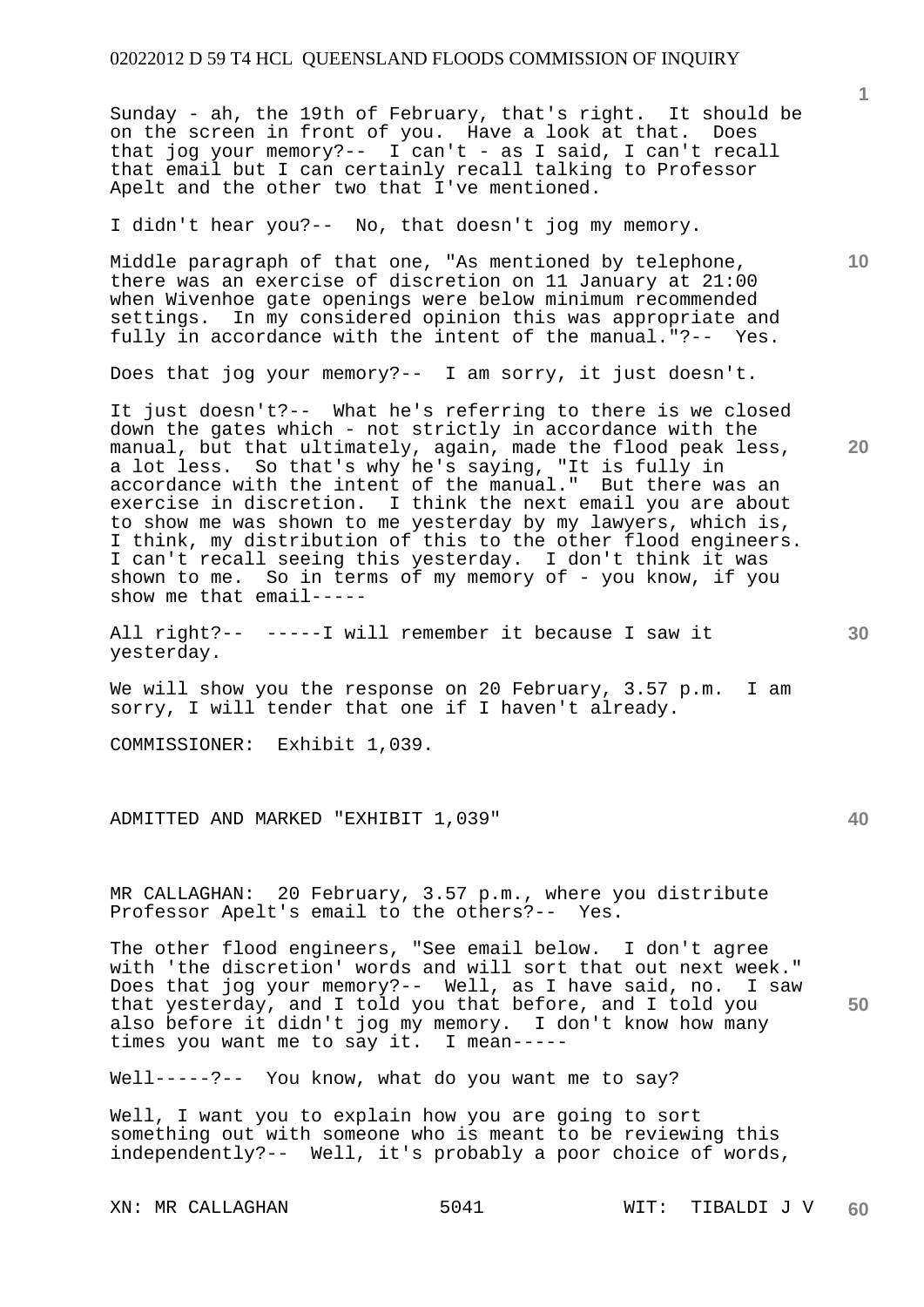but, you know, that was an email written in haste. I don't think someone - the likes of myself would be able to sort out Professor Apelt. To suggest that, I think is-----

Well-----?-- Obviously you don't know Professor Apelt. I guess, you know, what was I trying to say? I wasn't necessarily trying to say I will do something to Mr Apelt. What I'm trying to say there is that "there could be an issue here and we'll look into this next week". I agree I haven't used those words exactly as that in the email. In my mind, that wasn't a particular problem because taking those actions, what he's referring to in terms of discretion, made the flood peak a lot less. So in my mind that wasn't an issue. If it ended up in the manual being - if it ended up in the report being an exercise in discretion, well and good. It wouldn't have concerned me either way because it reduced the flood peak. But certainly to suggest that, you know, I was going to go and, you know, somehow sort - sway Professor Apelt from changing - I think, you know, that's just not true and there is no possible way that would occur.

We'll just trace through a couple more. I tender that one. COMMISSIONER: Exhibit 1,040.

ADMITTED AND MARKED "EXHIBIT 1,040"

MR CALLAGHAN: We will just trace through a couple more emails on the same subject. There is one on 21 February, 5.45 p.m., sent to you by Jim Pruss. Can you just remind us who he is?-- Mr Pruss is the Executive General Manager of Water Delivery sorry for smiling. I just saw the email. I can't recall seeing that. So - oh, that's my email, right. Sorry, I was just reading the email as it came up in front of me. Mr Pruss is the Executive General Manager of Water Delivery, and he that's the section I work with him.

Okay. Now the email that's come up in front of you is actually from you to him?-- Yeah.

But the one from him to you appears below it, is that correct?-- Yes.

His at 5.45 p.m.; your response at 6.21?-- Yes.

**50**  And, again - well, the terms of the email speak for itself, but you're recorded as telling Mr Pruss that "Col is wrong on the discretion stuff, in my view. I will sort it out tomorrow."?-- That's what the email says, yes.

All right. If we go to - I will tender that.

COMMISSIONER: Exhibit 1,041.

**10** 

**1**

**20**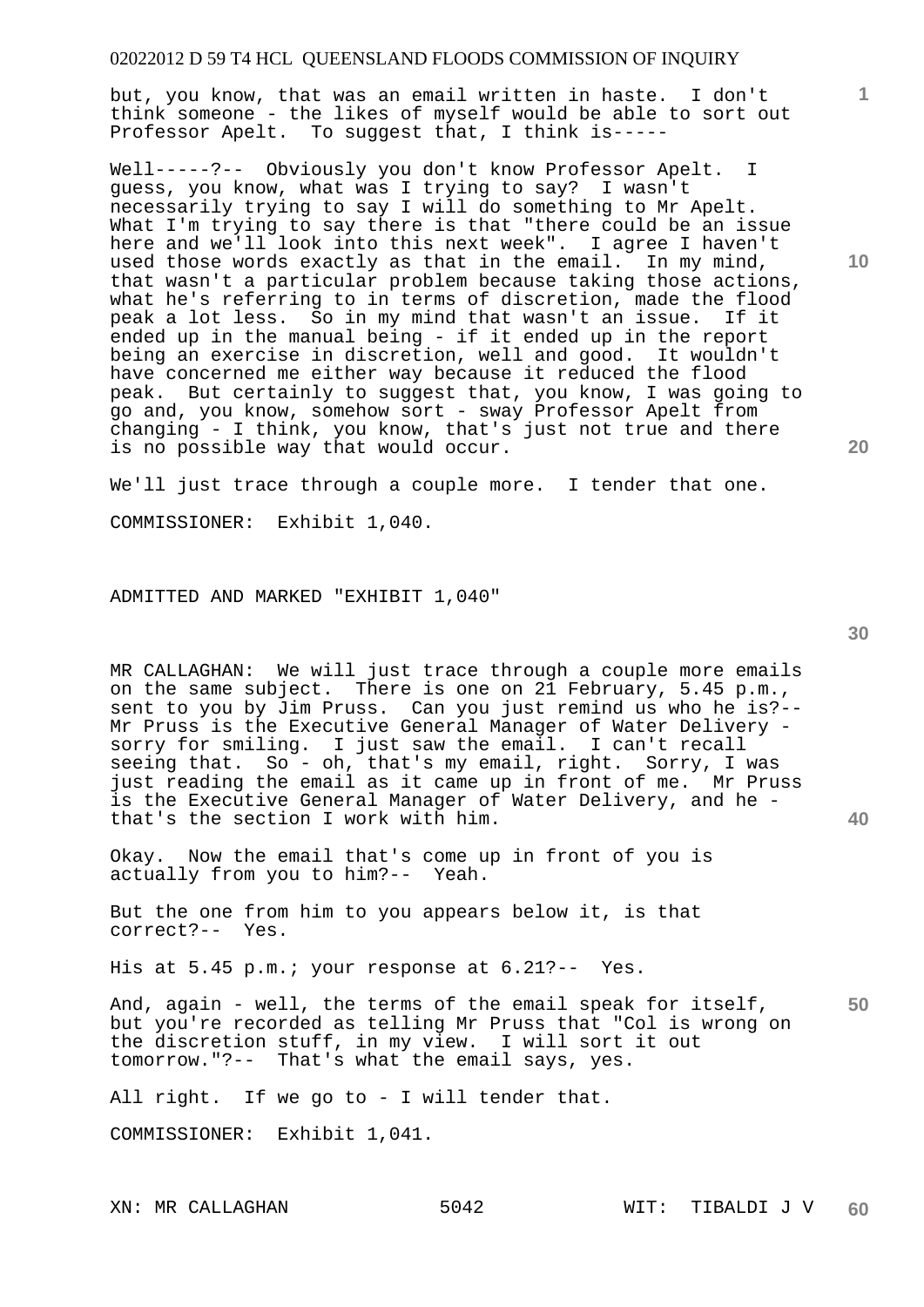ADMITTED AND MARKED "EXHIBIT 1,041"

MR CALLAGHAN: If we go to the next day, 22nd of February, you sent Professor Apelt an email, which I will show to you now. I will give you a moment to read that?-- Yes.

Starting point is "as discussed", "Colin, as discussed". That would suggest that there had been a discussion between you and Professor Apelt on this point?-- Certainly, yes. That's what it says.

You have no recollection of it?-- Not specifically. As I have said, no.

No, all right?-- I can certainly recall discussing different things with three of the experts I have mentioned. Not Mr Roads, because I can't recall ever talking to him from that initial meeting. So, yes, certainly I would have had some discussions with Colin. Given I've written this email, it appears that the discussion must have been about this reasonable discretion issue that he had raised in his draft report-----

All right?-- -----and we'd talked about it. Without question, that's what it says.

"For the gathering tomorrow". Which gathering is being discussed there?-- I wouldn't know what gathering that was. I - could have been one of the meetings to review the manual that was held in the Seqwater offices. To see if it was, you would have to check the minutes of those meetings - which weren't kept by myself - and see if Mr Apelt attended.

To be fair to you, can we scroll down to the bottom - the very bottom of that email. Does that assist?-- Yes, that I did not attend that meeting.

All right. Are you aware of what the meeting was about or whether anyone from-----?-- Yeah. I do remember that meeting now. You could check with Colin, Greg and Brian - Professor Apelt, Mr Roads, and Mr Shannon. I guess the - my understanding was that the experts were aware of that there were other experts reviewing the - reviewing the draft report, and they considered, appropriately - and it is for others to judge whether it was appropriate or not - they all had, you know, developing thoughts as to what, you know, they thought of the report, and they were going to get together - certainly appears that way there - and have a discussion about it. I certainly believe I was not at that meeting but you could confirm that by talking to the three meeting participants. As I said, I don't have a good recollection of that period. believe you will see their three reports are entirely different, so obviously - well, that would suggest to me that they certainly weren't getting together to have some sort of

**30** 

**50** 

**10**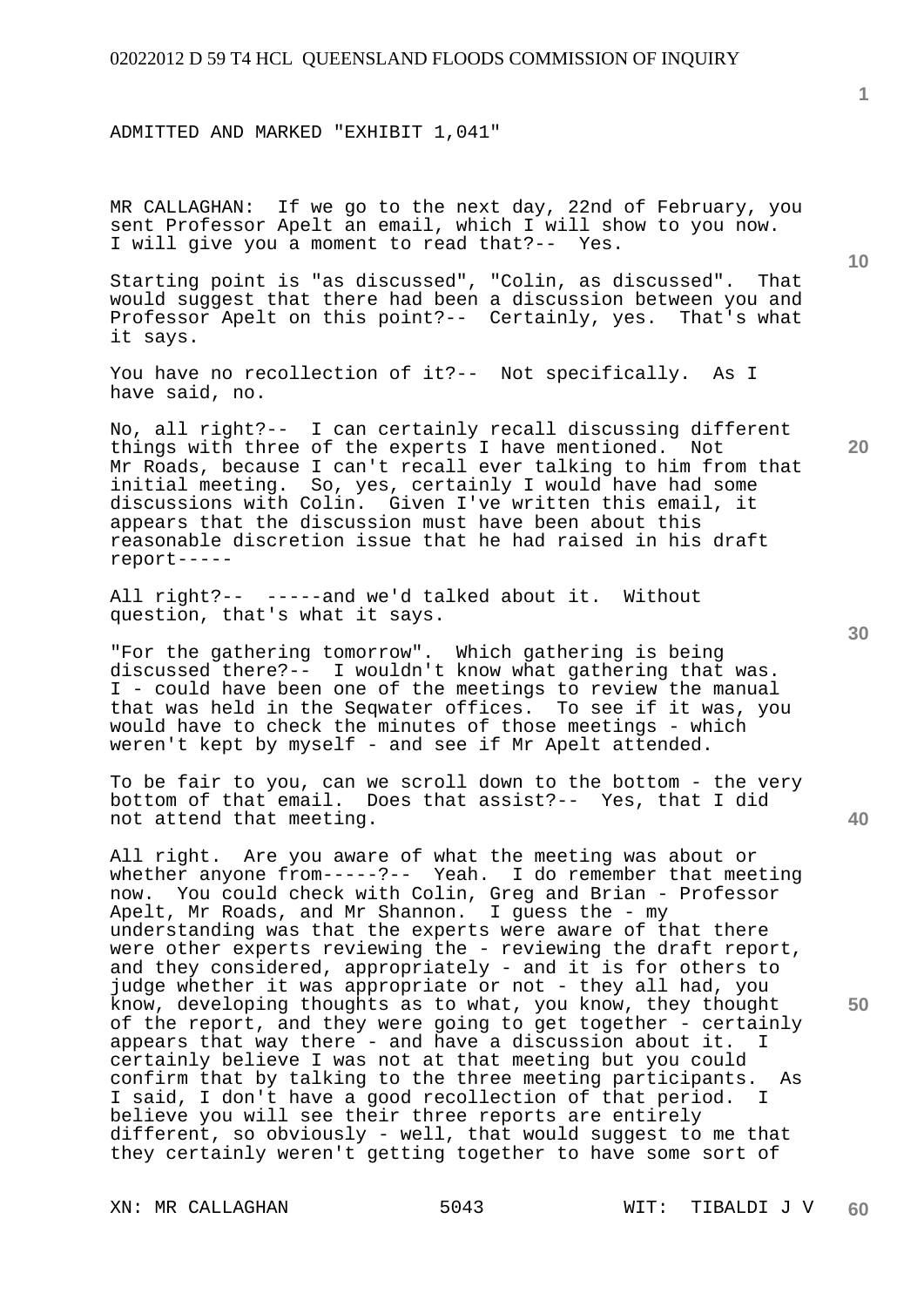unified report. But I can't recall that email chain but the email chain suggests to me that Professor Apelt was still developing in his mind the position that he would take in relation to that discretion, and I can't - again, I can't recall what was in his final report. I don't think he's mentioned it. I think some of the others may have mentioned it in their report, so they thought it was an exercise in discretion. Professor Apelt may - again, I would have to read the reports to confirm that. You know, as I say, I wasn't it wasn't a big burning issue for me either way because I was - I knew that it was an action that reduced the flood, so it just wasn't something that I was concerned about then, and, to be honest, I'm not particularly concerned about it today because of the fact that the actions we took at that time certainly reduced the peak. That's unquestionable.

All right. I tender that email.

COMMISSIONER: Exhibit 1,042.

ADMITTED AND MARKED "EXHIBIT 1,042"

MR CALLAGHAN: Just for completeness I will show you an email 22 February, 3.39 p.m. That's Professor Apelt's response to you?-- Okay.

No recollection of that?-- No.

All right, I tender that.

COMMISSIONER: Exhibit 1,043.

ADMITTED AND MARKED "EXHIBIT 1,043"

MR CALLAGHAN: And moving forward then to the 7th of March, 9.17 a.m., Mr Pruss sent an email to the relevant gentlemen and you were CC'd on it?-- Yes.

In which the questions framed were framed for them?-- Yes.

**50**  And any - you were volunteered as the person to answer any technical questions, is that correct?-- That's what that email states and I - yes, I have a recollection of that email.

Do you recall whether you were contacted with any technical questions by any of the people to whom this was sent?-- Yes, I do. I will give you the background to the email.

No, just answer my question, please?-- Sorry. My apologies.

**20** 

**10** 

**1**

**30**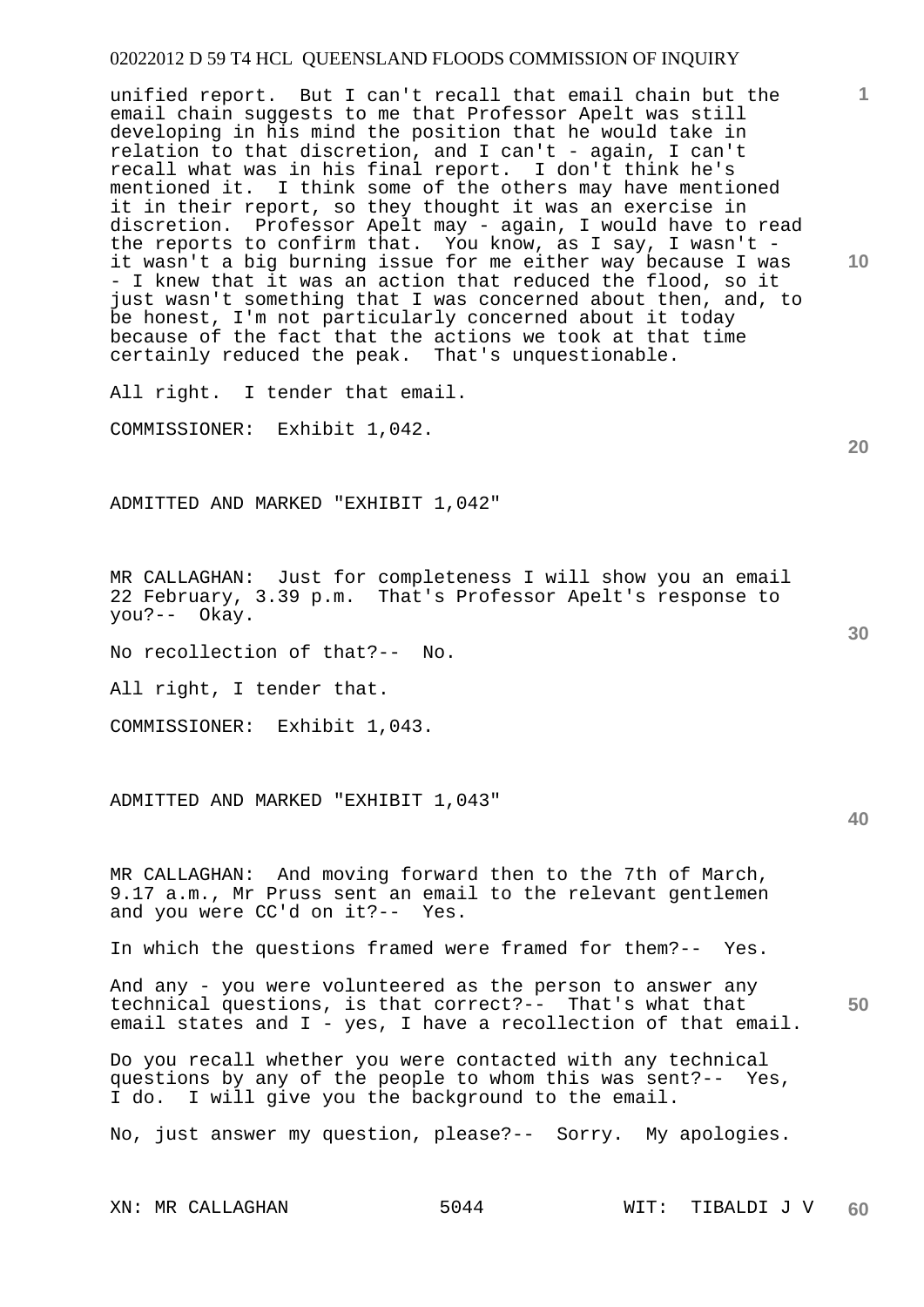Were you contacted in response to-----?-- Yes.

-----the invitation? By whom?-- By - well, I can certainly remember that - Mr Nathan and Mr Hill coming to the flood room to undertake a review of their sections of the report. So they would have arranged that. I can't recall the conversation but they certainly would have arranged that through me, just in terms of what time they were going to arrive, and, you know, because they wanted to - I mean, their role was validation of the models and validation of all the technical information that's contained in the report which they wrote a report of. The only way they could do that, as I understood it, was come to the Flood Centre, see how the models work, review the models, et cetera, and I certainly arranged that.

All right. I tender that one.

COMMISSIONER: Exhibit 1,044.

ADMITTED AND MARKED "EXHIBIT 1,044"

MR CALLAGHAN: Finally in this trail, there is an email from 9 March, 11.58 a.m. which you sent to Professor Apelt?-- This is after the report's finalised, is it?

Professor Apelt's final report is dated 9 March. It may well have been finalised before that, but you seem confident that it had been, is that correct?-- Well, this - the flood report is dated 2nd of March-----

Yes, Professor Apelt's-----?-- That previous email you showed me is dated 9th of March so-----

**40**  The previous one I showed you was the 7th. This is the 9th?-- 7th, my apologies. So certainly that's well after - I mean, the cut-off for printing of this report.

Yes?-- Yeah.

But it is also the same date as Professor Apelt's final report. Do you follow? You are still in communication with him?-- No, that's the 9th of March. This went - this report - the report I'm talking about is the Flood Event Report.

**50**  Yes, which Professor Apelt was reviewing?-- Yes. Sorry, can you go back to the previous email? I have missed your point there.

You don't have to worry about my points. Perhaps just look at that email?-- But I may have answered it - what I'm saying is I may have answered a previous question incorrectly because I didn't note the date on the previous email.

**20** 

**10**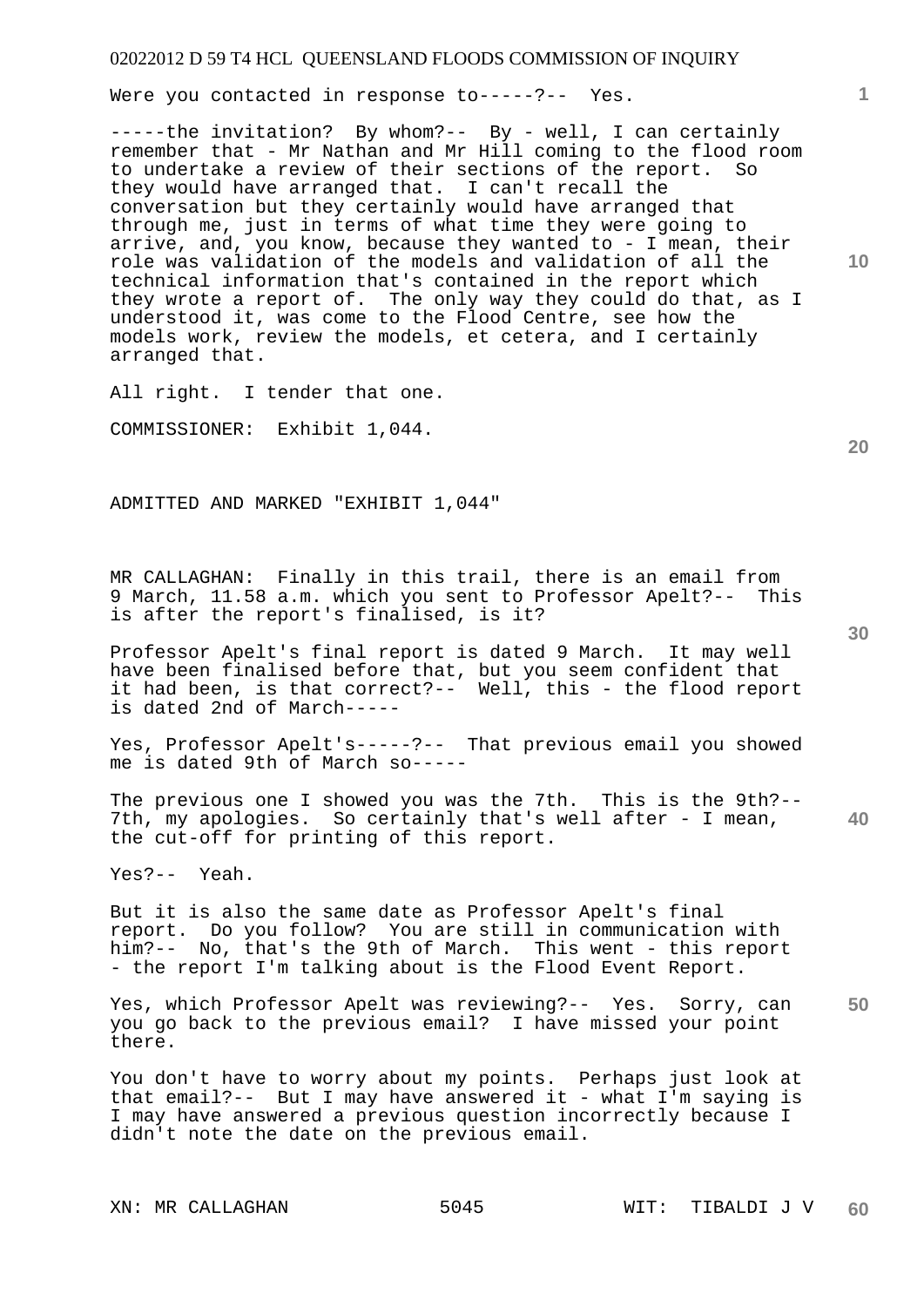The previous email was the 7th of March. That was the one from Mr Pruss to others requesting - where you were-----?-- Okay. So, at that stage the report's been finalised and publicly issued.

Your report has but this is all about the process of reviewing that report?-- Okay, I am with you.

With me?-- Yes, sorry.

These are the gentlemen who were reviewing it?-- Yes.

As was Professor Apelt?-- Correct.

So I don't know - do you feel concerned about the accuracy of any of your answers now?-- No, I think I'm-----

I suggest to you you shouldn't because what you said made sense?-- My apologies. I just got slightly confused with one of the emails there.

I understand. We're back on 9 March, 11.58 a.m., one you sent to Professor Apelt, and you refer to the prospect of a meeting with him on the 14th to discuss the timetable and scope of review work that Seqwater would like him to do. Presumably this is review work other than review of the March report?-- Well, yeah, I am not sure. It could have been the review of the - we also did a report for the North Pine flood and I would have been writing it at that time. Whether it was - I to be honest I don't recall whether he reviewed that report. If he did, that could be - that could well be a meeting about the review of that report.

It refers to a number of flood reports?-- Oh, okay. Well, we also did a - also we did a flood report for the floods that occurred for North Pine between, I think, January and between - you know, for the 2010/2011 wet season that weren't covered by these main reports. So there was - I don't know if they have been tendered, but they have been submitted to the-----

All right?-- To the Dam Safety Regulator. So it wasn't just the January events that we were writing reports for at that time; we were also writing reports for the flood events that impacted Brisbane between October 2010 and the end of December 2010.

All right?-- Yeah, so-----

I tender that one.

WITNESS: There is a large number of reports, I think, there.

COMMISSIONER: Exhibit 1,045.

ADMITTED AND MARKED "EXHIBIT 1,045"

**10** 

**1**

**30** 

**40**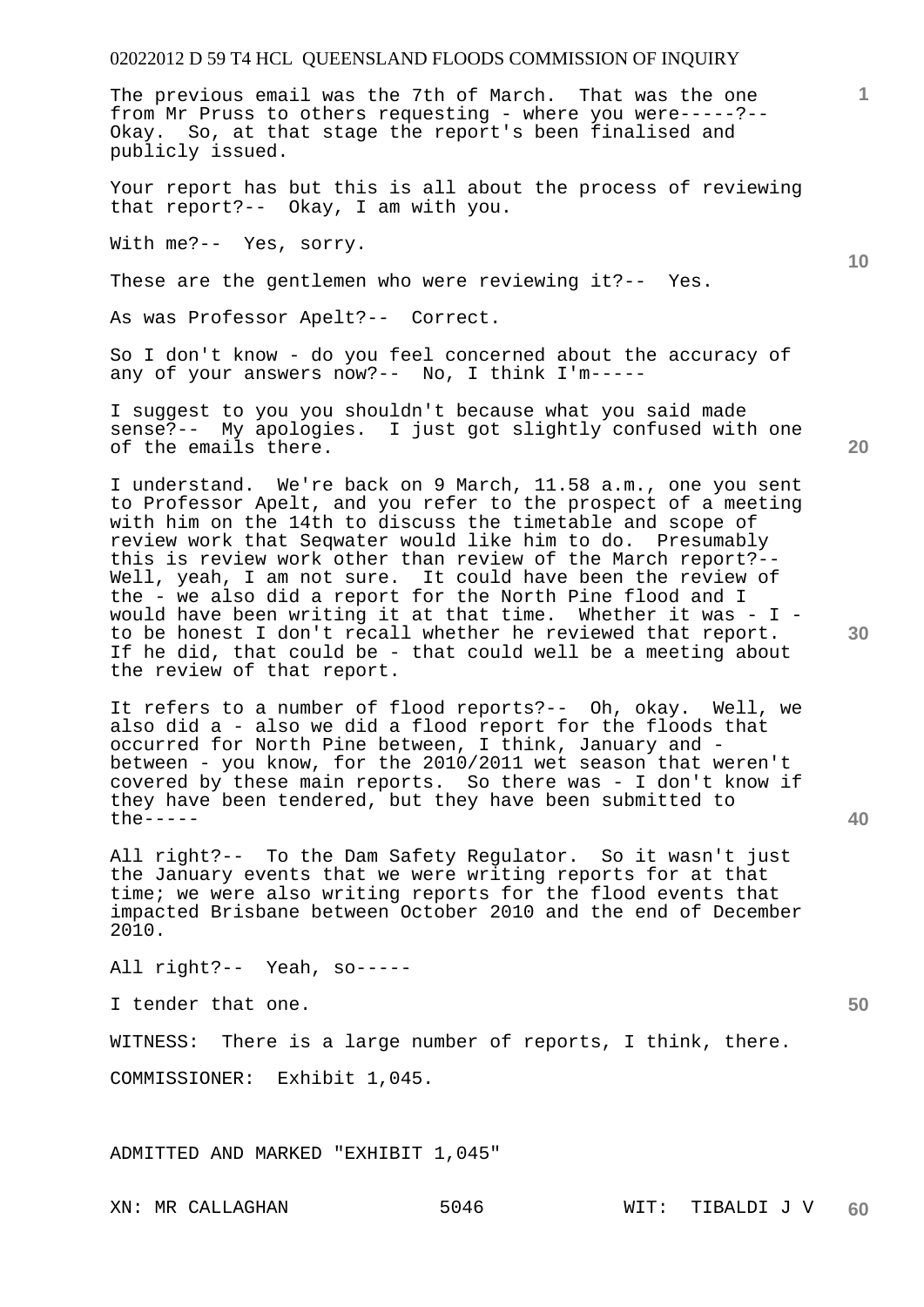WITNESS: Again, I can't recall but taking what it says in the email, that would be my expectation. I am uncertain whether Professor Apelt reviewed those reports or not. I would have to go and check records.

MR CALLAGHAN: Well, I'm not suggesting that - I will start that again. You clearly did have some communication with Professor Apelt in the period during which he was reviewing your report. You would agree with that?-- Definitely, yes, correct.

You may have had contact with some of the other gentlemen who were reviewing your report?-- Yes, that's what I've said a number of times, yes.

In any of your communication with any of these gentlemen, did you explain to them the method that you adopted to write the report?-- I can't recall doing that.

Does it follow that you can't recall whether they asked you to explain the method you adopted to write the report?-- Yes, that's right. That would be a question for them to see if they can remember any of those conversations.

I am about to change topic. Madam Commissioner, will that be convenient-----

COMMISSIONER: We will take the morning break. We'll come back at quarter past.

THE COMMISSION ADJOURNED AT 10.54 A.M.

**40** 

**50** 

**1**

**10** 

**30**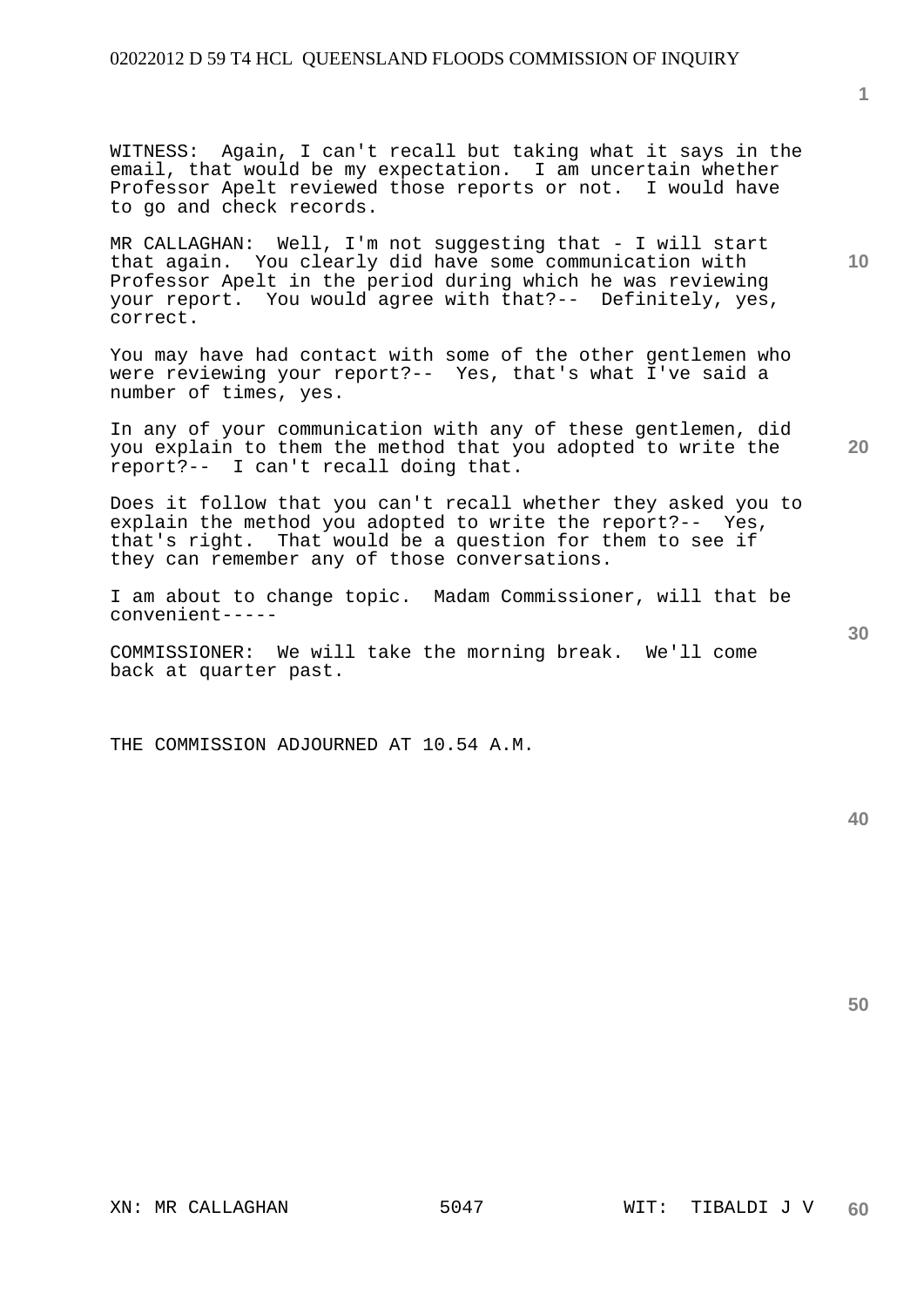THE COMMISSION RESUMED AT 11.15 A.M.

JOHN VICTOR TIBALDI, CONTINUING EXAMINATION:

MR CALLAGHAN: I want to turn now to some evidence that was that relates to the way the dam was actually operated back during the period with which we're concerned. Can I take you to Exhibit 24, which is the flood event report, and to Part 9 of that report. So I want to ask you some questions about release rates. Perhaps if we go to page 155, and if you go three rows up from the bottom of that page, the data relevant to 8 a.m. on 8 January 2011, the lake level is 68.52 and the outflows are 927 CUMECS; would you agree with that?-- Yes, I would.

One row down, 9 a.m. that day, outflows 980 CUMECS?-- Yes, correct.

And if you just skim through the next 24 hours of data, I would suggest to you that the inflows are slowly increasing. By 8 a.m. on the 9th, which is four rows up from the bottom of page 156, the outflow is 1,334 CUMECS; is that right?-- Did you say 9 a.m.? 1,3 - 33, I think, isn't it, to 9 a.m.? But yeah, you're right.

Okay. Well, the releases start to increase a little as time goes by; is that right?-- Which time period are you talking about, sorry?

Well, say 8 a.m. on the 10th?-- That's Monday. 8 a.m. on the 10th.

10th, yes, 1,944; is that right?-- Yes.

Twelve hours later, 8 p.m. on the 10, 2,695?-- Yes.

And so on. You don't need to worry about those figures at the moment, just agree that the maximum release rate in W1 is 1900 CUMECS?-- That's correct.

That release rate was not exceeded until 8 p.m. on the 9th?-- That's correct.

But there is no minimum release rate within W3; you agree?-- That's correct, yes.

Within W3 it may well be appropriate to release less than 1,900 CUMECS?-- Very much so. You've got to be aware of what's in the river, not what's just coming out of the dam. Obviously, there's other catchments.

There's a lot of other factors involved?-- Yes.

So those release rates in isolation, if we go back to 8 a.m.

XN: MR CALLAGHAN 5048 TIBALDI J V

**10** 

**20** 

**30** 

**1**

**40**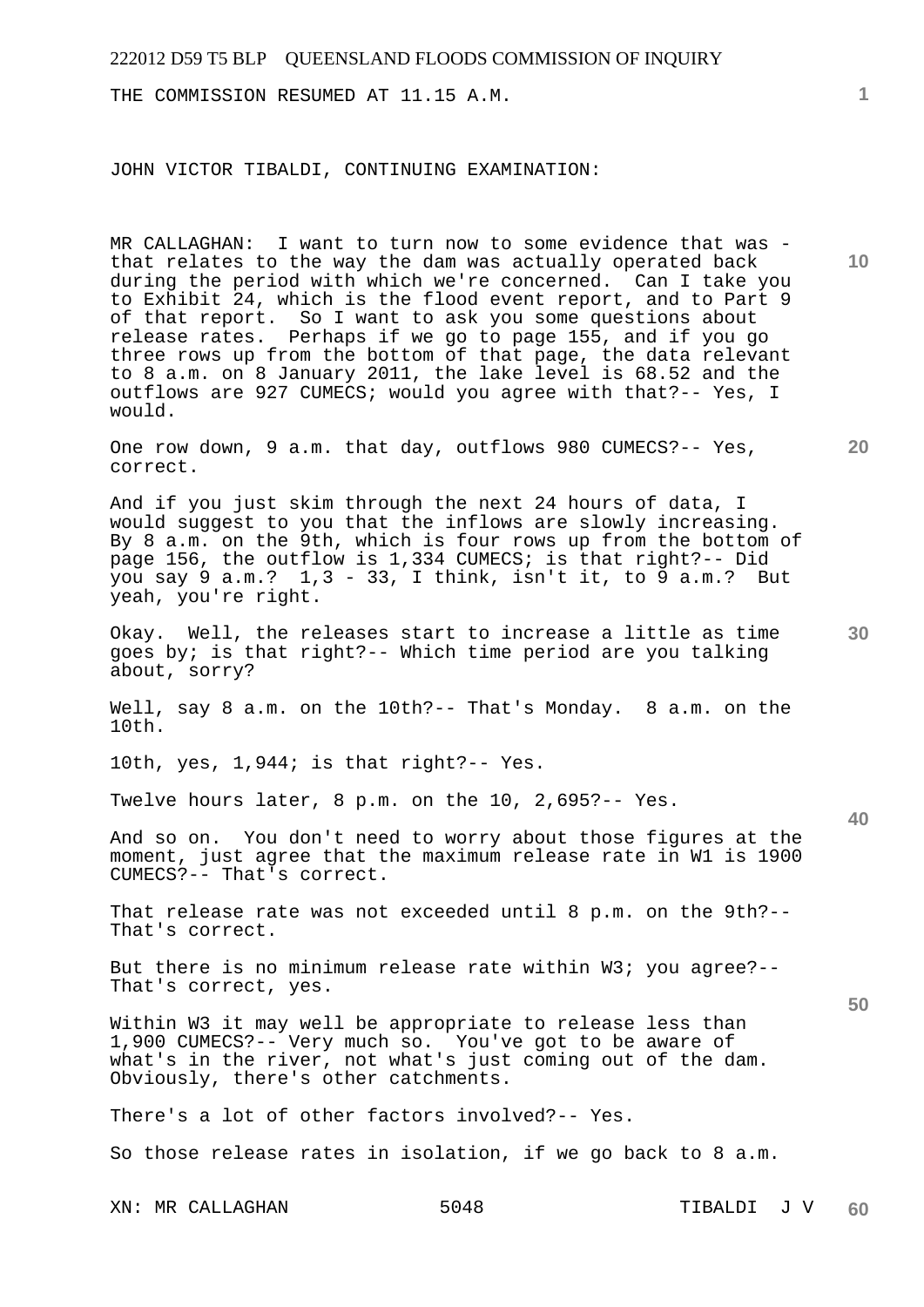on January 8, were through, indeed, to the period at 8 a.m. on the 10th, those figures in isolation could be consistent with being in W1, 2 or 3?-- Certainly, yes. If you only looked at the flows, I agree with you, you could be in any strategy there.

Right. Can we turn now to the topic of situation reports, technical situation reports, and the flood event log, which are the principal source of contemporaneous evidence of things other than data. Between 8 a.m. on the 8th and 9 p.m. on the 9th, I would suggest to you that there were four situation reports, two technical situation reports, and 23 flood event log entries relevant to what was happening at the dams. You obviously haven't added those figures up?-- Okay.

But does it sound broadly consistent?-- Yeah, it sounds fine without checking it, yes.

All right. Now, during this period there could have been a reference in any of those documents to W3 or a reference to prioritising urban inundation. It would have been open for someone to record such a thing if the dam was being operated in W3 at that time?-- Well, there's no restriction on what information you put in the situation reports.

Quite?-- It's not - so you could write that for certain, yes.

I might show you a schedule of the entries that's been prepared with the relevant parts excerpted, and I accept that you're seeing that for the first time, but you're probably familiar with the documents from which it's been prepared. The proposition is that in all of those documents there is no mention of urban inundation?-- Yes.

And on the other hand, there is in all of the situation reports a mention of keeping certain bridges open?-- I haven't read those, but I will take that - I could see that could occur, yes.

I tender that.

COMMISSIONER: Exhibit 1046.

ADMITTED AND MARKED "EXHIBIT 1046"

**50**  MR CALLAGHAN: Of course, keeping bridges open is the primary consideration prescribed by the manual for the purposes of strategy W1?-- Yes, that's correct. I don't think it puts it in terms of keeping bridges open. It talks about rural protection.

I stand corrected?-- Yes.

I would suggest the only mention in any of this material of

**10** 

**1**

**20** 

**30**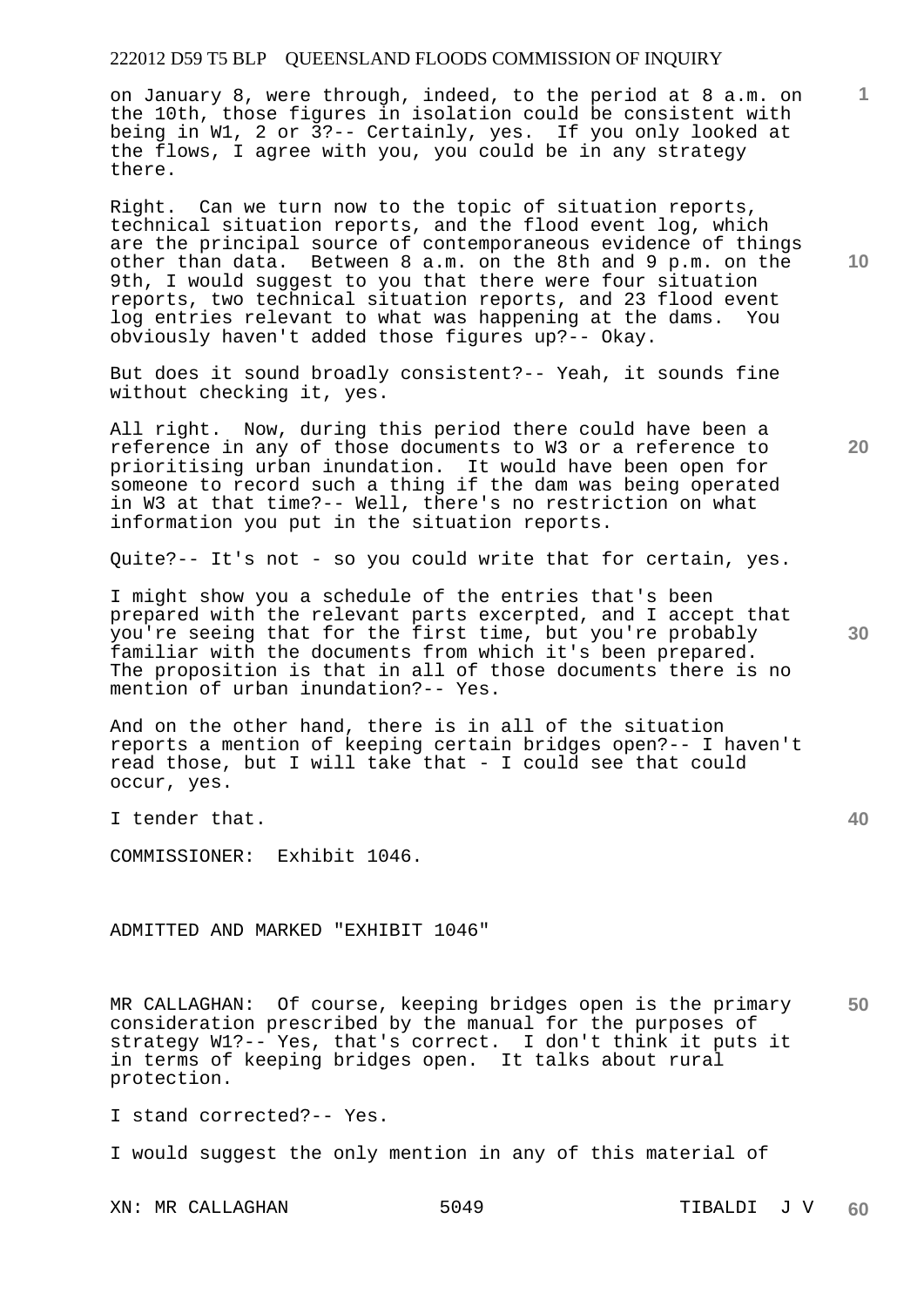any of the strategies referred to in the manual is in the situation report of 5.53 p.m. on 8 January and in the flood event log entry of 3.30 p.m. on 9 January; would you accept that?-- Without checking it thoroughly, I accept it.

You were scheduled to start your shift at 7 p.m. on Saturday, the 8th?-- That's correct.

Do you recall whether you had any conversations with anyone prior to coming in to the Flood Operations Centre? Did you ring in or-----?-- My - well, I was on leave at the time away from Brisbane. It's noted in the report there, but I can't recall it specifically now, that I must have got a phone call on the Friday at some point to come back to Brisbane to assist in the flood centre as a - work as an engineer. My recollection is I drove back - checked out from where I - I was with my family. We checked out of where we were late that morning, because obviously we were booked until next day, and drove back to Brisbane. And I expect that I would have just come straight into the flood centre from there, but I can't recall the exact circumstances of what happened.

That's right, isn't it? You were coming back from holidays. You would have known little about the situation at the time?-- Yeah, that's correct. I was aware it was raining and someone had told me the previous day to come back. But in terms of what was going on, how the flood had developed to that point, it's not something I would look at while I was on holidays.

No. So it would have been important at that time to appraise yourself of every aspect of the situation as fully as you could; would you agree with that?-- Well, certainly I would have to be very aware as to what my responsibilities were for my shift and what the approach was at that point in time.

We've already canvassed what usually happens at a handover of shift?-- Yes.

Did this one proceed along those lines?-- I have no recollection of the handover. The handover would certainly have occurred. I can't imagine that it wouldn't have. But I've got no recollection of that day apart from the fact I came back from holidays.

Do you recall any discussion with Mr Ayre about the strategy which had been adopted pursuant to the manual?-- I have no recollection whatever of any - of anything that took place on that day in the flood room. I just have no recollection. Obviously I was there in the flood room; obviously I was operating the flood room; there must have been a handover. But in terms of any part or, you know, smallest amount of like, I just - I have to recollection of it.

I understand your answer, but I nonetheless have to take you to some certain materials?-- That's fine.

And in particular to the situation report issued at 5.53 p.m. on 8 January. This is in other materials, but it will be

XN: MR CALLAGHAN 5050 SO50 TIBALDI J V

**20** 

**40** 

**50** 

**10**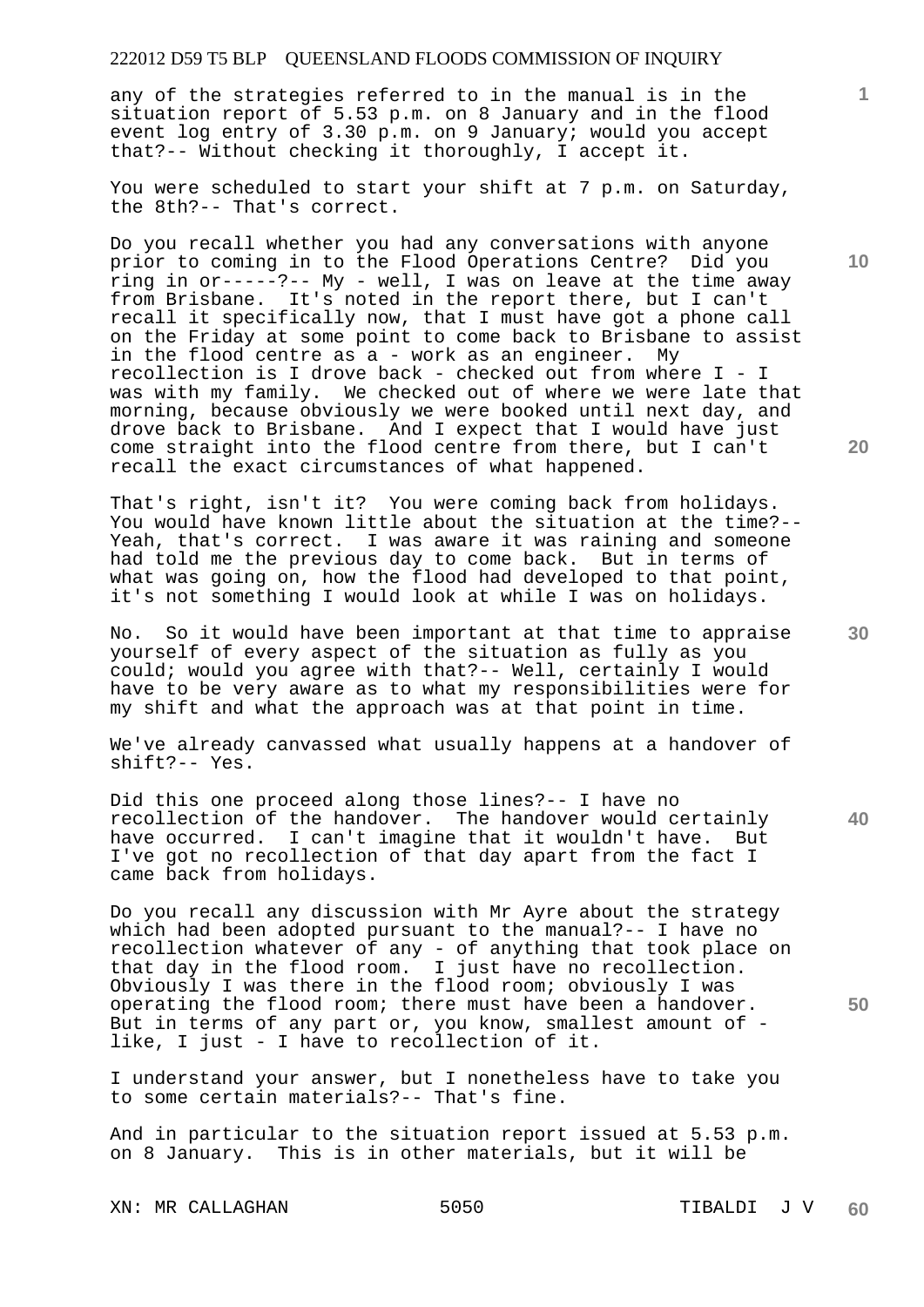convenient to tender another copy, which I'll do.

COMMISSIONER: Exhibit 1047.

ADMITTED AND MARKED "EXHIBIT 1047"

MR CALLAGHAN: This document would have been prepared by Mr Ayre; is that correct?-- Yes. That's - again I don't have a recollection, but it's safe to assume he would have prepared that. He was the duty engineer at the time. I've never heard anything to the contrary, so-----

Would it be a sound assumption also that even if you can't recall actually doing it now-----?-- Yes.

-----you would have reviewed this document at some stage, either after arriving or during - either on arrival or during your shift?-- Yes, I have an expectation that at some point I would have read that during the shift.

That would have been the most obvious way to appraise yourself of what had been going on?-- I wouldn't necessarily say the most obvious way. I mean, you can get a good appraisal obviously you get an appraisal at handover. The other thing I like to do even more so than looking at the situation reports is really examining the rainfall data, particularly over the periods, examining the flow data. It gives you a better understanding of what's occurring at that time, you know, how much rainfall have you had in the last one hour; how much have you had in the last three hours; last six hours; 12 hours; 24. So you're looking back to see what's going on. What are the river flows doing? Are they up or down? What are the dam levels doing? So I'm not a big one for, like, reading a lot of text. I would prefer to look at the data. But there's no doubt I would have looked at this at some stage, because the situation report I wrote at the end of that shift, I would have used this as a pace. That's my standard practice.

You told us about the sorts of things that are important to you in getting yourself up to speed with what's going on?-- Yes.

What about the choice of strategy pursuant to the manual; is that something that would have been discussed?-- It's not it's not standard practice to discuss it at a handover. What's more important at a handover is to - as you can see from the manual, and I think as you alluded to before, what's your considerations for that shift? What objective are you following for that shift? Our objective for that shift, as I've written in the flood report very clearly, was that we were aiming to keep Mt Crosby weir bridge and Fernvale bridge open over that period. That's clearly stated. I can't imagine that Mr Ayre wouldn't have explained that to me at handover. So my role in that shift was to - as the flow in

XN: MR CALLAGHAN 5051 SOS1 TIBALDI J V

**30** 

**20** 

**40** 

**50**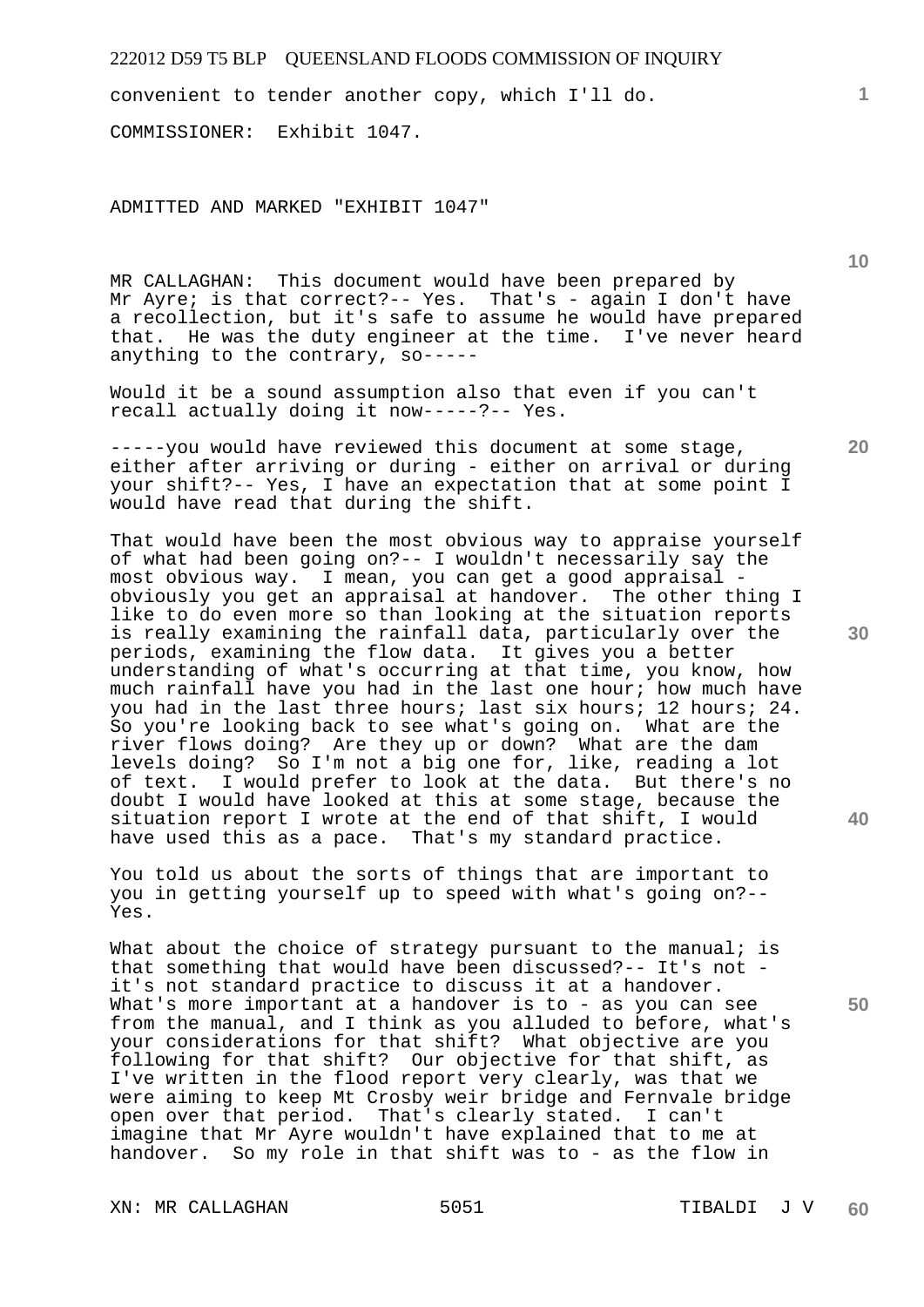the river dropped, I was to increase the Wivenhoe releases but not take out the bridges. It was very clear we were focusing on the bridges at that point. You can see the lake levels, both Wivenhoe and Somerset, were falling at that point, and they were falling as if we could go back into W1 at that point. Because if they dropped below 68.5, we would have fallen back into W1. In terms of what strategy we were in, whether - I couldn't say if it was in the forefront of my mind or not if I put my mind to it. I could easily see that we weren't in strategy W1 because it was over 68.5, and I could easily see we weren't in strategy W2, if I had checked, because of the fact that we were just releasing too much water. As I said, whether that was in my mind at that time, I couldn't say. But certainly there's no question at that time, even though we're in strategy W3 - as we're allowed to, and as the manual requires - that we were protecting the bridges the two highest bridges.

You're in W3 because you worked out that's what you must have been in?-- Since - you mean in the flood report?

Yes?-- Yes, that's correct.

And let's just say at the time you did read that situation report, and you read that it, as stated, says, "Will require the application of Wivenhoe Dam flood operations strategy W2"?-- Yes.

Do you have that?-- Could you just go up slightly, please?

It's further down, I think. Second paragraph from the bottom on the screen now?-- Could you go up a bit further, please? I can't see it. That's it.

Do you see it now?-- Yes, I do.

If you'd read at that time, "Will require the application of strategy W2", the inference being that it's still in W1, you'd agree with that?-- No.

Well, it's future tense, isn't it, "Will require W2"?-- What you've got to realise about strategies is that even though they are numbered sequentially, you don't necessarily go from 1, 2, 3, 4. You can go from 1 to 2; you can go from 1 to 3; you can go from 2 to 3; you can go from 2 to 1; you can go from to 4. So you can jump around anywhere, depending on what's occurring. What he's saying - I mean, I've read this, obviously, since, you know, this has been brought to my attention in the last few days that it did say strategy W2. I guess what I would have thought at the time or what I did think at the time when I read it, I couldn't tell you. I can't recall. But one thing I would point out to you is that it does say there that the interaction with runoff from the Bremer River and Warrill catchments is an important consideration, as the event magnitude will require the application strategy W2. A better way to think of strategy W2 is that it's used when rainfall in the Lockyer and Bremer catchments dominates, not - W3 is more about when rainfall in

XN: MR CALLAGHAN 5052 TIBALDI J V

**10** 

**1**

**20** 

**40** 

**50**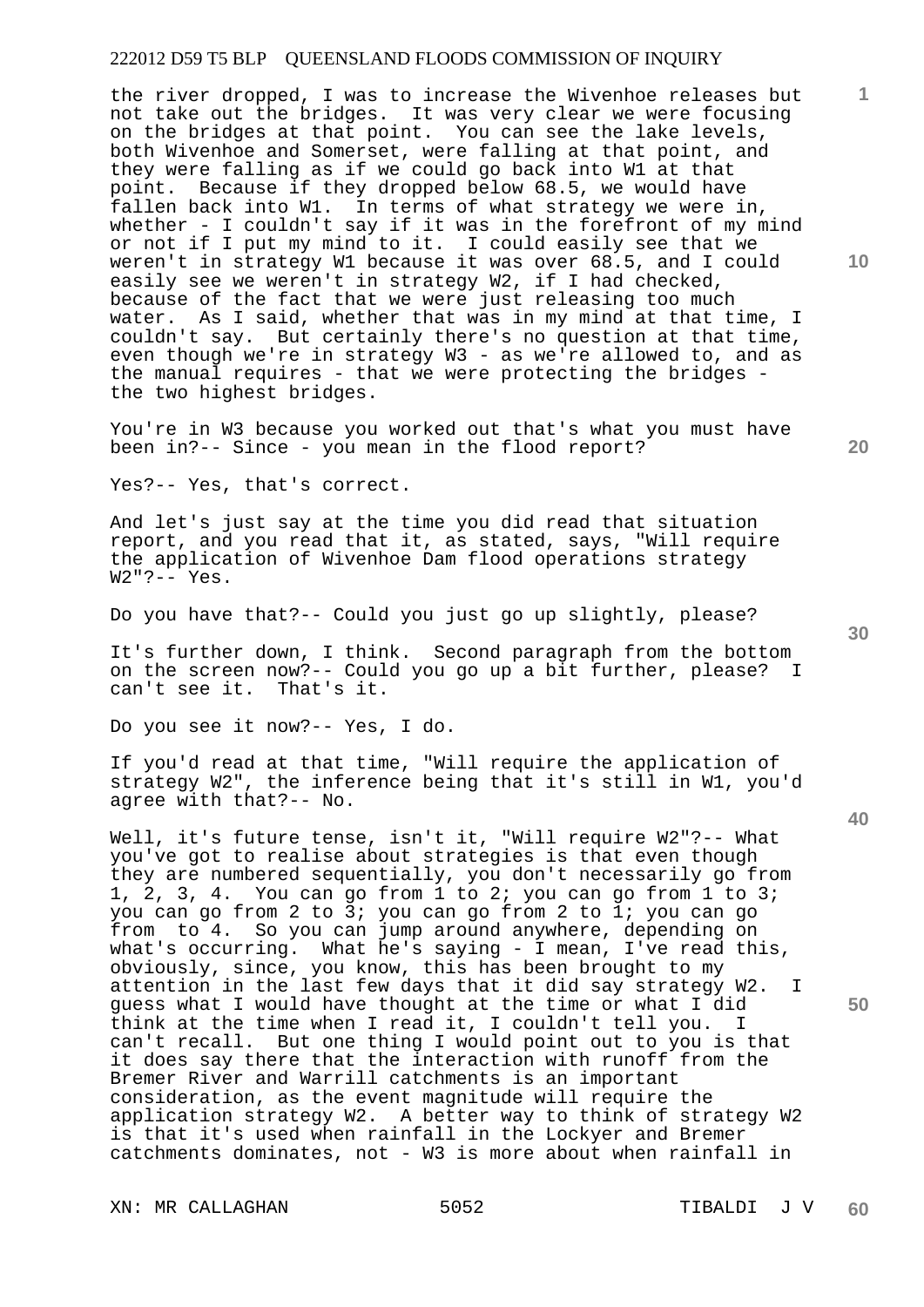the upper Brisbane dominates. See, if rainfall in the Lockyer Bremer are dominating, that means that the peak that will be determined by the flows from those two - from that river and that creek really potentially dictate what your highest peak in the river is, so that's what you want to try and get under. If you're getting little rain there - and this was pretty much the January event. You weren't getting so much there. Certainly in this early part of the event. I know obviously there was a lot of rain occurred there later - then the upper Brisbane's dominating. So what you're trying to do then, you know, the peak from this uncontrolled part of the catchment will be so small, that what will control the peak in the river is what you are releasing out of Wivenhoe.

Sorry, the point is-----?-- Yes.

-----the entry suggests that there will be a requirement to move to W2. Do you agree with at least that much?-- Well, that was his judgment at that time, yes.

Yes?-- Yes, no doubt that's what it says.

If you had read that at the time - and I appreciate you say you can't recall anything about this - but if you had read that at the time, the necessary inference was that you were in W1 at that time?-- Why do you say that? Why couldn't have we been in W3 at that time, which we were.

Because how do you transfer from W3 to 2? It's only by the lake level dropping, isn't it?-- No. It will be determined by the change in the-----

In the flow rate-----?-- -----in the natural peak placed on the Lockyer Bremer.

Fair enough. So you say that that could be a transfer from W3 to W2?-- Well, I don't know what's in his mind. All I can say to you - if I read that, that not - wouldn't necessarily have looked at strategy W2. What that's saying to me is you'd better have a look at Warrill/Bremer, because there's a big potentially, you know, the duty engineer at that time was expecting a fair flow of water from that area. So I would go and have a look at the rainfall in that area, as I said, over the - you know, just the history of rainfall; what was happening; whether there was rain occurring at the time; and probably have a close eye on that through my shift to see if his expectations as to a big flow occurred.

You just said-----

MR O'DONNELL: Mr Tibaldi hadn't finished his answer. My learned friend has cut him off now several times. He should be allowed to finish.

HER HONOUR: Yes, was there something else you want to say?-- I'm fine, thanks.

Could I ask you though, just so I've got it clear, what are

XN: MR CALLAGHAN 5053 TIBALDI J V

**10** 

**1**

**30** 

**20** 

**40**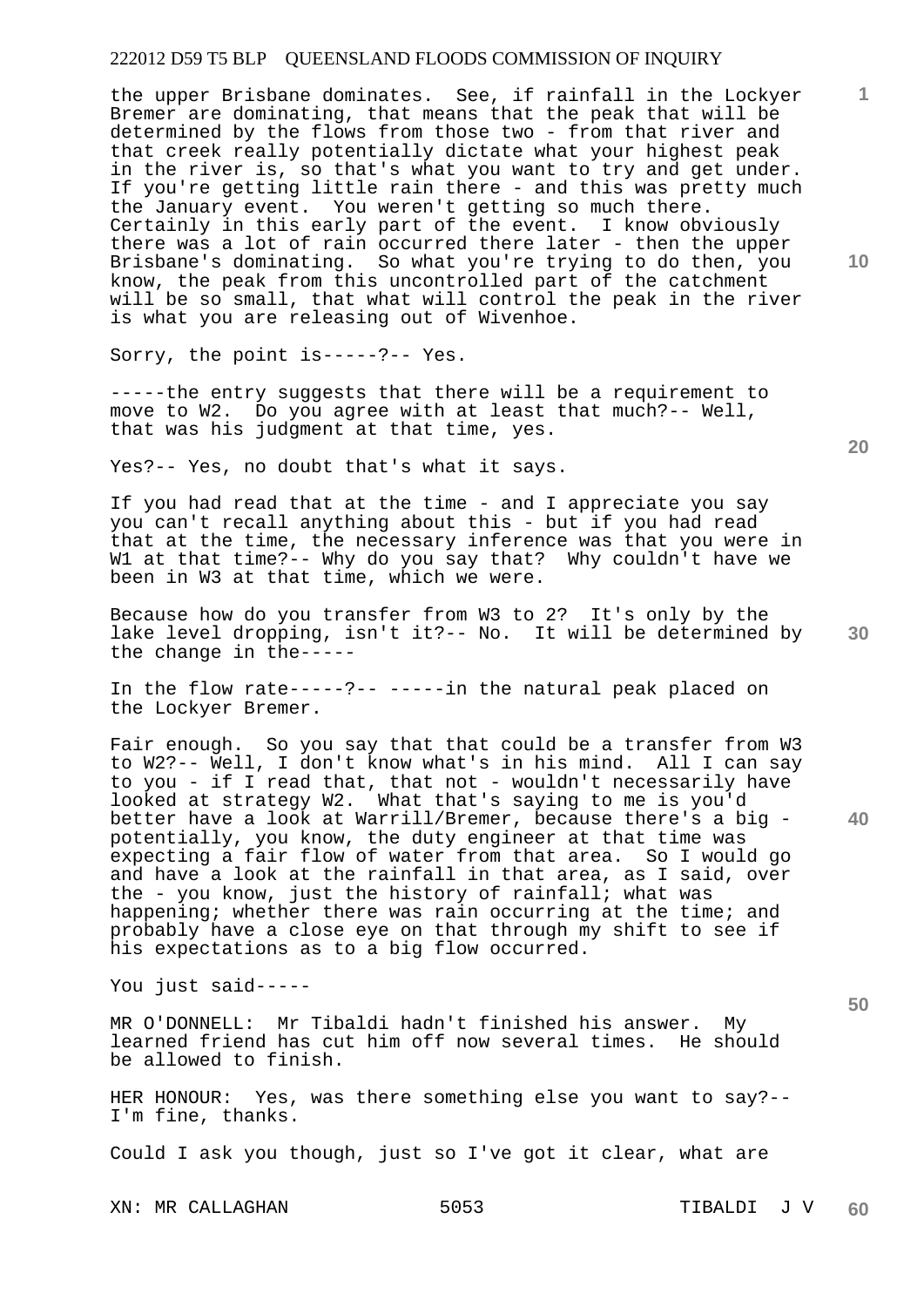the conditions in which you could drop back from W3 to W2? What would determine that?-- Okay. Just say - just have a consideration of the actual January event, and say on this Saturday, the Saturday that we're considering here, if all the rain just fell in the Lockyer and Bremer catchments such that if you ignore Wivenhoe Dam, the natural peak from those two areas, say, might be in the range of, say, 3,000 CUMECS, something of that nature. What that would mean is that - just say you've got no rain above Wivenhoe, so you had plenty of space in Wivenhoe to store some water. What you would do then is you would start shutting Wivenhoe down until that natural peak passed through the river system because you'd have space in-----

I understand the reasoning behind that. But what in the manual permits you to do it and what are the triggers, if any?-- I beg your pardon?

What in the manual-------?-- "What in the manual" - I missed the second part.

What in the manual permit you to do it, and what would the triggers be, if any?-- The triggers would be that your estimated natural - so if you just go to - do you want to jump to the flood event summary, I could show you. What or I can explain it, whatever.

Just explain it?-- What the triggers would be is those estimated natural peaks for Lowood and Mogill, they would increase substantially, but your lake level in Wivenhoe and Somerset would not rise substantially, and that would cause your transition to W2. There would be a flood like a '74<br>event where Lockver/Bremer is sort of dominating. I did write event where Lockyer/Bremer is sort of dominating. something to say that - you know, it could be clearer for people, instead of writing W1, W2, W3, W4, we write bridge protection strategy, Lockyer/Bremer dominating strategy, Upper Brisbane dominating strategy, and then water level danger, dam safety strategy for W 4. So I think, you know, sort of reflecting on this issue over the last few days, you know, I can see that the sequential nature of the way they are presented in the report W1, W2, W3, W4, straight way there's an inference that you go 1, 2, 3, 4, and you don't jump around. That's wrong. You can see in the manual where we've talked about that but obviously not given it enough explanation. I think it's on page 22. I'll just find it. If you look at the - say 22 of the manual that was used during the 2011 flood event, look at the second-last paragraph there. As I said, I know the concept that I just provided to you is not well explained there, but I guess that is a reference to it where we say, "Strategies unlikely to change during a flood event, as forecasts change and rain is received into catchments. It is not possible to predict the range of strategies that will be used during the course of a flood event at the commencement of each event." So there's going to be a range of strategies. "Strategies are changed in response to change in rainfall forecasts and stream flow conditions to maximise the flood mitigation benefits of the dams." So as I said, it's just probably clear to someone that understands the

XN: MR CALLAGHAN 5054 SO54 TIBALDI J V

**20** 

**10** 

**1**

**30** 

**40**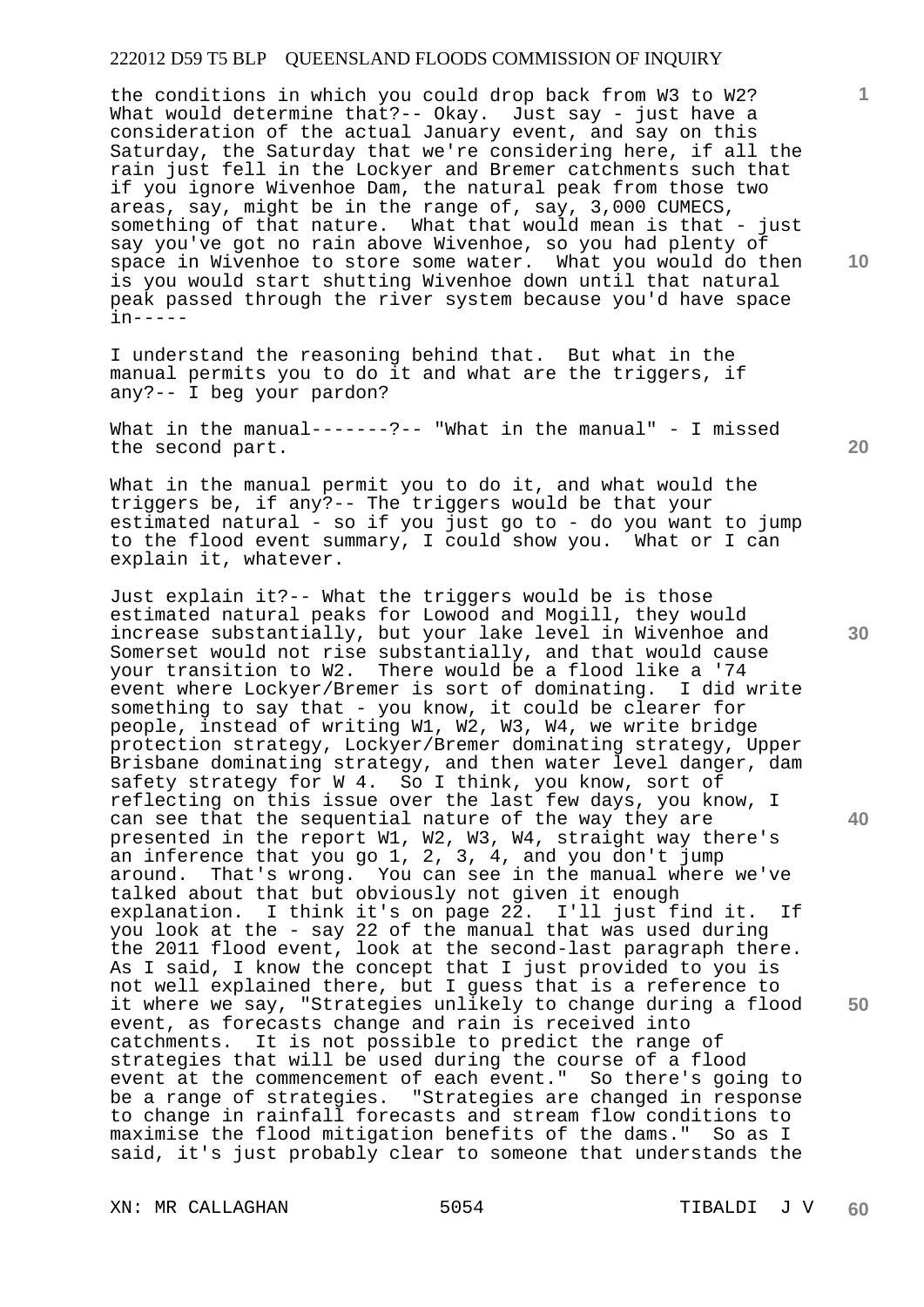intent behind these strategies. We certainly have tried to address that in the latest revision of the manual, and we have changed the - even though we haven't changed W1, W2, W3, W4, we've changed their descriptions.

Can I just take you on to this strategy flowchart on the next page of the original manual. What I want to know is at the time that you were talking about, which is 5.53 on the 8th?-- Yes.

Was the maximum flow at Lowood likely to be less than 3500 CUMECS and the maximum flow at Mogill likely to be less than 4,000 CUMECS?-- Yes, it was, and again this is the dilemma associated with this flowchart. This flowchart, when you read that, it puts you in strategy W2 - that's where it puts you at the time we transitioned from 1. But based on the outflow from the dam, which was just so much higher than what's allowable on W2, we couldn't have been in that strategy. That was the dilemma I was talking about before when I wrote the report. That flowchart is - contain an error which is related to that, and I believe that in a statement I gave to the Commission on 1 April I talked about that. And also I've noticed since - actually, I noticed yesterday that - but I may have realised it before - that particular error is also alluded to in the expert reports written by Mr Shannon and Mr McDonald. So that doesn't necessarily help you. But when you look at the strategy descriptions, so if you go down a bit to strategy W2, probably on about two or three pages, and just down a bit more, you can see that when you're in W2 you've got some targets about what you're trying to set as the flow in the river. And when you're in W2, because of the fact that Lockyer/Bremer rainfall and runoff is dominating, you've got a much higher natural peak there. So if you're in W2, what you are trying to do is keep water in the dam and let that peak pass, and once it's passed you start releasing again from the dam so you don't actually increase what that natural peak was. I believe if you look at some recent flood events, just the characteristics of those, most notably the flood event that occurred two weeks before the January event, which was the - I think it's referred to in a report as the late December flood event, you'll see that that has occurred. There's been a conscious decision to invoke W2 where we had quite a high release from the dam, or a release in the order of 350 or 400 CUMECS, something of that order. We've cut it down to 50, let the natural peaks flow through from the Lockyer/Bremer, and then we've recommenced higher release rates, and that's what strategy W2 is about. It's not about 1, 2, 3, 4. And I accept, having drafted those sections initially, that 1, 2, 3, 4 is confusing, because you're just thinking 1, 2, 3, 4. But it's not 1, 2, 3, 4. It's - you've got to think about what the strategy's about, the intent of it, and what you are trying to do within those strategies. So, yeah.

All right. Thank you.

MR CALLAGHAN: The short point to be made - we'll get to the manual later on. I want to come back to what was actually happening at the time?-- Yes.

XN: MR CALLAGHAN 5055 SOSS TIBALDI J V

**10** 

**1**

**20** 

**30** 

**40**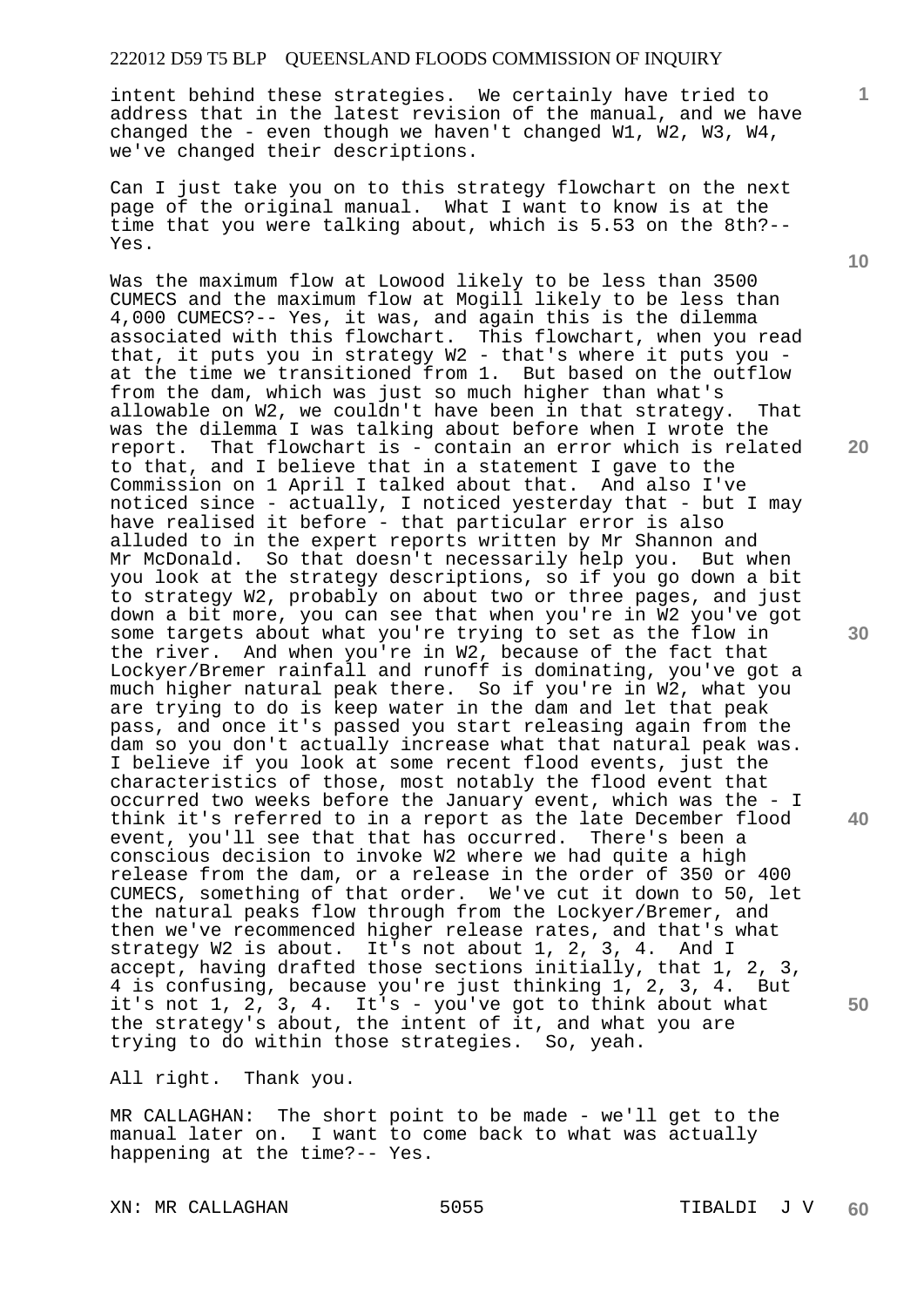I think you probably summed it up by saying you didn't know what was in Mr Ayre's mind?-- That's right.

You can't recall now any conversation that you had with him or anything that might give us a clue as to what was in his mind?-- Correct.

And for that matter, you can't recall your own state of mind at that time?-- I can't, no. That's correct.

In terms of manual strategies?-- That's right. That's correct.

You were on shift from 7 p.m. on the 8th to 7 a.m. on the 9th?-- Yes, that's - to  $\overline{7}$  a.m. on the 9th, correct, yes.

And the same would apply, does it, in respect of the strategies to be pursued according to the manual W1, 2, 3 or 4, for a start would you agree that you made no record of the strategy or strategies that you were applying during your shift?-- That's correct. I'd just make the point there too that I think in the - sorry, no. In the Commission's interim report that has been picked up already, and in our situation reports that we issue now it's standard practice to write in the strategy.

And you have no memory now of the strategy contemplations that you may have undertaken during that shift from 7 p.m. on the 8th to 7 a.m. on the 9th?-- Well, very - I have no recollection of my contemplations at that time.

**10** 

**20** 

**1**

**30**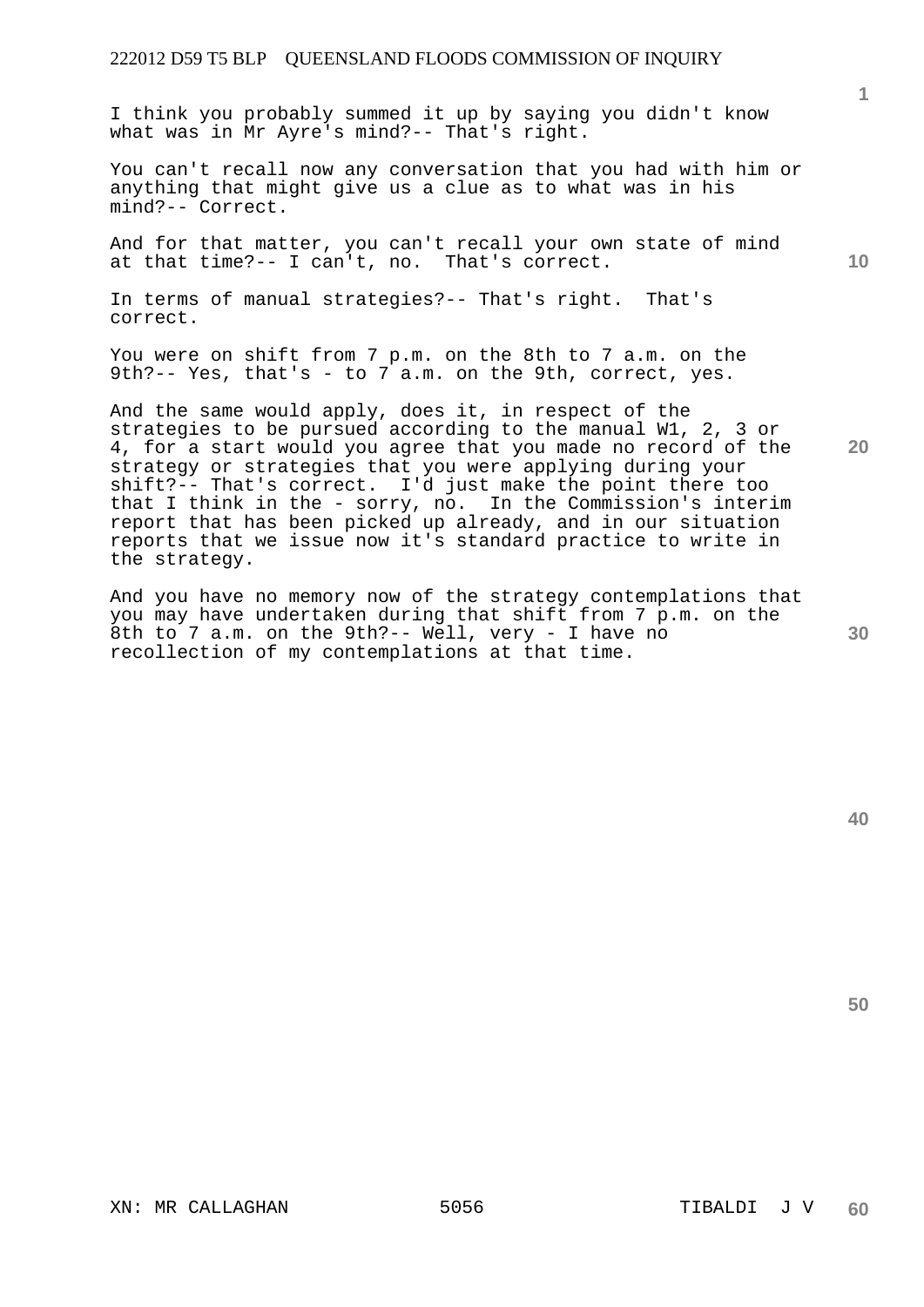Your shift ended at 7 a.m. on the 9th. As we have agreed, the next engineer on duty was Mr Malone?-- Yep.

Again, we have discussed the concept of a shift handover. You have no recollection of any conversation about strategy with Mr Malone?-- No, no recollection of - not only - I cannot recollect that particular handover or - you know, just about any - I'd say all happened-----

All right?-- Except maybe the Tuesday morning, I recollect that handover to some extent, but apart from that I have got no recollection of any handovers.

Later that day-----?-- I'm saying they occurred, but I just don't recall them.

Later on the 9th, 3.30 p.m., there was a teleconference?-- Yes.

You were not in the Flood Operations Centre at the time?-- That's right. My recollection of that teleconference was that I began unpacking my car from - as a result of returning from leave, perhaps I'd had a sleep that morning, I can't remember, and in the midst of unpacking my - you know, the conference commenced and I was talking on my mobile phone.

You would have seen the entry in the Flood Event Log, which is Exhibit 23 - this is the one we have called the Unredacted Flood Event Log - you would have seen the entry referable to 3.30 p.m. on the 9th?-- Yes, it's been brought to my attention in the last period of time. I have a reasonable expectation I would have read it some time before then.

I missed that, I'm sorry. There was a cough?-- Oh, sorry.

"I have a reasonable expectation that"?-- I would have read it at some stage but I can't recall reading it initially, but I think it's reasonable to expect I would have in the course of drafting the report.

You would have read that in the course of drafting the report?-- I can't recall reading it but I think it's reasonable to expect I would have, I did go through the log.

N okay. And at this stage it says, "At this stage operating at the top end of W1 and the bottom end of W2."?-- Yes.

Clearly, that's not the way that it's reflected in the final report which you wrote?-- Yes, well, clearly we couldn't be in W1 because the lake level was too high, we couldn't be in W2 because the flow rate was too high, so.

So, it was not the appropriate - neither 1 nor 2 was the appropriate strategy to be in at that time?-- You couldn't correctly say that you were operating under either of those at that time.

**20** 

**30** 

**10** 

**1**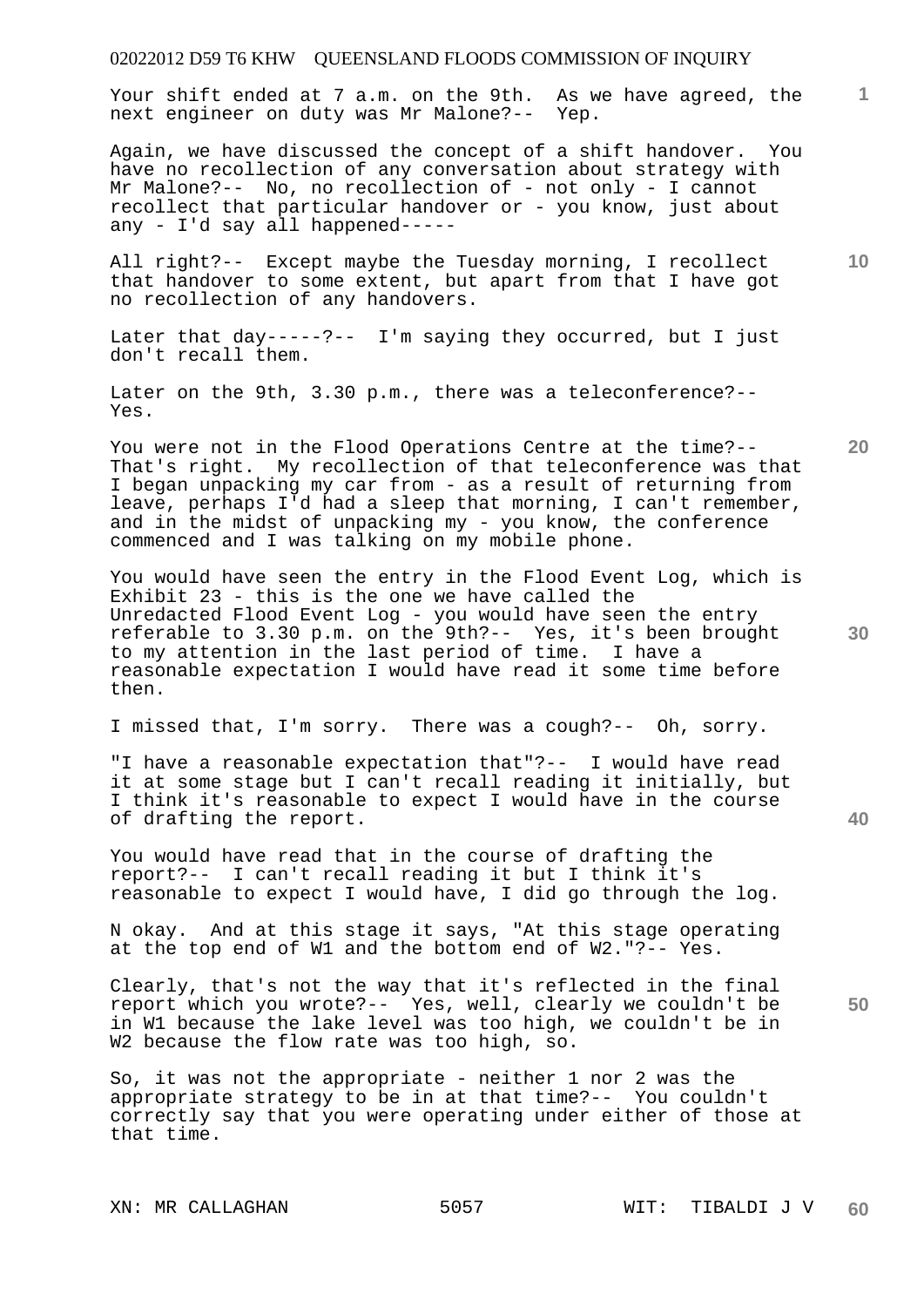No. So, to the extent that that records, if it records, the state of mind of all of you at the time, it records the dam was being operated other than in accordance with the prescribed strategy; is that correct?--

MR AMBROSE: It doesn't say that, with respect. Our learned friend should use the terms that are actually used in the Log Event Report, "At this stage, operating at the top end".

COMMISSIONER: Sorry, what is your issue, the prescribed strategy as opposed to what's described in the report?

MR AMBROSE: Yes, what's written in the report.

COMMISSIONER: Right. Mr Callaghan?

MR CALLAGHAN: Right. If the dam was, indeed, operating at the top end of W1 and the bottom end of W2, it was being operated other than in accordance with the manual; is that correct?-- That's correct. You couldn't be operating at W1 at that time, the lake level was too high and, as I said, you could not be operating in W2 either, so it's just - you can't operate in those - I mean, the manual is clear, you can't - it doesn't give any you allowance to operate in W1 in those times and then you just can't be in W1 because the lake level was physically too high, I mean it's a physical-----

I appreciate you're on the phone during this conversation but you don't recall any exchange in which anyone expressed dissent at the proposition that the dam was operating at the top end of W1 and the bottom end of W2?-- My only recollection of that phone call is - you know, having been on that night when the - both lake levels just dropped towards - I thought we were going to go under W1, I thought we were going to back under 68.5 I believe, may not have, but just the way it was dropping if you look at my shift in isolation and the fact that there'd been no rain during the shift, my - I didn't realise - again I'm not at work so you don't realise what's occurred between when you leave and the point of that phone call, so I hadn't realised the physical amount of rain that - you know, obviously I would have talked about it during that call, but it didn't register and I can just remember thinking these guys are getting unnecessarily concerned, but obviously they were 100 per cent right to be concerned at that time and - yeah, I just didn't appreciate what was going on at that particular time.

Right. So, the answer so any question there was no dissent from the proposition?-- Well, I can't recall what the discussion was.

You can't recall?-- Apart from my impression that I couldn't understand what why they were getting concerned.

Do you actually have any recollection of your impressions at the time or is this-----?-- No, that's a recollection of my impression at the time, I couldn't understand why they were getting concerned, but I can't - you know, I just remember

**10** 

**1**

**20** 

**30** 

**40**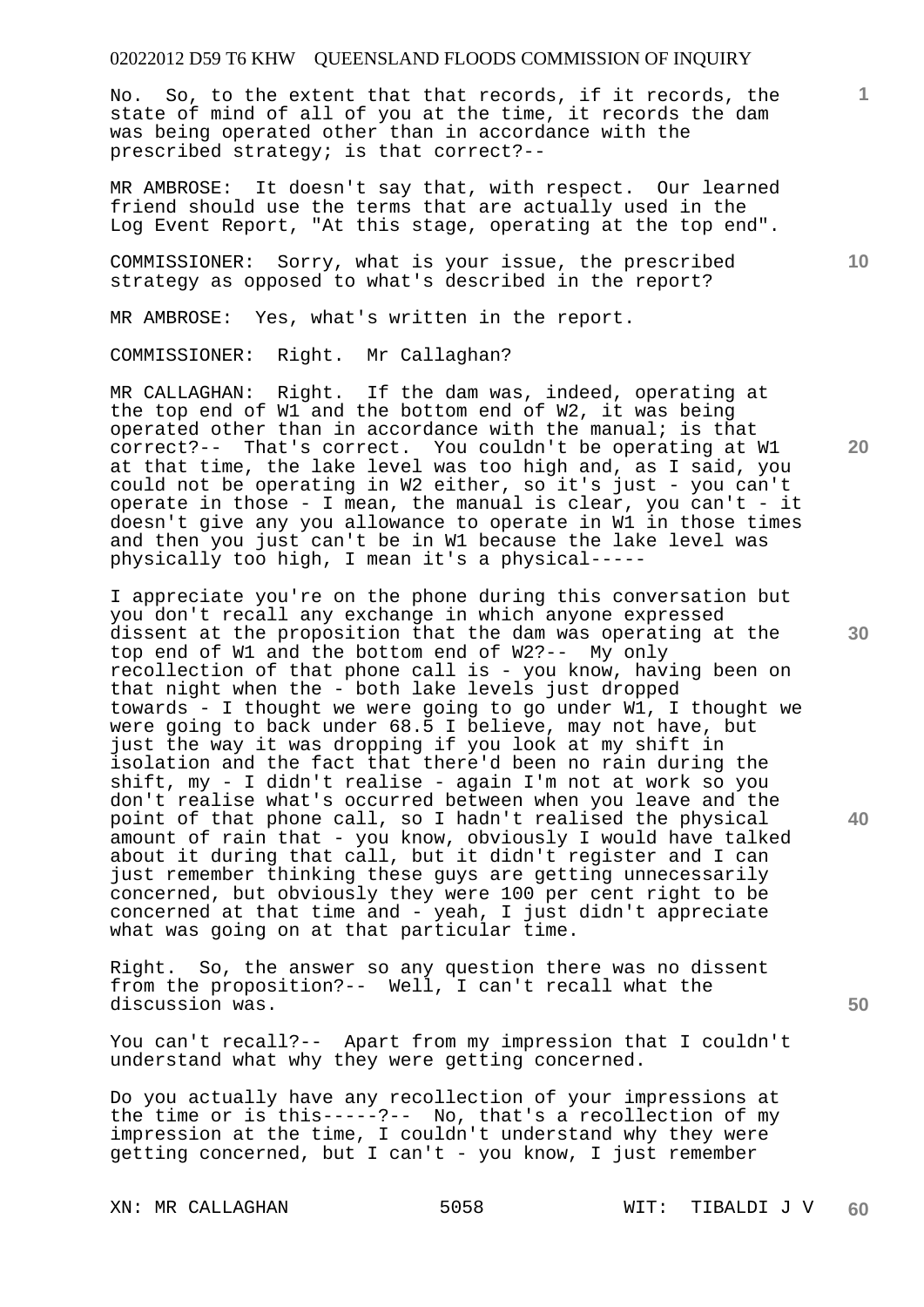unpacking stuff and I was holding the phone and as usual in those situations the three people, and there's someone on the line, the three people in the room or however many there were, I think there was a flood officer there, were dominating the conversation and I was - I was listening - listening in, you know, I wasn't on duty, I was just listening in.

All right. Well, move on. There was a Situation Report at 9.04 p.m. on the 9th?-- Yes.

It's in the March event report, Exhibit 24, at appendix E, pages 21 and 22. Go to the last paragraph on page 21. Do you recall reading that?-- No, I don't recall reading that. Again - so this is 9 p.m.?

9 p.m. on the 9th. Your next shift was 7 a.m. on the 10th?-- I'd say the first time I would have read this - I can't recall reading it at all - would have been when I wrote - when I was putting the report together.

All right. So, you may well have done your shift on the 10th without having seen that report?-- Well, I would have looked at what the previous, like I - when is the next Situation Report, is it at 6 a.m. or is it - is this the most current one to me coming on shift?

Well-----?-- That's what dictates what I would have read. If it's the most current one to me coming on shift I have read it. If there was one at 6 a.m., I haven't-----

All right?-- -----in terms of coming on shift.

That's probably all I need to know. You wouldn't have read that one if it was not the most recent one?-- Correct.

Is that right? Okay. Thank you?-- At the time.

At the time you obviously read it when you were preparing the report?-- During a flood event you're concentrating - you're focussing on what's going on and what's going on into the future. I mean, it's good to have an awareness of how things have occurred, but once they occur you are moving on to new model runs all the time and looking at the rainfall that's coming and rainfall on the ground and trying to anticipate what's going to occur and what your decisions are going to be. So, two Situation Reports ago, well, it's not -----

Well, I will take you to the next one of 6.30 a.m. on the 10th?-- Yes.

That's at pages 25 and 26 of appendix E. This is the one that you would have seen; is that right?-- Well, it's - I'd expect I would have read this for certain because it was the Situation Report leading into me commencing shift.

MR AMBROSE: I will just make a correction, if I may. The next Situation Report is not the one that our learned friend has referred to, the next Situation Report is

**10** 

**20** 

**1**

**40**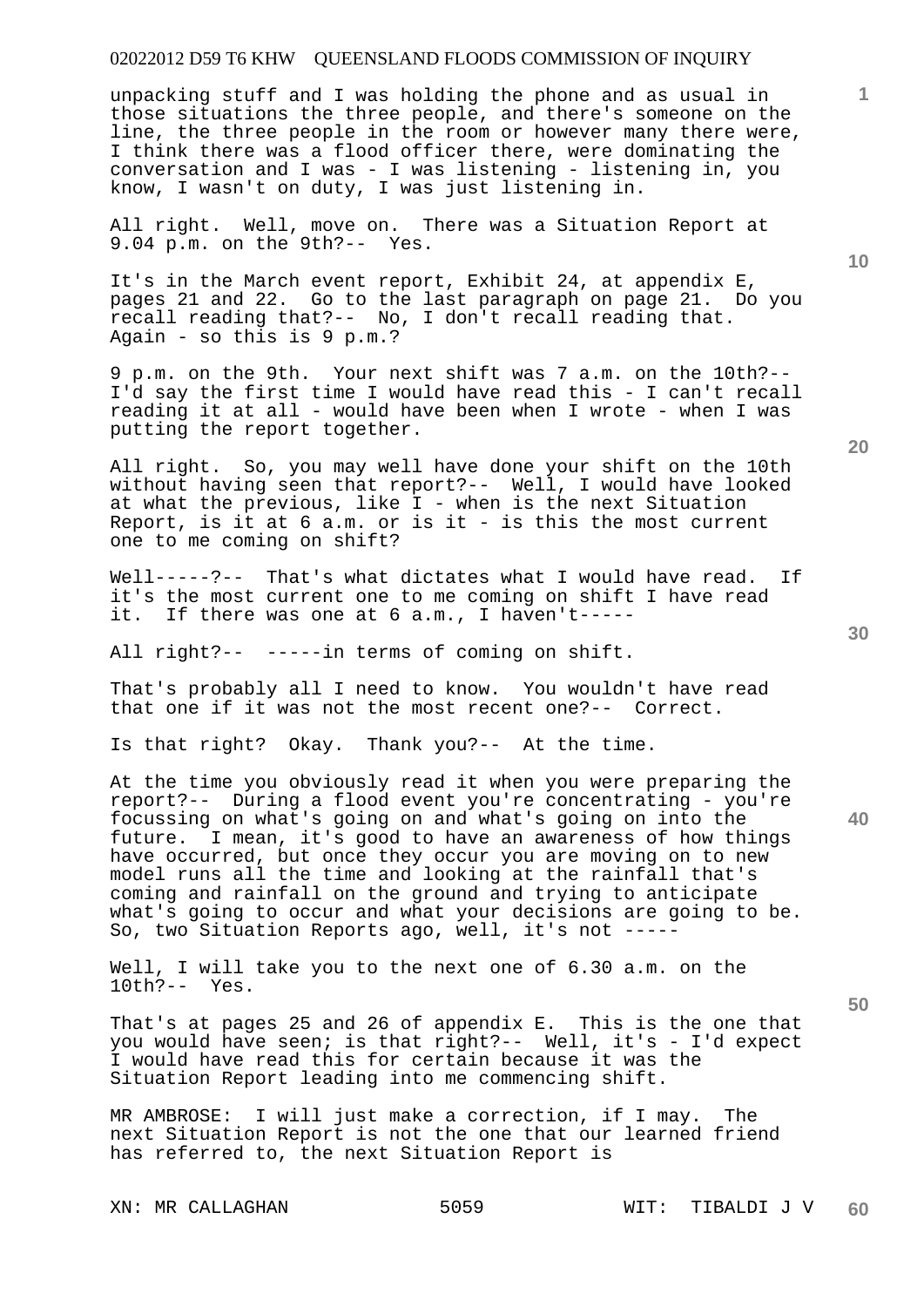| 02022012 D59 T6 KHW QUEENSLAND FLOODS COMMISSION OF INQUIRY                                                                                                                 |   |
|-----------------------------------------------------------------------------------------------------------------------------------------------------------------------------|---|
| Situation Report 13.                                                                                                                                                        | 1 |
| MR CALLAGHAN: All right.                                                                                                                                                    |   |
| COMMISSIONER: What time is it, Mr Ambrose?                                                                                                                                  |   |
| MR AMBROSE: That's at 1.14.                                                                                                                                                 |   |
| MR CALLAGHAN: But the point being you said, I think, that you<br>10<br>would read the most recent one prior to your shift and that's<br>the one-----?-- Yeah.               |   |
| $---$ -that's on the screen now 14; is that right?-- You're<br>right there. I - to me this would be the one I would have<br>read.                                           |   |
| Yes. Thank you. Now, as you will recall, the last time you<br>were here there was a lot of focus on the transition to W4 on<br>the 11th of January?-- Yes.<br>20            |   |
| You've confirmed your evidence that the transition to<br>Strategy W4 was made at 8 a.m. on that date; is that<br>correct?-- Yes, it is.                                     |   |
| Just moving away from the reports and the data and so on,<br>presumably that was a memorable moment for you?-- Oh, yes,<br>yeah, I can remember that Tuesday morning.       |   |
| Yes. And specifically the transfer to W4 at 8 a.m. ?-- Yes.<br>30                                                                                                           |   |
| That is one thing that you would remember without the need to<br>refer to-----?-- Oh, yes, that's clear - I have said in my<br>statement, that's clear in my mind that----- |   |
| Yep?-- That period.                                                                                                                                                         |   |
| Okay. Can I ask you to comment on something said in the<br>statement received from Mr Ayre yesterday? I will tender the<br>second statement of Mr Ayre.                     |   |
| 40<br>COMMISSIONER: Exhibit 1048.                                                                                                                                           |   |
| MR CALLAGHAN: I might tender the sixth first actually and<br>then the seventh.                                                                                              |   |
| COMMISSIONER: All right. The sixth will be 1048 and the<br>seventh is 1049.                                                                                                 |   |
| 50<br>ADMITTED AND MARKED "EXHIBIT 1,048 and 1,049"                                                                                                                         |   |
| MR CALLAGHAN: I am taking you to the seventh and specifically<br>to paragraph 14. Have you seen this before?-- No. If it's a<br>statement from yesterday, no.               |   |
| 5060<br>XN: MR CALLAGHAN<br>WIT: TIBALDI J V<br>60                                                                                                                          |   |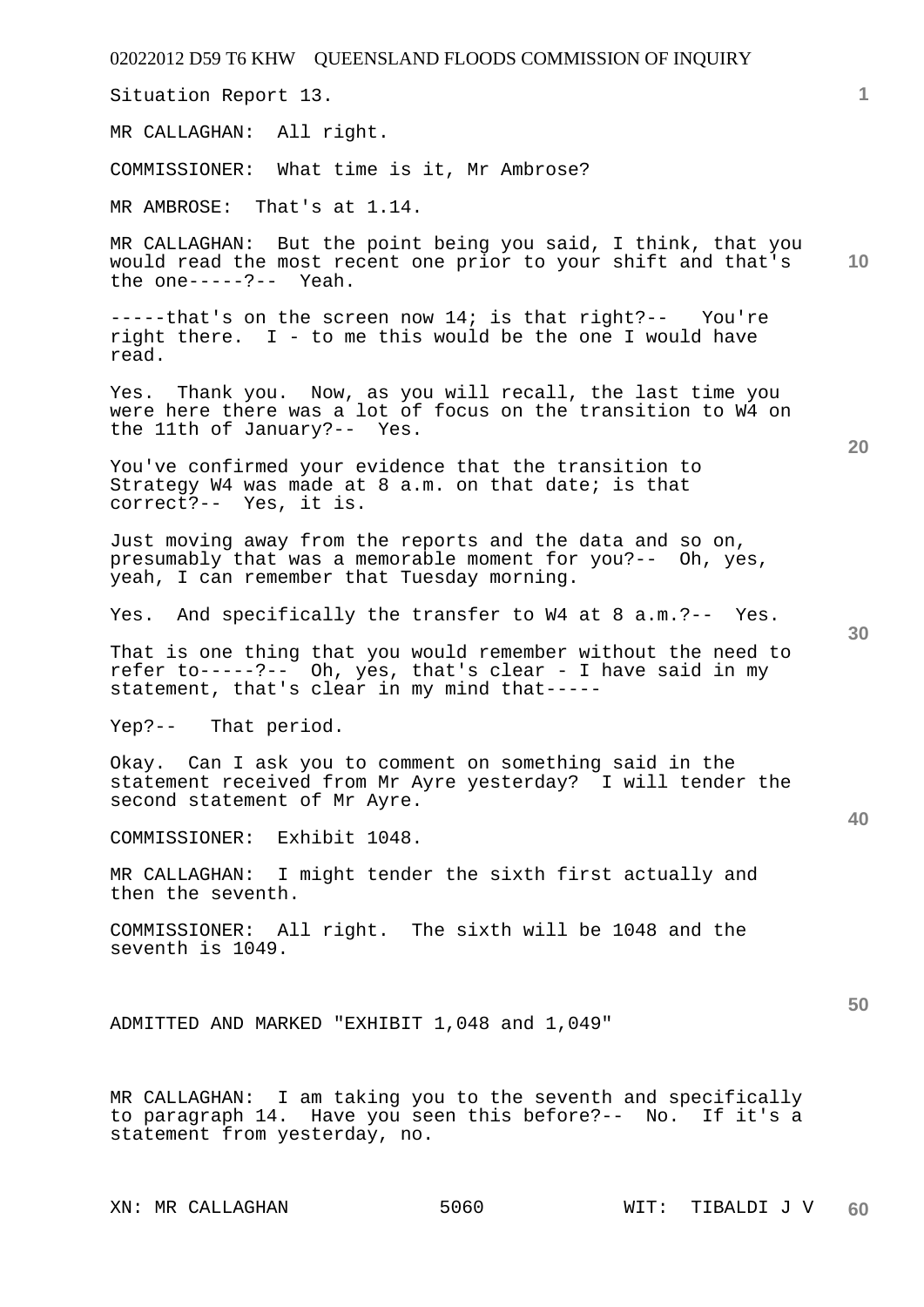02022012 D59 T6 KHW QUEENSLAND FLOODS COMMISSION OF INQUIRY **1 10 20 30 40 50**  Can I ask you to read paragraphs 14 through to 20?-- Is it possible to have a paper copy or----- Yes?-- Just so I can----- Yes, it is?-- Of just that section is fine. Thank you. Yes. And did you read paragraph 31? I think I said 14 through to 30, but can you read 31 as well?-- I thought you said 14 through to 20. COMMISSIONER: I think you did. MR CALLAGHAN: I probably did. Can you read 30, just perhaps just read 31?-- So 14 to 20? Fourteen to 20 and then 31?-- Okay. I have read that. Fourteen to 20 are talking about a W2 style release?-- Yes. In effect, I'd suggest to you, holding back water until the natural peak passes; would that be right?-- I believe that's what he's trying to say there, yes. Yes. Would it be fair to say that that was in broad terms the policy that was adopted until the level got too high to maintain that strategy?-- Well, it depends where the rain's falling. You can do that if----- I am asking about the January event?-- Oh, the January event. Oh, sorry, ask that question again. I'm asking if that was in effect how the dam was managed?-- In W1 you mean or - what-----No, as a general proposition that the water was being held back until the natural peak had passed. That was your concern, yours and the other three?-- "Waters being held back until the natural peak had passed."? I thought he was talking in general terms here about W2 style, I didn't----- Yes, I am asking you though-----?-- Yes. -----about what happened in January?-- Oh, well, it wasn't a W2 style of release because, you know, the peak flows in the Brisbane River were being dictated, in that early part of the event, by what was being released from Wivenhoe as we were you know, getting as much - getting water out of the dam. All right?-- This is on - we're talking here about the - you know, the - while we were in - like we're talking here from, say, the 6th to the - say, the Monday. Yes?-- Yes. Right. Okay?-- Good. Can we move back to that period and the period immediately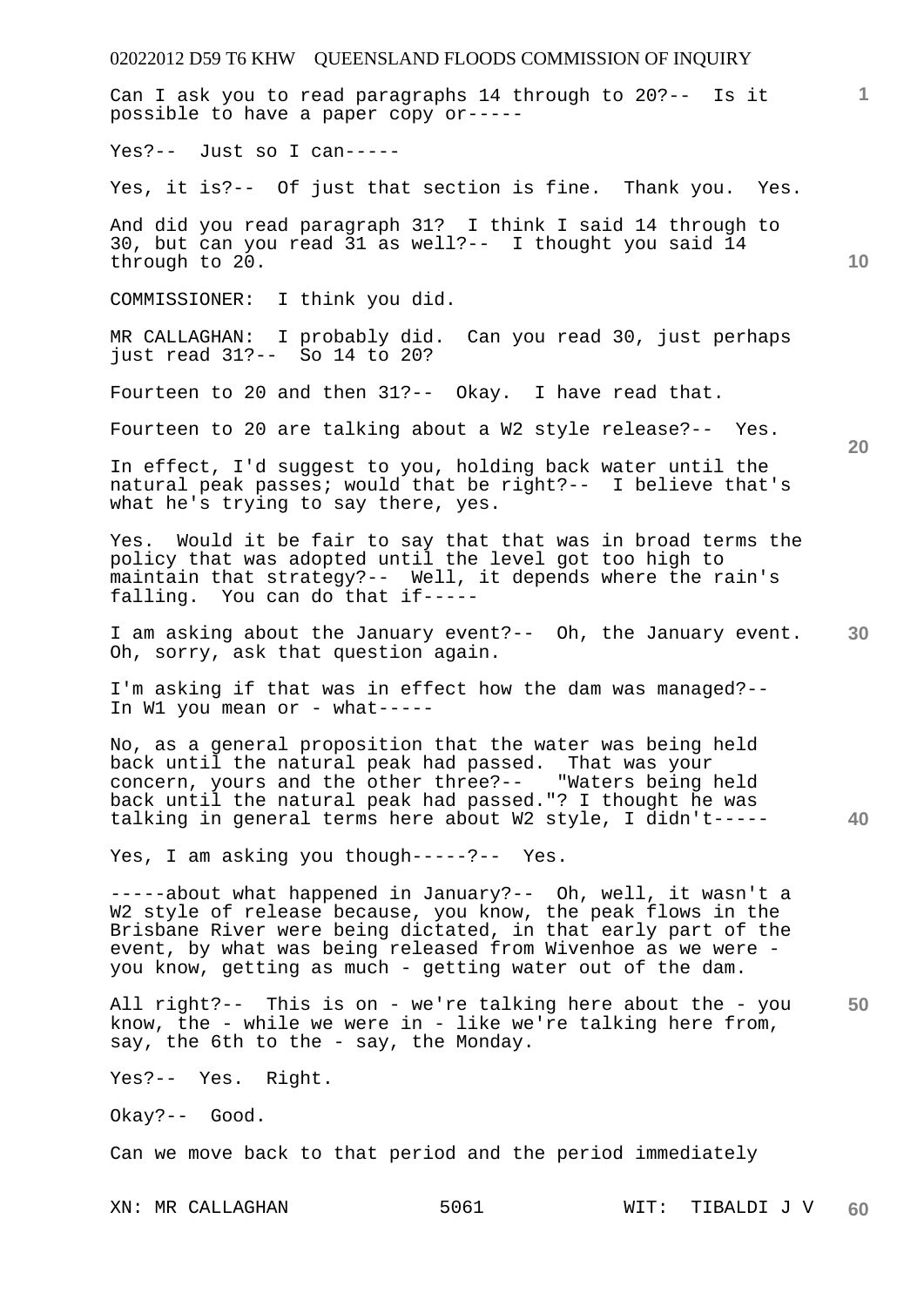# 02022012 D59 T6 KHW QUEENSLAND FLOODS COMMISSION OF INQUIRY XN: MR CALLAGHAN 5062 WIT: TIBALDI J V **1 10 20 30 40 50 60**  after the peak of the flood? Can I take you to Exhibit 25, which is an e-mail?-- Even after the peak of the flood, so this is on Tuesday now. 14th of January. This is an e-mail of 14 January at 3.46 p.m.?-- Oh, yes. This is the one where Mr Ayre said, "We need to ensure we have a consolidated view on things before information is distributed."?-- Yes. Do you now recall receiving that?-- I don't recall that e-mail, I recall it was raised in the first - correct me if I'm wrong, my recollection it was raised within the first you know, lot of hearings here. I didn't recall it at that time and I don't recall it now, but----- All right?-- I believe - oh, yeah, he sent - look, I just don't recall that e-mail. All right. If you don't recall, you don't recall. I will ask you some questions about the 15th of January?-- Yes. You were on duty until 7 a.m. on that date, I'd suggest to you?-- The 15th, that's the Saturday. Yes, that's correct. There's an entry in the Flood Event Log, Saturday, 15 January, 11.30 a.m.. That's Exhibit 23?-- Yes. And it records that Rob Drury rang to request a summary of the Operations Manual for Wivenhoe?-- Yes. "Terry to provide after checking with all duty engineers."; is that correct?-- That's what it says yes, that's right. All right. You are aware that Mr Malone was - or that reflects that Mr Malone was to prepare a summary of the way things had occurred?-- Was I aware - do you mean as a result of that entry or some other recollection I have? I'm not sure what your question is. Were you aware that Mr Malone was preparing a summary of events I believe to be prepared for Mr Borrows?-- On that day? Well, that's what that entry reflects?-- I have no - I have no - as I said, I have - my recollection of that day is----- All right?-- -----extremely limited. My understanding is I did a shift that night, finished at 7 a.m., went home----- I will refresh your memory?-- Good. Thank you. I will show you an e-mail from Terry Malone at 1.02 p.m. on the 15th of January, an e-mail which attached a draft summary. I will let you read that?-- Yes, that's the----- That's the e-mail?-- Yep.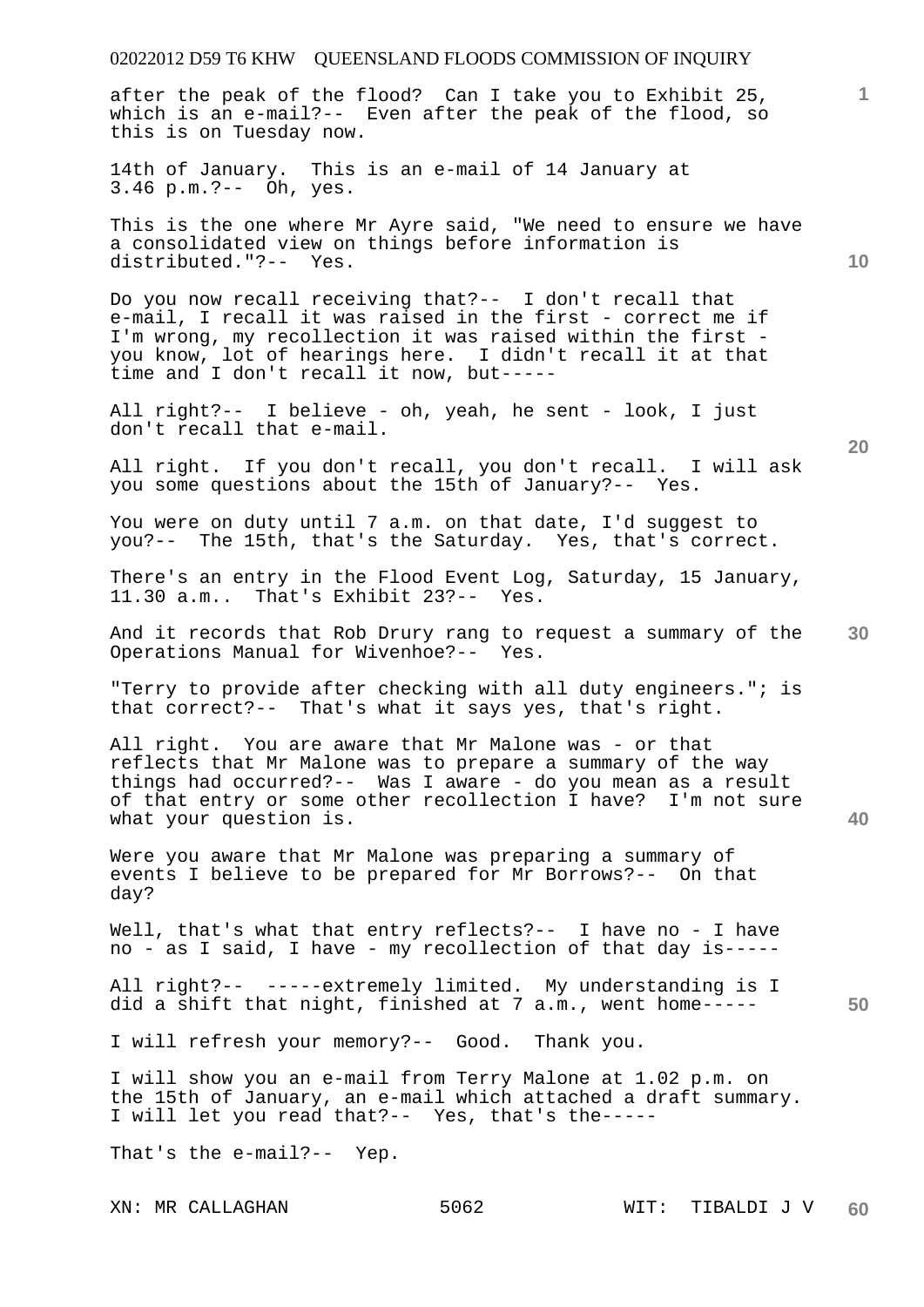Highlight the red, "JT bring out the red pen!."?-- Yes.

Do you remember that now?-- I do not remember the e-mail. The reference to, "JT bring out the red pen.", is for anyone that would know me when I'm sent a document to edit often the document doesn't look the same - you know, there's no comparison between the first document and what I have finished with.

All right?-- That's what that's a reference to, but, yeah, I don't remember that e-mail at all and-----

Well-----?-- But it's been sent to me without question, my e-mail address is on it.

Can we look at the summary that was attached to it? I will put a hard copy in front of you. Take your time with it?-- I think someone has shown it to me either yesterday or the day before, so-----

Really? I didn't think this one had been in The Australian?-- I don't need to read it in detail. Do you want - do you wish to say - ask me a question about it?

Did you read it at the time?-- Look, I have no recollection of it, but I can't imagine that I wouldn't have.

You were being asked to bring out the red pen so you were being asked to review it with your usual thoroughness?-- Exactly, yes.

Exactly. You can't imagine that you would not have done that?-- Yeah, look, just in fairness to me, I would like to explain, you know, the state I was in-----

No,  $no?-----on that day.$ 

No?-- Okay. All right. Keep going.

I am asking you-----?-- Yep.

-----whether you-----?-- My answer is I don't recall that e-mail, I don't recall that document, I don't recall ever reading that document. That's-----

Have you been shown that document recently?-- Yes, I was shown it - that's what I said. I was shown it yesterday.

By your own solicitor?-- Yes.

I follow. All right. And you have got no recollection of anything you might have said about it, done to it?-- I just have no recollection of that day.

All right?-- Like I just - I just don't.

Okay?-- Yeah, it's just how it is.

**20** 

**10** 

**1**

**30** 

**40**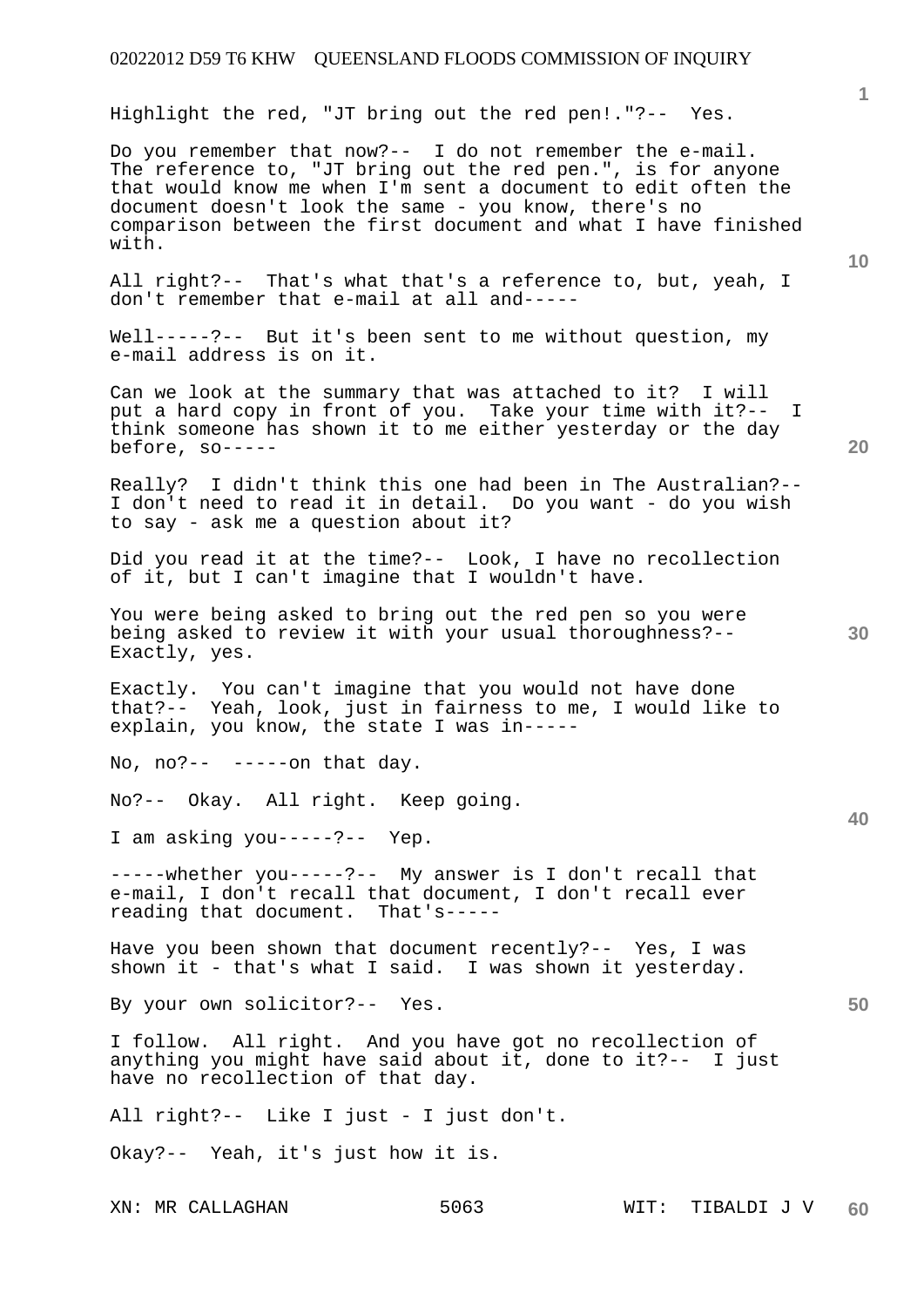I tender that document.

COMMISSIONER: Exhibit 1,050.

ADMITTED AND MARKED "EXHIBIT 1,050"

MR CALLAGHAN: Can I suggest to you that the Flood Event Log records that you arrived at the Flood Operations Centre at 1.45 p.m. on the 15th?-- If that's in the Flood Operations Log, I would accept that, I would expect that's what occurred.

That's Exhibit 23, and the entry at 2 p.m. on that date reflects that there was a phone hook-up involving a number of people?-- Yes.

Mr Malone, Mr Ayre, Mr Drury, Mr Allen, Mr Borrows, Mr Bradley and Mr Riley; is that correct?-- Yes, I can see that there in the Flood Log.

Do you recall anything about that conversation?-- I cannot recall that hook-up. To be honest, until you showed that to me now, I thought I'd been at 240 Margaret Street all that day because that's where I was receiving and sending e-mails from, or I was sending them from my Seqwater e-mail account. You know, no-one brought this to my attention yesterday so me seeing it now is the first time I am realising that, yeah, I must have visited the Flood Centre that day.

The point being that there was a requirement to prepare a report for the Minister. Do you recall that?-- What - I don't recall that. What I-----

You don't-----?-- My recollection is now, that I think about it, is there was to be a press conference and they wanted one of the flood engineers to go and I just couldn't go, I just couldn't. Sorry. I just can't remember that day. Sorry. I just can't remember that day.

COMMISSIONER: Do you want a little time, Mr Tibaldi?-- Thank you.

We will just adjourn briefly.

THE COMMISSION ADJOURNED AT 12.06 P.M.

**1**

**40**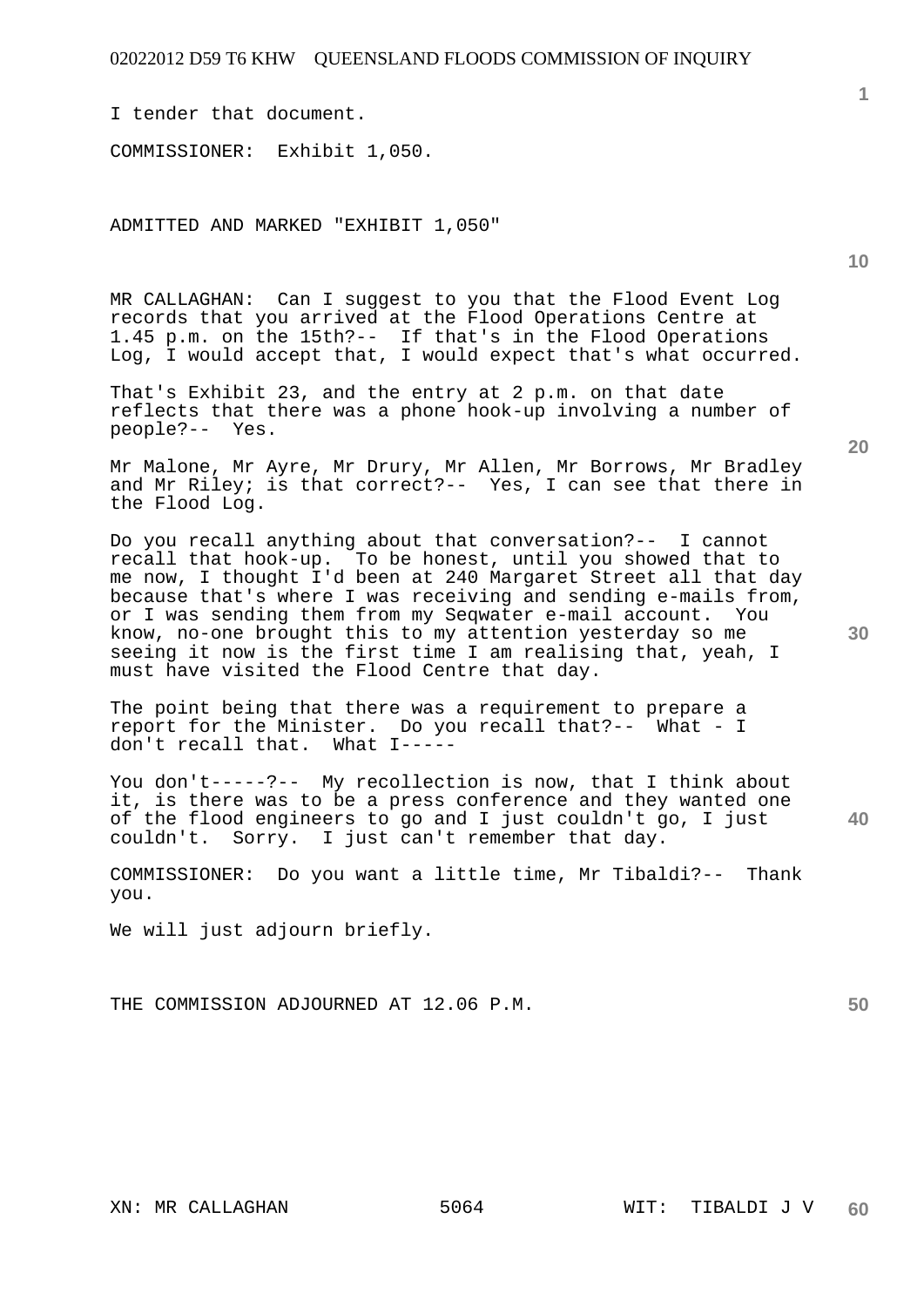THE COMMISSION RESUMED AT 12.13 P.M.

JOHN VICTOR TIBALDI, CONTINUING:

## COMMISSIONER: Are we right to keep going?

MR CALLAGHAN: Can I show you a document which is an e-mail sent to you at 6.57 p.m. on the 15th of January? It's titled, "Event Strategy Summary.", it attaches an Excel spreadsheet titled, "Strategy Summary Blog.", and appears to have been sent to you by a Rob?-- Yes, that was shown to me on the 27th of January this year. That's my recollection of it. I mean, I know it was e-mailed to me a year previous to that, but I cannot remember this e-mail, I cannot remember that spreadsheet ever coming to me, even though obviously it's been e-mailed to me, and it's been e-mailed to me, there's an expectation that I would have opened that e-mail and looked at it, but I have no recollection of that whatever.

Well, I will show you another e-mail, timed at 7.51 p.m. from you to the duty engineer e-mail account. Now, I'd suggest to you you weren't on shift at that time, Mr Ruffini would have been?-- Yes.

But that document would suggest that you are forwarding the document which had been received from Rob a little under an hour earlier, would it not?-- Yes, that's what it suggests, sure.

You have got no recollection of forwarding that document?-- None whatever. I - you are probably going to show me a series of e-mails here and that's fine, I cannot remember that day, I just cannot, but I am happy for you to show them to me and go through it.

Well, I am more interested in the attachment than the e-mails. Before I lose track of them I should tender the e-mail of 6.57 p.m., followed by the one at 7.51 p.m.

COMMISSIONER: The first will be Exhibit 1051 and the second Exhibit 1052.

ADMITTED AND MARKED "EXHIBIT 1,051 AND 1,052"

MR CALLAGHAN: Perhaps I will give you a hard copy of the one from 7.51 p.m. which you have sent?-- Thank you.

Can you look at the attachment? You say you have seen that recently; is that right?-- Yes, I believe that Seqwater

**1**

**10** 

**20** 

**30** 

**50**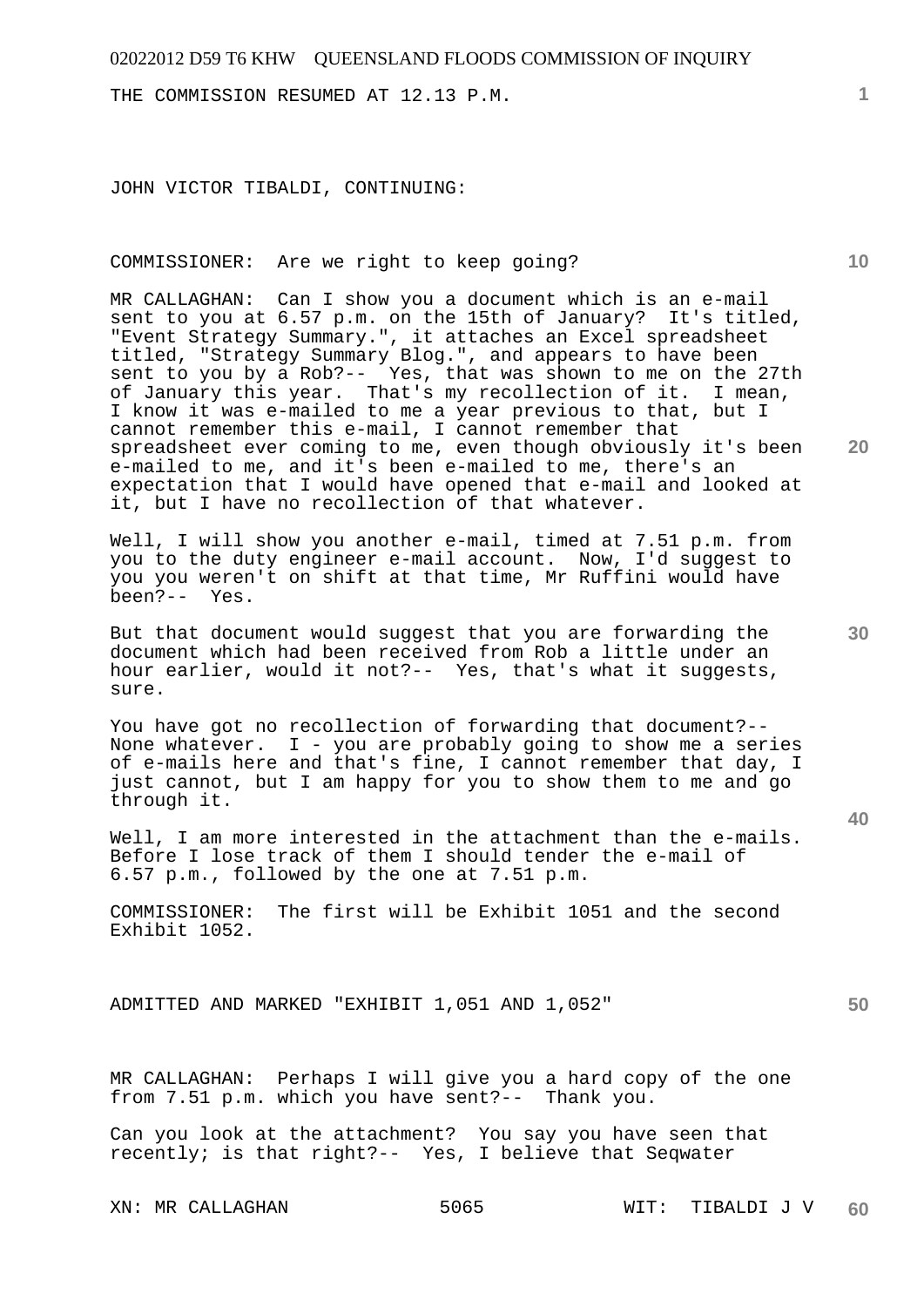lawyers sent it to me on the 27th - it was during a recent flood event, just before I started a shift, so it would have been a night, probably the 27th, maybe the 26th, I can't remember. Of this month, you know, just several days ago.

And you are honestly saying you have never seen that before?-- Well, I have no recollection of it. I'm not saying I have never seen it before because there's an e-mail with my name on it that shows it's come to me and there's an e-mail with my name on it to say I have sent it off. So, I think you could take from that that - I think it's a reasonable conclusion to say I have seen it but I have no recollection of it whatever, and that's all I can say to you.

Even the bright yellow lines that seem to delineate the selection of strategies don't ring any bells?-- I have looked at this thoroughly, because it's been brought to my attention. I'm sorry, I don't recollect it. That's all I can tell you. I can't - you know, we could sit here and I could stare at for an hour and I might be able to reconstruct something in my mind, but I have no recollection of that spreadsheet whatever. I do not recall that spreadsheet. There's many things that happened to me in that period that I can't remember and this is one of them. It is just how it is. So, that's all I can say.

COMMISSIONER: Mr Tibaldi, your e-mail goes to Duty SEQ, is that duty engineer at Seqwater?-- No. Remember right at the start of evidence today we talked about this generic - the way the Flood Centre was set up there was a generic account, which all the engineers and the flood officers have access to, I believe that's that account. That's my understanding of that.

Right. Thanks.

MR CALLAGHAN: If you have been taken to documents from this time on the 15th, presumably you have been taken to one at 9.10 p.m. on the 15th?-- Yes, yes, I have.

See, you were the one who was preparing the report for the Minister, were you not?-- That's correct. Oh, I was preparing a part of a report for the Minister, that's correct.

Well, do you recall that process?-- No, I don't.

You don't recall-----?-- I do not recall that at all. On the same day that spreadsheet was shown to me it was put in front of me the e-mail and the Ministerial I prepared and I don't remember them. I have no recollection of it whatsoever. In fact, I thought they were - you know, I just thought it was wrong.

You just thought it was wrong?-- That's just how it is. I mean, I can't - you know, my family tell me things I did at that time - you know, can't remember.

I'm interested in something you just said, when you looked at it you thought it was wrong?-- Well, I thought I - you know,

**10** 

**1**

**40** 

**30**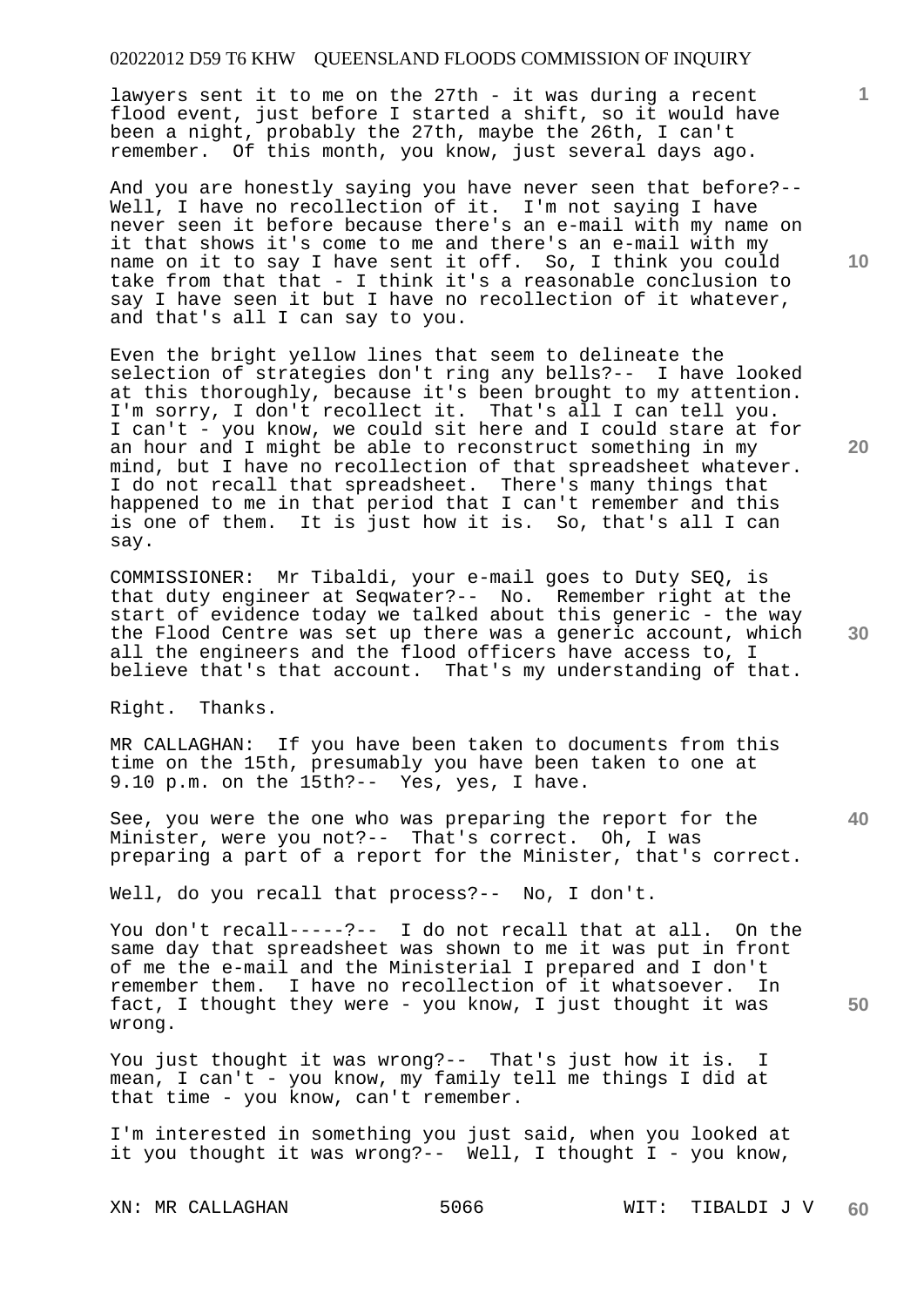I thought they were saying I have prepared it but, no, I haven't prepared it, someone else prepared it in terms of that being wrong.

I see, I see?-- I thought-----

Well, do you accept the necessary inference that you did prepare it?-- The Ministerial document?

Yes?-- I prepared it, yeah. No doubt. It's - I have e-mailed it with a note.

Yes. You have got no recollection as to how you compiled that?-- No. On the 15th I cannot - as I said, I remember the press conference issue and Pete Allen was going to do it on my behalf, I just couldn't, I remember - I remember on the Sunday having breakfast in town because - that's it.

All right. You have been shown the e-mail of 9.10 p.m. of the 15th which attaches the first draft of that report. Are you prepared to accept at least that you sent it?-- Yes. I certainly am prepared to accept I sent that. The only comment I'd make about it is that all the e-mails that were shown to me at that time, I'd sent an e-mail - I think there's a table in that that is in question because it's got a wrong strategy in it, I understand that's why you are bringing it to my attention and I fully understand why you would do that, the only point I'd make is from the e-mail trail it appears that at 7 o'clock or around that time I hadn't drafted that table, because I sent a - there's also an e-mail from me sending sending out a draft but there's no table there.

Right?-- And then two hours later the full table's there, so I have drafted it in two hours with - and I hadn't slept for a very long time, and - you know, it's wrong. The table, I see it now, I can see it's wrong, but I can't recall. I mean, how would you expect to get something right, you know, working under those circumstances. I mean, yeah, there's an error in it. There's many errors in it.

Well, you say, "How would you expect to get it right?" That's because to get it right in terms of what strategy was applicable you have to go through the exercise you went through to write the March report; is that right?-- Exactly. There's, you know, several weeks of work to - you know, get that correct.

Yeah. It's not a question of asking, say, Mr Ayre, "When did you go to W3?", and writing that down, because that may or may not be right?-- It is just that everyone has different recollections but the only thing that really - you know, gives you the truth is the facts about what occurred, because they're undeniable. Like, anyone can look back with a recollection on something and say this happened or that happened and you might have conflicts, but if you look back at the facts, and the facts are in the releases, the lake levels, the river flows, the rainfall, the Situation Reports which are written, the logs, directives, all that stuff, you can work

**10** 

**1**

**20** 

**40**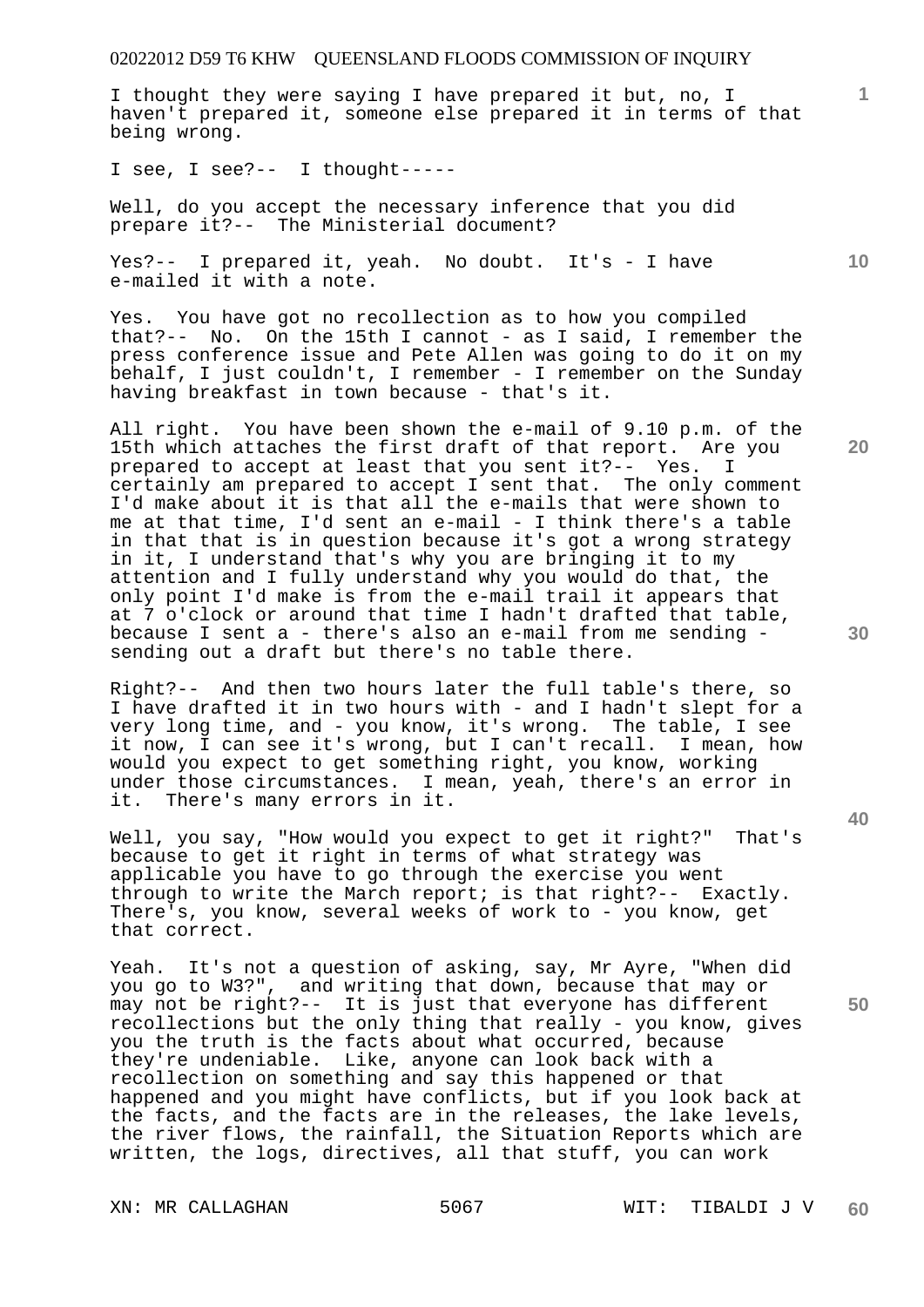out what's occurred.

Well, you can out what should have occurred?-- Well, you can work - yeah, true. Well, you can work out-----

It's what should have happened?-- -----what has occurred. In terms of what's in people's minds and what people thought and the conversations that occurred, well, yes, you certainly can't work it out from that information.

Well, you work out what must - you would say they must have been thinking if they'd been following the manual?-- That's correct.

Yes. Can we go to the manual and the version of it which was applicable at the time, Exhibit 21, and I will tender the 9.10 e-mail from Mr Tibaldi and attachment.

COMMISSIONER: 1053.

ADMITTED AND MARKED "EXHIBIT 1,053"

**50** 

**40** 

**1**

**10**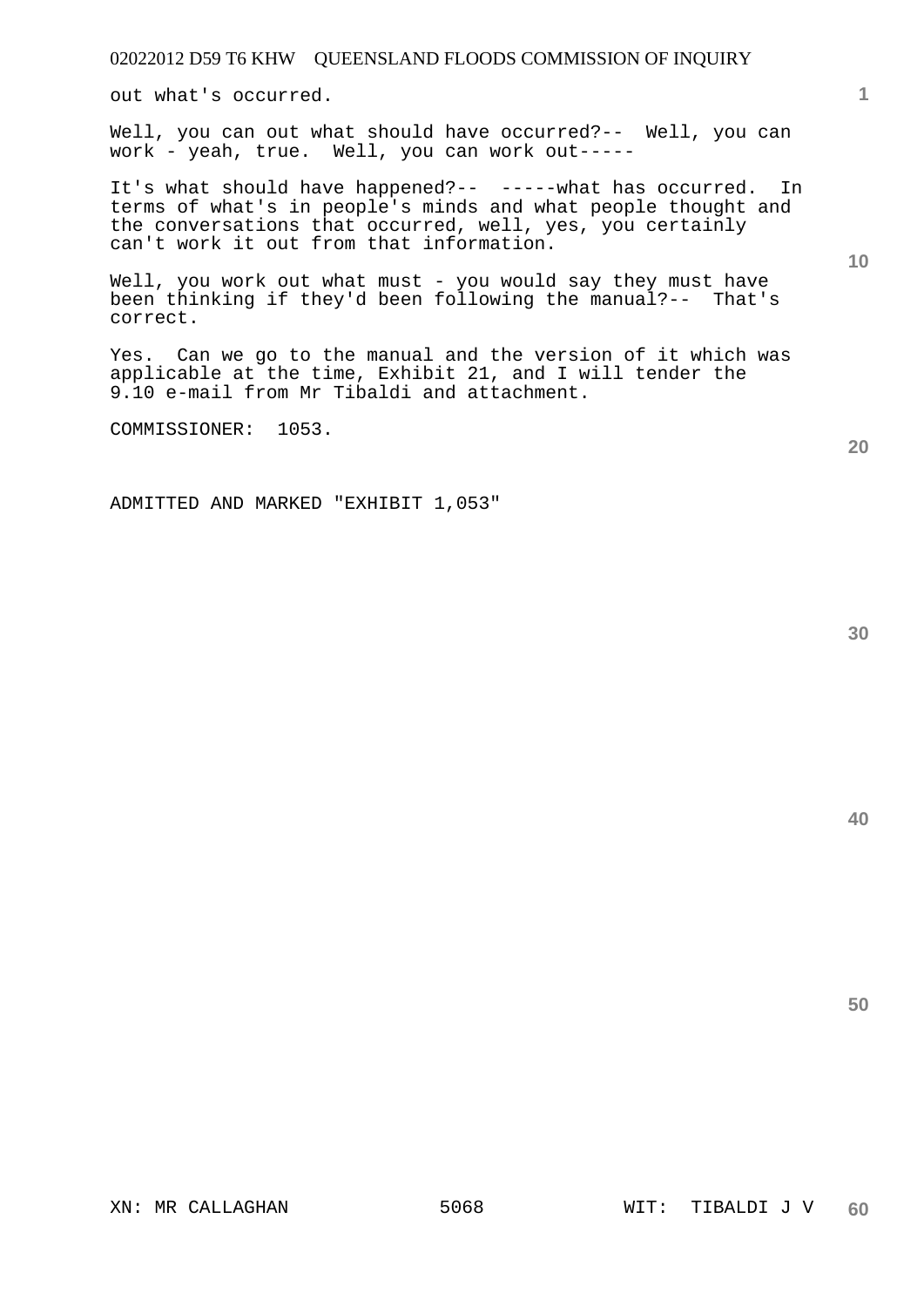MR CALLAGHAN: Can we start at paragraph 1.7 on page 4? Do you have that?-- Yes, I can see that.

"The manual contains the operational procedures for Wivenhoe Dam and Somerset Dam for the purposes of flood mitigation and must be used for the operation of the dams during flood events." Do you agree that's what's written there?-- Yes, I do.

It is fairly clear, isn't it, that the manual requires that it actually be used during the event?-- Yes. That's what that seems to say to me.

That's what that says. If we go to 2.4, we can see the responsibility of flood engineers, and in the second bullet point it provides that "the flood operations engineer is to follow this manual in managing flood events." You would agree with that?-- Yes.

It is not optional, is it? I mean, the manual must be followed save for the provisions about reasonable discretion?-- I believe that to be true.

Right. That means that a strategy must be adopted during the flood event, does it not?-- Yeah. I mean, the manual gives you the conditions for a strategy that, you know, are based on certain judgments but the judgments are pretty prescribed. I mean-----

Well, if we qo-----?-- I aqree with what you're saying.

Okay. If we go to 8.4 which is the part of the manual that details the strategies - and these are the strategies we're talking about - they have all got a trigger point in terms of the lake level?-- Yes.

The manual might express it or might have expressed it in different ways, predicted or actual, but the lake level is the key?-- Yes.

There can only be one strategy at a time?-- Yes.

And each strategy gives you one primary consideration?-- But lower level objectives must be considered.

Quite?-- But, yes, you are right in what you're saying.

Quite. But there is one primary consideration in each strategy?-- That's correct.

Except for two, where there is a transitional provision?-- That's correct.

And within each strategy there is a discretion as to how much water might actually be released?-- Yes.

But it is a discretion which is to be exercised by reference

XN: MR CALLAGHAN 5069 WIT: TIBALDI J V **60** 

**10** 

**1**

**20** 

**40**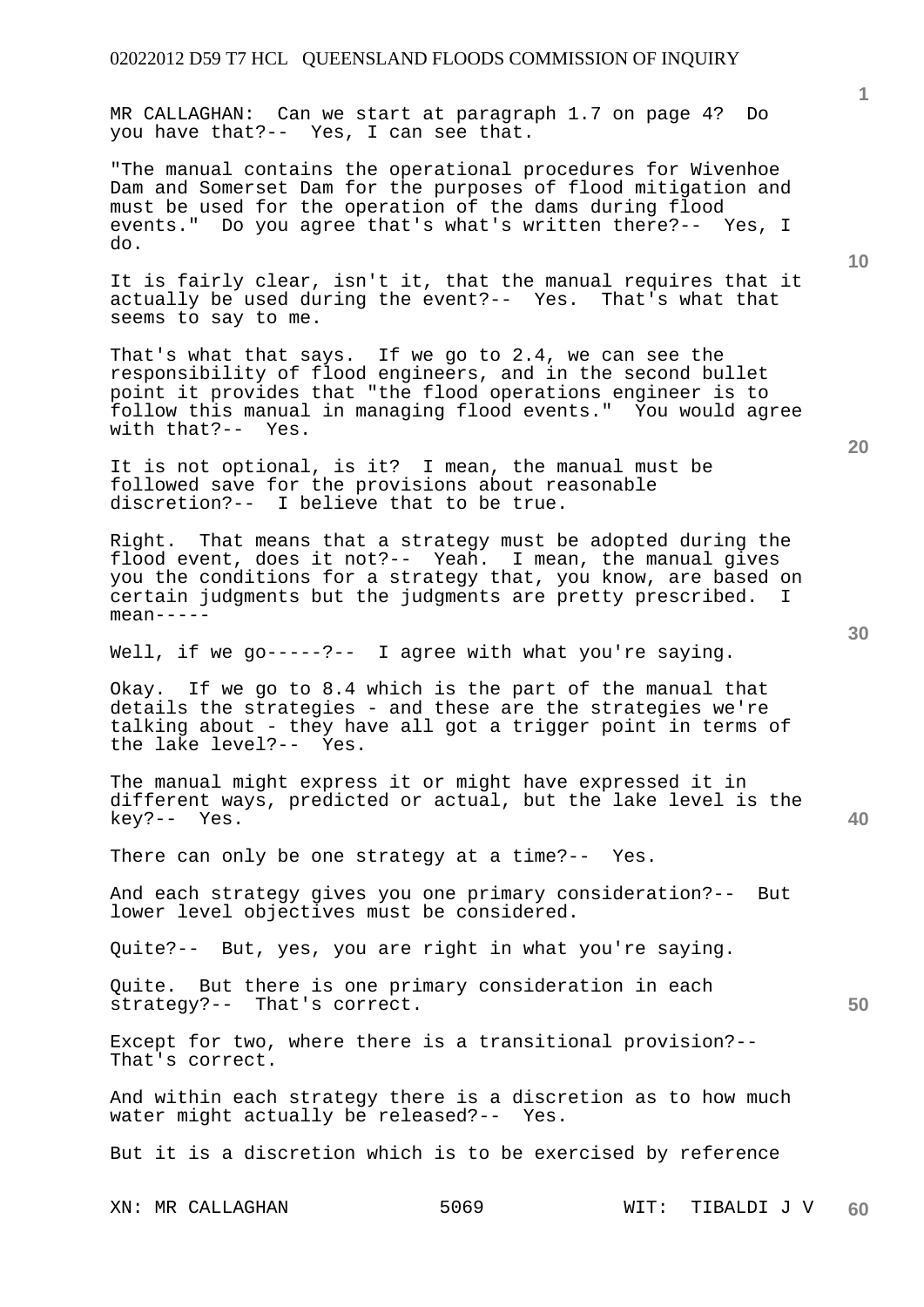to the primary consideration and the other lower level objectives. You would agree with that?-- That's right, yes. You must take all those things into account. I would agree with that.

That simply wasn't done during the January flood event, was it?-- It was done, is my belief. You're saying yourself that the manual dictates a strategy and I agree with you. And if you go through the manual, and on that basis of it dictating a strategy, you will see that the flood event report, the summary, is indisputable.

But it is a fiction. It is something that you created at the end of January. It doesn't represent a single thing that actually happened during the event, does it?-- Well, we know the facts-----

In terms of choice of strategy?-- Well, just let me talk. We know the facts. We know - you said yourself that the manual you know, if there is a change in lake level, there has got to be a change in strategy. That's what you put to me before and I agreed with you. So when a change of lake level occurred, we know that there was a change of strategy and that's what's in here.

How do we know that? From the March report?-- Well, you just told me that the manual dictates the strategy.

Right?-- Okay? So if the lake level changes and you know the lake level's changed-----

Then the strategy must have changed?-- Then the strategy must have changed.

Irrespective of what the actual engineer operating the dam at the time thought?-- That's correct.

I see. So-----?-- But - yes.

**40**  -----there is no requirement, and there was no requirement, for the engineer operating the dam to actually turn their mind to the strategy which was applicable at any given time?-- It is a reasonable-----

No, you can answer that yes or no?-- Well, the answer is no.

There is no requirement?-- Well, where is it in the manual?

Well-----?-- As you said, if the manual dictates strategy and I share your view there-----

Yes?-- -----you know, that's the issue. But, you know-----

Sorry, you asked me a question. I would like to answer it?-- Okay.

MR O'DONNELL: Mr Tibaldi hadn't finished his last answer. He started saying "but" and my learned friend chopped him off

**10** 

**1**

**20**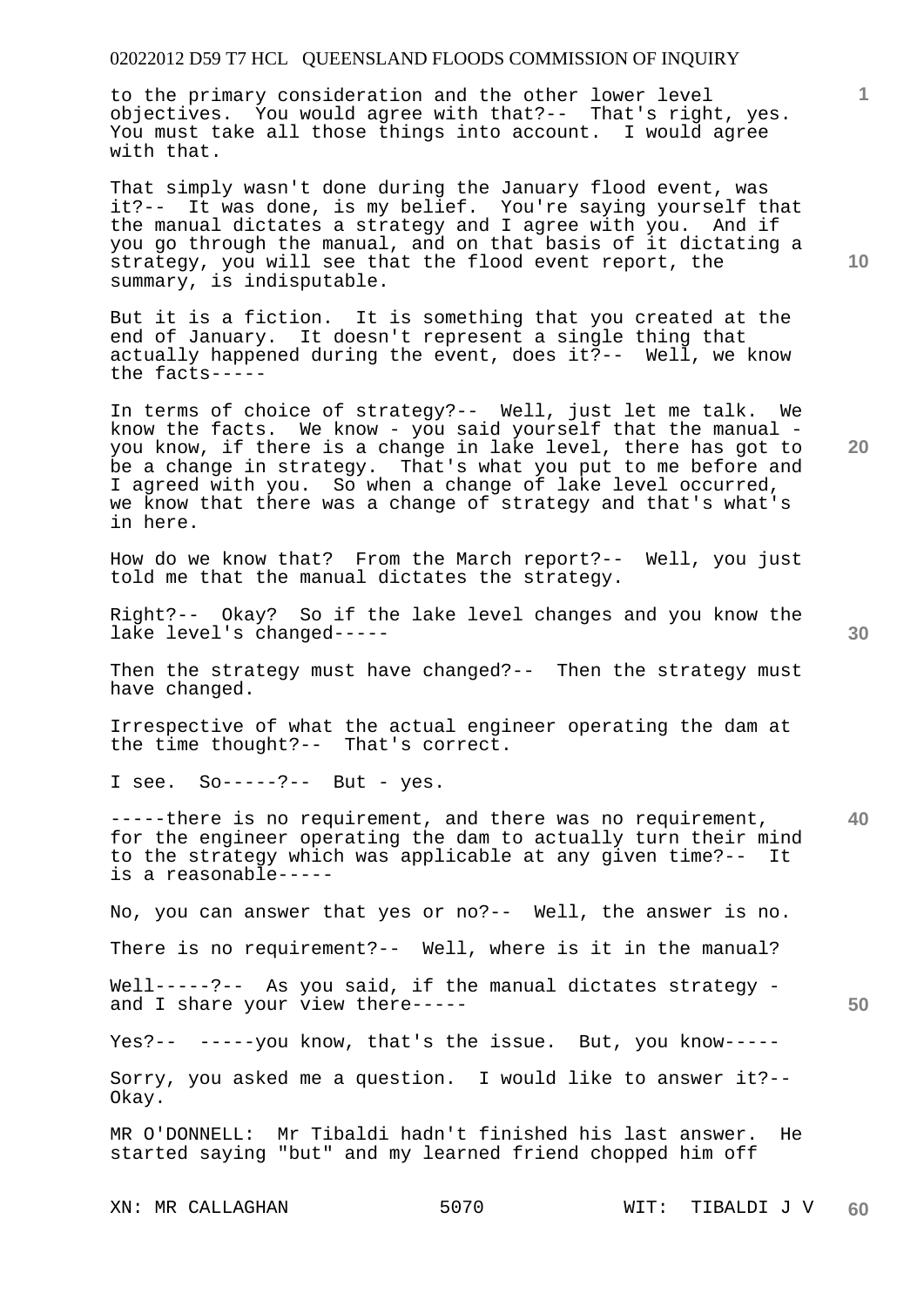with another question.

COMMISSIONER: But I am not sure that it was entirely responsive to what he was being asked. But notwithstanding, Mr Tibaldi, what did you want to say?-- No. Thank you, but I'm okay.

**10**  MR CALLAGHAN: Let's about to 8.4. "There are four strategies used when operating the dam." Not when writing about it afterwards, when operating. Do you agree with that?-- Yes, yes.

Okay?-- Yep.

If we go a bit further down, "The strategy chosen at any point in time will depend on actual levels in the dams." Well, you say you can work that out later from the actual levels in the dams?-- Well, it is not working it out later. The levels are the levels. They don't change over time. The levels that were in January, in 100 years' time, they are still the levels.

I know the levels don't change-----?-- Yeah. So what's your point?

-----but you chose the strategy by reference to the levels as you wrote the report?-- Yeah, but, as you agree, the manual dictates strategy.

**30**  Yeah?-- Can I give you an example that might sort of clarify it for you?

No, I don't want you to give me examples at the moment?-- If you don't understand it-----

I want you to stick with this-----?-- -----why ask me about it?

MR SULLIVAN: Well-----

MR CALLAGHAN: I haven't finished-----

MR SULLIVAN: Well, I am objecting.

COMMISSIONER: Why should the witness have the opportunity to answer things he is not asked, Mr Sullivan?

MR SULLIVAN: Well, your Honour, he is trying to give an example to explain his answer.

COMMISSIONER: He can do that when you ask him questions.

MR SULLIVAN: Well, if he's asked a question, Commissioner, he should be allowed to give the full explanation to give the responsive answer.

COMMISSIONER: He hasn't been asked to amplify on the basis of examples, and I'm certainly not encouraging any witness to

**1**

**40** 

**50**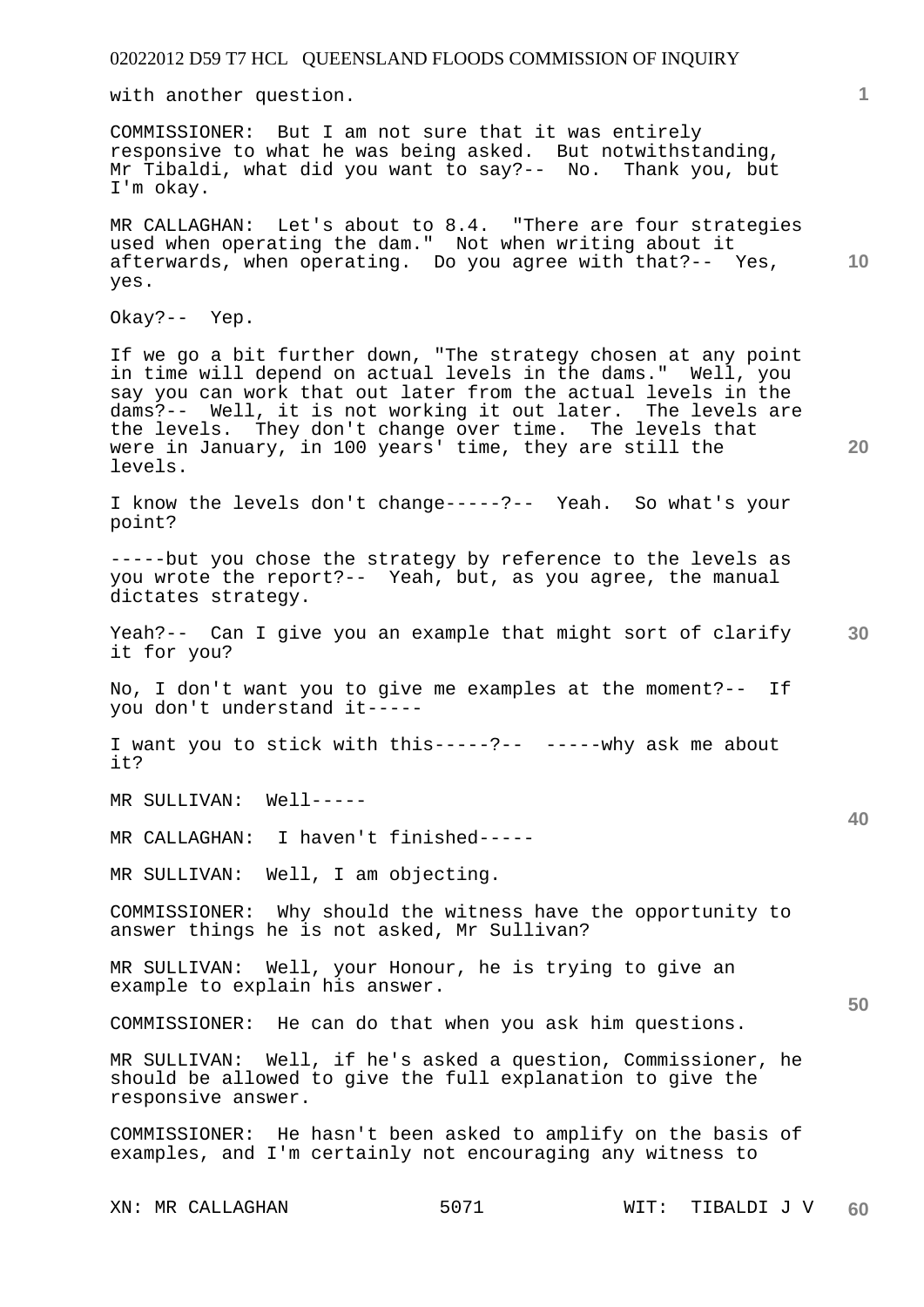02022012 D59 T7 HCL QUEENSLAND FLOODS COMMISSION OF INQUIRY **1 10 20 30 40 50**  start volunteering examples that they are not asked for, Mr Sullivan. So you are welcome to ask him later what his answer is. MR SULLIVAN: As it please, Commissioner. WITNESS: That's fine. I'm comfortable. MR CALLAGHAN: The proposition that we're debating at the moment is that the manual does indeed require a flood engineer to turn their mind to a choice of strategy as they are operating the dam?-- I agree that's a reasonable expectation.  $I----$ Okay. It is the only-----?-- I agree with you, yeah. I am agreeing with you. Okay. And that's not the way it happened during the event, is it?-- Why do you say that? Well, what evidence is there to suggest that there was-----?-- Because----- -----a choice of strategy made by the flood engineers at any time during the January event?-- Well----- Just tell me the evidence?-- In my mind----- Yeah?-- In my mind, the evidence is the change in levels, the change in flows. Yeah?-- The releases from the dam. Yep?-- And the conditions around that. And I accept all of those things-----?-- Yes. -----should dictate a change in strategy - or might dictate a change in strategy, but I'm suggesting to you that there is not a shred of evidence to suggest that it actually did during the January event?-- Well, I just don't agree with that. I think----- Well, just tell me what it is?-- As I have just said to you a few times, it is the data. Like----- All right. If it is the same answer that you've given before?-- Yes. We understand that. It is what you went through at the end of January?-- Yes. Okay. But there is nothing that's recorded?-- There is nothing I found----- And nothing-----?-- -----outside what's in the five volumes of the flood event report that I could put forward additionally. That's it.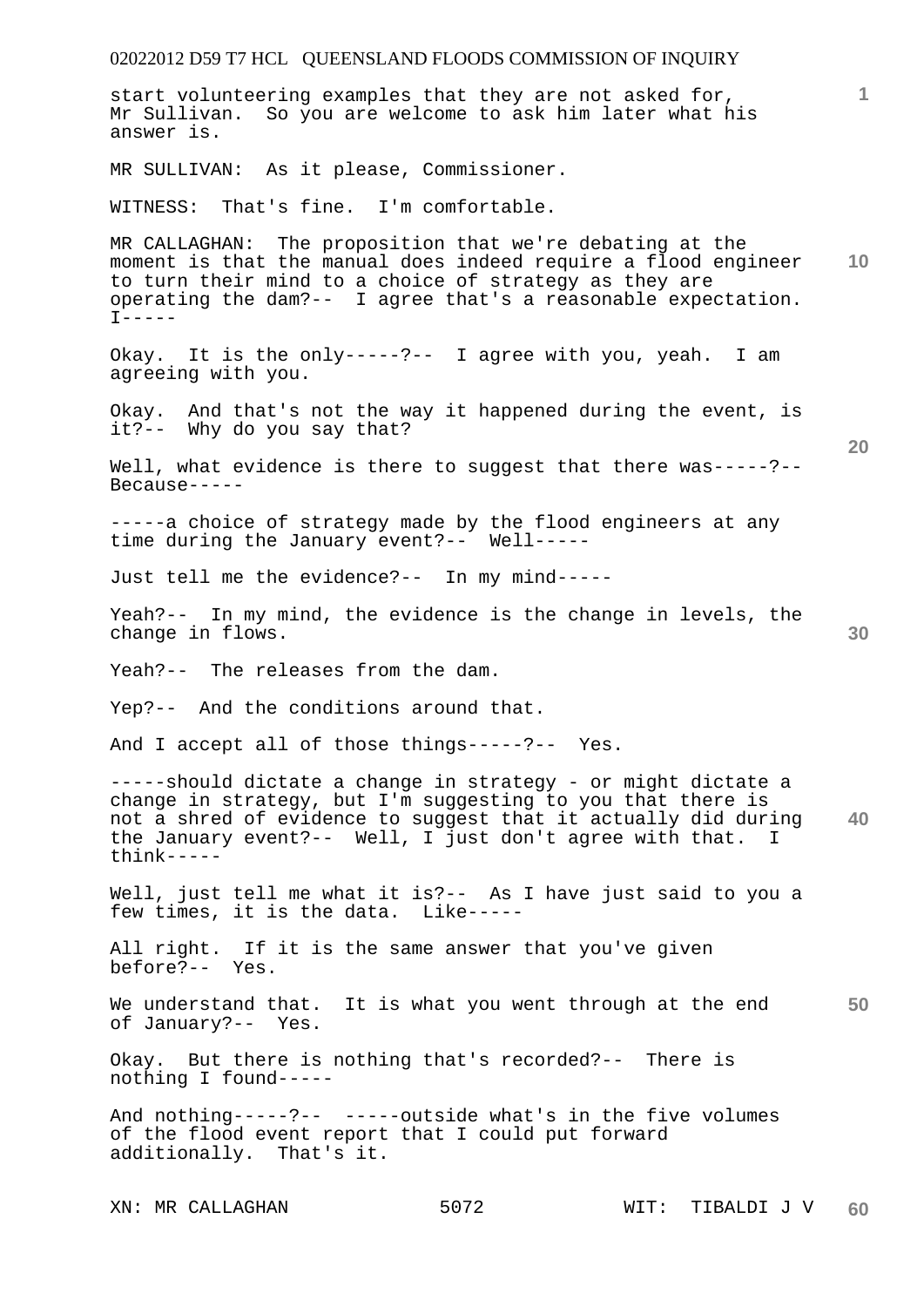$No?-- I - you know---$ 

Nothing recorded and nothing that you can remember about the contemporaneous operation of the dam which points to the fact that a strategy was actually selected?-- Well, I believe that based on knowing how the dam was operated, which you can form a picture of, that tells you what strategy was in use. That's my belief.

But it is all hindsight?-- You might - no, it isn't hindsight. It's - am I allowed to give an example?

Go ahead?-- Okay. All right, so let's have a look at the flood event report and let's have a look at-----

It is Exhibit 24?-- -----the flood event summary. Okay? And maybe let's have a look at page 11, and the top of page 11 talks about period 2 of 20. So that's page 11 of the flood event report.

Yep. We have that?-- You have it? I have it, okay. So take, for example, there the change in strategy from W1A to W1B.

Yep?-- Now, it is - to me, I suppose this is the way I think of it - and, again, I can see you won't agree, but we'll have to agree to disagree - the way that I think of it is that the manual dictates that when the level exceeds 67.5, there is nothing you can do. You go to strategy 1A, 1B. That's what occurs.

Yes?-- Well, isn't that an example of - you know, don't you see that it has occurred at that point in time regardless of, you know, what's in people's minds?

Well, there is a little problem with that - and this gets to the very essence of the issue - is that it's a bit late to be having primary considerations by the end of January. You agreed with me that the discretion to be exercised has to be informed by the primary consideration dictated by the manual, and that can't happen after the event?-- No, well, you are judged on the releases you make during the event, which are known.

That might be one way that you're judged?-- Right.

But another way might be in the way you actually manage the dam and what your primary considerations were?-- Of course.

Of course. And at no stage was a strategy chosen such that the primary consideration could have been dictated front and centre of the flood operation engineer's mind?-- I don't understand how you could say that. Like, on the - on the well, for example, when you go on the Sunday, or that night to a flow of 4,000 at Moggill, surely your primary consideration at that point has got to be urban protection. Surely it has to be. I mean, you know, what you're saying is you're taking

**10** 

**1**

**20** 

**50**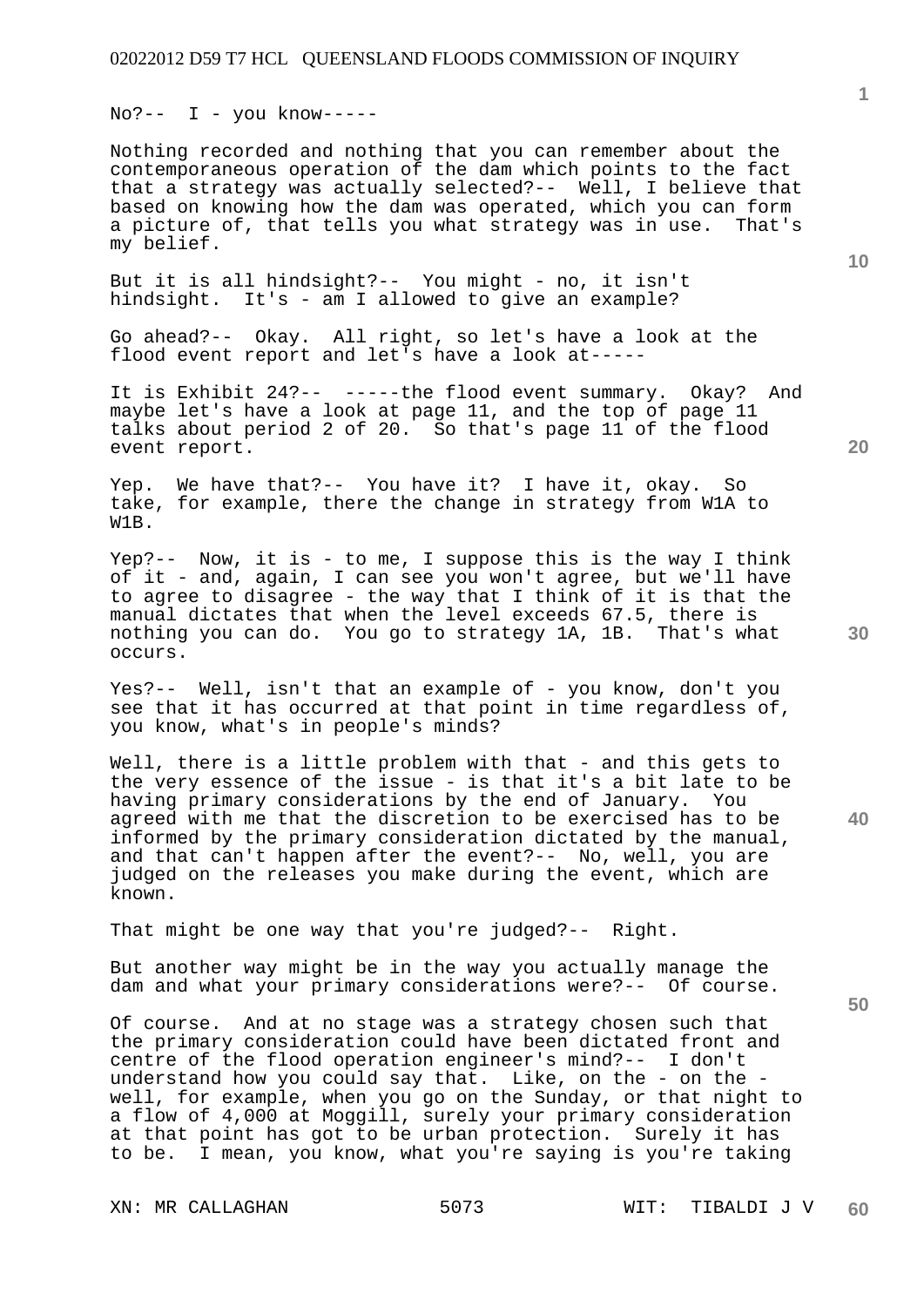it up to the limit of damage. I mean, if that isn't clear in people's minds-----

The problem is that the primary consideration had to be urban inundation much earlier than that, didn't it?-- No, it didn't-----

8 a.m. on the Saturday?-- We're in W3. W3 is a primary consideration. But put yourself in my shoes, for example for example - on the Saturday night. The levels are falling, there is no rain. We open up the dam, we'll immediately drop into W1, so then we've got to close down. It just doesn't make sense.

So it doesn't make sense to have the primary consideration<br>protecting urban areas from inundation at that time?-- In my protecting urban areas from inundation at that time?-view, you're in a strategy where that's your primary consideration, but you have still got to consider lower level objectives.

Yeah?-- As I said, if I had opened up - just say I'd made a decision, "Right, I know I'm in W3. I'm going to open up." Well, within several hours I would be straight back - the level would drop such that I would be straight back in W1, right, because you're massively increasing the outflow. So you've just let a flood pulse down the river that's going to cause damage. For what purpose? To fall straight back into W1? And then you're straight back into W1, you're down to your bridges again. It is just a nonsense. Like, you wouldn't - you wouldn't approach it that way.

So you - in other words, your approach would be that whatever the manual said, you'd have a better understanding of what was actually required?-- Well, naturally a person that's looking at what's happening in real time, when you can have any number of things occurring, as we said, the way you approach it will vary depending on where your rainfall's falling, how much is falling, how much space you have got in the dams. Of course the person that's managing it in real time can make those decisions and can make those judgments because they've got access to a whole lot of data.

The way you interpret the manual-----?-- Yes.

-----and that is to say to work out which strategy's been chosen according to the way the data suggests that it should have been-----?-- Yes.

**50**  -----it really makes it impossible for it to be said that the engineers were ever in breach of the manual, doesn't it?-- I don't think so. For example, just say that the lake level was 69, and all of a sudden you invoke strategy W4. Well, obviously that would be a breach. Just say you're in W1A and you decided to-----

Sorry-----?-- -----take out, you know, one of the higher level bridges. Well, obviously that would be a breach. So I think it is - what you're saying is not right because there

**10** 

**1**

**30** 

**40**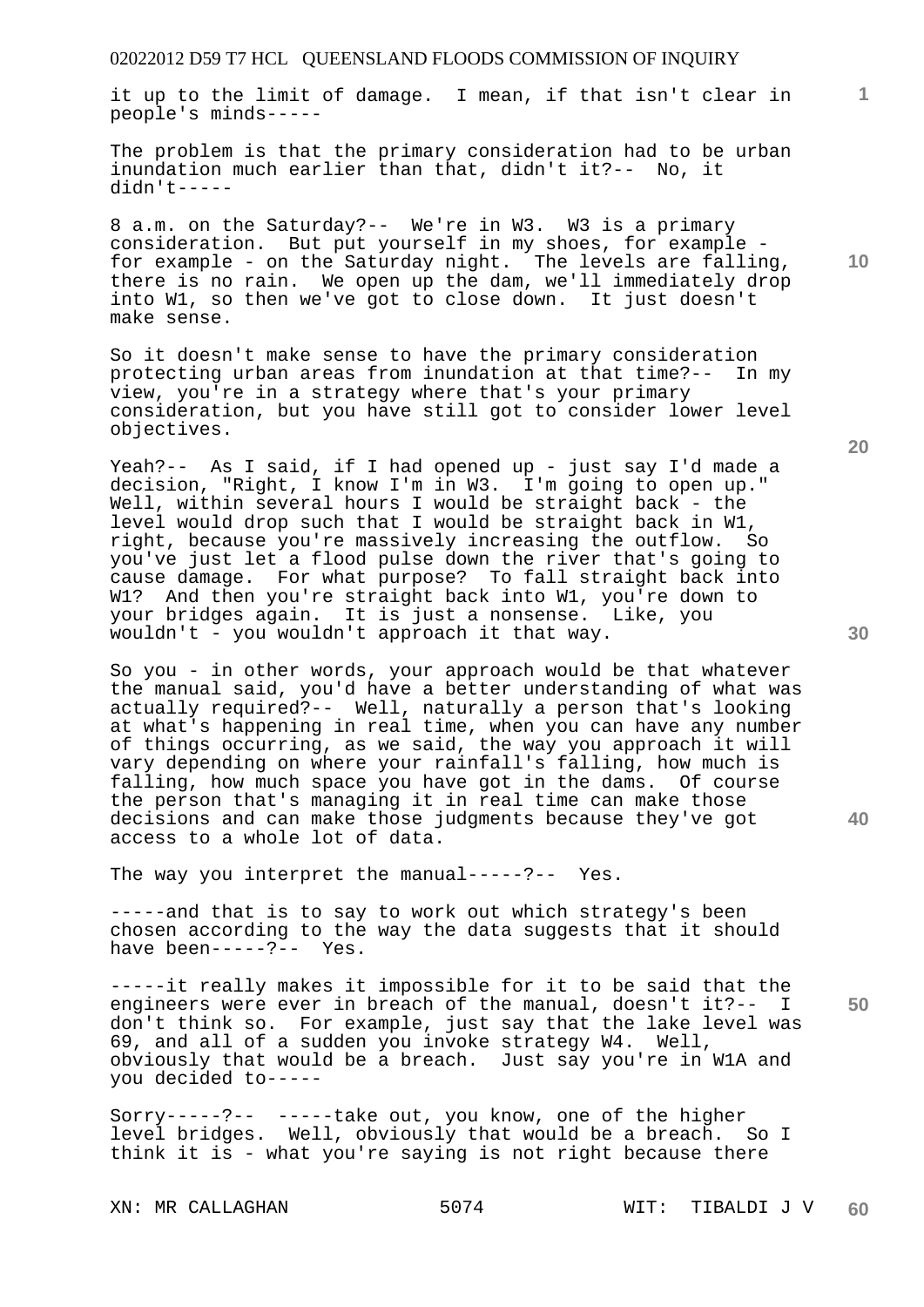can be circumstances where if you reconstruct that, you can see that, okay, the lake level was such that you were in W1, but you really operated by your release - just say you released over the 1,900-----

Yeah?-- -----as if you are in a higher strategy.

But then you'd just - you'd just-----?-- How could you do that? The facts are undeniable that you should be operating in W1, but you've operated as if you are in a higher level strategy, so that's a breach of the manual.

Well, then, don't you just write that you weren't in W1?-- But the facts don't show you that because the facts are that your release was much higher than is allowed under W1. Don't you see that?

You get to write the story, though. That's the way you interpret it?-- Well-----

You get to interpret-----?-- -----I would have been very happy if someone else had come in and said, "I'll write that for you." That would have made me very happy.

Well, no-one - none of the other three ever dissented from the way you did it, did they?-- No.

They're fully - well, you can't say what's in their mind but you must have at some stage discussed the method adopted?-- Where I was the primary drafter-----

Yeah?-- -----and preparing complete - well, that was obvious because no-one else was drafting.

Yeah?-- Drafting words.

But no-one ever said to you - like, Rob Ayre never said to you, "Actually, I wasn't in W3 then because I was writing about W2", whatever reason, "so that part of the report is not actually right."?-- I believe that was never said to me.

No. Nothing like that was ever said to you. The other three have always agreed with every word that you wrote in every part that you wrote?-- No, that now - no, that's not true.

Concerning choice of strategies?-- Not every word in every part.

**50**  Concerning choice of strategies under the manual?-- Concerning choice of strategies, I'd possibly agree with that. I'd have to go back and look at - I guess a tester of that would be where the strategies changed from my very last email draft, because that was still before - I think there was a few more progressions before then and the final report. Now, if nothing's changed from those two points, I would say that what you're saying is correct.

Okay. Can we-----?-- That would be the tester.

**20** 

**40** 

**10**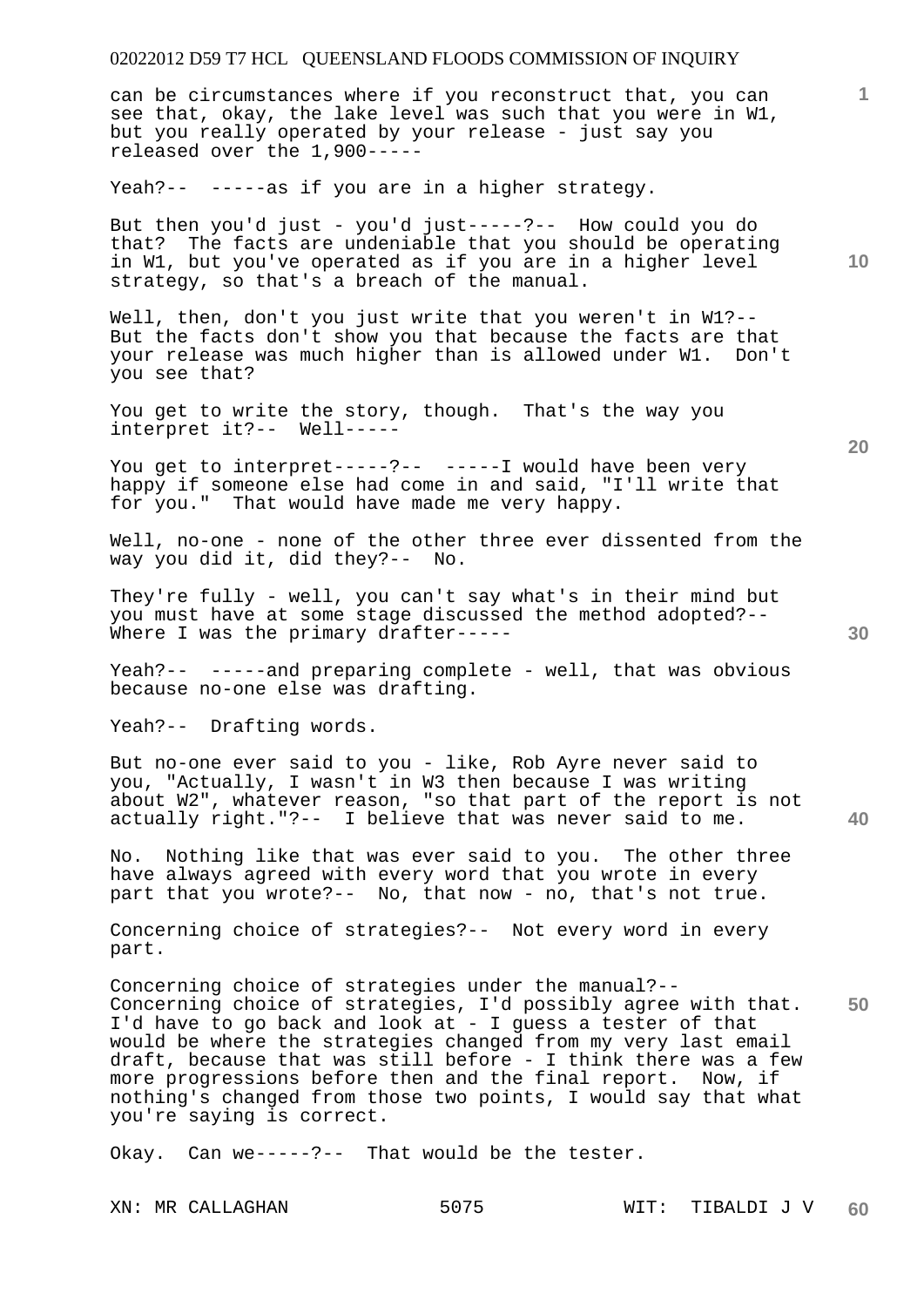Can we just come back to 8.4?-- Yes.

And confirm that, if we haven't already, the clear requirement of the manual is to compel a choice of strategy during the event. I want to take you to that paragraph on page 22, second paragraph from the bottom. "Strategies are likely to change during a flood event as forecasts change"?-- Yes.

I mean, one-----?-- Have we got been through this before?

Well, yeah, it is actually Groundhog Day, but we have been through it before. What's interesting now, though, is the use you make of forecasts when you're choosing strategy after the event. I mean, I suppose it is quite convenient because you can work out whether the rain has actually fallen by that stage?-- Yeah, but you can't change what you did, you can't change your releases, you can't change the flows in the river, you can't change the rain that actually fell. You can't - you know, so, yeah.

And you can't-----?-- But what's - you know, what's your alternative? Like, I agree with you that it is better to write down somewhere and formally, you know, record what strategy you are in at any point in time. That's been recognised by the Commission and that's what we now do. But it wasn't the practice at that time. So how would you - look, you know, what would you have me do?

COMMISSIONER: Could you have asked the others what strategy they were using? Just ask them to give you an email setting out what strategy they were in?-- Not in that - do you mean during the event, or when I was writing the report?

When you were writing the report?-- Well, my process when writing the report was to complete a draft, because - there was two reasons for that. One is that Mr Ayre and Mr Ruffini just weren't available. They just had other commitments. I think if we'd all been available, the principal author of the report would have been Mr Ayre. I think. You know, that's<br>more logical. Unfortunately, they weren't available. That's more logical. Unfortunately, they weren't available. one point. The second point is that in my mind, it is not a great process to be sitting around sort of throwing in ideas and then me go away and try and write the report. I think you have got to start with the facts, you have got to start with what you definitely know. That's my view.

It didn't strike you that they might definitely know which strategies they were in at given times?-- Well, how do you remember - how do you remember the event? How do you remember 14 days? Particularly - you know, I am not overdramatising what occurred, but it was - it was an emotional time and lack of sleep, it just was. And then, you know, even straight after the event you're trying to remember back what's occurred over a 14-day period. You're only there for snapshots of that. How do you remember that?

So you didn't think they would be able to?-- Look, I just

**20** 

**10** 

**30** 

**40**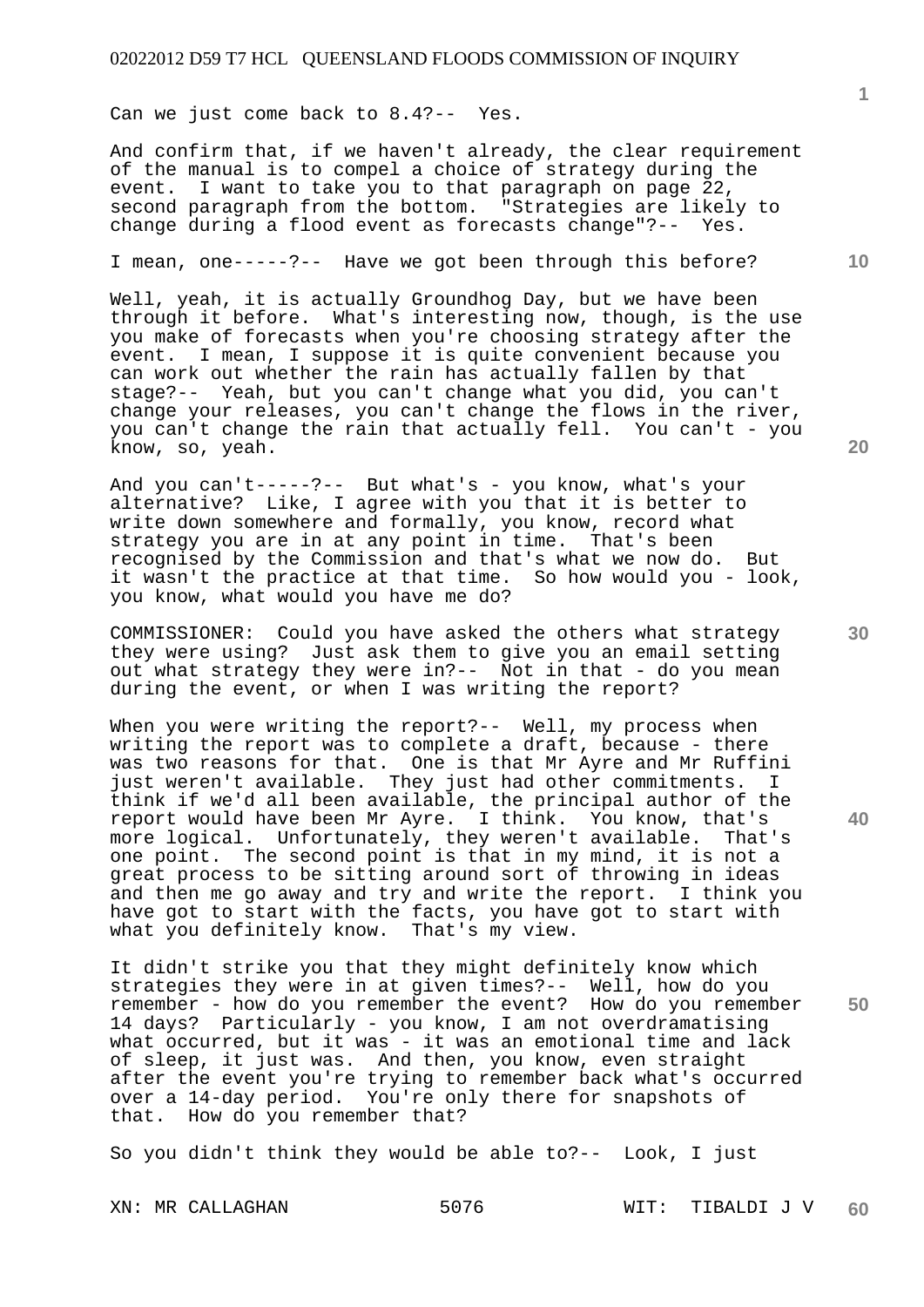didn't give it much thought. The process to me - the best process to me was to go through the facts, go through the data and write a story. You know, write a story as to what had occurred and that was the flood event summary and that started off under a number of different names, but containing all the facts, and then put it to them and see, well, is that what occurred, and that gave them something to test themselves against, too, because it had all the numbers in as well. It had all the, you know, detail, plus we had all the model runs. That was the process I used. I agree with you, though, that there's other processes that could be used but that was the one I selected.

Thank you.

MR CALLAGHAN: Mr Tibaldi, you must agree that every aspect of the manual that's relevant to this question suggests that it is incumbent upon a flood operation engineer to make a choice of strategy during the event whilst operating the dam?-- Yes, as I said before, it is a-----

Yes?-- Yes.

And I would suggest to you that it is impossible to read the manual any other way?-- Okay. I accept that.

And I would suggest to you that when you came to write the March report, you reflected on that proposition and wrote the report in such a way as to convey that that is exactly what happened?-- Well, no, because-----

No?-- -----as I said before, for starters, there is that conflict in relation to the flowchart, and that's definitely not in accordance with the manual, that jump from W1 to W3 at the time it occurred.

No, no, no. The proposition is-----?-- Sorry.

-----that you wrote the manual to convey the impression that choices - you wrote the report to convey the impression that choices were made at the time?-- I didn't do it consciously.

Oh, you knew that people were going to be looking at it?-- Oh, we were aware it was a public document, for sure, yeah.

Yeah. And you knew that people were going to be looking at it to see if you'd complied with the manual during the operation of the dam, didn't you?-- Yes. Yes.

**50**  Yes? And so when, for example, on page 190 of the report you wrote, "Accordingly, it was not appropriate to switch to strategy W2 and strategy W3 was adopted for use at 0800 on Saturday the 8th of January 2011", you were intending to convey the impression that the operator of the dam at that time made a decision and adopted a strategy pursuant to the manual, weren't you?-- No. What seems to have caused a bit of an issue here-----

**10** 

**1**

**20** 

**40**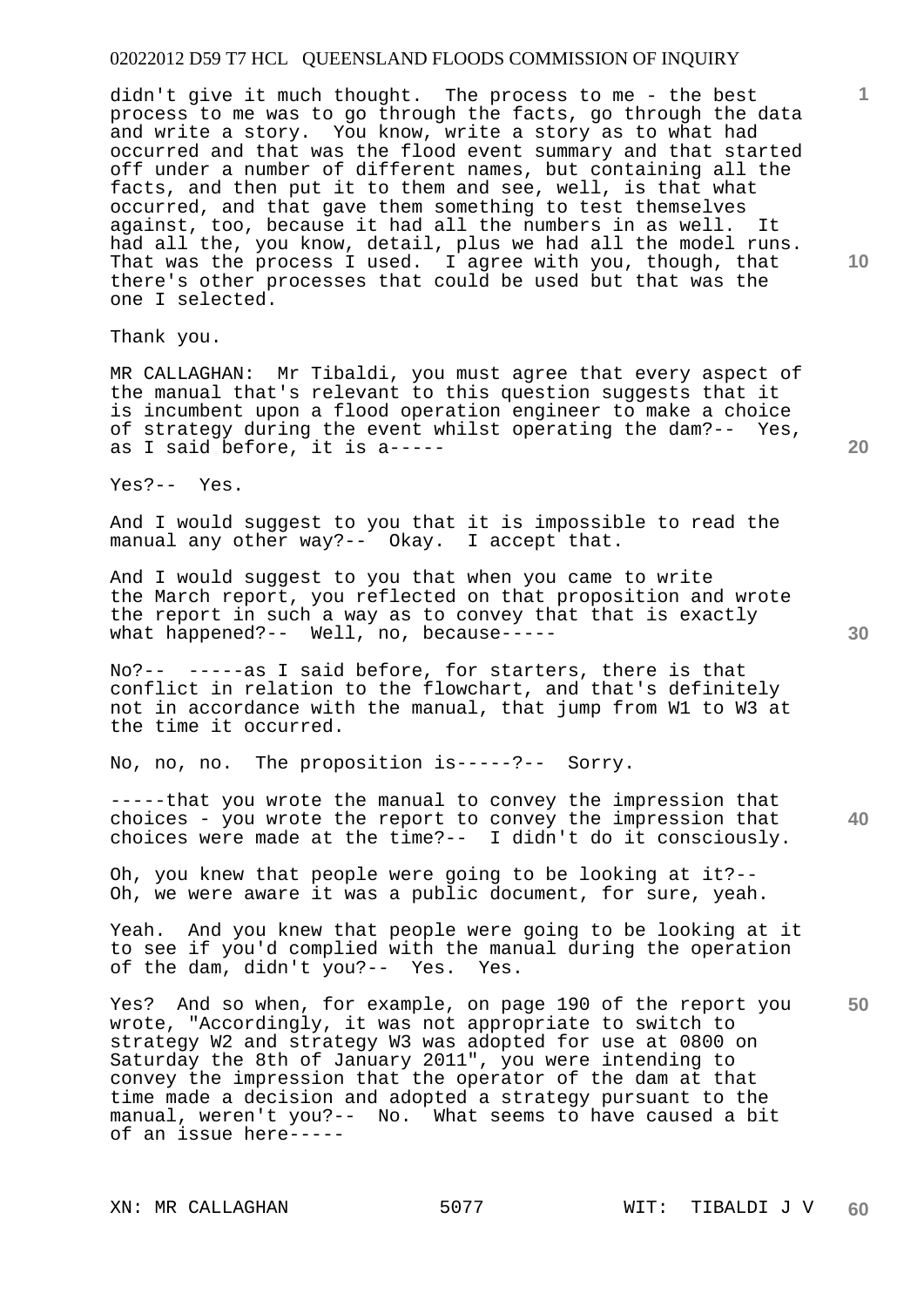No, sorry-----?-- Look, I need to answer the question, so just let me answer, please.

COMMISSIONER: I think in this instance, Mr Callaghan, Mr Tibaldi should be allowed to answer.

WITNESS: Discussions yesterday about the use of individual words like "adopted" or "used" or "transitioned" or "applied", to me they are just interchangeable, and that's just the way I feel about it. I am not a professional report writer. I have written that report the best I could. You know, you can say, okay, I used "adopted" there but in another place I've used "transitioned" and we can talk about those individual single words, but it is what it is.

MR CALLAGHAN: It is not a single word?-- Okay.

It is "adopted for use". The clear impression you were trying to convey is that it was used at that time?-- Well, I can't recall that being in my mind at that time, I am sorry, I can't. I just can't. And, you know-----

It is not just at that time; it is in every statement, every piece of evidence, you or any other - any one of the other three has prepared or presented since that time, there has been a unified presentation of the proposition that these things were done at the time?-- Well, I'd take your - I would have to go and read people's statements to, you know, make that judgment but I can tell you that-----

Well, stick with your own?-- Stick with my own, okay. Well, have I - do you want to point that - point to me something?

Well, how about your statement, Exhibit 51, at paragraph 34. A statement you, when you were on oath here last time, affirmed and stood by. You said at paragraph 34, "At about 8 a.m. on Saturday, 8 January 2011, strategy W3 was adopted"?-- Yes. So if I'd used the word "used" or "applied" or "transitioned to", would that have - would you find that acceptable, or is it the word "adopted" you're objecting to?

Well, it is the impression you're giving that something else that something was in fact done at the time. If it was adopted, if it was adopted. It is not a case of saying "we're adopting it now" or "I adopted it for the purposes of the report"; you're implying that it was adopted for the operation of the dam?-- Well, I don't use the word "adopted" that way. You know, as I said, I could have easily said there, "In my opinion, at 8 a.m. - at about 8 a.m. on Saturday", blah, blah, "we transitioned to strategy W3." Would that mean the same thing to you?

You said "adopted for use" in the report?-- Well, I haven't said that here.

Okay. Does that get you out of it, does it?-- Well, it is not a matter of getting out of anything. I mean, as I said, it is what it is. I mean, that's what I wrote at the time.

**10** 

**1**

**20** 

**40**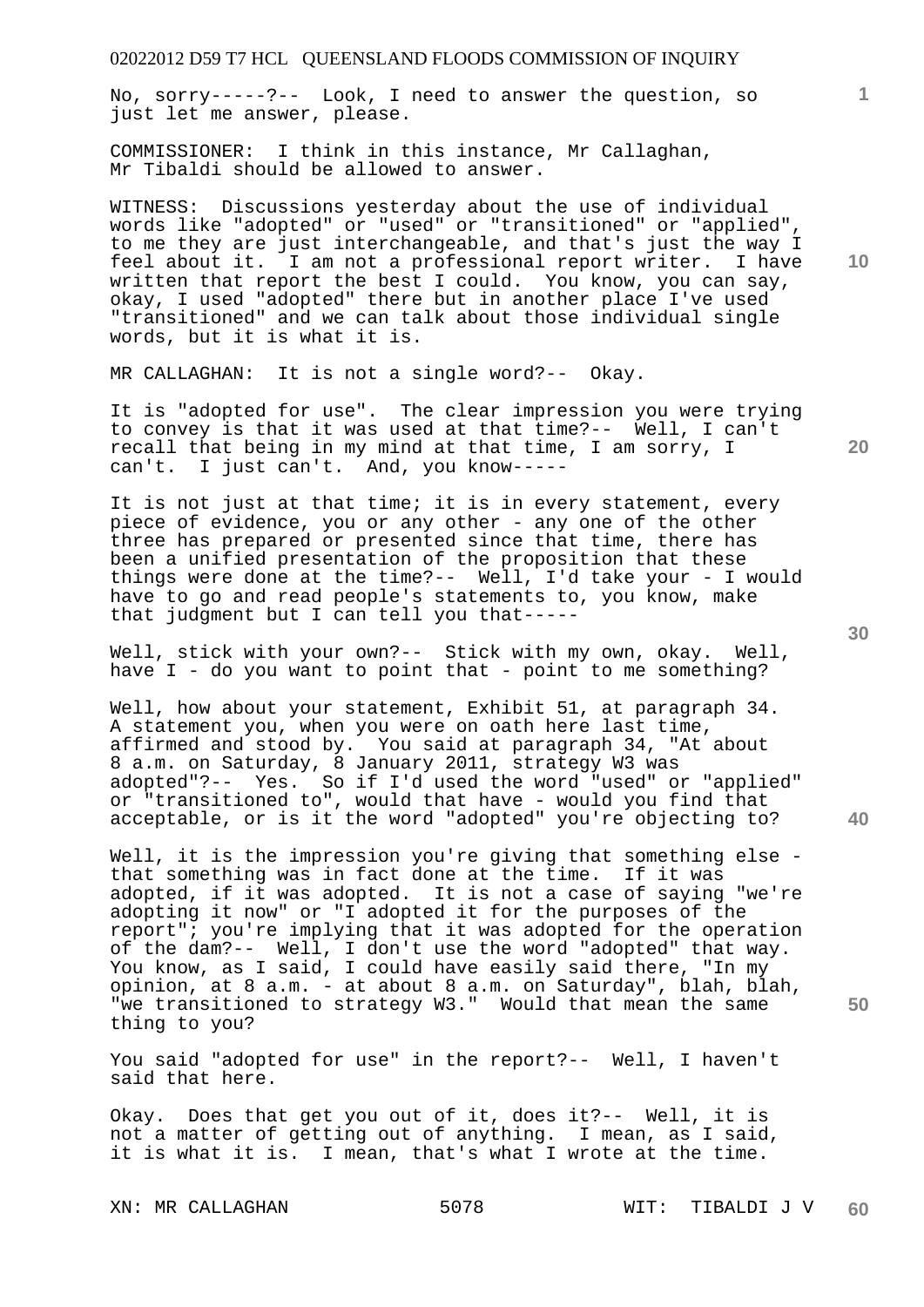There was no conscious - I have used various ways to describe how we've gone from W1 to W3 in the report, I just have. If you want to get hung up about a word, we can, but all I can  $say---$ 

No, it is not just a word, Mr Tibaldi; it is a coherent impression you were trying to create because you knew that people would be examining the operation of the dam to see if strategies were in fact chosen?-- Well-----

At the time?-- Well, they can make a judgment on that, as I said, based on the data that's available - all the data provided-----

It is not just the data, though, is it; it is the primary considerations that people's whose homes were flooded are interested to know what was the primary consideration of those who were operating the dam. Was urban inundation a primary consideration at an appropriate time?-- Exactly. And there is-----

And-----?-- Can I just say there is enough information in the report to make that judgment-----

Oh, there is plenty of information in the report-----?-- Because - no, just let me finish, please. Because, again, when we're in W3, we're clearly saying - clearly saying that at times in W3 our - our considerations were on keeping the bridges open. We're clearly saying that. It is not hidden, it is clear in the report. Well-----

That's right. You couldn't have said it better?-- -----where - so where is the problem?

MR O'DONNELL: Again, he hasn't finished.

MR CALLAGHAN: Go on?-- Well, if people want to make a judgment that that's not appropriate or not right, well, that's a judgment they can make. Whether we like it or not.

No, the manual makes the judgment?-- I beg your pardon?

The manual makes the judgment. The manual demands what your primary consideration ought to have been?-- But it also requires - we've talked about it. It also requires you to consider lower level objectives. As I've said to you, if we'd upped the release rate at the time when it is just, you know, a few centimetres above the changeover level, within a few hours you just go straight below the changeover level. That's what occurs, because what you're looking for, to go to primary consideration, you know, is the rain. Now, people have said go on forecasts, and that's a valid way to go if people want to go that way. I just point out to you, though, the flood event we're in at the moment, the forecasts were way higher than what we've experienced. I think the Bureau predicted the amount of rain spot on, but a lot of it fell over the ocean, not over the catchments. It is a judgment that you have to make. I mean, the risk is that if you're going to go down

**10** 

**20** 

**1**

**40** 

**50**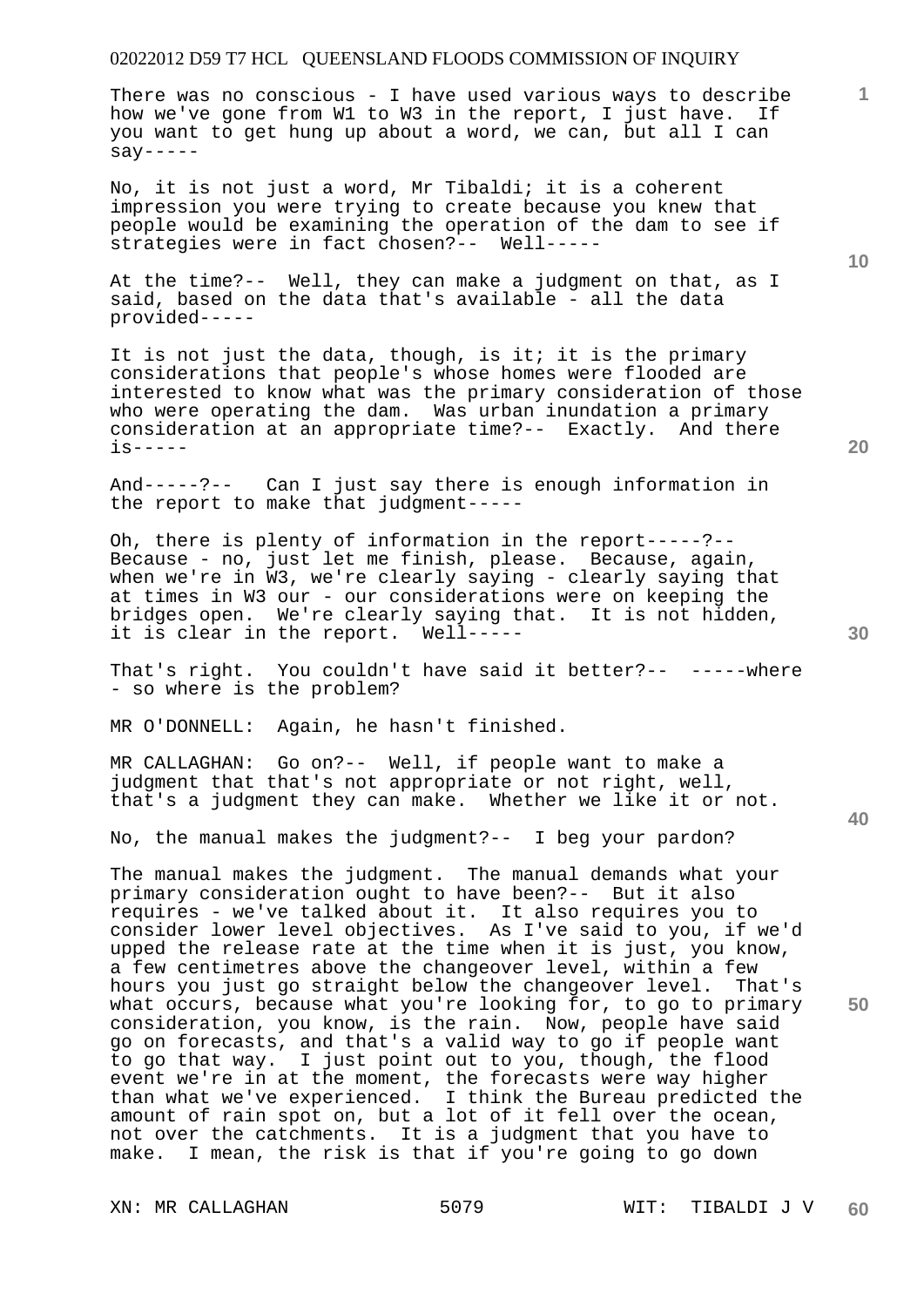that path, that's fine. It makes it really easy to operate the dam, but all it means is in situations like we have had right at the moment, this week flood events - well, people don't realise there is a flood event in Brisbane - there will be inconvenience because we'll be making bigger releases.

And-----?-- So it is just that - it is just - but the way the manual is at the moment, what it requires you to do is consider lower level objectives. That's what we did. When we consider those objectives, it is just clear in the manual, which said we're in strategy W3, we know what the primary consideration of that is, but we're considering lower level objectives, we are keeping these bridges open. That's what it said in the report. That's what we did. I can't see how it could be clearer.

Oh, it is pretty clear. It is pretty clear what you did?-- Good.

You wrote that report in a way which was intended to convey the impression that strategies were adopted at the time?-- Well, I'm disagreeing with what you're saying.

I would suggest to you-----?-- I'm saying - you told me before that you thought the strategies were dictated by the manual. I'm agreeing with you with that. Now you're changing your position. But I agree with your first proposition, you are dictated by the manual. We've looked at data, at certain times required a strategy, that's the strategy that was used. That's how it is.

You've done that all after the event?-- How could you do it before the event?

Well, how about during? That's all that's suggested, that you do it during?-- Come to the flood room, even an event like, you know, this week, and just see how busy people are in the flood room.

**40**  Too busy to look at a copy of the manual? Too busy to-----?-- Of course we're looking at a copy of the manual and of course we're looking at release rates and things like that, but in terms of writing the report, I don't think you can write it during the event.

No, I'd accept that?-- Good.

But the report, I would suggest to you, was calculated to convey an impression because you were afraid of what people would think if they knew that there had been no choice of strategy during the event?-- Look, you know, I disagree with you. That wasn't my intention. My intention was to present the facts. If because of the way I've written it you feel it is not that way, I'm sorry, but I can't agree with you and I can't agree that was my intention. I am sorry, I just don't agree. We can keep, you know-----

Yeah, we could, but I would suggest that you have - you and

**10** 

**1**

**20**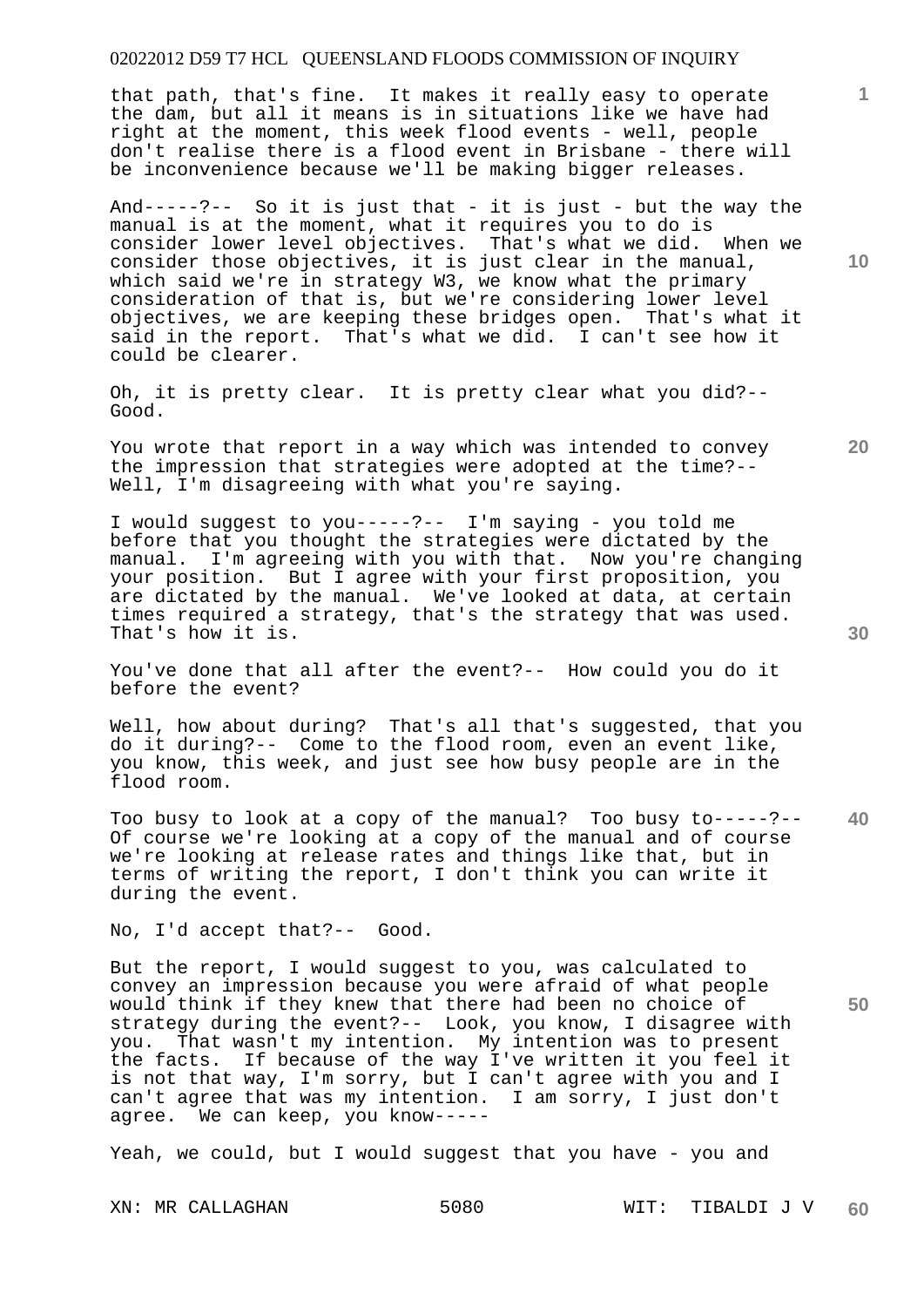the others have shown a disregard for the manual during the operation of this event?-- I don't agree.

And that in the preparation of the report, you've simply shown a disregard for the truth?-- I don't agree. That's wrong.

Thank you.

**10**  COMMISSIONER: I think we might take the luncheon adjournment before we go on. So we'll come back at 2.30.

THE COMMISSION ADJOURNED AT 12.56 P.M. TILL 2.30 P.M.

**20** 

**1**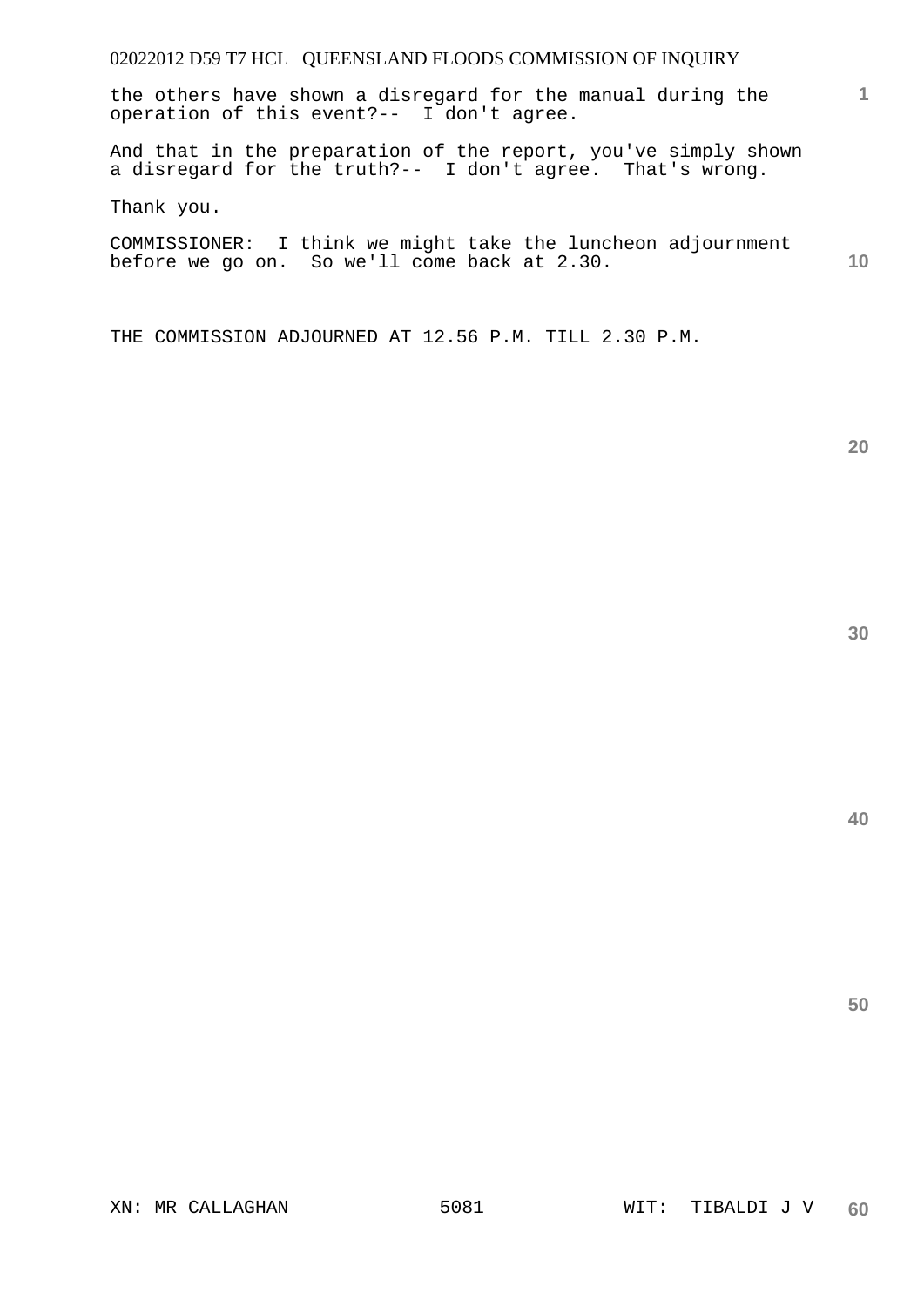THE COMMISSION RESUMED AT 2.27 P.M.

JOHN VICTOR TIBALDI, CONTINUING

MR CALLAGHAN: I have nothing further of Mr Tibaldi.

MR RANGIAH: It's been agreed that I'll cross-examine first or next.

MR RANGIAH: Mr Tibaldi, you've said that you wrote part 10 of the SEQWater flood event report, haven't you?-- That's correct.

And it's been called - or referred to as the March report and I'll also refer to it as the March report?-- To just clarify that, I did the initial drafting and there was input from others, as per my statement.

Part 10 is entitled "Flood Event Summary" isn't it?-- No, that's Part 3, I believe.

All right. Is it the case that you tried to work out what strategies were engaged at what times during the flood event?-- Are we talking about Part 10 or Part 3?

Well, for either?-- Yes, based on levels in the dams, the release rates, and the other information that was available to me, I determined what the manual specifies as to what the requirements are at any particular time and then-----

And you've indicated that you had a great deal of difficulty in trying to work out just what strategies were in place at particular times, haven't you?-- Well-----

MR SULLIVAN: Could I just - I'm not sure that was an answer he actually gave to a question which was given before.

HER HONOUR: I thought that was more or less the thrust. But anyway, Mr Tibaldi, you comment on that if you think that's not right. If you had great difficulty, just say so?-- No, well, I mean, it wasn't a short process, because by the time you validate all the data, gather together a picture of what's occurred - as I said, there was a difficulty with that discrepancy in the flow chart of the manual that we talked about, and it's in my statement. It was certainly time-consuming to verify. Look, it was time-consuming, no question about it. It took a while.

MR RANGIAH: One way you could have done that exercise was to look at the documents that were kept during the flood event itself and examined what they said about what strategies were

**1**

**10** 

**20** 

**30** 

**40**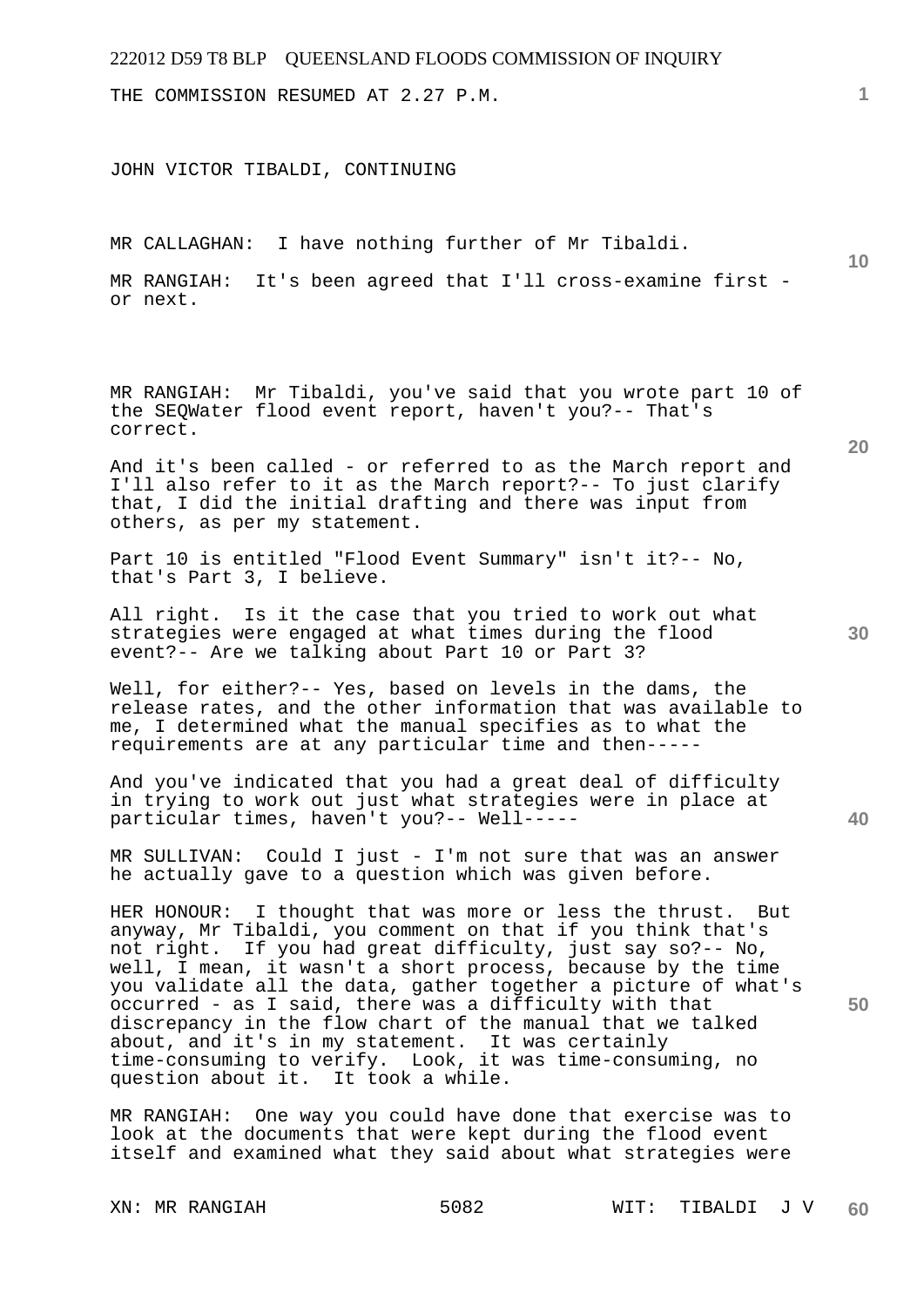engaged when; that's correct, isn't it?-- Well, it is, and I used those documents - well, the documents that were available, which is terms of the directives, event log, situation reports, technical situation reports, they assisted me in the process and they were part of the considerations.

Well, there was nothing in the flood event log saying what strategies were adopted when, was there?-- That's correct.

And there was very little reference to strategies in place in the situation reports; that's correct, isn't it?-- Yes, it is.

And similarly, there was very little reference to what strategies were in place in the technical situation reports; that's correct, isn't it?-- Yes. Because the technical situation reports are based on the situation reports, that follows.

And there was no reference in the directives to gate operators as to what strategies were in place?-- That's correct.

So in other words, there were no contemporaneous records of what strategies were engaged when during the flood event?-- I certainly wasn't able to locate any when preparing the flood report.

Another method carrying out the exercise of finding out what strategies were engaged when during the flood event would have been to ask the flood engineers what strategies they engaged?-- That's a method that could have been used. Except, as I've pointed out before - I think I was questioned on that before. The difficulty is how good is a person's - you know, given the events that took place over that 14 days, at the end of it really how good is your recollection of the events that occurred.

Are you saying that you made no attempt to ask the flood engineers what strategies they engaged?-- No, I'm not saying that. What I said is that I put a picture together based on all the information and materials and records that were available in the flood centre to put together a picture of the event that was based on that information. That was then provided to the flood engineers for comment or verification. As I've said in my statement, during that process of them providing me back comments, some changes were made to clarify the times when I wasn't in room. I was asked by Mr Callaghan whether my - the strategies that I'd first chosen were changed during that period. What I said - my answer, I believe, was I didn't know, but if you wanted to make an assessment of that you could compare the last draft, which is document 21 that I provided in my statement, with the final product, and I believe that would give a fairly good indication of whether there was changes. Now, I haven't done that. But I'm suggesting if someone wishes to do that, that that will give them an impression of whether changes occurred.

You formed the belief which you've recorded in the March report that W3 was engaged at 8 a.m. on Saturday, 8 January;

**20** 

**40** 

**50** 

**10**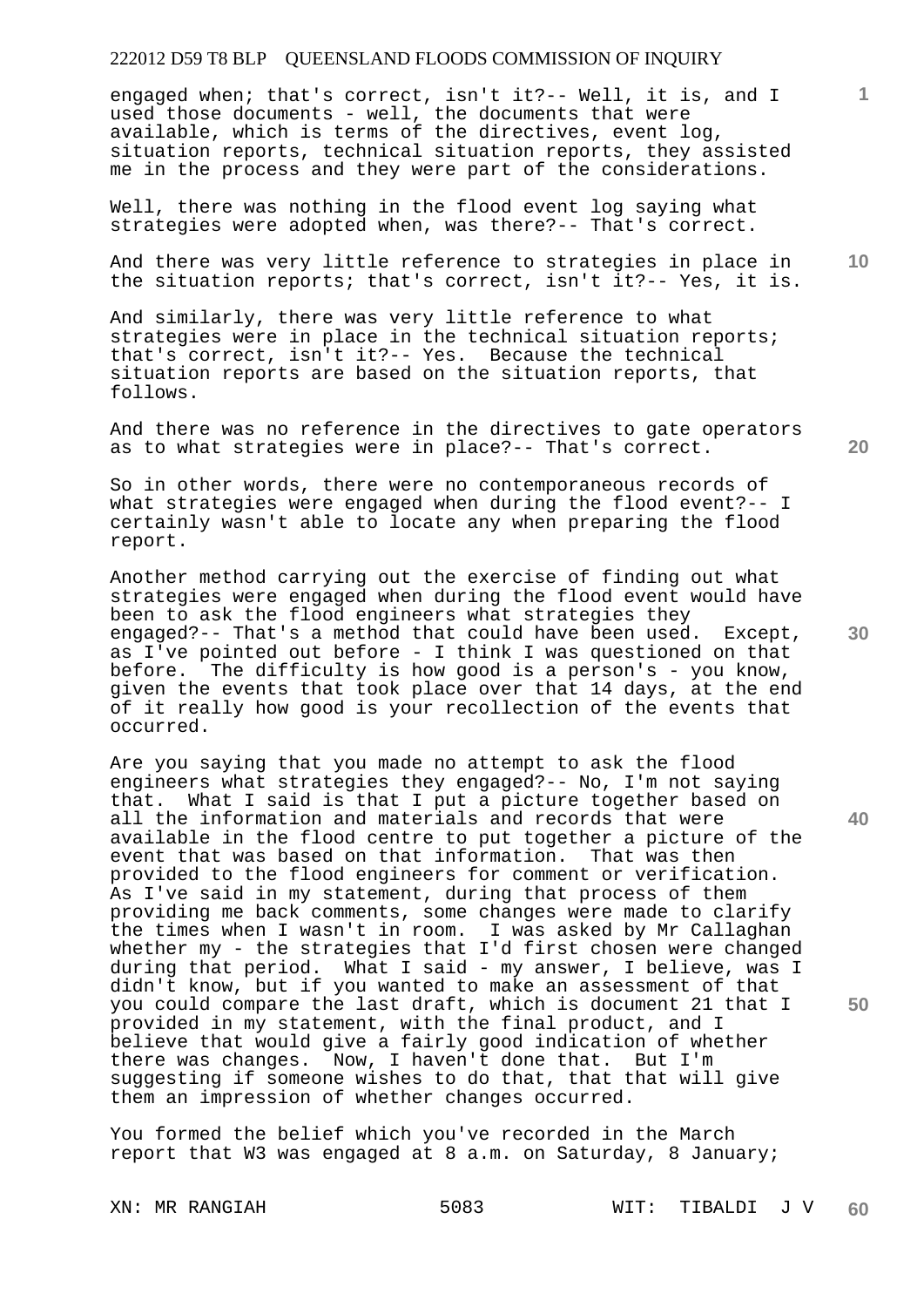is that correct?-- Yes.

And Robert Ayre was on duty at that time?-- That's correct.

And is it the case that you didn't ask Mr Ayre whether he engaged W3 at 8 a.m. on 8 January?-- Once the draft was finished, I provided it to him for assessment. My recollection is that he was satisfied with the draft and believed that it did accurately reflect events.

And you didn't ask him, before providing you a draft, whether he engaged W3 at 8 a.m. on 8 January?-- I don't believe I asked him that question. I may have. I certainly don't recall asking him that question.

Couldn't that have resolved a lot of your discomfort about the question of whether W2 or W3 was engaged, if you had asked him?-- No, because the flow showed that we were certainly in W3, but the flowchart showed that we were directed towards W2, so that dilemma still remained.

If the strategy-----?-- I accept the point of your question, but as I said, I still - it wouldn't have solved the dilemma. There was still a dilemma there. In terms of if it would have eased my mind, I'm not sure. But as I said, I don't believe I asked him. To the best of my recollection I didn't. That's all I can say.

But wasn't the aim to find out what strategies were engaged when, rather than trying to resolve the dilemma of what strategies should have been engaged?-- Well, that was resolved when the engineers who were on duty at the time that I wasn't on reviewed the draft and made their assessment as to whether the draft accurately reflected what they did or otherwise. As I said, some changes were made. There may have been changes in strategy. You would have to compare those two drafts. But that was the process I followed. Perhaps someone could think of a better process, and that's fine. But that's the process I followed, rightly or wrongly. I judge that to be the process. We're given responsibility for writing the report, and that's what I did.

Well, if the flood strategy was changed from W1 to W3 at 8 a.m. on 8 January, then it must have been Mr Ayre who made the decision to change it, mustn't it?-- He was on duty at that time, so yes.

So it would have been simple and logical to ask Mr Ayre whether he changed the strategy at 8 a.m. on 8 January and also to ask him to what strategy he changed?-- As I said, that's one approach you could use. I didn't use that approach.

It's the logical approach, isn't it?-- It's logical to you. The logical approach to me was the approach I took, which was reconstructing the event as accurately as I could from the records available. That's the way I did it.

**10** 

**1**

**30** 

**20** 

**40**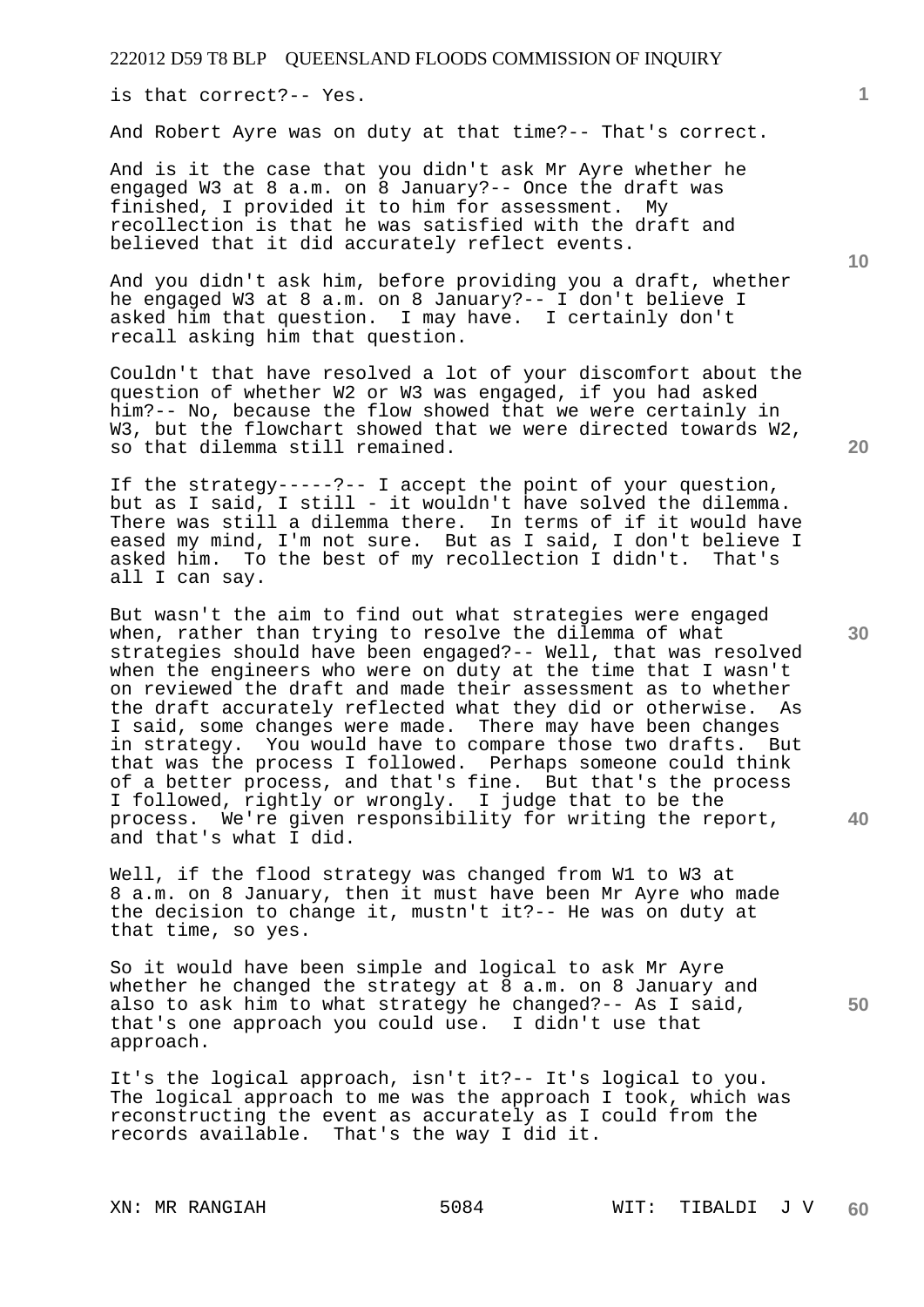It took you about two weeks to reconstruct that event?-- Including data validation, yes. And just remember I wasn't just writing one section at a time; I actually drafted all sections in the report apart from four, and there's 22 sections - or 20 sections in the report, so that's the time it took.

How long did it take you to come up with the theory that the strategy had been changed from W1 to W3 at 8 a.m. on 8 January?-- I would say within the first draft or so it was obvious to me that the flow rates - even though the validated flow rates, you can see through the draft process, hadn't been added to the summary, it was obvious to me that looking at the flow rates at that time that was no possible way we could be in W2.

And then how long it was before you came up with the conclusion that in fact the strategy was W3 at that time?-- Well, I think if you look at the drafts, it took several days, but remember I didn't make assumptions until the validated flow information was available and put into those drafts. So you can look that through draft by draft, and you will see as the validated flow information became available and there was no disputing the strategy we were in in terms of what the manual requires, that's when I made the changes.

How long would it have taken top pick up the phone to Mr Ayre and ask him what he did on Saturday, 8 January?-- Well, if he couldn't recollect what he did on Saturday, 8 January without referring to records, the action of doing that wouldn't take long. But you wouldn't get an answer, so it wouldn't be helpful.

You didn't even try asking him though, did you?-- I don't believe I did.

For a flood operations engineer to change a strategy from W1 to W3 is a significant event during a flood event, isn't it?-- Not necessarily, depending on the event. If you look again look back at the events that occurred between October 2010 and the January event, you'll see that if a lake level only rises to just above the trigger point for W1, which may put you into W3, and then falls away and that's the end of the flood event, that particular decision isn't relevant for that particular flood. What's more relevant, I guess, is the point at which consideration is no longer given to keeping the bridges open and the releases are ramped up to the level of damaging flows. The point at which that occurred is clearly defined in the report. You can see in the report for every period certainly I haven't tried to hide the fact, or disguise the fact, or whatever else, when we were keeping bridges open and making considerations to keep bridges open. It's obvious in the report. I can point you to it if you want me to.

I would just like you to answer the question?-- I am answering the question. I'm explaining to you - you asked me-----

Could you answer it directly?-- You asked me when is that

**10** 

**1**

**30** 

**40** 

**50**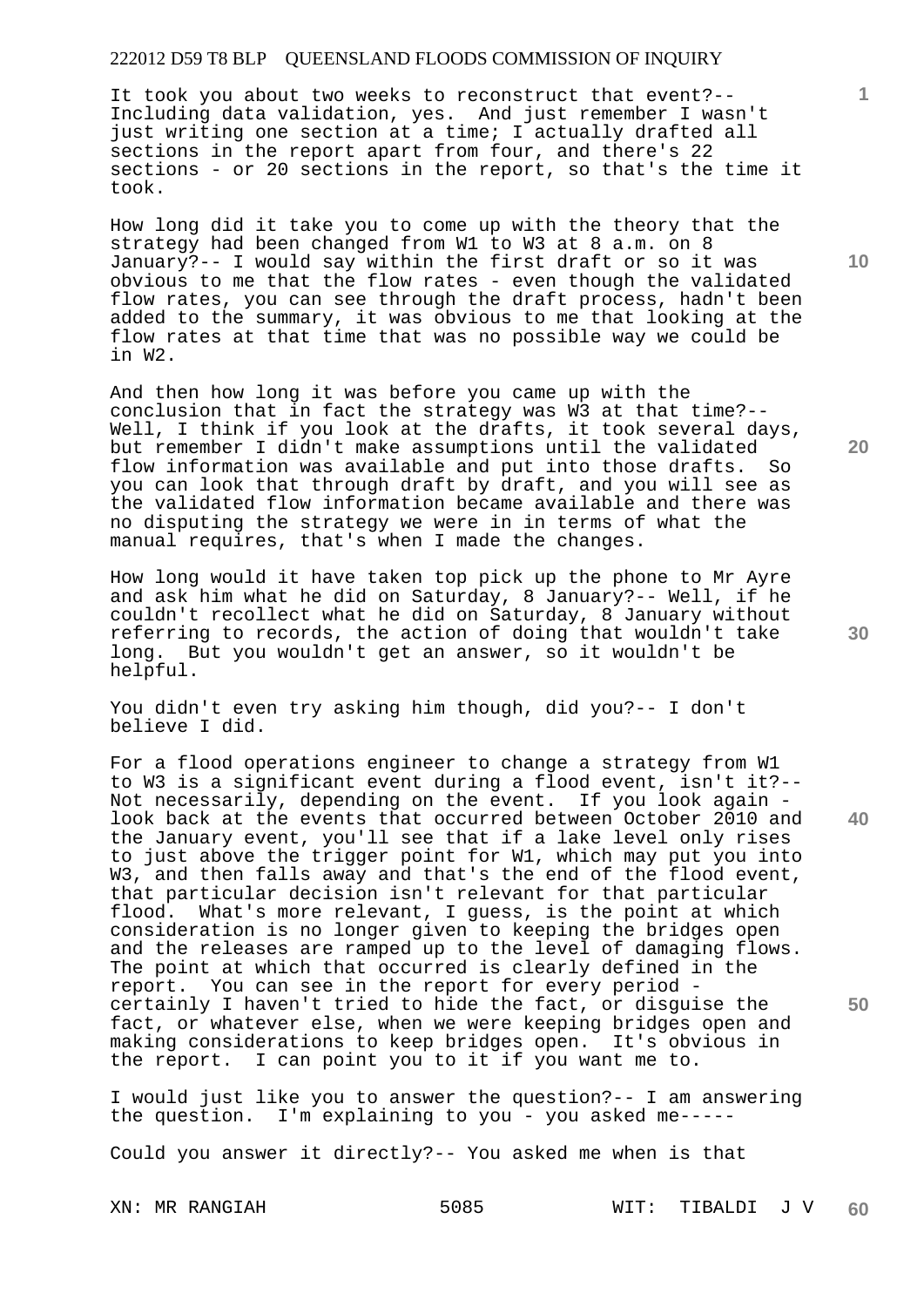decision significant. I'm telling you it depends on the size of flood event. What is more significant is when you make a change of emphasis to go from keeping the bridges open, to really ramping up your flows for urban protection, and that point is again identified in the report.

Have you finished?-- Yes, thank you.

So was the short answer that a change in strategy from W1 to W3 is not necessarily significant?-- Yes. Correct.

Thank you. With the change from W1 to W3 the primary consideration changes, doesn't it?-- It does.

In W3, the primary consideration is avoiding inundation of urban areas?-- Correct.

Such as Brisbane and Ipswich?-- Correct.

And do you say that that is not necessarily a significant change?-- No, you didn't hear what I said. What I said is when - just think about when you're operating the dam and the lake level is rising. It might rise a millimetre above that trigger point. Not a lot is changed in terms of the lake level. It really depends on what's going on in the catchment. Is it raining heavily? Are the dams dropping? How much is Somerset Dam releasing? Is Somerset Dam rising or falling? Depending on all those factors, as we've discussed previously here, a decision is then made as to are we going to ramp up the releases to the limit of damaging flows? And remember, being at the limit of damaging flows has a fair old - has a fair impact on Brisbane. Not necessarily on urban housing, but it will affect roads within suburban Brisbane; it will affect the ferries; it will affect bike paths; it will certainly do flood damage; it will affect parks. The decision is when do you start doing that, and as far as the manual sets out, it depends on the conditions of the event. In some cases, the conditions are such that you make a decision not to take that step, not to go to the damaging flows and not to cause - start that onset of damage. In other cases - and it will just depend on the rainfall - you make the decision to do that. In January we did that. The timing of when we did it is clearly laid out in the report. The timing of when we still considered bridges and the reasons for that are clearly laid out in the report. So it's clear, I think, to anyone certainly we transitioned to strategy W3 at a certain time. It's clear to anyone by reading the report within W3 when we were still considering the bridges, and then the point at which consideration no longer occurred in terms of keeping those bridges open, that's when the significant rain commenced on the Sunday, and going into the fact of taking the flow and the outflow up to the limit of damaging flows. If we had decided to ramp up earlier for this event - for the January event, I have no question it would have reduced flood damage. There's no question about that but.

Mr Tibaldi, can I interrupt you because-----?-- No, let me just finish-----

**20** 

**30** 

**40** 

**50** 

**1**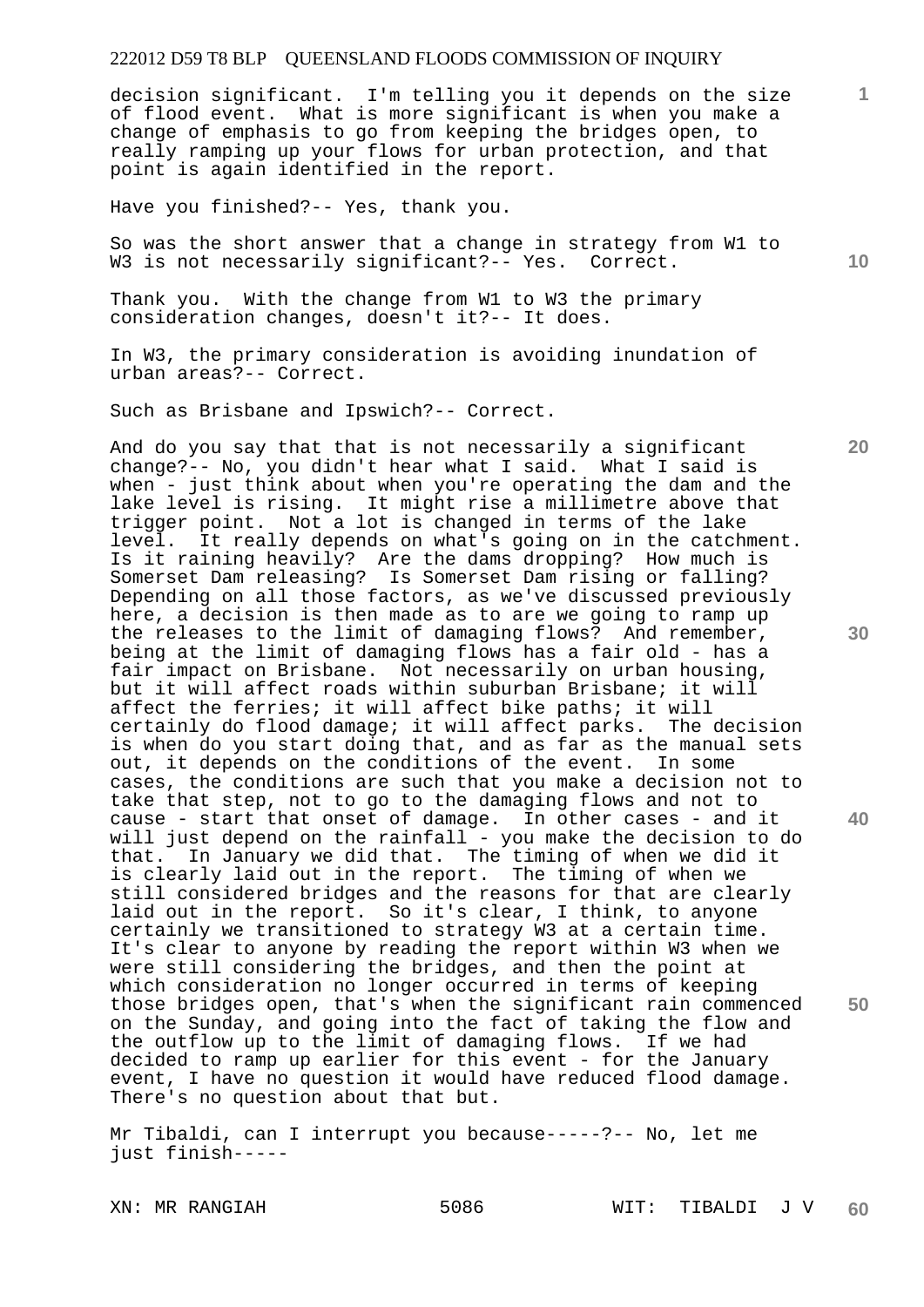No, no, just one moment. Because does your answer now have anything to the question - to do with the question that I asked you?-- I believe it does.

Which was whether a change in the primary objective of a strategy makes the change in strategy a significant event?-- But I was trying to explain to you before you cut me off that it's-----

I think you've being a long way past simply attempting to answer the question?-- No, I'm attempting to answer the question.

Can you do it as shortly as you can, please?-- I'm certainly doing that.

MR SULLIVAN: Your Honour, the witness now is struggling to continue with the answer that he regards addresses the question. Now, it may not be as short as my learned friend may like, but it is the answer to the question that he's giving.

HER HONOUR: I'm not sure if it is. But anyway, Mr Tibaldi, continue, and give it a succinctly as you can?-- Sorry, Commissioner. I suppose the point I'm trying to make too is that it is a significant decision whether the decision affects the outcome of the flow. What's more significant is when the decision is made within W3 to ramp up releases to the limit of damaging floods. That's what's significant.

MR RANGIAH: So after all that, you agree with my proposition that a change in strategy from W1 to W3 is a significant event; is that right?-- I don't know what you mean by "significant event". I'm struggling to understand what that means. Do you mean a significant milestone in the event  $\alpha$ r-----

It's an important - it's an important event during the flood event?-- Yeah, it's an important trigger to show you that the first section of the flood compartment, you know, the section set aside for rural protection, is full, and then you're now looking at the decision as to whether - when you're going to ramp up to the limit of damaging floods. And yes, that is important.

Is it the case that you assumed that there must have been a change from W1 to W3 at 8 a.m. on 8 January based upon solely - solely based upon the lake level at that time?-- No, no, there's quite a number of factors. The lake level is purely one. Now I'll refer to my statement here, but this will be a bit of an answer.

Could you tell me - if there are any other factors that you referred to apart from the lake level in arriving at that decision, I'm just asking you to tell me what they are?-- Okay. Firstly I would refer you to my statement.

**20** 

**30** 

**40** 

**50**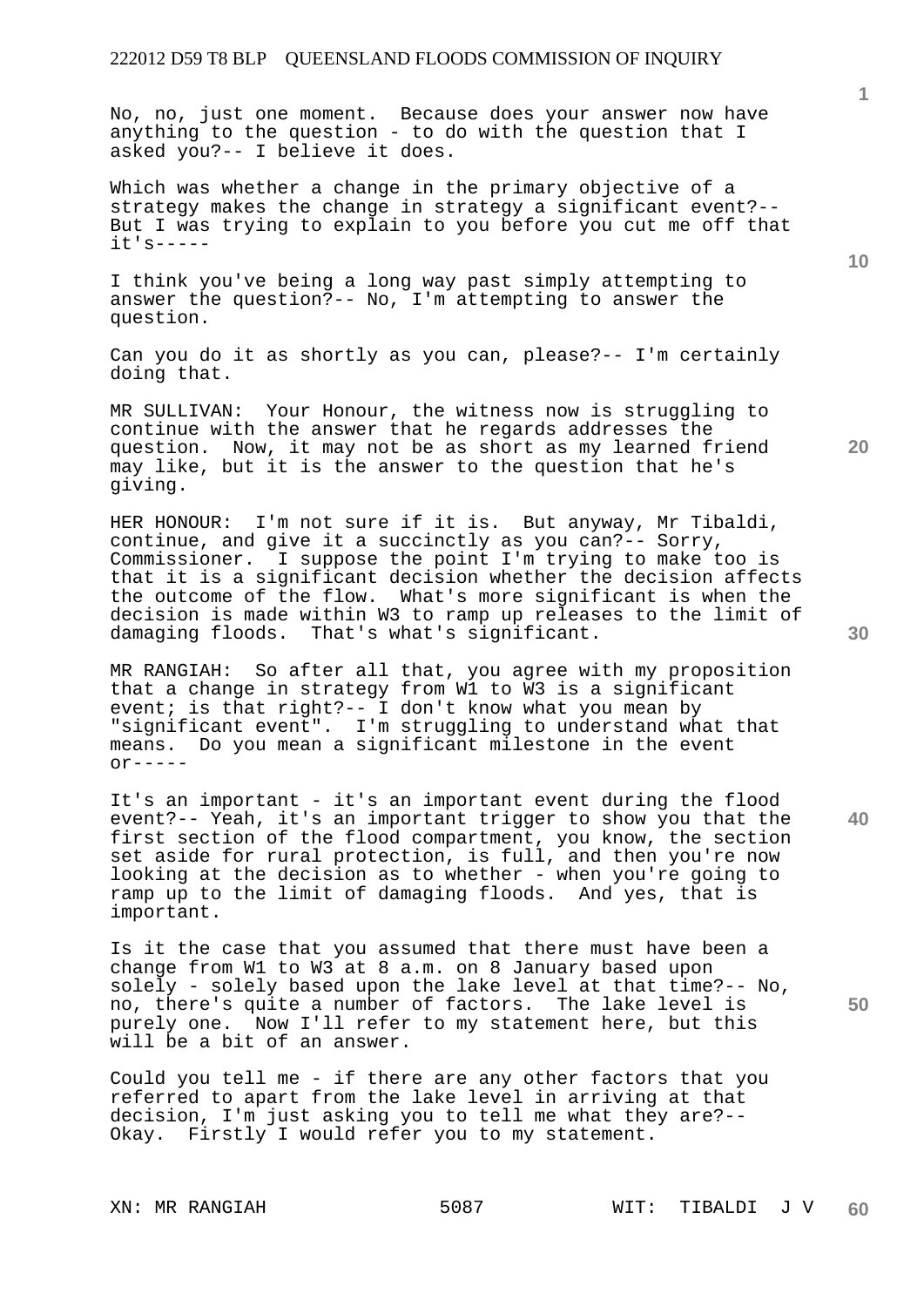HER HONOUR: Do you need to remind yourself from the statement, Mr Tibaldi, or-----?-- No.

Well, if you could just tell Mr Rangiah and he can-----?-- Okay. You'll see in my statement that strategy W2 puts a limit on the release from the Brisbane River - sorry, puts a limit on the size of the release from Wivenhoe Dam, so it sets a maximum allowable release.

**10**  MR RANGIAH: Sorry, can I just interrupt just for one moment. Perhaps I put the question badly. I'm not asking you about whether the change in strategy was from - to W2 or W3. Perhaps I'll just ask the question again. It might shorten things?-- Sure.

Is it the case that you thought that there had been a change in strategy from W1 to another strategy at 8 a.m. on 8 January solely because the level of-----?-- Yes.

-----Wivenhoe Dam had reached 68.5 metres?-- Yes, the manual requires that. Yes, that's true.

That's the only basis of your conclusion that there must have been a change in strategy at that point?-- Well, there's a as I was explaining earlier today too, there's that's not the only instance of that in the event. You'll see as the lake rose past 1A, 1B, 1C, 1D, the manual automatically requires that as soon as those levels are exceeded you're into the next strategy, and in some cases you don't take action because you don't. There's no need to. But certainly there's a reasonable expectation that the flood engineer is aware that that is occurring.

So what you also assumed, then, was that Mr Ayre had complied with the flood manual?-- I didn't assume anything.

Well, you assumed that because the lake level had reached 68.5 metres, and because the manual required a change in strategy out of W1 at that point, that there must in fact have been a change in strategy?-- Well, the manual requires that as soon as the lake level exceeds 68.5, you go into strategy W3. That doesn't necessarily mean that you have to increase flow.

I didn't ask you that question, Mr Tibaldi?-- Yeah. Well, the manual dictates the strategy, and it changes as the lake level changes. So if the lake level goes up - goes above a trigger as set in the manual, the strategy changes. You can't  $say---$ 

The strategy is supposed to change, isn't it?-- Well, no, it just changes because as soon as you're - this is the point I was trying to make this morning. If you're, say - if the lake level is less than 68.5, for example, okay, and you ramp up the flows above the limit at which is allowed under 68.5, then you haven't operated in accordance with the manual. But if the lake level is - once it goes up above 68.5, you have - you just move into - I guess as the lake level changes, you move between different sets of rules, and that's just what happens.

**30** 

**40** 

**50** 

**20**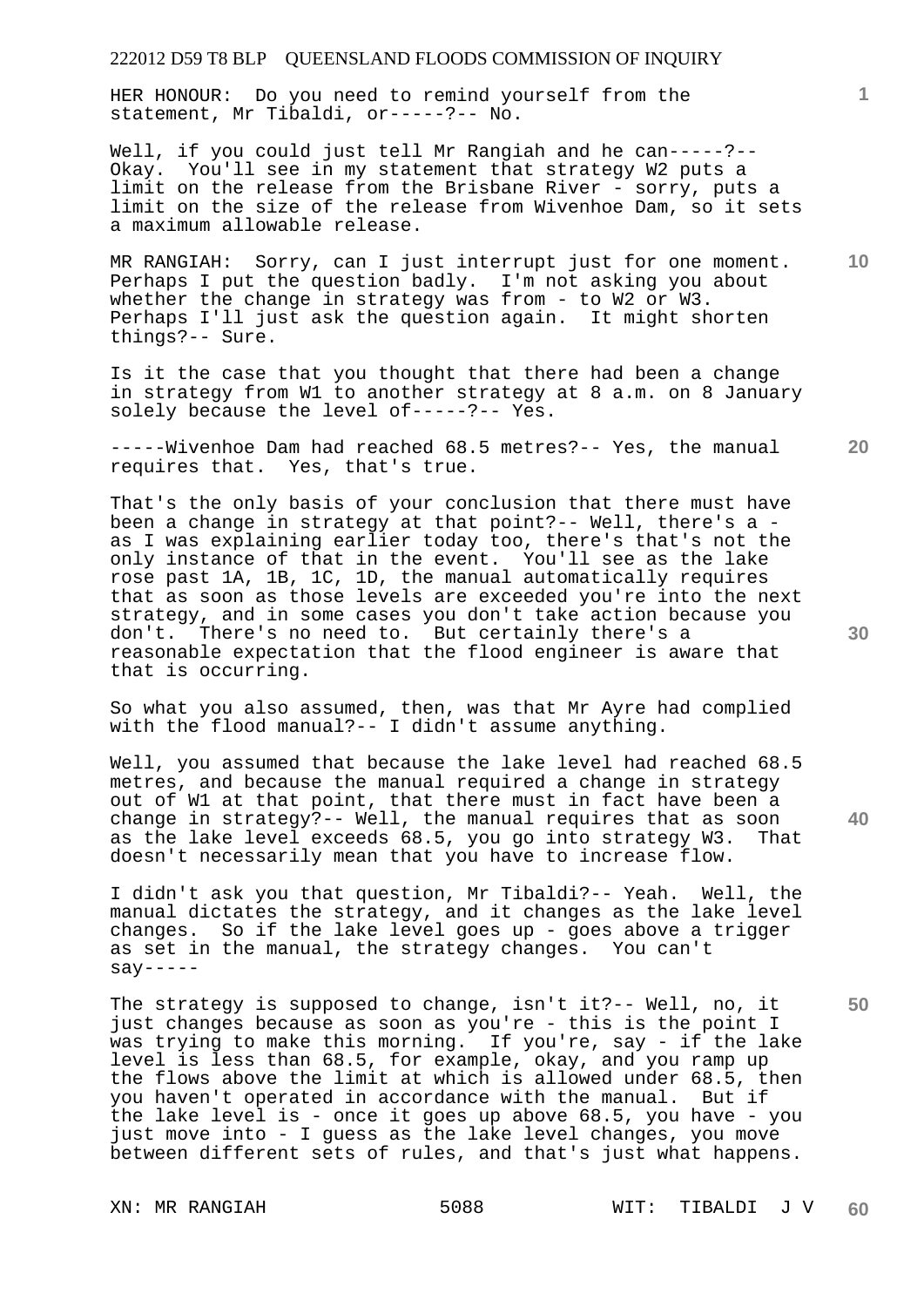Whether you apply that set of rules correctly into to where you moved, that's where the judgment is made.

Well, the manual requires a change of strategy at 68.5 metres?-- That's right.

Out of W1 and into W2 or W3, doesn't it?-- That's correct.

At that point a decision has to be made by the flood operations engineer to change the strategy from W1 into another strategy, either W2 or W3; that's correct, isn't it?-- Yes, that's right. Again depending on the conditions that are there in place at that time, that will dictate whether you will operate under W2 or W3.

And you don't know from your own knowledge whether or not Mr Ayre made a decision to change the strategy from W1 to another strategy at 8 a.m. on 8 January?-- I certainly don't know what was in Mr Ayre's mind. But by his actions, his actions show that he's transitioned from strategy W1 to W3.

HER HONOUR: What were those actions?-- There's a number of them, as in my statement. The initial action was that he was releasing more than what's allowable under W2. If you look at previous flood events - and as I said, particularly the December 2010 flood event - you'll see that in some instances a cutback of flow is made at that point, which then forces you into W2 because you're keeping the flow in the Brisbane River less than a natural peak. So that's an action. Now, by not doing that - and given that he had done it two weeks earlier by not doing that, straightaway you think he's got an awareness that he's moving into W3. Additionally, if you look at the directives, I think you'll see at 8.15 Mr Ayre's issued a number of gate operations directives to ramp up the flow rate in accordance with W3. That's in the flood log. I could point you to it if you wish to. Again if he had made the choice to go to W2, what it would say to me is those directives would have been to reduce flow. However, given that the release in the river - given the flow in the river was already bigger than natural peaks, really my conclusion was in writing it, you know, it was impossible to apply W2 at that stage. But I think the ramping up of the releases at 8.15 is significant. It certainly shows an understanding of where things are at. I think - you know, you looked at the event log. I can recall a model done around that time - I think it shows at 9 a.m. - again an understanding potentially from Mr Ayre, but I can't say what's in Mr Ayre's mind, that conditions are changing and he's going to run a model. What else? The other two - the situation report at - that was done at 7 o'clock clearly states that the lake level is just below 68.5 and rising steadily, so obviously to me that says an awareness of the level, an awareness that you're about to leave strategy W1. I guess those factors, combined with the undeniable factors associated with lake level and the flow rate from the dam, given that we'd completely violated what's allowable under W2 in terms of having a much bigger flow than is allowed, that was sufficient evidence to me to put in the draft report the words I did in terms of the transition from

**30** 

**20** 

**40** 

**50** 

**10**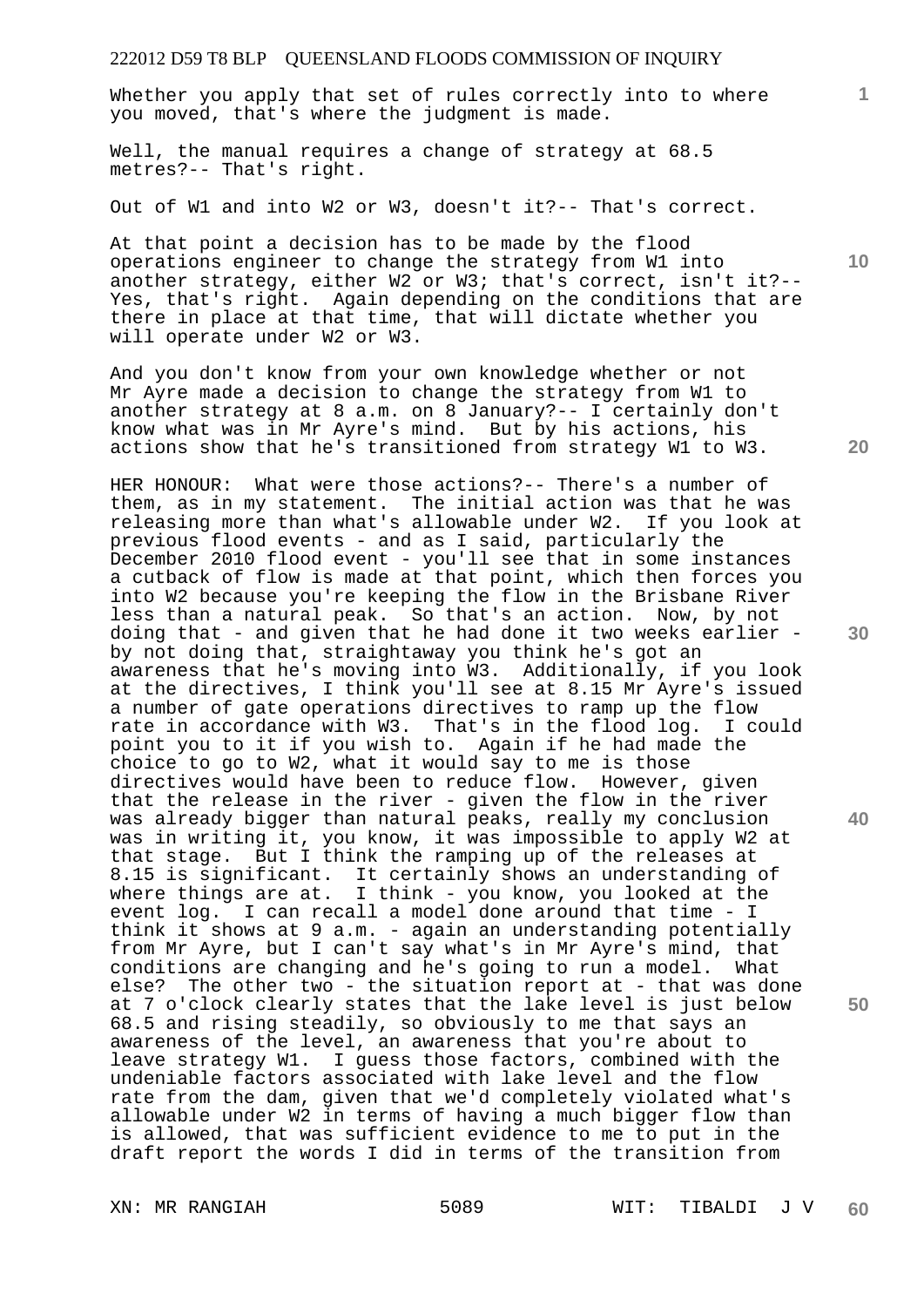W1 to W3 at - I think I've said around 8 a.m. I would just have to check that again.

MR RANGIAH: Mr Tibaldi, in your answer you're confusing two different concepts, aren't you?-- No.

One is a change from W1 into another strategy, whether it's W2 or W3; and the other concept you're confusing that with is whether it was changed into W2 or W3?-- There is two factors there. I mean, the fact that - okay, well, the first question is was there a recognition that the lake level exceeded 68.5? And my answer to that is if you read the situation report that was issued an hour before 8 o'clock, I believe there was a recognition based on the words in that situation report. So that's the answer to the first question. Yes, we realised we're leaving 68.5; we're moving into W2 or W3. The other actions - I won't go through them again - indicated to me that there was  $a - I$  guess a positive - you know, the gate directive at 8.15 indicated to me that there was an indication or a move to go to W3. As I said, if you compare it to the December event around that time, around that level, a move to cut back the release. So that can sort of contrast as to the W2, W3 sort of approach. Rather than cutting back, he's increased. But as I said, I cannot know what was in Mr Ayre's mind, and that's something you'll have to ask him about.

Is it the case that the maximum rate that's allowed under W1 is 1,900 CUMECS?-- Correct.

And that wasn't achieved until 8 a.m. on Monday, 10 January?-- The flow rate in the Brisbane River, you've got to look not only at-----

Could you just answer my question, please?-- Well, the flow rate from the dam, I think Mr Callaghan asked me that this morning, and if you're asking along the same lines, the same question, the answer is yes.

There were gate releases issued under a directive at 8.15 on 8 January 2011, but I suggest to you that the rates of release even at that point could still have been within strategy W1?-- The rates of release - well, but around the strategy W1 is about as well as your release rates, you've also got to maintain the bridges open. So you could be in strategy W1, as we were in the early parts of strategy W1, to keep bridges open if you've got no release at all from the dam. That's what strategy Wl requires. It's balancing your release so that the bridges listed remain open in the order that they are. If some cases if you're getting no flow from the Lockyer and Bremer, you can achieve that 1900 release. In other cases where there's significant flow into the system - sorry, from the Lockyer - where there's a significant flow into the system from the Lockyer where you can't get up to 1900 without taking out everything, and that's violating strategy W1.

Forget for the moment about 1900. But in your answer to the Commissioner's question you suggested that one of the factors that indicated that Mr Ayre had made a decision to move from

XN: MR RANGIAH 5090 WIT: TIBALDI J V **60** 

**10** 

**1**

**20** 

**40**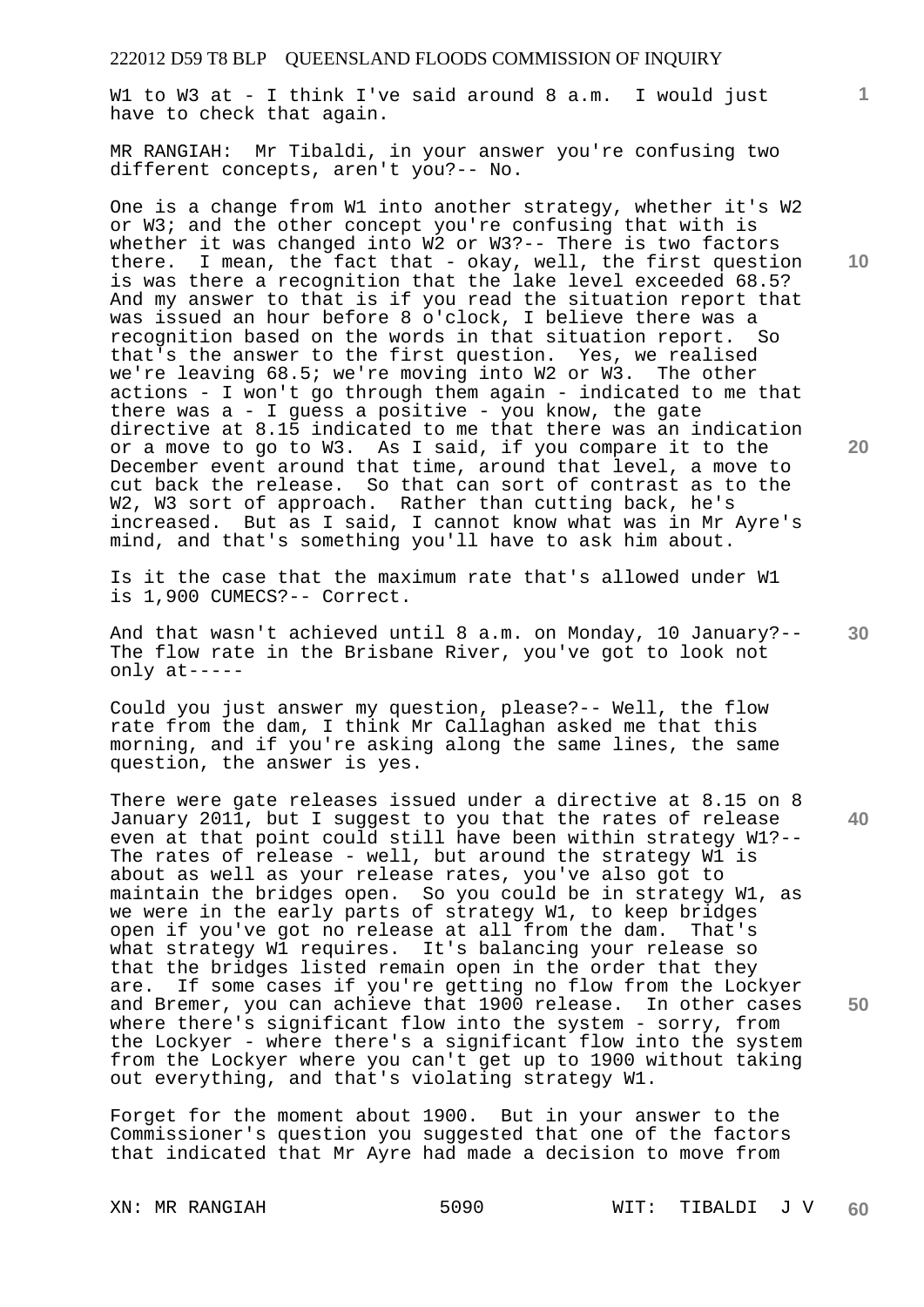W1 to W3 was the directive issued at 8.15?-- Yes.

Concerning-----?-- I think it's 8.15. I would just have to check. That's my recollection.

Yes, there is one at 8.15. Concerning further gate releases or gate openings?-- Yes.

What I'm suggesting to you is that there's nothing in that directive that indicates that the strategy engaged was now W3?-- You asked me that question earlier. I told you that there's nothing on the - that I could find on the directives, the logs, or the situation reports generally that consistently - that indicated strategy.

Thank you. Now, there was a situation report issued at 9 a.m. on January 82011?-- Yes.

I'm suggesting to you that there's nothing in that report which is consistent with the strategy necessarily being W3 rather than remaining W1?-- Sorry, what date was that? I didn't - I missed that.

The situation report was 9 a.m. on 8 January?-- I didn't realise there was one at that time. I thought there was one around 7 or something. Could you bring that up, please, or direct me to it.

**20** 

**10** 

**1**

**40**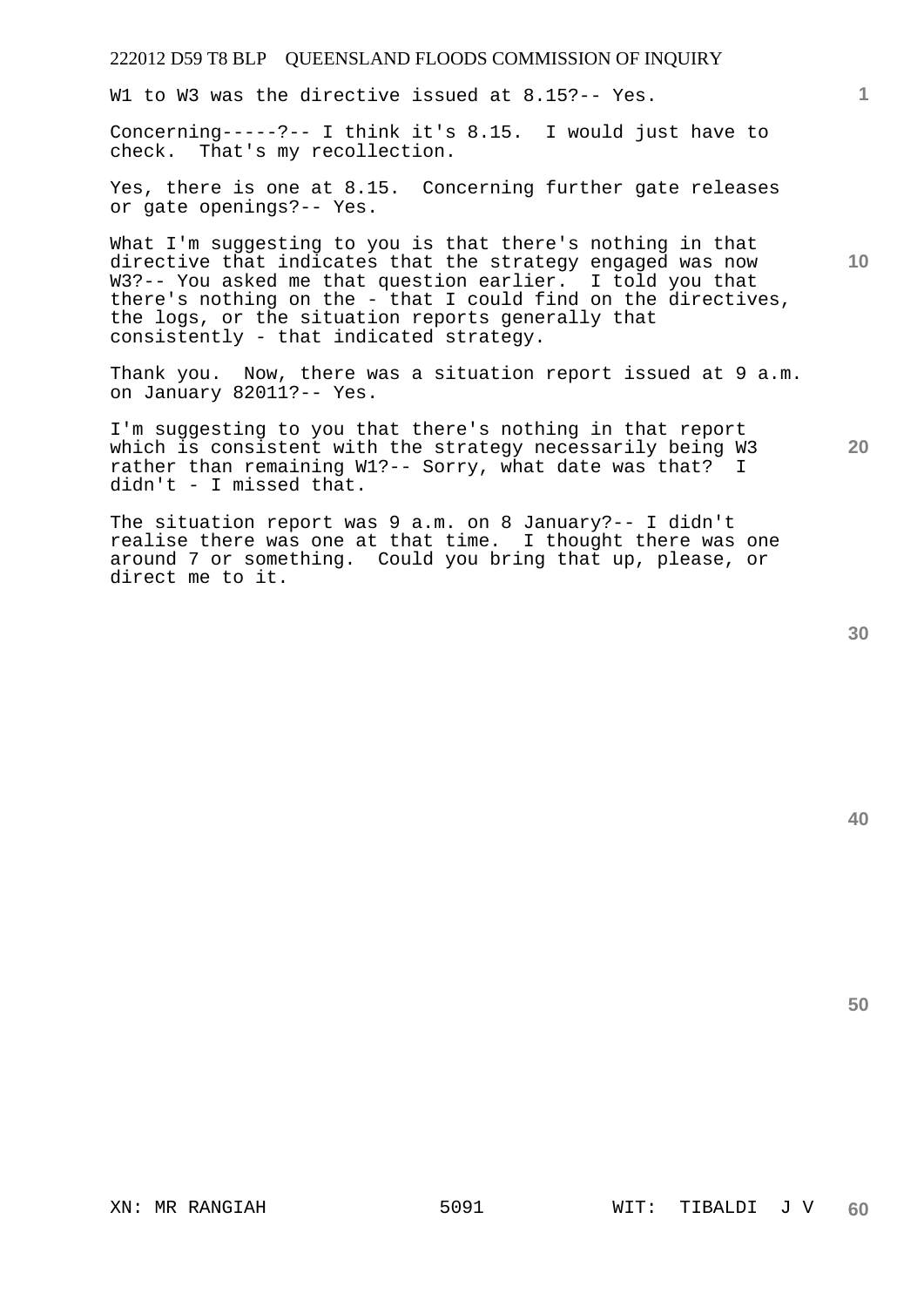It's in Mr Drury's statement at RD 5-142?-- My apologies. That's - yeah, look, that's a Technical Situation Report, that's - hence the confusion, so-----

No, no, I am talking about a Situation Report?-- Oh. Well, again, I'd have to see it and I cannot recall now.

It doesn't matter. I can probably pursue it with a different witness?-- Well, hang on, I don't - as I said, I'm not sure - it's in appendix 2 part.

No, it's all right. I will move on. I can pursue it with Mr Ayre.

COMMISSIONER: Can I just ask you, Mr Tibaldi, what is it about the 8 a.m. directive that would actually tell you you weren't still in W1?-- The 8 a.m. directive?

Gate open directive?-- Well, I suppose my thoughts were that it was a positive indication that, you know, he was - that the flows were being ramped up well above the limit that's allowed under W2. If under W2, well above the limit that's allowed under W2. you see in my statement I have got a table showing the maximum allowable releases under W2 and at that time, around 8 a.m., they were only in the order of 80 to 100 CUMECS, so they were very low.

All right. So, those gate openings would indicate to you it was going to be higher release?-- Well, there was 900 already in the river from the dam and he's ramping it up to 1242, I think, it was approximately that, so he's ramping it up another 30 per cent above what it was, and, as I said, if you go to earlier events you will see when you go to W2, because you want to let that downstream peak pass, it's the opposite, you close up. So, you have got a fair release, you close up to hold the water in the dam and let the water come out of the Lockyer and flow down the river, and then you open up the dam, once it's sort of flowed away.

**40**  MR RANGIAH: See, Mr Tibaldi, just to make it quite clear, the proposition that I'm suggesting is that it's possible that Mr Ayre didn't change the strategy out of W1 and I'm suggesting that the release rates throughout the Saturday are equally consistent with the strategy remaining in W1 as they are with W3?-- Release rates. Yes. If-----

I suggest that's got nothing to do with W2?-- No, you're correct. I mean, if the lake level had been below 68.5 those release rates would have been appropriate on the W1 because, as it clearly says in the report, the focus was on keeping those two bridges open at that time.

Now, did you ask Mr Ayre when you commenced your shift at 7 p.m. on the 8th of January what strategy you had engaged?-- I cannot - you know, again we went through this morning - I cannot recall that handover, I just cannot recall that handover. I came - you know, I'd been on leave, I came back from holidays, that's all I remember of that day. What

**10** 

**1**

**20** 

**30**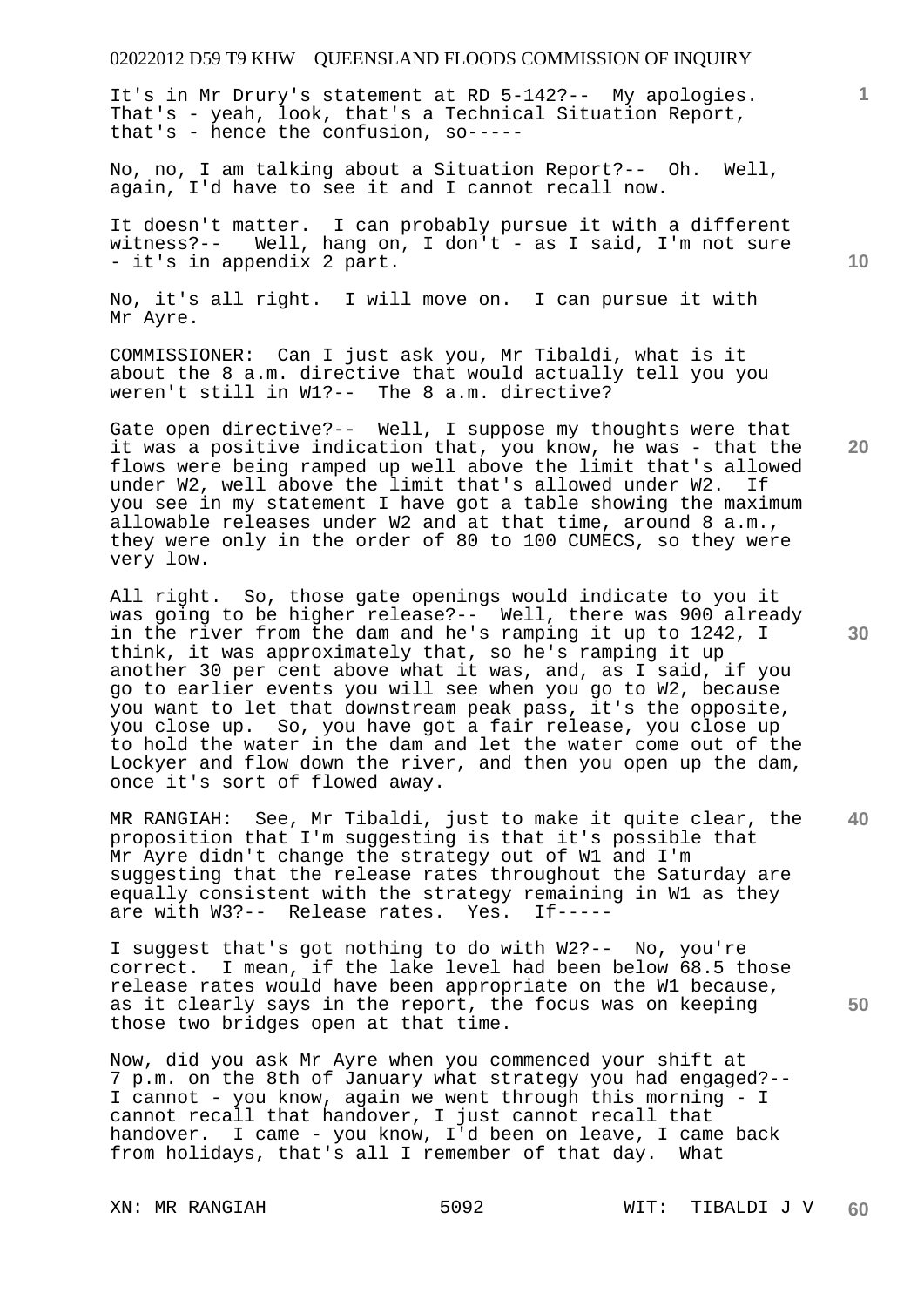actually happened on the shift, the handover, you know, I have just got no memory of.

Now, after the flood event you had a great deal of difficulty working out whether the strategy was W2 or W3 on Saturday, the 8th of January, didn't you?-- No, no. That's not what I'm saying. No. And that's - I don't believe that's my evidence. What I'm saying in my mind I was - you know, it's obvious from the flows that were in W3, it's pretty obvious but I still wanted the flows validated before I solidified that in the report. What was concerning me is that there's a flowchart in the manual that if you look at the conditions that it directs you to, it's directing you to go from W1 to W2 under the conditions that were experienced that morning, and we didn't we didn't do that. The flows were obviously well in excess of what's allowable under W2, so there's only one place we could be given the lake level at the time and the outflows from the dam, and that's in W3. That was the only strategy that we were all satisfying the conditions of, it's the only strategy you're satisfying the conditions of.

Is it the case that the way that the manual works is like this, that, firstly, you look at the predicted or actual dam level and then, secondly, you chose the strategy based on the existing or predicted dam level?-- It's not just based on dam level, it's based on - it's based on a number of factors. Those factors are not just the level, but the outflows that are occurring from Lockyer Creek and the Bremer River into the Brisbane River, and not only outflows that are occurring at that point in time but the outflows that you know will occur based on the rainfall on the ground, given that can take up to 24 hours for the rain from the outer parts of the catchment to actually make their way into the Brisbane River. Similarly, you are making similar - you are making similar - using models to judge how the rainfall that's on the ground is going to move from the - all areas within the upper Brisbane catchment in the Wivenhoe Dam and all areas within the Stanley catchment in the Somerset Dam. Based on all those things, you require all that information to - you know, set your strategy and set your operating considerations within the strategy. It isn't just locally.

Could the witness see the manual, revision 7, page 23?-- I have got it.

Now, that part of document's entitled, "Wivenhoe Flood Strategy Flowchart."?-- That's correct.

You see there's a box which says, "Start."?-- Yes.

And then the only question that's asked next is, "Is Wivenhoe level likely to exceed 68.5 metres?"?-- Yes. level likely to exceed 68.5 metres?"?--

If no, use strategy 1, if yes then you use either strategy W2 or W3?-- Yes, but there's some - see the box - if the answer's yes, it talks about the maximum flow at Lowood, which is - you know, a prediction that comes from - like, well, you need that information to use the flowchart, you need to-----

**10** 

**1**

**20** 

**30** 

**40**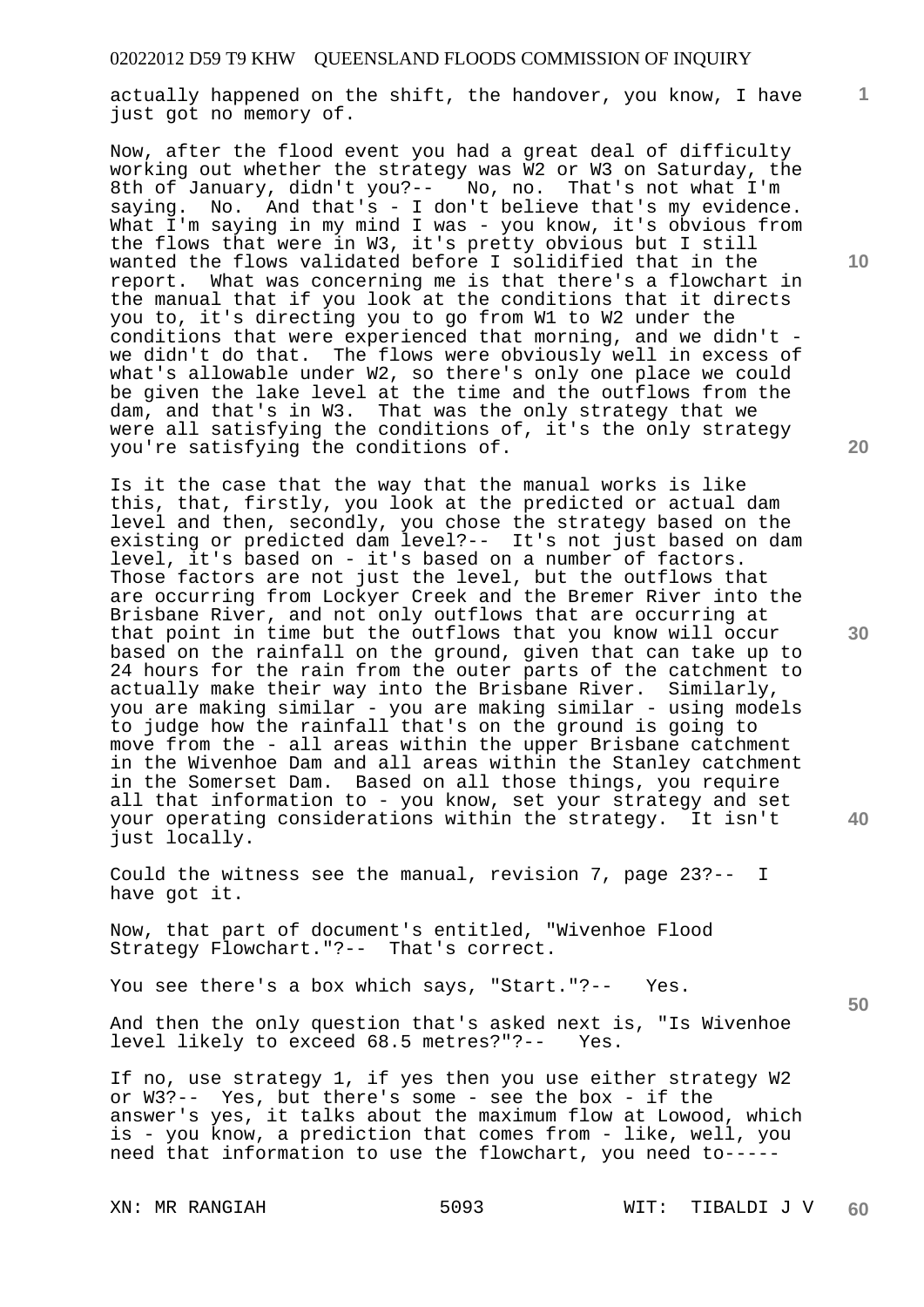Can I-----?-- -----understand-----

Can I make it simpler then?-- Yes.

In deciding whether to move out of Strategy W1, the only relevant factor is the lake level?-- Correct. When it exceeds 68.5 you're out of Strategy W1.

All right. And once you decide which strategy you're in, then, of course, it's necessary to examine what is the primary consideration-----?-- Yes.

-----under that strategy?-- Yes.

And it's the case that you then adjust the release rates to try to achieve the object of the primary consideration while also keeping in mind local level considerations?-- Yes.

**20**  So, it's vital, then, for a duty flood operations engineer to know what strategy he is in at any particular time?-- Yes. As I said this morning a number of times, that's true.

And you cannot decide rates of release without knowing what your objective is?-- Correct.

The objective is set by the strategy?-- Yes.

Now, is it the case that in the shift that you worked on from 7 p.m. on the 8th of January to 7 a.m. on the 9th of January-----?-- Yes.

-----the rates of release could have been consistent with W1 or W3?-- Yes.

And you indicated that your primary aim at that stage was to prevent the rural bridges from being inundated?-- Yes, that's clear in the report.

Now, did you look at Exhibit 1,047, please? So that's the Situation Report that you've already been taken to at 5.53 p.m. on Saturday, the 8th of January?-- Yes, we looked at it this morning.

And on the second page of that document there's the heading, "Forecast Scenario Based on Mid-Range Rainfall Forecasts." You see that?-- Yes. We looked at that this morning.

**50**  Yes. And the first sentence under that heading says, "Assessments have been undertaken to determine possible increases to releases given the high likelihood of significant inflows in the next few days."?-- Yes.

Do you see that?-- Yes.

And then appears the sentence, "The interaction with one-off from the Bremer River and Warrill Creek catchment is an important consideration as the event magnitude will require

**1**

**10** 

**30**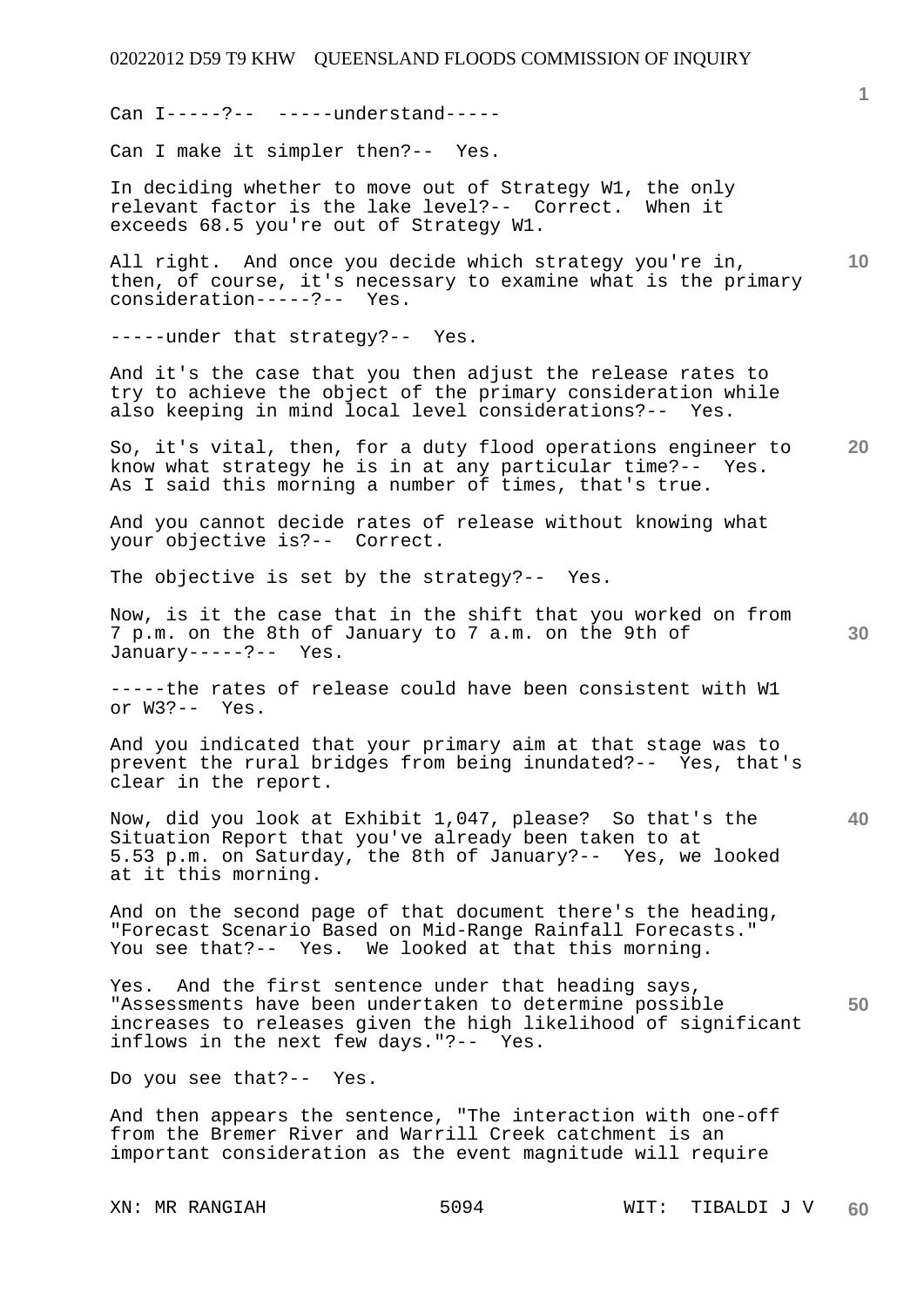the application of Wivenhoe Dam Flood Operations Strategy W2."?-- Yes.

So, what this paragraph is talking about is that at some point in the future applying W2 because of possible increases in the rates of release?-- No, that's not my understanding of the paragraph, and we discussed it this morning. My understanding of the paragraph is that the author's made a judgment that he's likely to invoke strategy W2 because he's expecting some significant run-off out of the Bremer River. As I said, the Bremer River then can become dominant in terms of your decision making. That was his judgment at the time. That didn't occur.

Well, there's no-----?-- And as I said this morning-----

But the first sentence that leads to the second one talks about "possible increases to releases given the high likely had of significant inflows in the next few days". Do you see that?-- Yes, I can see that.

And the second sentence takes its context from the first one, doesn't it?-- You'd have to ask the author.

That's the natural reading of it?-- Well, as an engineer not necessarily to me with an understanding of the catchment, but to a person perhaps not familiar maybe. I mean, I don't know what - as I said, as we said this morning, what I took from what I'm taking from that, as I read it, is that there's an expectation - you know, and please bear in mind again that strategies aren't sequential, so you can go from W3 to W2. What I'm taking from that, what I'm taking from that is he's expecting something in the Bremer and he's thinking, well, if we do get that Bremer flow, we are going to apply Strategy W2 and probably cut back our releases. That's what that is saying to me, but I'm not the author.

But the sentence above it talks about increasing releases, not cutting back releases, does it?-- Yeah, it does say "increasing releases", that's true, yes.

All that this could mean, then, is changing the strategy from W1 into W2, not from W3 into W2?-- Oh, he's saying, "Assessments have been made to determine" - like, he made you really need to ask him. "Assessments are being made to determine possible increases in releases." Just because he's done an assessment for that, does that mean he's - you know, so - just because he's done an assessment for that does that mean that then he's thought that's going to be the approach?

He's done the assessment given the high likelihood of significant inflows in the next few days?-- Yeah, but if you get significant run-off in the Bremer it's the opposite, because you will move to W2 strategy and that's a reduction in release.

Yes. They're quite opposite, aren't they?-- Yeah.

**10** 

**1**

**20** 

**30**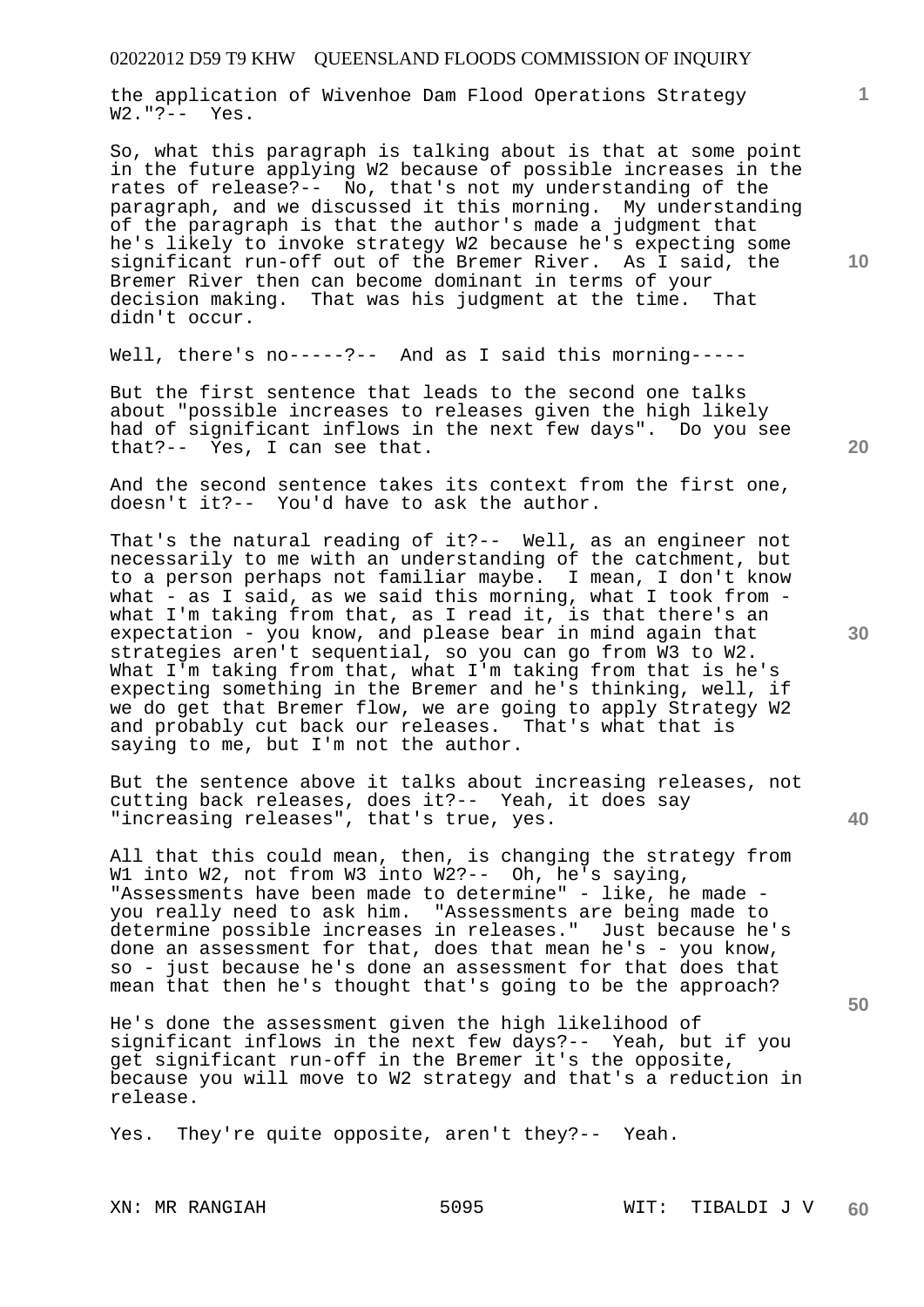**1 10 20 30 40**  Yes. So, the second sentence can only then refer to a change from W1 to W2?-- No. I said it could refer to a change from W3 to W2. Okay. Now, there was a Situation Report that you prepared at 6.15 a.m. on Sunday, the 9th of January?-- Yes, correct. Now, could the witness see that? I can give the reference to you where it is in Mr Drury's material. It is RE 5-164. Your name appears at the bottom of that report; correct?-- I believe I wrote that report. I can't recall it, but----- All right?-- I certainly believe I wrote that. You were engineer 4?-- Yes, that's correct. Now, on the second page under the heading, "Wivenhoe Dam.", you said that, "The current gate operation strategy will maintain flows of around 1,600 CUMECS in the<br>mid-Brisbane River."?-- Yes. mid-Brisbane River."?--That's still consistent with the strategy being either W1 or W3?-- That flow rate, yes. And then under the heading, "Impacts Downstream of the Wivenhoe Dam.", you refer solely to the possible inundation of crossings and bridges?-- That's right. And there's no reference to the possibility of urban inundation there, is there?-- No, there's not. Now, the impacts on rural communities are the primary consideration under Strategy W1?-- That's correct. And what you have referred to in this report is that primary consideration but not the primary consideration under W3?-- That's correct. So, I'm suggesting to you that this report is entirely consistent with the strategy still being W1?-- Can you just go up, please, so I can see it? No, it isn't, because it

Yes?-- -----the first sentence. That is not consistent with being in Strategy W1. That indicates - it says in the manual you're either in strategy W2 or W3.

says, "The current lake level is 68.58." That's in the

section under, "Wivenhoe Dam."-----

**50**  That's the only factor, the lake level, that points to the possibility that it could be in W3 and not W1?-- There's no possibility. As we established before, I thought, and as I established this morning with Mr Callaghan, as I thought, if you're in - if you're above 68.5 you're no longer in Strategy W1, you're just not there, you can't be because the manual didn't allow it.

COMMISSIONER: So, there's nothing step jump about this?--  $Well1$ -----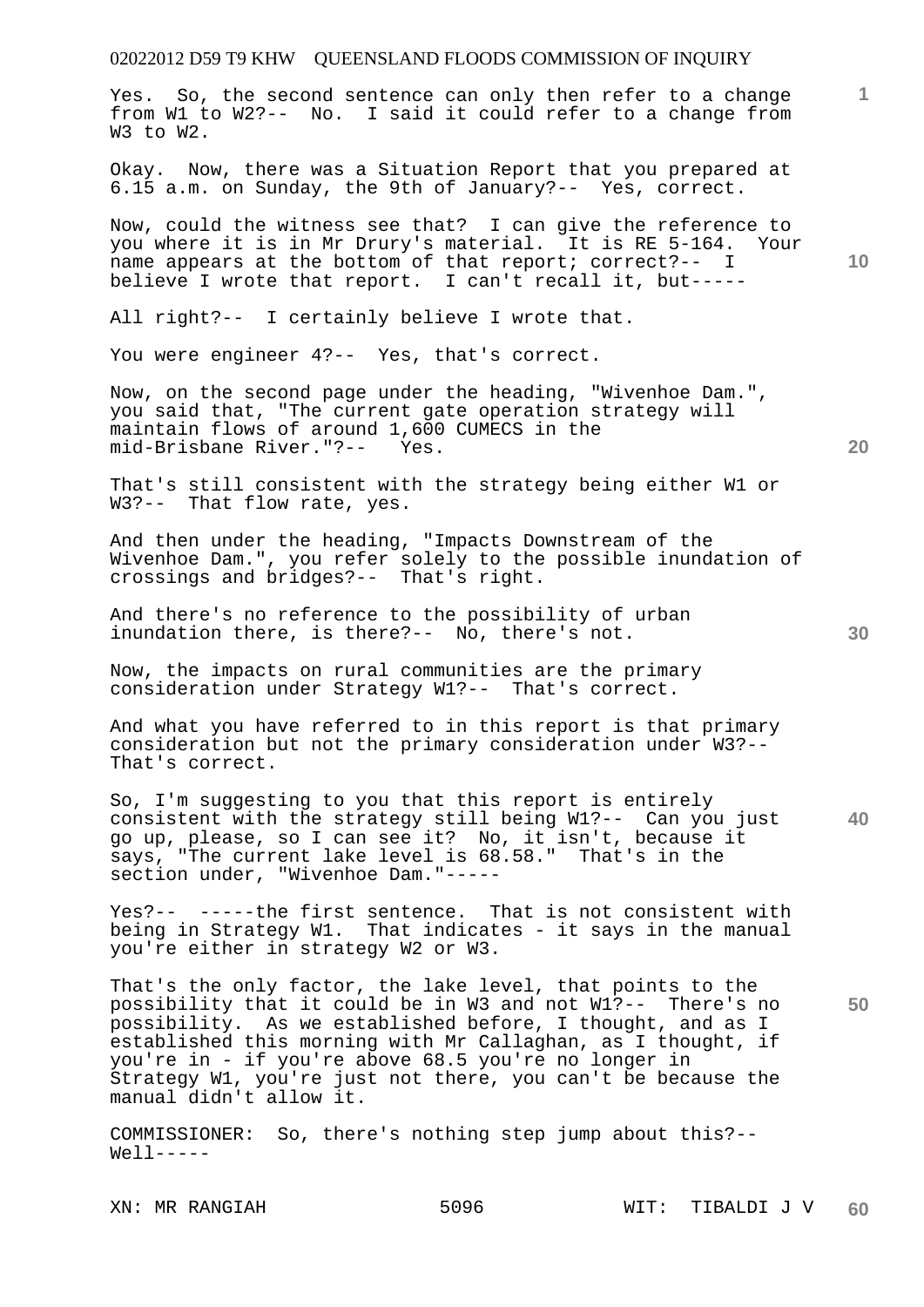Sorry, it is step jump, it's not a transitional thing?-- It depends on the event, it really just depends on the event, like if the rain had started that morning and rained solidly through Sunday, instead of starting that morning and started on the Saturday night, so that we'd come from a level lower than 68.5, you know, sort of rapidly through that, well, then releases would have been ramped up earlier, if you know what I mean, well above. So, it depends on when it rains and it just depends on the nature of the event. It's very - you know, I sort of expect people possibly have an impression that you hit W3 and immediately you let a wall of water go. Well, that's a pretty dangerous approach, particularly when you have got catchments downstream which are unknown, you know, the travel time between the dam and the City is 24 hours. That's just the way the manual is at the moment. You can take another approach in the manual so that you were - you know, more prepared to accept that risk associated with that early rush of water.

All right. I think you might be missing my point, though?-- Oh, sorry.

What I was asking you was more about your perception of changes been strategies. In other words, you seem to be saying that once you hit 68.5 it's black and white, you're in W3, there's nothing transitional in that?-- No.

There's nothing gradual about the move between strategies, it is just the lake level with change it?-- That's how I see it and if you - and not - 68.5, you're no longer in W1, that's what it's saying, and you're either then in W2 or-----

So, it is as black and white as that?-- In my view, yes.

Once you get over that level, the strategy has changed?-- Yes.

Thank you.

MR RANGIAH: Could the witness see the Situation Report issued at 6.30 a.m. on Monday, the 10th of January? It's Mr Drury's documents RD 291. Now, so you see this is a Situation Report which is apparently prepared by Mr Ruffini?-- Yes.

And by this time, though, there were two duty engineers on at the time, weren't there?-- That's correct, Mr Ayre and Mr Ruffini were on together that night and Mr Malone and myself took over at around 7 o'clock.

I see. So, were you present when this Situation Report was issued?-- I may or may not have been present but I certainly would have read the Situation Report at that - around that time.

And a copy of it was e-mailed to you?-- Probably would have read it in the Flood Centre when I arrived. I think we established this morning that - you know, the most immediate

**10** 

**1**

**40** 

**50**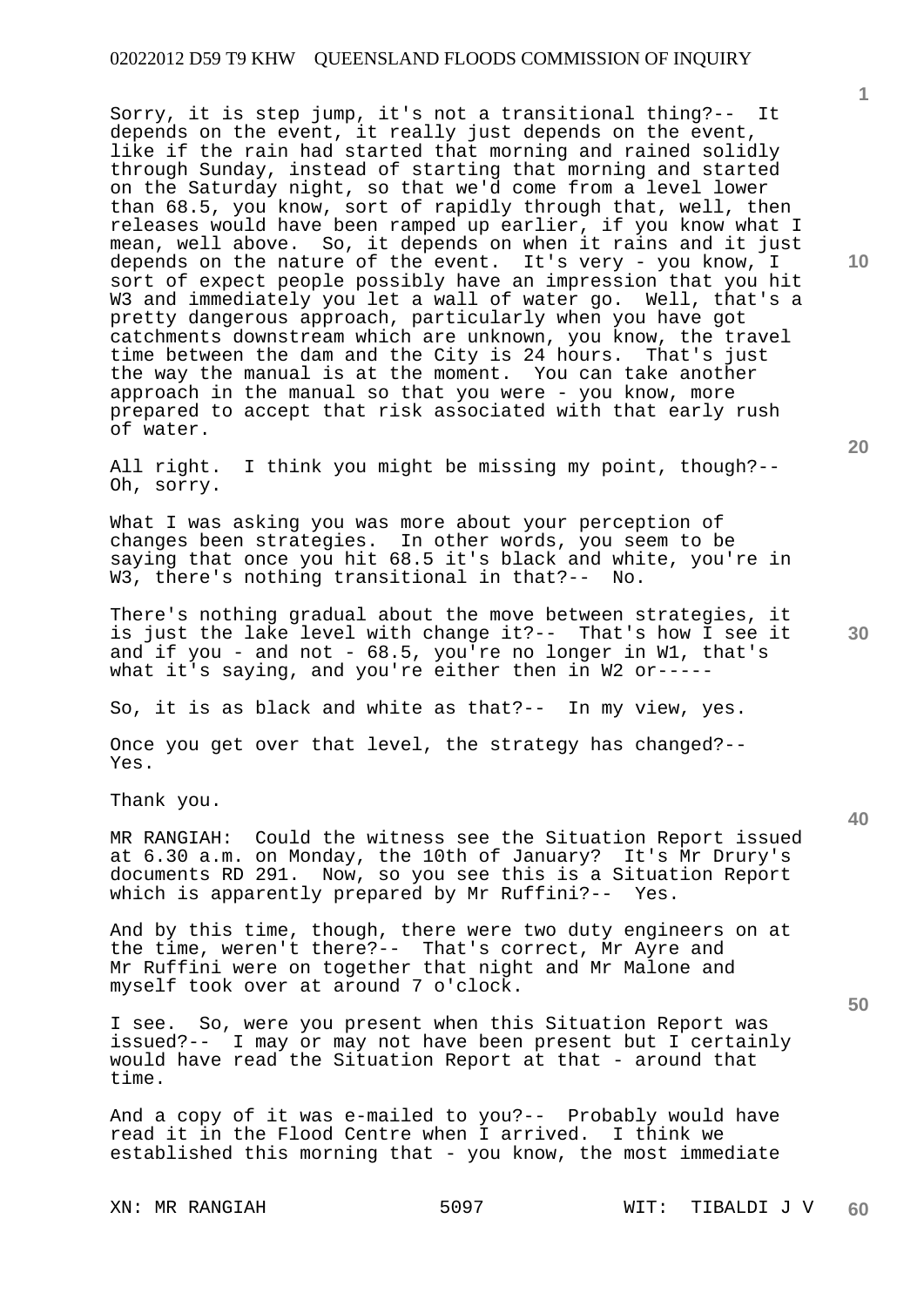Situation Report you'd often read as you'd come on.

Well, all of these Situation Reports were e-mailed to you, weren't they?-- Every - every one, I think, I'm on the distribution list, but if I am asleep in bed I am not going to read the Situation Report.

But certainly when you came on duty you must have read this report?-- I believe so. I can't recall reading it, but certainly - yes, I-----

On the second page under the heading, "Wivenhoe Dam.", you see the last sentence of the second paragraph says, "Given the rapid increase in inflow volumes it was necessary to start the increase - the release from Wivenhoe during Monday morning."?-- I'm - sorry, where is that? I am not sure if I have got the right screen up.

There's a heading which is, "Wivenhoe Dam.", and then it says, "Full supply level 67 metres."?-- I see.

It's-----?-- Yes.

The point will have to be moved up a little bit?-- No, it's fine, I can see that. I think. "Given the rapid increase in inflow volumes"?

Yes?-- Yes.

**30**  And then after that it says, "The objective for dam operators will be to minimise the impact urban flooding in areas downstream of the dam." Do you see that?-- Yes.

And do the words "will be" mean that in the future the objective would be to minimise urban flooding?-- Well, the words "will be" mean - no. I think - I mean, obviously he's saying he's trying to keep the flow below three and a half thousand, because if you get rain such that under the requirements of the manual you're not allowed to retain that flow because you have got to protect the safety of the dam, well - I wouldn't take that "will be" as - for the rest of the event we're not going to - I wouldn't take it that way, no.

Well, it doesn't say, "The objective for the dam operations has been to minimise the impact of urban flooding.", does it?-- No, it's true, it doesn't say that.

And it doesn't say, "The objective for dam operations is to minimise the impact of urban flooding."?-- That's true.

What it indicates is that, "The objective will in the future be to minimise the impact of urban flooding."?-- I wouldn't - look, as I said, I probably wouldn't have read it that way, but, as you're saying, if you look at the correct English of the sentence or the grammar of the sentence, my apologies, you could read it that way for sure.

And what this suggests is that Strategy W3 had still not been

**10** 

**1**

**20** 

**40**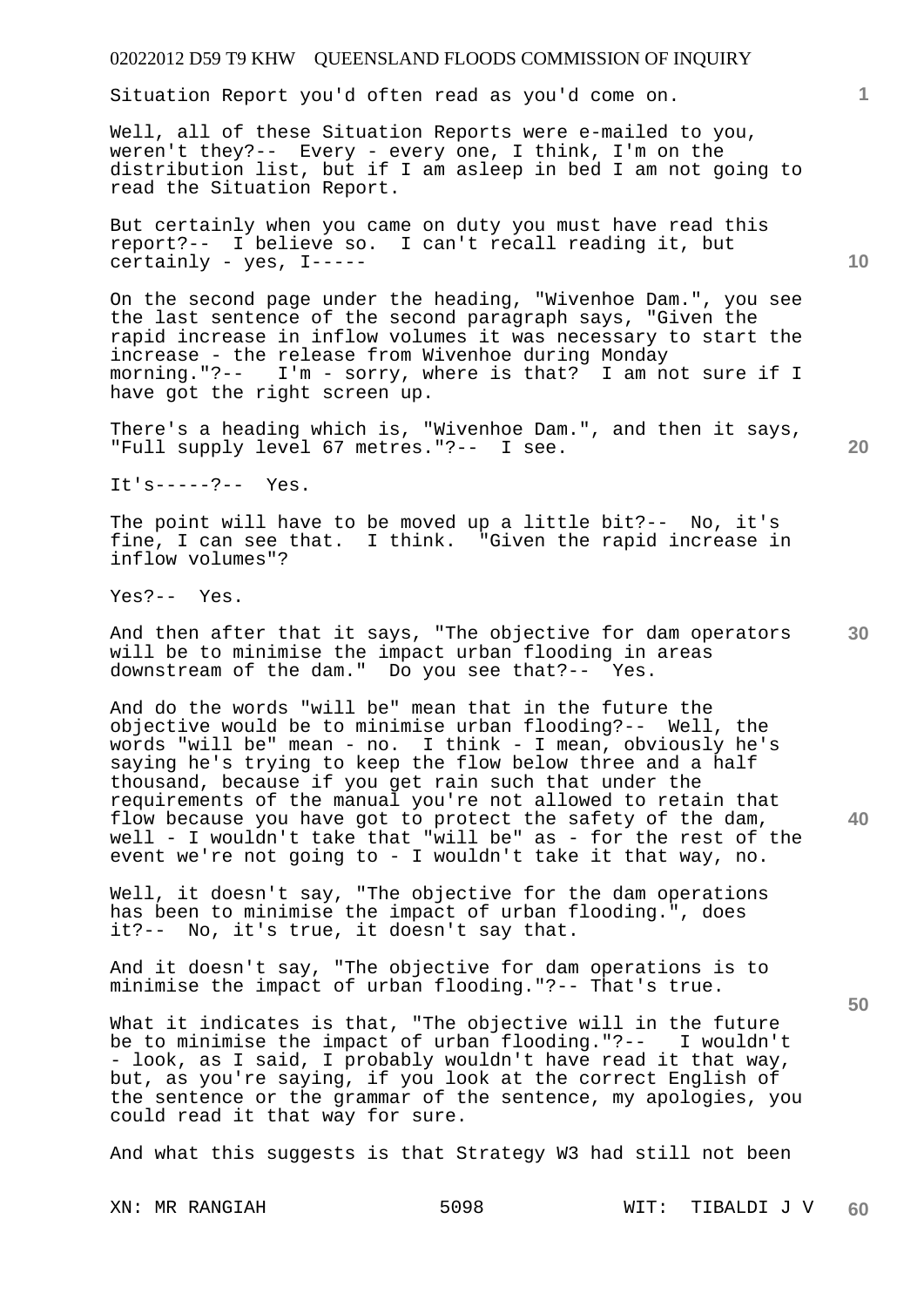engaged?-- Well, it doesn't suggest it to me, but I could see how somebody just reading that sentence in isolation could think that, yes.

All right. Could the witness see Exhibit 23? I wonder if it's possible to scroll to the beginning of that document?

ASSOCIATE: That is the beginning.

MR RANGIAH: I'm sorry. Thank you. Now, is that the Flood Event Log?-- Well, it looks like an extract from it. Is it the Flood Event Log that appears in the Flood Event Report?

No, it's a little bit different in some ways, and this is what I wanted to ask you about?-- Okay.

So the document that is Exhibit 23 which was tendered, as I understood it, as the Flood Event Log, do you know who compiled this document?-- Well, the names of the people that have made entries, it was compiled by people on duty in the Flood Operations Centre which is - as I went through this morning, the flood engineers and the flood officers, and they jointly compiled it.

So, does that suggest that this is just a print-off from the computer of the Flood Event Log?-- It's on a computer so that if - so it's remaining open so that if someone wants - that was the practice at the time, someone wanted to - if something occurred, a phone call occurred, whatever, they would get on and - you know, put their entry in the log, if some - you know, if I was on with one other person and they happened to be in the bathroom while a call came through - I don't think that occurred - but it gives you the opportunity to quickly put the entry in.

So, at the end of the flood event, if you simply hit the "print" button on the computer where it's stored, then that should print this document?-- Yes.

**40**  And-----?-- Oh, well, yeah, with - I am answering that within my understanding of the - that particular system, but, yeah, I - that seems logical.

All right. Now, could you just look, for example, at the entry now for 8 a.m. on the 8th of January 2011? I was wondering if that document could be scrolled down to Saturday, the 8th of January? So, if you look at the entry for 8 a.m., there's a reference there to issue Wivenhoe Directive Number 4, and then a series of dot points that sets out what are apparently the contents of that directive?-- Yes.

And then under the heading, "Category.", it says, "Directive.", and then there are some initials?-- I don't oh, sorry.

MR SULLIVAN: Could I just object for a moment?

WITNESS: Not sure.

**20** 

**50** 

**10**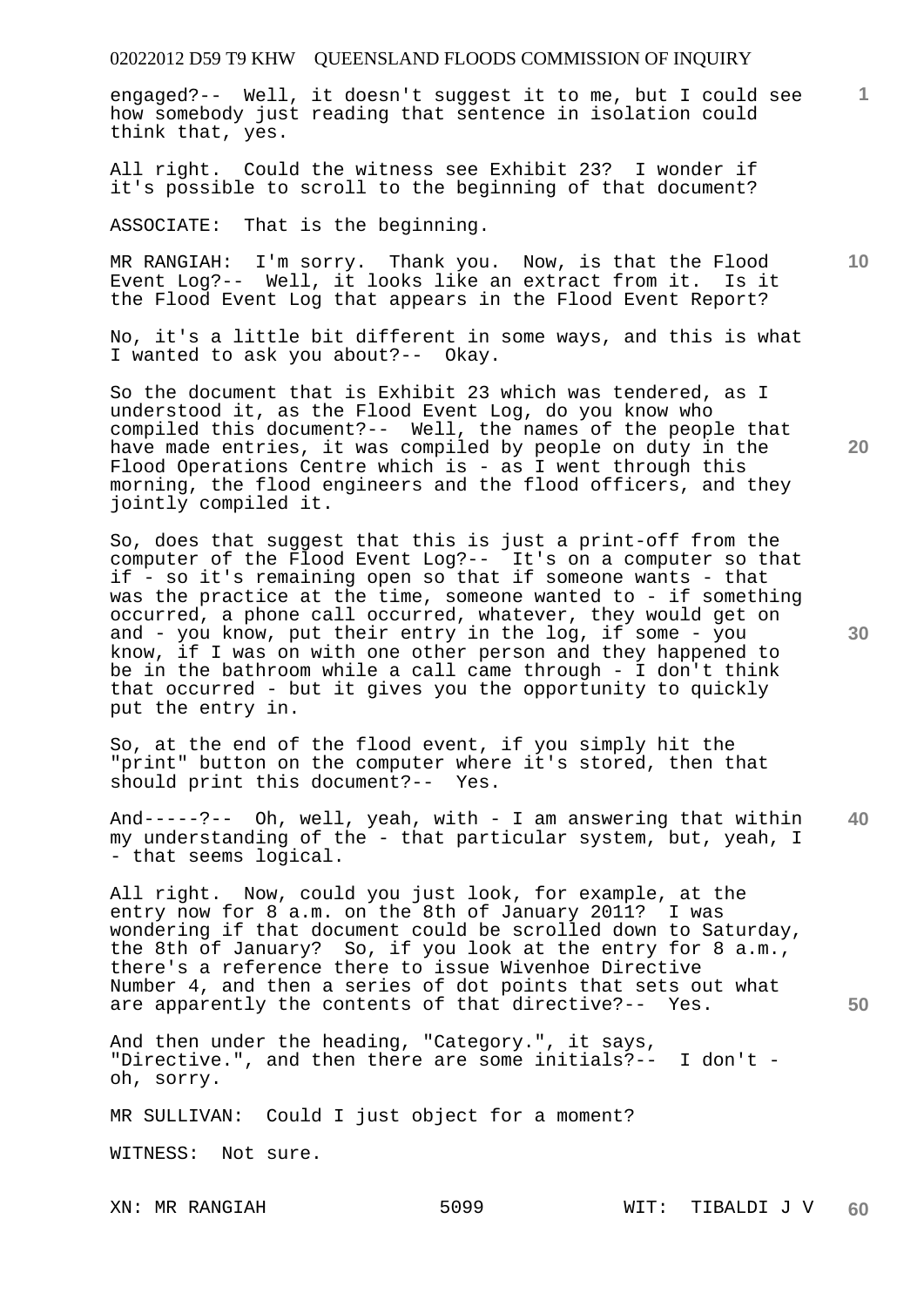MR SULLIVAN: I am not sure that at least the screen we're showing is showing the entirety-----

WITNESS: It's sort of chopped off.

MR SULLIVAN: -----of the document. Ours is a truncated version and I am aware that there is material to the right-hand side.

COMMISSIONER: It is just hard to keep it readable and all visible at once.

MR SULLIVAN: And I think the witness is seeing what we're seeing.

MR RANGIAH: I think the witness has a hard copy of the document now?-- All right. So, what time was this?

So, this is 8 a.m. on Saturday, the 8th of January?-- Yes.

And you see the initials in the right-hand side?-- Sorry, I have got - oh, yeah, okay. Sorry, I'm with you now. So, 8 a.m. on Saturday, the 8th of January.

Yes. I have already asked you about the entries under the heading, "Action.", but further over to the right there's an heading that says, "Initials.", and then the initials, "AN.", that appear."?-- Yes.

And "AN" is Al Navruk?-- Yes, that's right.

And the initials represent the person who inputs the data into the Flood Log Event; is that right?-- That's right, whoever makes an entry records their initials so that at a later time we know who's made that entry.

**40**  Now, if you just bear that entry in mind, can I ask you now to look at Exhibit 24, appendix M, which is the Flood Event Log, entitled, "Flood Event Log.", page 81, and if you look there, there's no entry for 8 a.m. on Saturday, the 8th of January. Do you accept that?-- Yes, I do.

**50** 

**10** 

**1**

**30**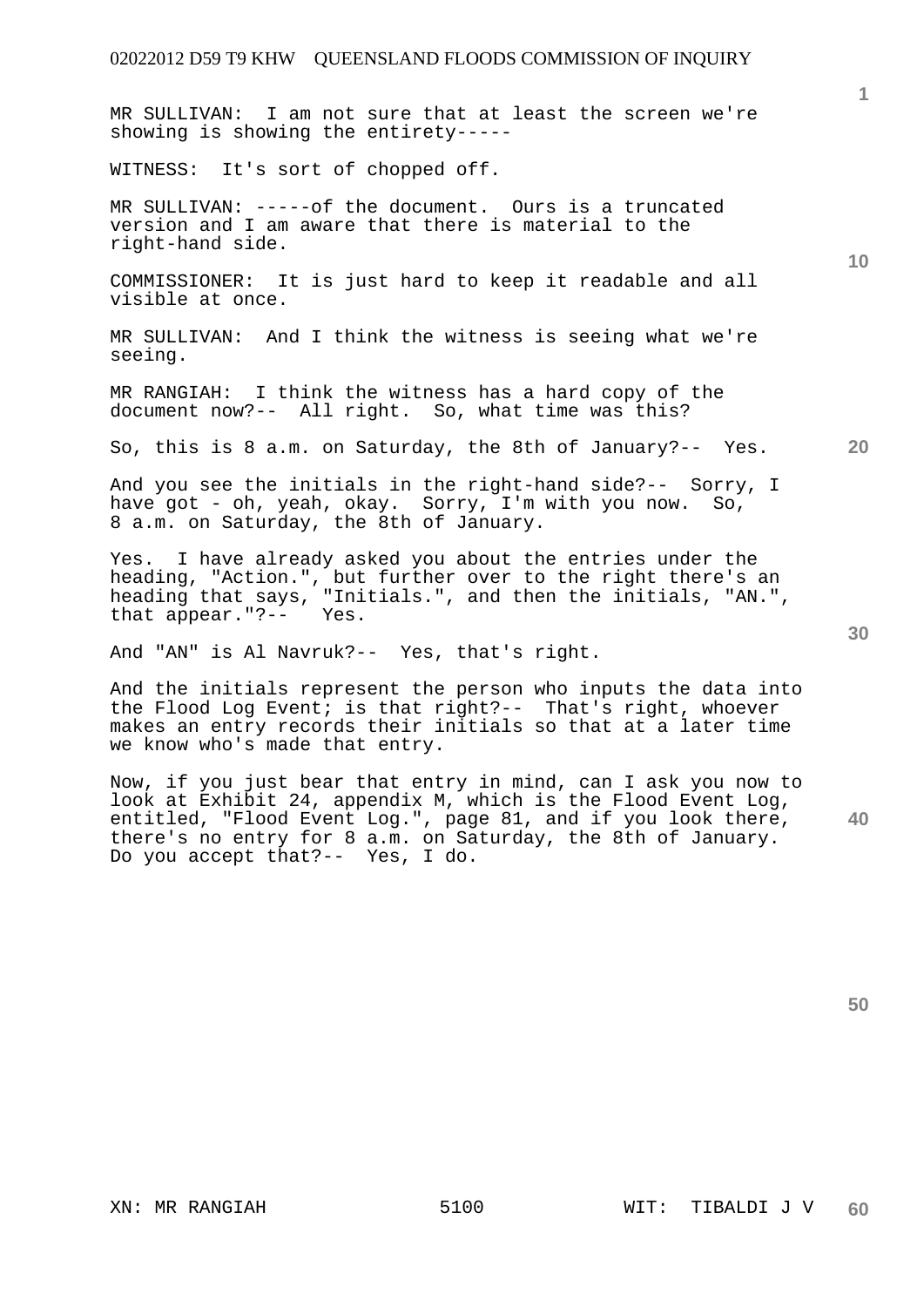Are you able to explain why the documents are different?-- The only explanation I could give you is that for the report we were required to redact out all the names, and as part of that redaction process, one of the young administrative officers, you know, was just given a task of redacting out names. Now, my only explanation I could give you is that in the redaction process that particular line was lost, but whether that was the case or otherwise, I couldn't tell you.

All right. Who engaged in that redaction process, do you know?-- An Seqwater employee. Her name is Chloe De Marchi.

Now-----?-- I believe that's the case. That's my recollection of it.

Do you recall that in the - in exhibit 23, which is the first version of the flood log event, there was a reference at 8 o'clock to directive number 4 and then to some rates of release?-- Yes.

Now, have you been made aware that Mr Navruk says that he didn't write those rates of release?-- No, I haven't.

Right?-- Oh, rates of release? Where are you rates - you mean the-----

That was in the previous document that was on the screen?-- Yeah, well, there is the gate directives in there.

Yeah, I am sorry, the directives, rather than rates of release?-- No, I hadn't been made aware that Mr Navruk had mentioned he hadn't written that.

Now, where would the original-----

MR SULLIVAN: Sorry, could I just take an objection? If he is going to have put exactly what Mr Navruk says, then I would like it put accurately, because I am not sure that's what Mr Navruk says in the statement that I've seen.

COMMISSIONER: All right. It may not matter much since I understand Mr Tibaldi says he's just not aware of it anyway. But what precisely are you referring to, Mr Sullivan, because I haven't got Mr Navruk's statement in front of me at the moment?

MR SULLIVAN: There was a statement which Mr Navruk has given the Commission-----

COMMISSIONER: I understand that but what is it about his statement that you say has not been properly put?

MR SULLIVAN: It is not clear to me that he said anything about that particular entry.

COMMISSIONER: Oh, okay.

**10** 

**1**

**40**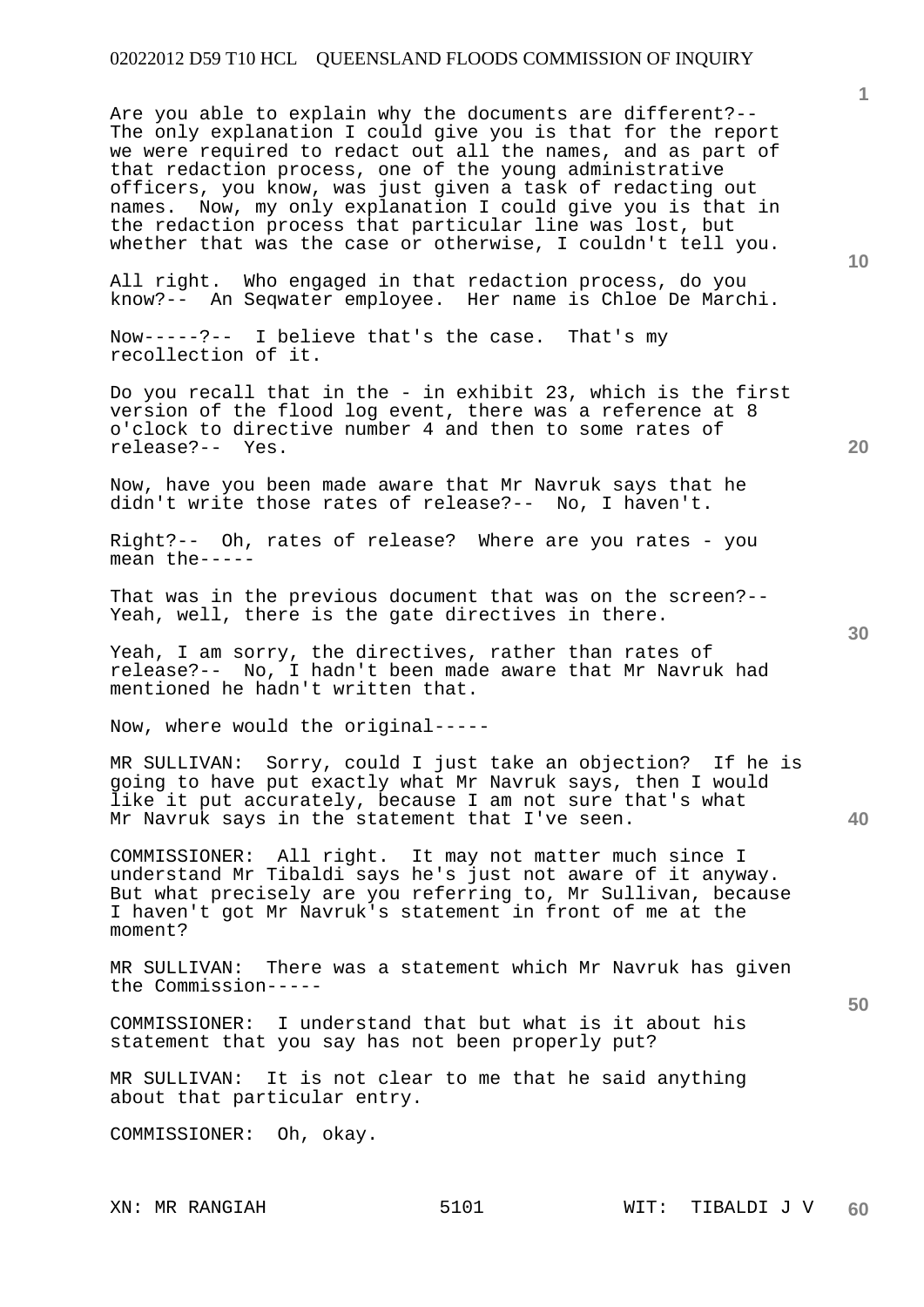| 02022012 D59 T10 HCL QUEENSLAND FLOODS COMMISSION OF INQUIRY                                                                                                                                                                                                                                                                                                                                                                                                                                                                                                                          |                 |
|---------------------------------------------------------------------------------------------------------------------------------------------------------------------------------------------------------------------------------------------------------------------------------------------------------------------------------------------------------------------------------------------------------------------------------------------------------------------------------------------------------------------------------------------------------------------------------------|-----------------|
| MR SULLIVAN: I may be incorrect but-----                                                                                                                                                                                                                                                                                                                                                                                                                                                                                                                                              | $\mathbf{1}$    |
| MR RANGIAH: Sorry, I don't have Mr Navruk's statement with<br>me, so I won't take that any further.                                                                                                                                                                                                                                                                                                                                                                                                                                                                                   |                 |
| COMMISSIONER: All right.                                                                                                                                                                                                                                                                                                                                                                                                                                                                                                                                                              |                 |
| MR RANGIAH: Now, in paragraph 9 of your statement, you refer<br>to a series of meetings?-- Can I - I will just get that in<br>front of me, please.                                                                                                                                                                                                                                                                                                                                                                                                                                    | 10 <sup>°</sup> |
| It is on the screen?-- No, I've got it here, sorry. Yes,<br>$I$ -----                                                                                                                                                                                                                                                                                                                                                                                                                                                                                                                 |                 |
| In the second sentence you say that at these meetings people<br>made comments and suggestions in relation to the draft report,<br>and then you say that people at these meetings included<br>representatives from Rowland Consulting. Do you see that?<br>And you say that "Rowland Consulting is an organisation that<br>provides assistance on things like grammar"?-- Yes.                                                                                                                                                                                                         | 20              |
| Does it provide assistance on things other than grammar?--<br>You would have to ask them. I don't know their - I just don't<br>know their business.                                                                                                                                                                                                                                                                                                                                                                                                                                   |                 |
| Well, did they also - well, can I suggest that Rowland<br>Consulting is a public relations firm?-- I wouldn't dispute<br>that. I don't really understand their business, as I said.                                                                                                                                                                                                                                                                                                                                                                                                   |                 |
| You just thought they were helping you with grammar?--<br>$Well-----$                                                                                                                                                                                                                                                                                                                                                                                                                                                                                                                 | 30              |
| And that's why they were at these meetings, is that right?--<br>Well, as I am - as I've sort of said in my statement, I'm not<br>- I'm not - well, I haven't said in my statement, I just said<br>this morning - I am not a report author, but I was charged<br>with writing a substantial document. They were there to<br>provide assistance with, I quess, layout presentation,<br>grammar, essentially. That's what I understood their role<br>was. Now, they may have - might have had some broader role<br>than that within Seqwater, but I'm not the person to ask about<br>it. | 40              |
| Thank you. I have nothing further.                                                                                                                                                                                                                                                                                                                                                                                                                                                                                                                                                    |                 |
| COMMISSIONER:<br>Thank you. Who is next. Mr Dunning?                                                                                                                                                                                                                                                                                                                                                                                                                                                                                                                                  |                 |
| MR DUNNING: We have no questions, thank you, Commissioner.                                                                                                                                                                                                                                                                                                                                                                                                                                                                                                                            |                 |
| COMMISSIONER: All right. Mr Murdoch?                                                                                                                                                                                                                                                                                                                                                                                                                                                                                                                                                  | 50              |
|                                                                                                                                                                                                                                                                                                                                                                                                                                                                                                                                                                                       |                 |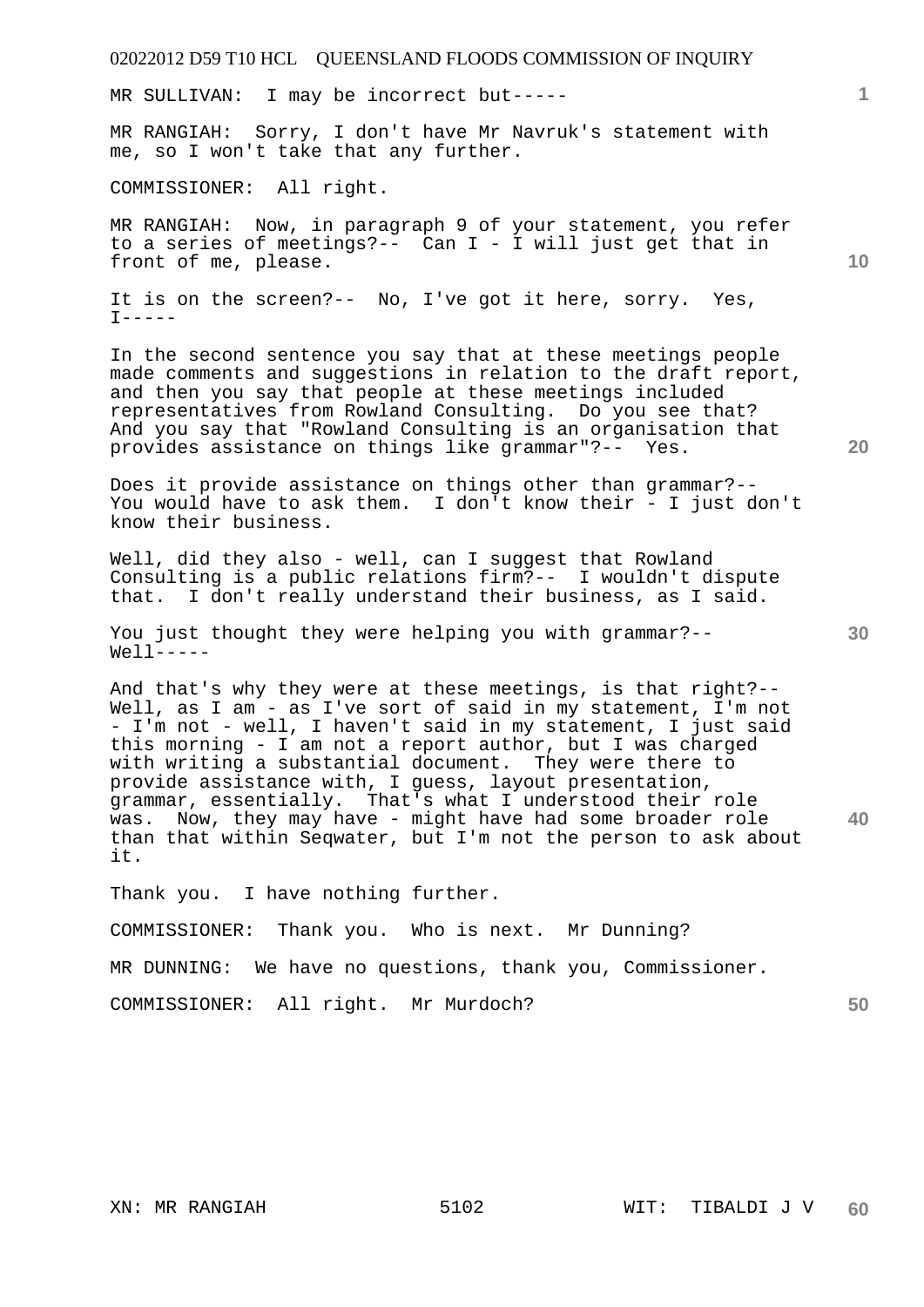MR MURDOCH: Mr Tibaldi, Murdoch is my name. I am the counsel for the Mid-Brisbane River Irrigators Group. So far as the operating manual is concerned, you would appreciate, I take it, that it has, as well as an operational function, an important legal function in that it sets out in fairly stark terms that there is a protection at law which flows to Seqwater and its servants and agents if there be compliance with the manual. You understand that?-- I don't know the ins and outs of it, but I know the rough theory, yes.

Well, you'd have had an appreciation of that concept-----?--Oh, I certainly-----

-----at the time of the flood event?-- -----have an appreciation of the concept, yes. I agree with you.

And you had, I take it, prior to the January 2011 flood event, had previous experience in the control centre?-- I think my first flood was October 2010, and then there was three events in December, and then the January event.

Approximately, then, how many previous shifts had you done prior to the one you did in the January flood event?-- Oh, a dozen maybe. I could count them but I - that's just an approximation.

I don't need a precise number. You have had experience then in the centre over, what, a couple of years?-- I think-----

Given we had a long drought?-- I was appointed as an engineer I think - could be either mid-2010 - I think it could be mid-2010. The dates will be there because they are Gazetted or it could have been mid-2009 - and then the first event was October 2010.

So far as the manual of operational procedures is concerned, have you been trained in the manual?-- The senior flood engineers had been associated with the manual dating back to the early 90s. They provided training. When I came on board, which as I think - I think it is more mid-2009 than mid-2010. It is either 1st of July 2009 or 1st of July 2010. It could be 2009. Yeah, the two experienced guys certainly provided us with training and assisted us, particularly myself, being a non-hydrologist, in the requirements of the manual and the operation of the flood centre during an event in terms of running models and that sort of thing.

All right. So you'd had training in the operation of the flood centre and the manual prior to the January 2011 event?-- Yes.

Did you have your own copy of the manual?-- The - if you look at the manual - I can - I don't believe I did. The manual talks about control copies, and inside the front cover it is listed - we would have a register of who the control copies were issued to. I know there were control copies issued to

**1**

**10** 

**20** 

**30** 

**40**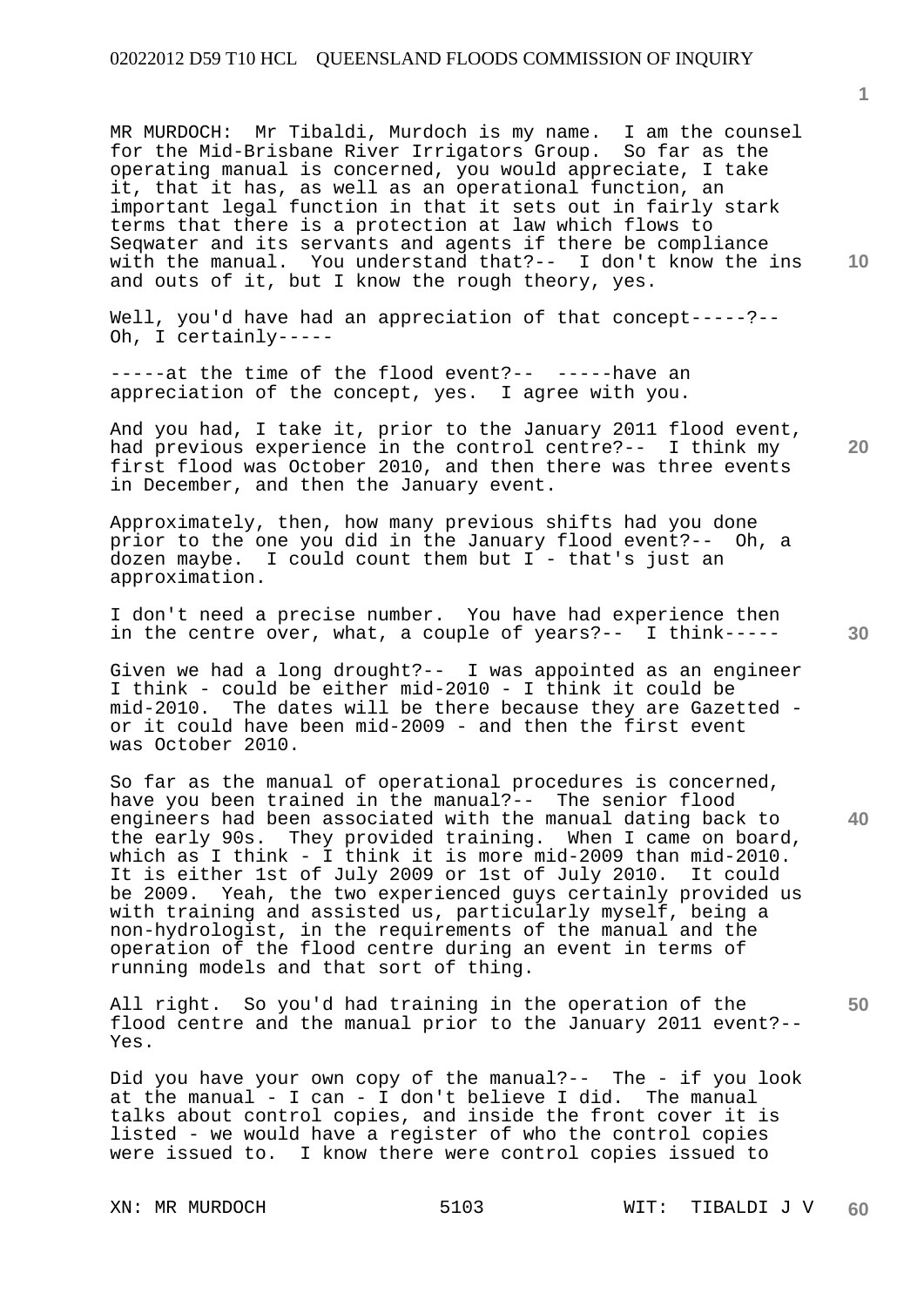the flood centre. Whether there was a control copy issued to me personally, because I normally don't work - certainly at that time I was not working in the flood centre.

Prior to the-----?-- I am not sure. I would have to have a look. But you could certainly access a control copy any time through the electronic system.

Prior to the January 2011 flood event had you ever read the manual through, cover to cover?-- Yes. I was given the responsibility of drafting that manual prior to it being submitted to DERM for approval, which occurred in early 2010. I think that was discussed at length in the first round of the public hearings and I have issued a statement. I think my second statement deals with that. Yeah.

All right. So when you came to do your shift during the January 2011 flood event you were well aware of the obligation to comply with the terms of the manual?-- I believe so.

All right. And you were also aware of the legal protection that came with compliance with the manual?-- I was certainly aware of that concept, yes.

You said earlier that you arrived early for your shift?-- I said earlier - which shift is this?

The shift you did during the January 2011 flood event?-- I did a number of shifts during that event.

All right. Well, the one that commenced on the Saturday?-- Did I say I arrived early? I thought I said I came back - I will have to check the transcripts there, but I thought I said the only recollection I had of that day was coming back from coming back early from holidays. I didn't think I said I came back early to the shift. I may have. If I did potentially - I can't remember what time I arrived.

Well, irrespective of time, what time did your shift - your formal shift commence?-- 7 p.m.

On the Saturday evening, was it?-- Correct.

And what was - what if any was the handover process when you came into work that evening?-- I'm happy to go through it again but I have gone through this twice now. You will be the third.

Yes, I'm just-----?-- As I said, I cannot recall anything about that handover process. I just cannot recall that shift. You know, I - you can check back through the transcript. You know, my expectations of what that handover process would be what do you want me to say? I'm not sure what you're saying.

I'm really just trying to get a feel for whether you go on line to look for yourself at the status of the event, or whether you're given a verbal briefing-----?-- Oh, I see.

**20** 

**40** 

**50** 

**10**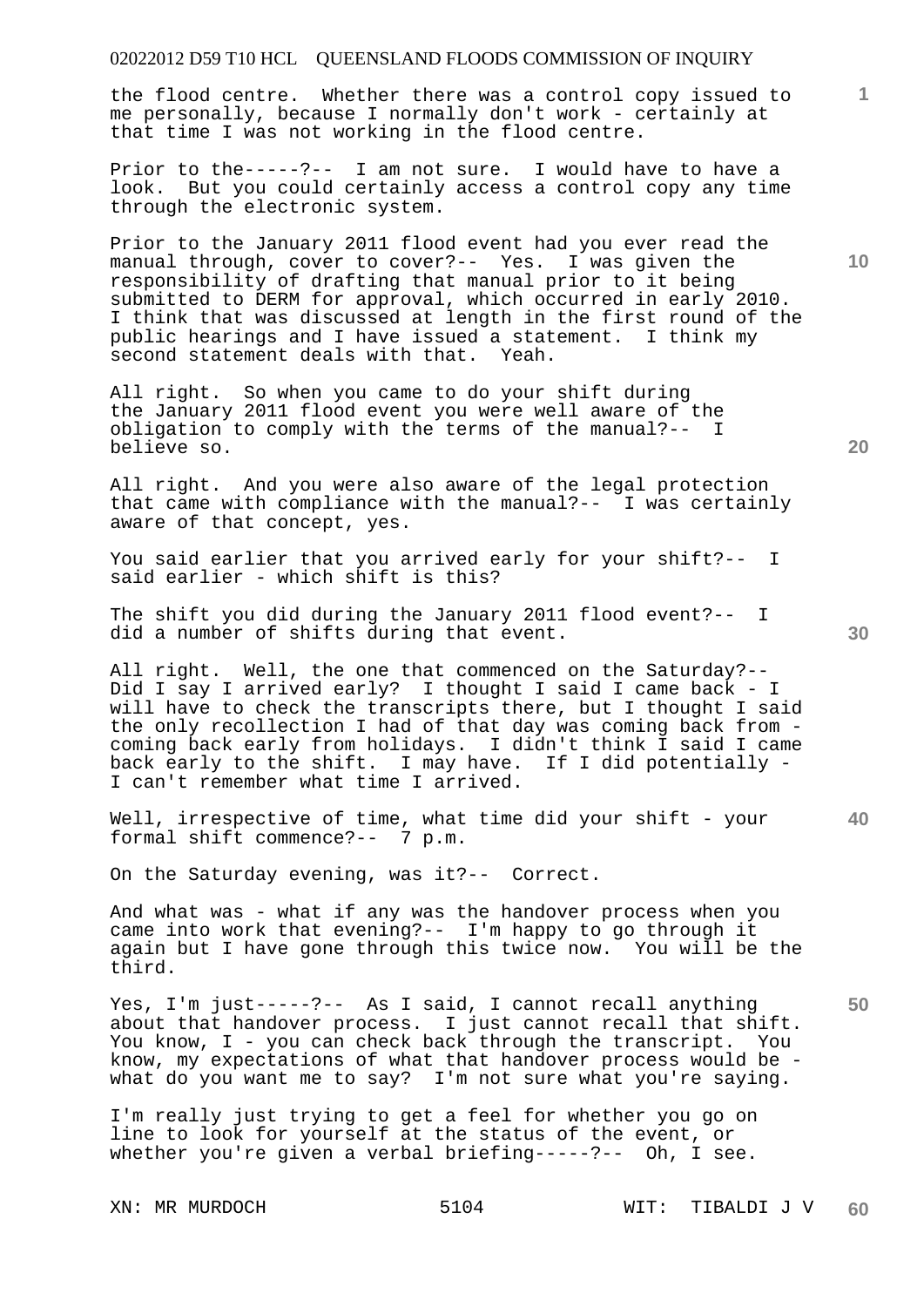-----or whether you're handed a written memo from the off-going shift?-- Sorry. As I said, I thought I had covered this before. No, the handover occurs generally between the two flood engineers. Now, there is various styles of handover. An engineer might - you know, might want to go through his situation report, he might want to just verbally, you know, tell you what the objectives are of that shift. You know, but, really you're looking for sufficient information from that person so you can understand what your responsibilities will be for the next 12 hours; what you're looking for, what they're expecting, you know, that sort of thing. As I said this morning, when I get a handover from a shift, what I'm interested in, really, is, you know, what's the lake levels doing, what's the rainfall doing, what's happening with the stream flows, is it raining. I go to the - I certainly listen to the verbal handover, then I go to the system, look across the whole catchment, what's the rainfall been in the various sub-catchments for the last hour, three hours, six hours, 12 hours, trying to get a feel for how the weather pattern is developing. You know, sometimes there is no rain, as on that Saturday night, where there was no rain through the night. I will look at the radar, just see what the weather systems are doing. We've come to the habit now of ringing the Bureau. We weren't, you know, doing that religiously in January. You know, look at the lake levels, just look at where they've risen and fallen over the last period of time, look at the inflows into the dam, whether they are dropping off, picking up, what's happening with the uncontrolled parts of the catchment, the Lockyer, Bremer, what's happening down below the dam. So things like that you look at to get a real picture of, you know, what do you think is going to happen in this shift. I mean, is the inflow rising, are we approaching levels, what's going on?

Would it not be necessary for you to ask the off-going shift what strategy was being applied at the time you were coming on shift - and I mean what strategy was being applied in relation to both Wivenhoe and Somerset?-- Yes. As I said, I can't recall whether it was in the forefront of my mind, but it was obvious to me because of the flow rates and the lake levels we<br>were in W3. Whether that was in the forefront of my mind at Whether that was in the forefront of my mind at the time when I looked at it - look, I just - I cannot recall. But what would be more important to me at that time is not reasonable expectation I know what the strategy is, but what's my considerations within that strategy. Are my considerations that I'm going to ramp up Wivenhoe towards the limit of non-damaging floods, or are my considerations that I'm still giving some thought to rural protection as it requires you to consider lower level objectives in the manual, and still keeping the bridges open. At that time, as it indicates, the consideration was to keep the bridges open and ramp up the release as the flows - as the natural flows coming in downstream of the dam petered away, and that's what I did through the night.

Well, when-----?-- There was no rain to speak of that particular night. The level was falling back towards W1. You

**10** 

**1**

**20** 

**30** 

**40**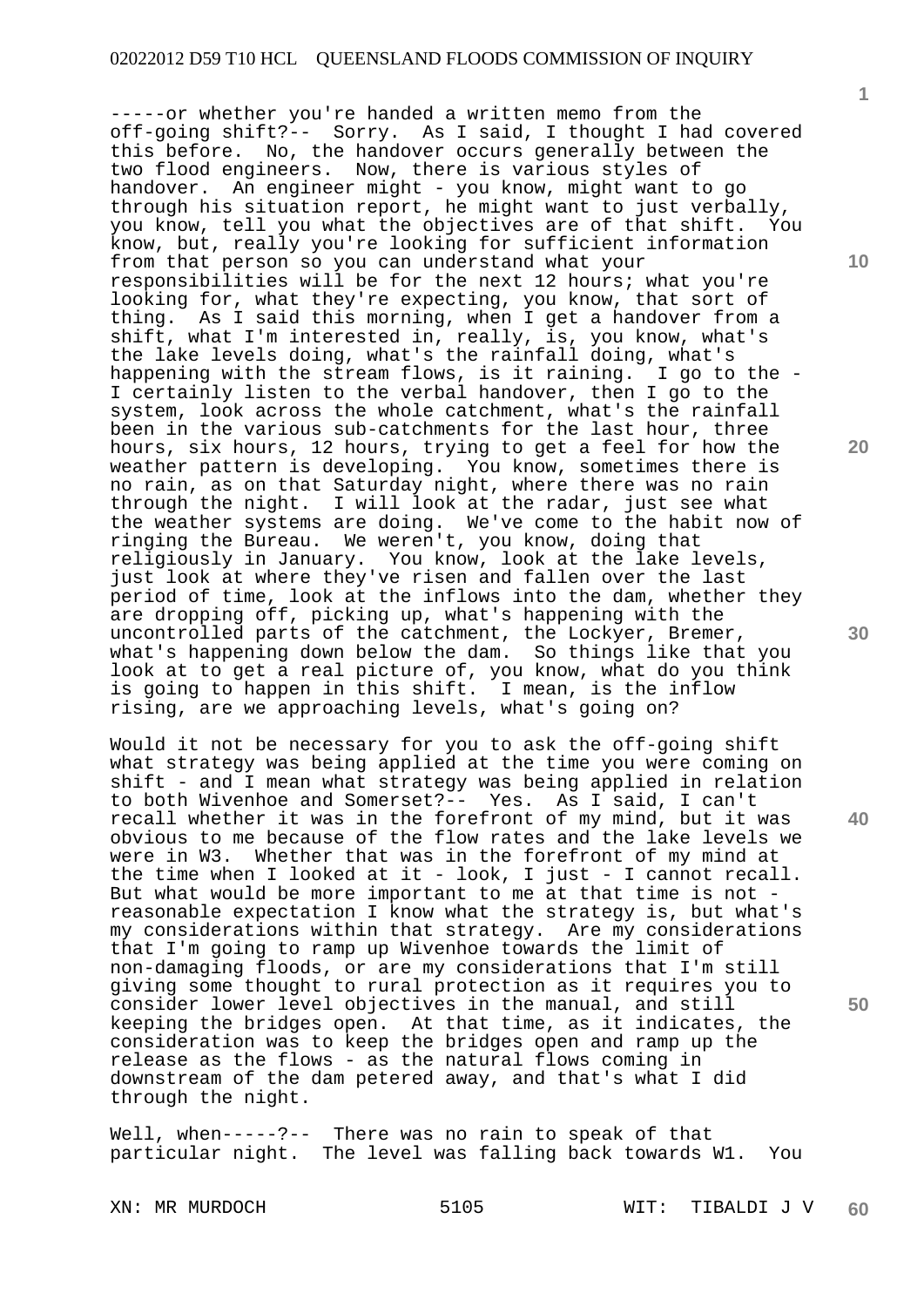know, I thought my actions were reasonable.

So far as your coming on the shift was concerned, are you able to tell us whether, as part of the handover, you were told what strategy was current at the time you came on duty?-- I cannot recall the handover. I can't - I cannot recall what was said. I can't even picture it.

Surely the strategy current at the time would have been logged?-- I have been asked this again. This is the third time. As I've said, I've been through all the written records I could locate to prepare the flood event report. I could not find anything with the strategy on it. So, you know, and, as I said, this has been a recommendation from the Commission from the first round of hearings as of the event that's occurring at the moment - which possibly finished today - we do put the strategy clearly on the front - on, I think, the front page of the situation reports. So there is no - there is clarity at all times as to what's going on. But that wasn't occurring back in January.

Under the Operational Procedures Manual for Wivenhoe strategy 1, there is, of course, A, B, C, D and E, isn't there?-- There was in this version of the manual. That same concept is in the current version but the references to A, B, C, D and E was judged by the persons approving the manual, or - anyway, it has been approved without A, B, C, D and E, but certainly it was in that manual, yes.

Wasn't the A, B, C, D, E current at the time of the January 2011 flood event?-- Yes, it was.

So that coming on duty, did you ascertain whether, through being advised by someone or looking for yourself, whether it was A, B, C, D or E?-- We were in strategy W3 at that time because the lake level exceeded 68.5 and the flow rate was greater than what's allowable under strategy W2.

**40**  So your evidence is that when you came on shift it was already W3?-- That's right. The lake level was in excess of 68.5, correct.

Did you ascertain how long it had been on W3?-- I can't recall it being in the forefront of my mind, but if I wanted to make a determination on that, I would have looked up the gate operations model and seen that it - the lake level exceeded 68.5 at approximately 8 a.m., and that would have been the time that the shift occurred, as required by the manual.

You said in your earlier evidence that the manual permitted one to go both up in levels and down in levels. Do you recall that?-- Could you repeat - can you please speak up slightly? I am having difficulty hearing you and also just repeat that question. I couldn't-----

Certainly. You said in your earlier evidence that the manual permitted the engineers such as yourself who were on duty to

**20** 

**10** 

**50**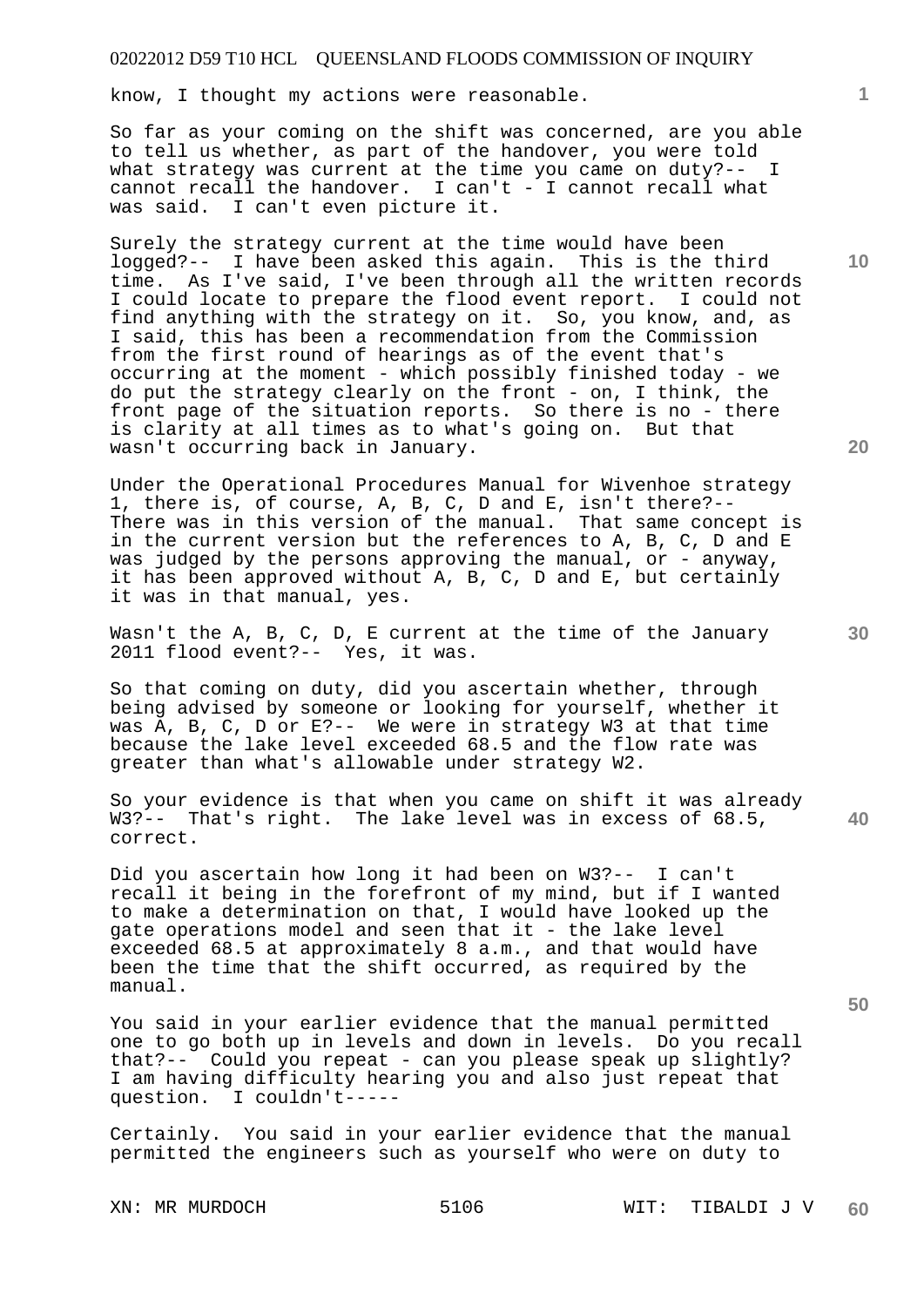go up or down in the levels according to their judgment?-- What do you mean by the levels?

MR SULLIVAN: Sorry. Could I just object? I'm not sure that's what the evidence was. I thought the evidence was that it didn't just go 1, 2, 3 and 4; that in an event it may go  $1/3$ , or  $3/\overline{2}$ , and so forth. Not in judgment. But that's my recollection of the evidence.

COMMISSIONER: I am sorry, I'm not quite catching on why - the judgment aspect matters. But your point is, Mr Murdoch, isn't it, that you can go up and down, and that's what Mr Tibaldi had said?

MR MURDOCH: Yes, Your Honour. The expression the witness had used earlier was, as I noted it, you can jump around anywhere depending on what is occurring.

COMMISSIONER: Mmm, all right.

MR MURDOCH: Which suggests - sorry?

WITNESS: Well, it is unfortunate you took those words.

MR MURDOCH: Well, they were your words, sir?-- You can't jump around anywhere. What I was saying to you - I think you have missed - are you talking about levels or strategies? I think we need to clarify that first.

Strategies?-- Okay.

That's how I took it?-- Yes. Strategies - yes, but you were saying levels, so that was my confusion. I thought you were talking about lake levels. Again, just refer you to the second last paragraph on page 22 of the manual, it talks about strategies. Now, in an event, it is quite possible, depending on how the rainfall falls over the course of the event, to go up and down in strategies because the manual will require you to do that. For example, if the lake level just exceeded 68.5, and then as a result of your release, fell just under 68.5, it is possible that you might go from W1 to W2 and then back into W1, or W1 to W3 and then back into W1, depending on what your release conditions from the dam are at that time. Similarly, you can - you could go from a strategy like W3 to W2. Not necessarily - they are not necessarily progressive. What W2 and W3 are about, it is about where the rain falls. If the rain falls in the Lockyer - predominantly in the Lockyer and Bremer catchments, you are in a W2 strategy situation because the flows coming out of the Lockyer Creek and Bremer River are dominating your decision-making. They are what is setting the peak potential - the majority of the peak flow. In those circumstances, look to hold back water in Wivenhoe. Alternatively, if it is a W3 situation, so generally the rainfall is falling above the dam and not so much in the Lockyer and Bremer area, the Upper Brisbane is dominating, you haven't got much flow coming out of Lockyer/Bremer, you're trying to get rid of water in the dam, and you're not so concerned about the level of flow coming out

**30** 

**20** 

**40** 

**50** 

**10**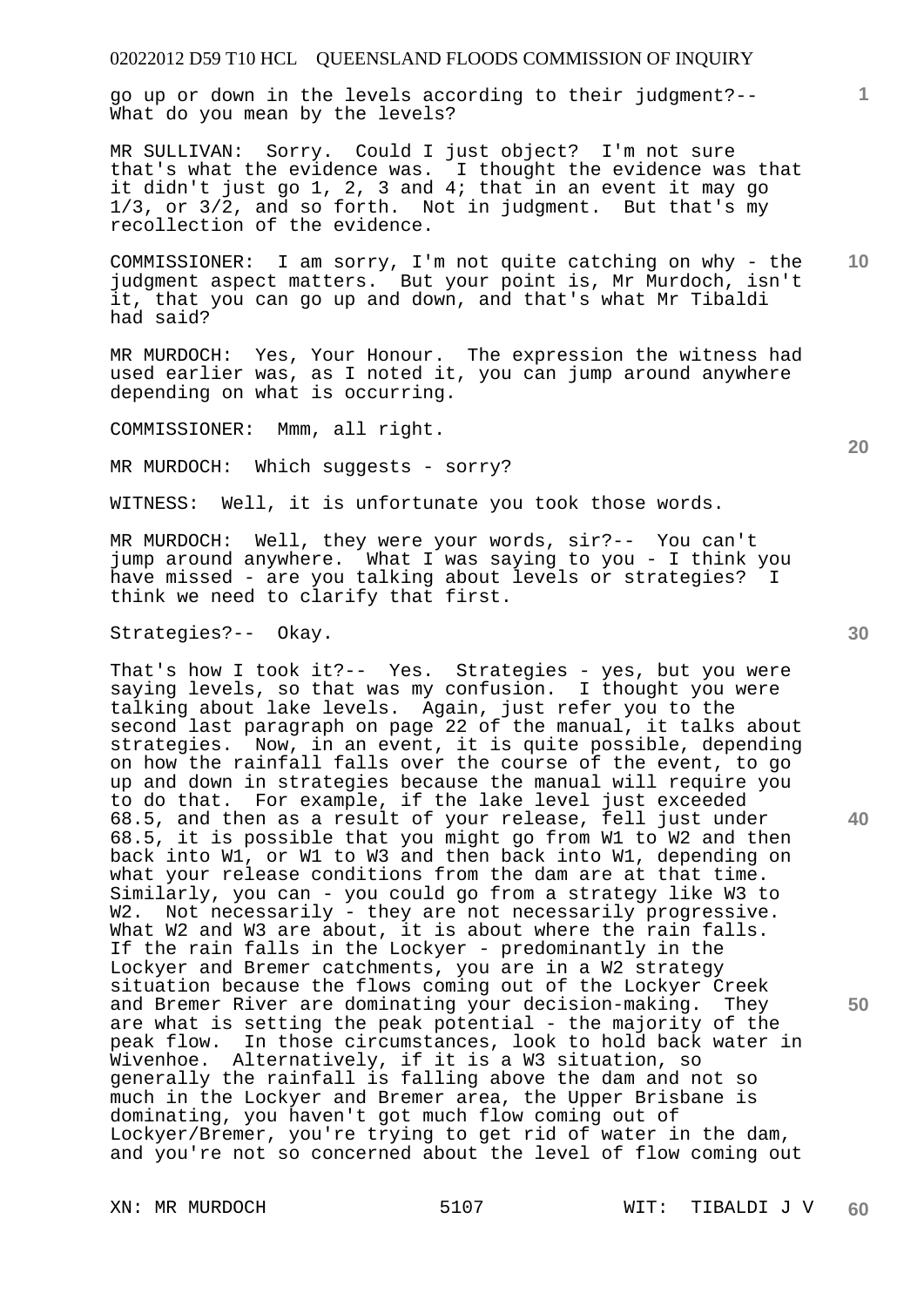of the uncontrolled tributaries, because, as I said, if the rainfall isn't falling there, there is not a lot of flow there. So I guess, as I said, that concept - you shouldn't think of the strategies as sequential. You don't necessarily go 1, 2, 3, 4.

In terms of the report on the operation of the Somerset Dam and Wivenhoe Dam - and I am talking about the 2nd of March 2011 report, which is Exhibit 24?-- Yes.

In part 2 of that we have Flood Event Summary, don't we?-- Part 2, yes.

And can you show me in that any illustration of the concept of jumping around between strategies?-- Look, jumping around, my apologies for using that language. Jumping around gives you a probably false impression. It is more transitioning between strategies. There is no examples in this flood event because once we went from W3, we no longer - we didn't go back to W2, but had the rainfall pattern been different, we could have. I think a possible one to look at for that sort of - you know, you could have a look at the October 2010 event and just see how the strategies fell at that time. I mean, it just - no two flood events are the same. They are just not the same. So it depends where the rainfall falls in the catchment. The catchment area is 14,000 square kilometres and it just depends where it falls. If it is uniformly distributed, you will get a certain flood. If it is all in the Upper Brisbane, you will get another flood. If it is all down in the Lockyer/Bremer, you will get another flood. It depends where it falls  $and----$ 

COMMISSIONER: Mr Tibaldi, I think the question was just is there anything in this flood, and you said no?-- No, it didn't jump around. I can't give you an example from the log there, sorry. My apologies.

**40**  MR MURDOCH: To sum it up, so far as your report's event summary is concerned, it suggests it was entirely sequential, the movement-----?-- With the exception of W2 is missed out, it is 1, 3, 4, essentially.

If I could get you to look at that flood event summary, please? In the part that's page 13, column headed "Background"?-- I have missed that, sorry.

Page 13?-- Yes.

In the column headed "Background"?-- Background?

Mmm?-- Did you say?

Yes. The heading is "Transition from strategy W1D to W1E to W3 and strategy 3." You then in the third dot point say, "Transition from strategy W1E to W3 as it became apparent Wivenhoe Dam level would exceed 68.50 metres. Strategy W2 was bypassed as it was not possible to achieve this strategy by limiting the flow in the Brisbane River to less than the

**10** 

**1**

**20**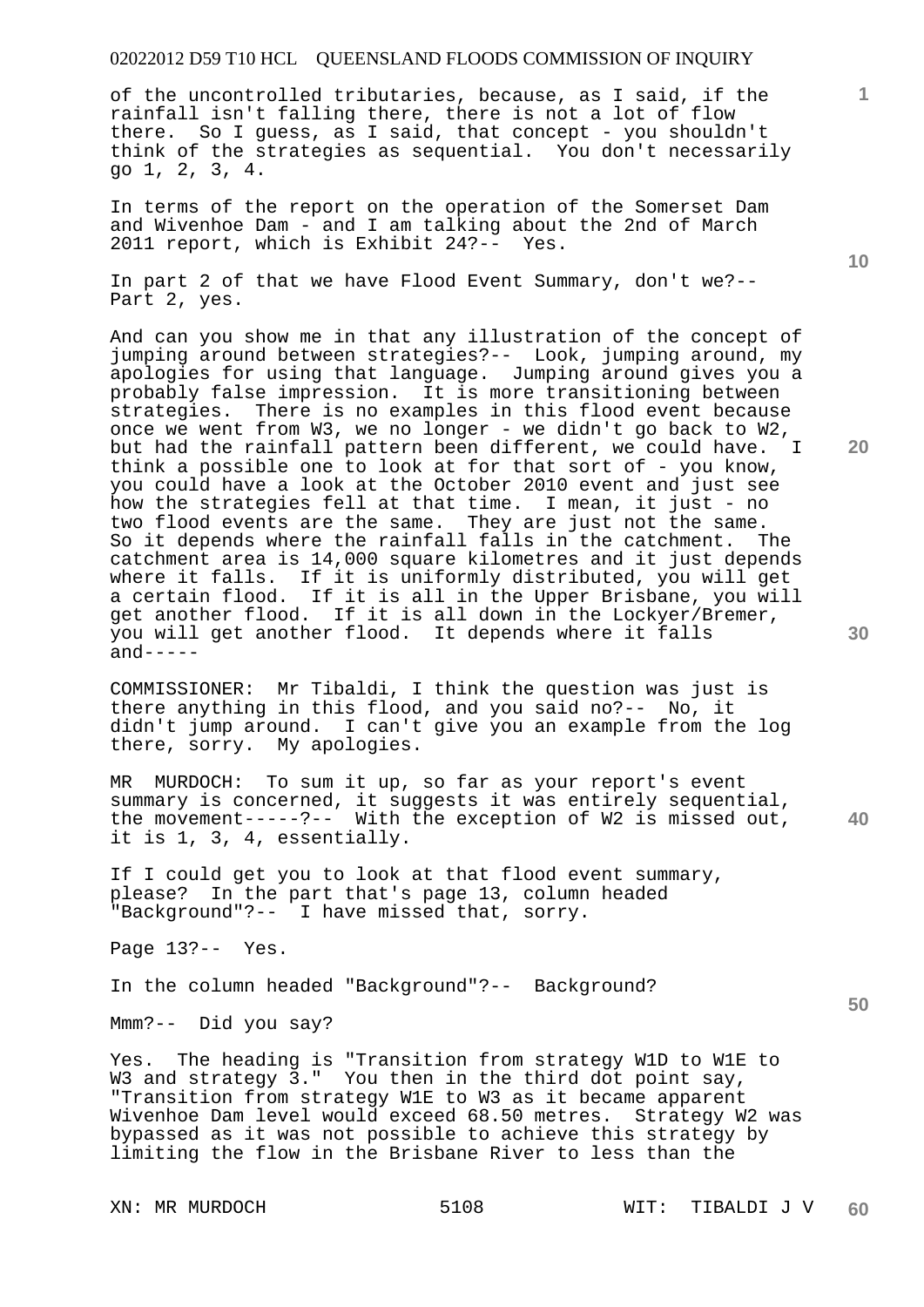naturally occurring peaks at Lowood and Moggill. This is because the calculated naturally-occurring peaks at Lowood", et cetera, et cetera. I won't go on reading it?-- I think it is important to read that bit.

All right. Well, you go on and read - you can read it then?-- Okay. "This is because the calculated, naturally-occurring peaks at Lowood and Moggill were 530 metres cubed per second and 770 metres cubed per second, respectively. For as the release rate from the dam was already 940 metres cubed per second." So if you've already got 940 in the river, it is a bit hard to get under 530 and 770. That's the point of that.

What I want to know, firstly, is were you part of the - any decision to bypass W2-----?-- No.

-----strategy?-- I wasn't in the room at that time.

And the reasons that you set out there for bypassing W2-----?-- Yes.

-----are they reasons that were conveyed to you by the decision-maker or decision-makers-----?-- Certainly not in that first-----

-----who decided to do that bypass?-- Certainly not in my first draft, as I explained this morning, and we've been through that a number of times this morning. The first draft. So particularly if you look in, I think, those drafts that I provided you, which were my work, if exactly those words in there - they may or may not be - you would have to check then they are exactly my words, and there has been no amendment because those drafts were mine.

It is fair to categorise what you've set out as the reasons for the bypass as being speculation on your part, isn't it?-- When I wrote first draft, yes, certainly. Certainly.

**40**  Well, at any time since you wrote the first draft, has there been any evidence that those reasons which you set out were in the minds of the persons who you say made the decision to bypass W2?-- I think there is evidence on the record from the person that made that decision. Otherwise, I pointed to a number of pieces of circumstantial evidence earlier in terms of decisions that were made at 8.15, and directives that were issued at that time. Again, at the end of the day, it is a matter for the - you know, the person. I have gone through that circumstantial evidence, I think. I can go through it again.

**50** 

**10** 

**1**

**20**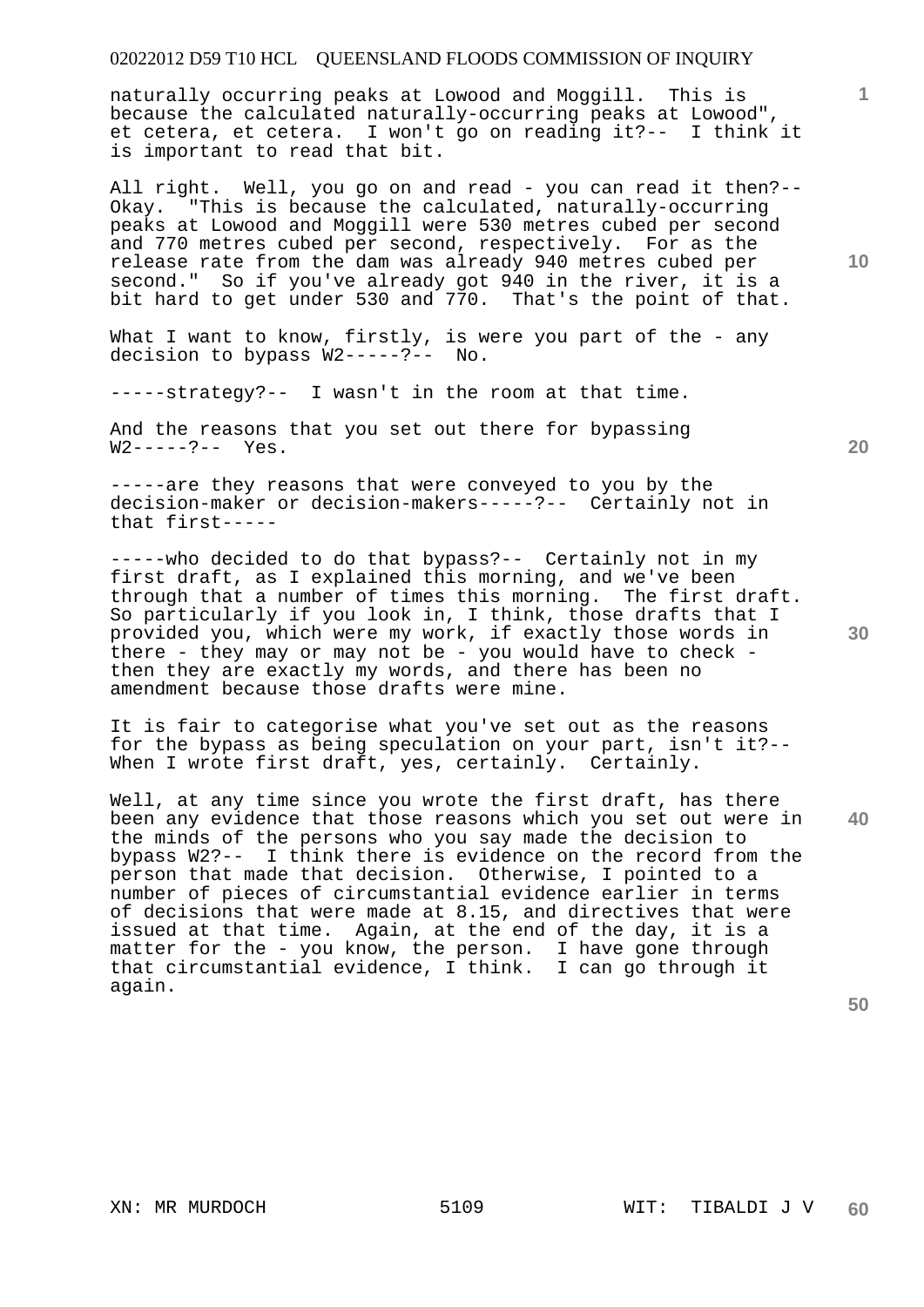If there were persons who at the time believed that W2 was in fact a prevailing strategy, it follows from what you've said that those persons were incorrect; is that right?-- Yes. There was - you could not say we were meeting conditions of W2 at that time. You could not say we were doing that. The flood was too high.

Do you accept that there's a distinction between whether you're meeting the conditions of W2 and whether in fact W2 was the intended strategy?-- A difference between whether you're meeting them, whether it's intended. So could you just give me an example of that? My brain - I'm just having trouble focusing-----

Just to put it very simply, if those who controlled the centre-----?-- Mistakenly increased the release?

No. If they decide that the appropriate strategy is W2 and then issue instructions inconsistent with it?-- Well, if you decided - well, that would be - this is the point I was making before. If you do something like that, you make a firm decision you're in W2, but then instead of decreasing releases which W2 requires, you increase releases, yeah, that would be unusual.

You see, I thought you said in your evidence this morning that there were times when you were preparing the report that you had real concerns that there had been noncompliance with the manual?-- Yes, I talked about that. That was in relation to the spreadsheet on page 23, which as I pointed out - and I pointed out to the Commission back in April or March in my third statement or second statement, I can't remember which there's an inconsistency with the flowchart and the manual on page 23. When the conditions that were - that occurred in January actually occurred, it did - does direct you - if you look at that flowchart, it does direct you to strategy W2, which would have meant a substantial cutback in release if you had applied strategy W2 at that time. However, based on the size of the release, it was obvious - well, based on the size of the release, the only conditions that could be - you could say were satisfied were W3 at that time. And by increasing the release under W3 at that time rather than cutting back as W2 requires, there's no question that action decreased the eventual flood peak. No question. But there is an inconsistency there, as I pointed out, and it's also, I believe, pointed out in at least two of the expert reviews of the report that occurred in March or - last year.

So far as your report - when I say your report, the report that you participated in authoring - is concerned, was W2 ever in play during the January 2011 flood event at Wivenhoe?-- My belief is I can't see any conditions under which W2 could be applied in accordance with the manual. Once the level was above 68.5, which gives you an opportunity to then to apply W2, the flow rates from - the release rates from the dam over that full period were too high at any time to meet the requirements of W2 when compared to the calculated naturally

**1**

**10** 

**30** 

**20** 

**40**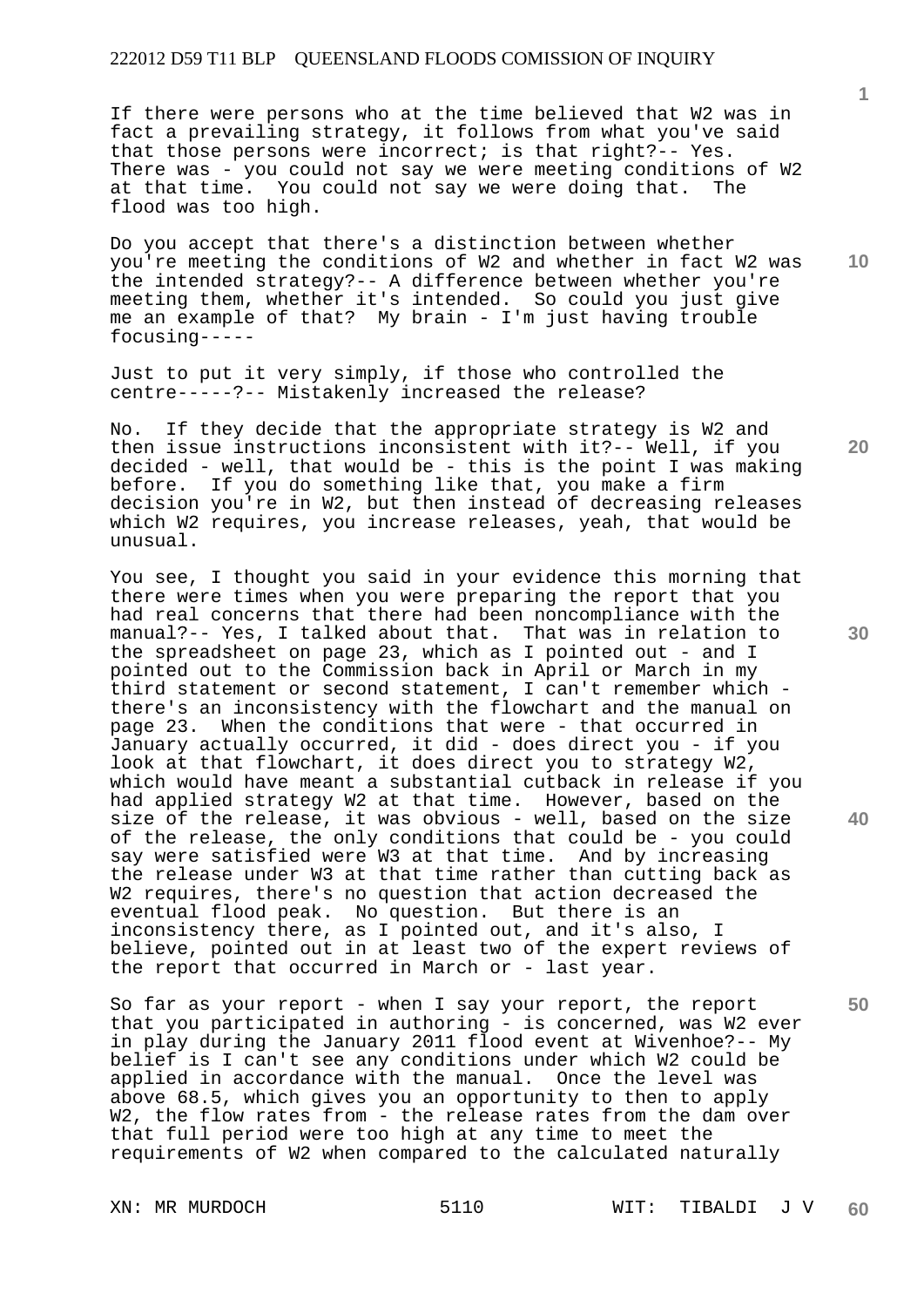occurring peaks. If you read my statement, there's an extensive table in there that goes through that exact concept period by period. I'm happy to go through it with you if you wish.

Have you seen a copy of an email 8.23 a.m. on January 10, 2011, from Rob Drury to Dan Spiller re technical report W36?-- I believe my lawyer showed me a copy of that. I believe I did sometime over the last two days. Otherwise, I may have just heard about it. I can't recall. Could I see it, please? I can see that.

You see that the email from Rob Drury is in response to an email from Dan Spiller?-- Yes, I can.

Spiller had asked the specific question, "Are you now operating under strategy W2 or W3?"?-- Yes.

And the response was, "W2"?-- I can see that.

How can we reconcile the response from Rob Drury, who at the time I believe was the dam operations manager, with your evidence-----?-- Sorry, what was that last -----

-----that W2 had never been in place?-- That's just wrong. Particularly at that time on Monday, 10 January, the flows we were ramping up towards the limit of nondamaging flows at that time. That's towards 4,000, I believe, so you'd be violating every possible - you're not in W2. That's just it's wrong.

Nothing further, thank you.

**40**  MR MacSPORRAN: Mr Tibaldi, my name is MacSporran. I appear for State and Mr Ruffini. Can I ask you something quickly about the manual. Do you have a hard copy of that still with you?-- Yes.

Could I take you to page 24. It's Exhibit 21, I think, page 24?-- Yes.

We start on page 24 with the W strategies, commencing with W1 in a general sense firstly?-- Yes.

**50**  It sets out that that applies with lake level is less than or not expected to be over 68.5 metres and the maximum release rate is 1900 CUMECS; is that so?-- That's what it says, yes.

But then W1 is broken down again into a series of subcategories; W1A through to and including W1E; is that so?-- Correct.

And each of those has its own height and release rates that stipulates whether you're in that strategy or the next?-- Yes.

XN: MR MacSPORRAN 5111 WIT: TIBALDI J V **60** 

**30** 

**20**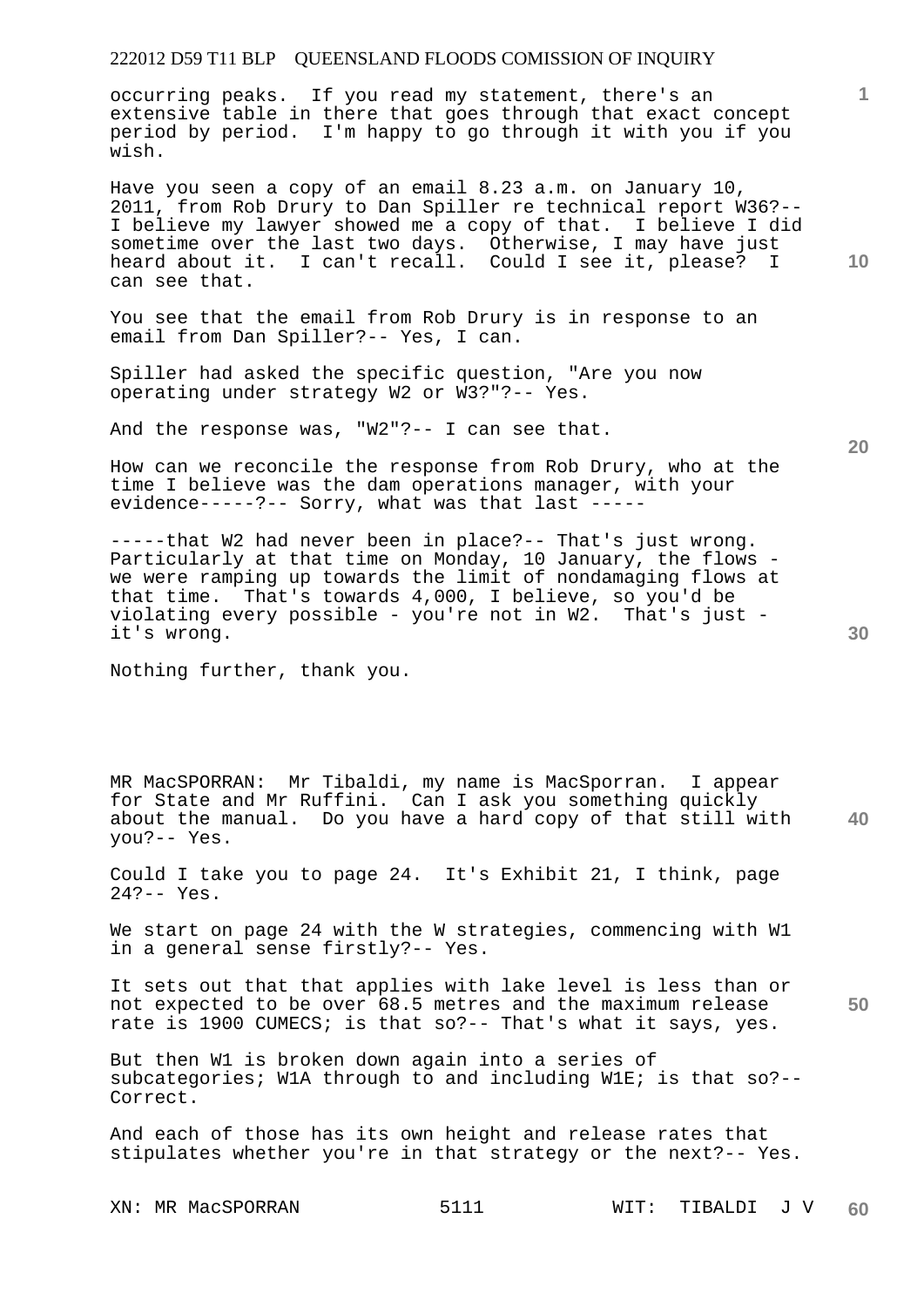**1 10 20 30 40 50**  So for instance, 1A is a lake level greater than 67.25 metres and a maximum release of 110 CUMECS?-- That's correct. So if you are over that level, are you then automatically in strategy W1A?-- Over 68.5, yes - 67.25, sorry, yes. You're in 1A, and is that maintained, that position, as long as your maximum release is not greater than 110 CUMECS?-- Well, it will depend what's happening - what flows are coming out of Lockyer Creek. There might be hundreds of CUMECS coming out of Lockyer Creek, which may - again it just depends  $on---$ What's happening in the global sense?-- That's right. Yes. I won't take you through them all, but they all have their own heights and maximum release rates up to the maximum for W1 of 1900 CUMECS?-- Right. Then W2 comes in, as we've said, for a lake level between 68.5 and 74?-- Yes. And that's the same lake height relevant to W3?-- That's correct. The difference between W2 and W3 is the limiting natural flows in Lowood and Mogill?-- That's right. As I said a few times, that this is to do with when the rainfall is falling, whether you're in W2 or W3. Bearing those features in mind, can I take you then to the flood event summary in your report section 2. It's at page 13. Mr Murdoch looked at this a moment ago. Exhibit 24. And we see the comment at page 13, the left-hand column under "Background", that the transition has been from W1D to W1E based firstly and primarily upon the proposition that the lake height or level has exceeded 68.25 metres; is that right?--That's right. And on previous pages there's a number of examples like that. Yes. And you give the time of that as being 2200 or 10 p.m. on 7 January, the Friday night?-- Yes. Now, in terms of what evidence there is as to which strategy you're in at a particular time, when you say you're looking for evidence of it independent of the engineer's say so, that figure of the lake height of 68.25 being exceeded at that time on Friday night, is that an objective fact that can be checked?-- It is. Where do you find that? That's just a data set that's

available to the engineers?-- Yeah, there's two sources of that sort of data: there's the continuous electronic readout that is received in the flood centre in realtime that measures the water level. To verify that, operators at the dam read a gauge board approximately every one hour and provide a manual reading that can be crosschecked against the electronic data.

XN: MR MacSPORRAN 5112 WIT: TIBALDI J V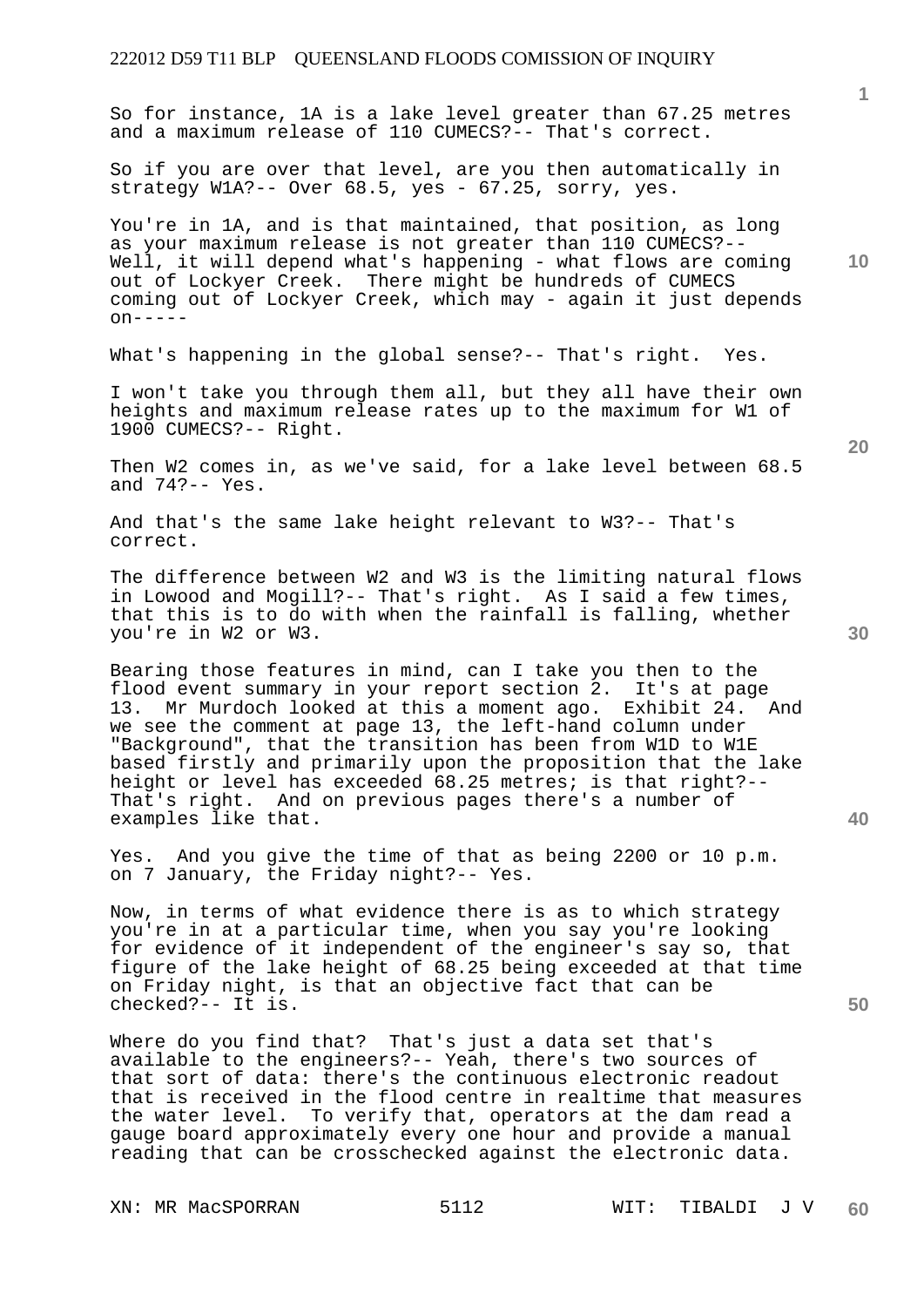I imagine that those sources of that data have to be easily available, because that's a very important consideration when you are managing the dam, isn't it: the lake height?-- That's right. And if - I mean, even between hours if you have uncertainty, it's just a matter of contacting the operators who are on duty 24 hours during a flood event and instructing them to gauge take a gauge board reading for you - a manual reading.

So the engineer or engineers towards the ends of this event that were on duty would be keenly observing and monitoring the change in lake levels?-- Oh, yes. What happens is that in the gate operations spreadsheet, the manual data must be put in manually. So as you obtain a gauge board reading, you'll actually type that into the spreadsheet. So it's pretty hard not to be aware of the lake level at any time.

**20**  The operational spreadsheet, as you call it, that's a contemporaneous record. It's an ongoing record as you operate the dam?-- Yes.

Is it fair to say that would be one of the more accurate records kept of how the dam is operating?-- Yes.

Because it is contemporaneous?-- Certainly it is, and it's crosscheckable too in terms of the directives and the confirmation of the directives that are received back from the operators and the gauge board. When you've provided with a gauge board reading, it's generally provided either fax or email so you can sort of - there is quite good opportunities to crosscheck the data in that sheet.

And we see then the next dot point is transitioning from W1E to W3 on the basis that the dam level would exceed 68.5 metres at 8 o'clock on Saturday morning?-- Yes.

That again is a verifiable level from the same records you've just been talking about?-- Correct.

There's no guesswork or speculation about the lake height at that time on Saturday morning, is there?-- No.

If anyone wants to check that, it can be looked up very readily?-- That's correct. That's a permanent record in a database.

And once the lake height goes over 68.5, the manual dictates that you are in strategy W2 or W3, whether you like it or not?-- That's correct.

And the engineer, I take it, on duty - or engineers - do not have a checklist beside their workstation that has a box that says W1 or W2 or 3 or 4 which you tick and a bell sounds when you change strategies, I take it?-- No. No, that's right. Although I think it's a good - I guess for clarity it's good to record the strategy. That's why we're doing it now. But at that time a change in strategy like that just simply wasn't

XN: MR MacSPORRAN 5113 WIT: TIBALDI J V

**1**

**10** 

**30** 

**40**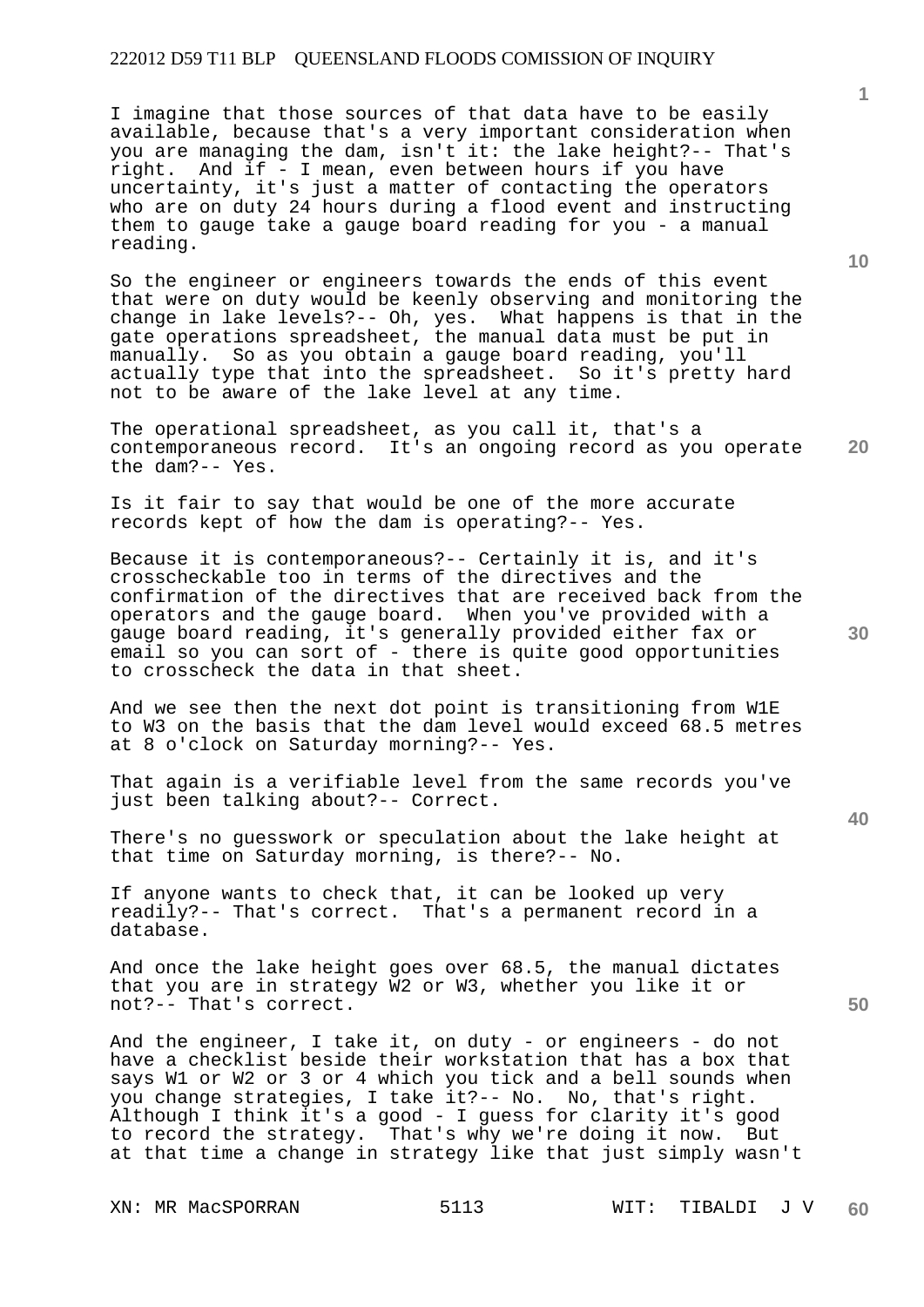recorded. Primarily, in my view, because it was obvious.  $B<sub>11</sub>+ - - - - -$ 

It's obvious when the lake level reaches a certain point you have to be in a higher strategy than W1?-- Yes.

The only issue for determination is whether you're in W2, 3 or 4?-- That's correct.

And as you've set out here, you have analysed the data and very readily came to the conclusion that it couldn't be W2, because the naturally occurring flows at Lowood and Mogill had already been exceeded by the releases from Wivenhoe at 800 or 900 CUMECS?-- That's right. Even if we had completely closed the gates, then we wouldn't have been able to apply W2. There was too much water already in the river, so it just couldn't be applied.

If, as an operating engineer, you had wanted to be in W2, as you said at one point you thought that was what was required by the manual, and according to the flowchart on page 23, it was?-- Yes.

You would in fact have been required to close the gates and decrease the release rate?-- That's right. You would have had to cut the release back, as per my statement, from about 920-odd CUMECS - cubic metres per second down to something in the order of 100.

So even though you have been criticised in one sense for in fact not having gone beyond W1, if you had in fact gone to W2 you would have been in a lower release rate strategy?-- That's correct.

In those circumstances?-- That's correct.

But as you say, the objective data as to the actual release rates meant you had to be beyond W2 and obviously in W3?-- There was no - that's where we were.

Those release rates, again that's data that can be checked by anyone and verified; is it not?-- That's correct. Again there's crosschecking, because the operators, once they seen a gate operations directive to open gates at the dam, they will - once they have undertaken those actions, they will send back the confirmation that that has been undertaken. The flow rate can then be determined through a calculation that is based on the opening of the gate and the water level in the dam.

Now if I can take you to the far right-hand column headed "Strategy". In the fourth dot point you talk there about strategy W3 also required lower level of manual objectives to be considered. That's the case, is it not, as spelled out in the manual?-- That is in the manual, yes.

The primary objective of W3 is to minimise inundation in urban areas?-- Yes.

**1**

**20** 

**10** 

**30** 

**50**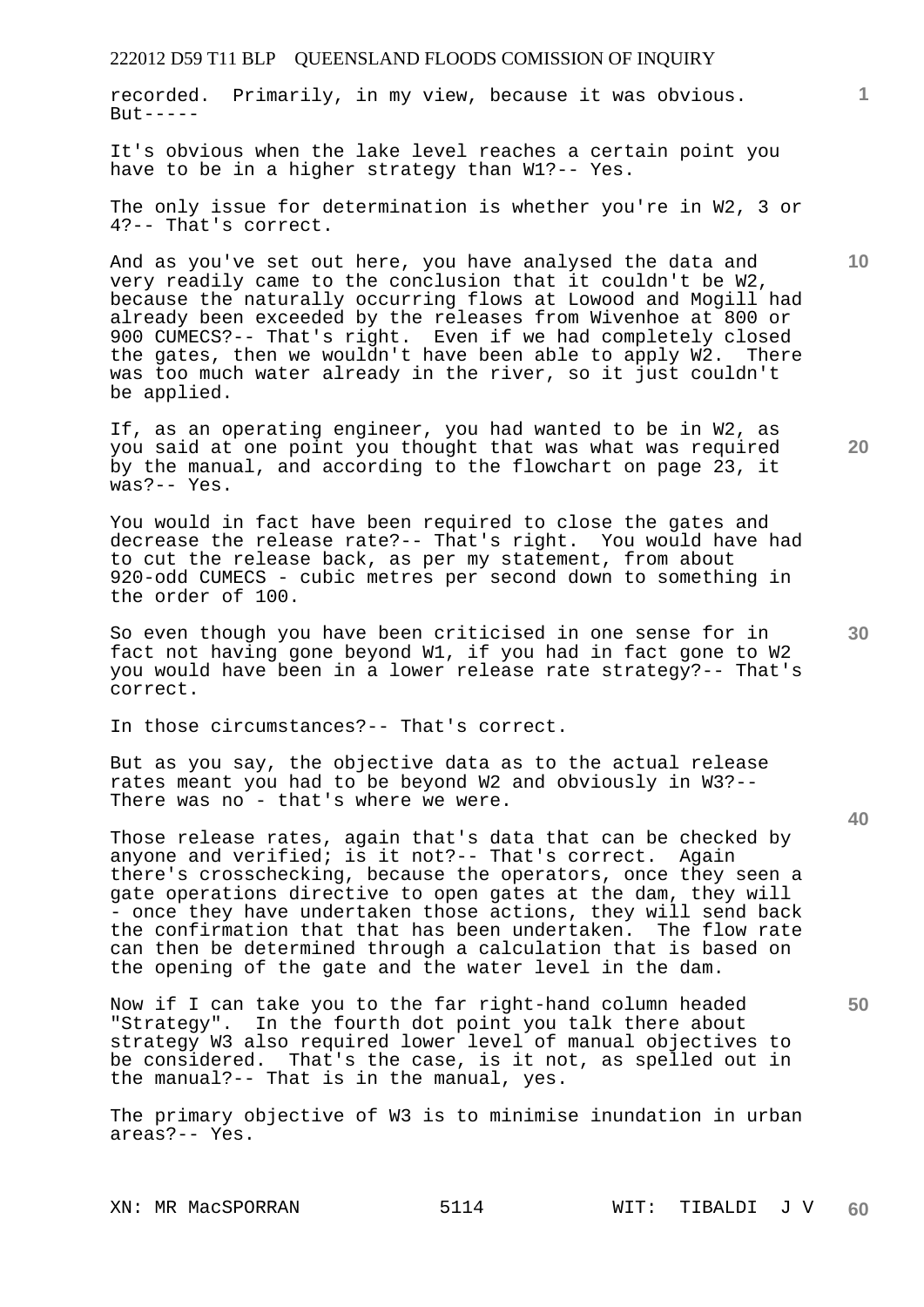But you're required, as you say here correctly, to also consider lower level objectives, which are protect, in effect, the bridges in this case - the two main bridges?-- That's correct.

And that was being done, it seems on the objective facts, as to what the release rates were at this time?-- Yes, that's right. As stated in the flood event report, I think, there's no question that at this time we were operating to keep those bridges open, and that's clearly - there's no dispute with that as far as I can tell.

And not only is there no dispute that that is what was happening?-- That's what was happening, yes.

But that was what was required to be happening when you first entered W3, because you're required to keep the lower level objectives in mind; is that so?-- As I said before, it depended - it would depend on the rainfall. I mean, if you got a very intense event - like, such events are possible. So that as soon as you exceed 68.5, you could go straight to the limit of nondamaging flood. That is possible. But the rainfall and stream flow and lake level conditions at the time this transition occurred in my view didn't warrant that. As I said, you don't go to that lightly, because you will cause considerable disruption, not only by taking out the bridges, but certainly there will be low-level flooding around Brisbane.

If you, as soon as you go to W3, you open the gates to the maximum allowable under W3, which is 4,000 CUMECS?-- Yes.

You close those bridges immediately?-- Well, you couldn't release 4,000 CUMECS because you've got to remember that-----

Sorry-----?-- -----you're also getting-----

-----the combined flows?-- Yeah, the combined flow at 4,000. But you'd certainly close those bridges. Also, again I think it's been before the Commission in previous statements - I've read in some of the later statements - damage curves from the Brisbane City Council indicate quite a few million dollars damage once you go to that 4,000 CUMECS in the river. So it's not something you'd do without some certainty that's required because it's - you know, you're going to cause problems.

But additionally if you release that maximum permissible from the dam to make combined flow 4,000 at Mogill, you don't leave any room for the risk that rain might fall to exacerbate the volumes of water below the dam, do you? You take a significant risk in releasing at that rate early?-- That's right, and that was some - I mean, in terms of movement of weather forecast during the January event, there was a continual forecast for a southward moving system which indicated that the bulk of the rain would fall below the dam. That didn't occur. In some ways it's fortunate, because if it had, the flood would have been worse, in my view.

**10** 

**1**

**30** 

**40** 

**50**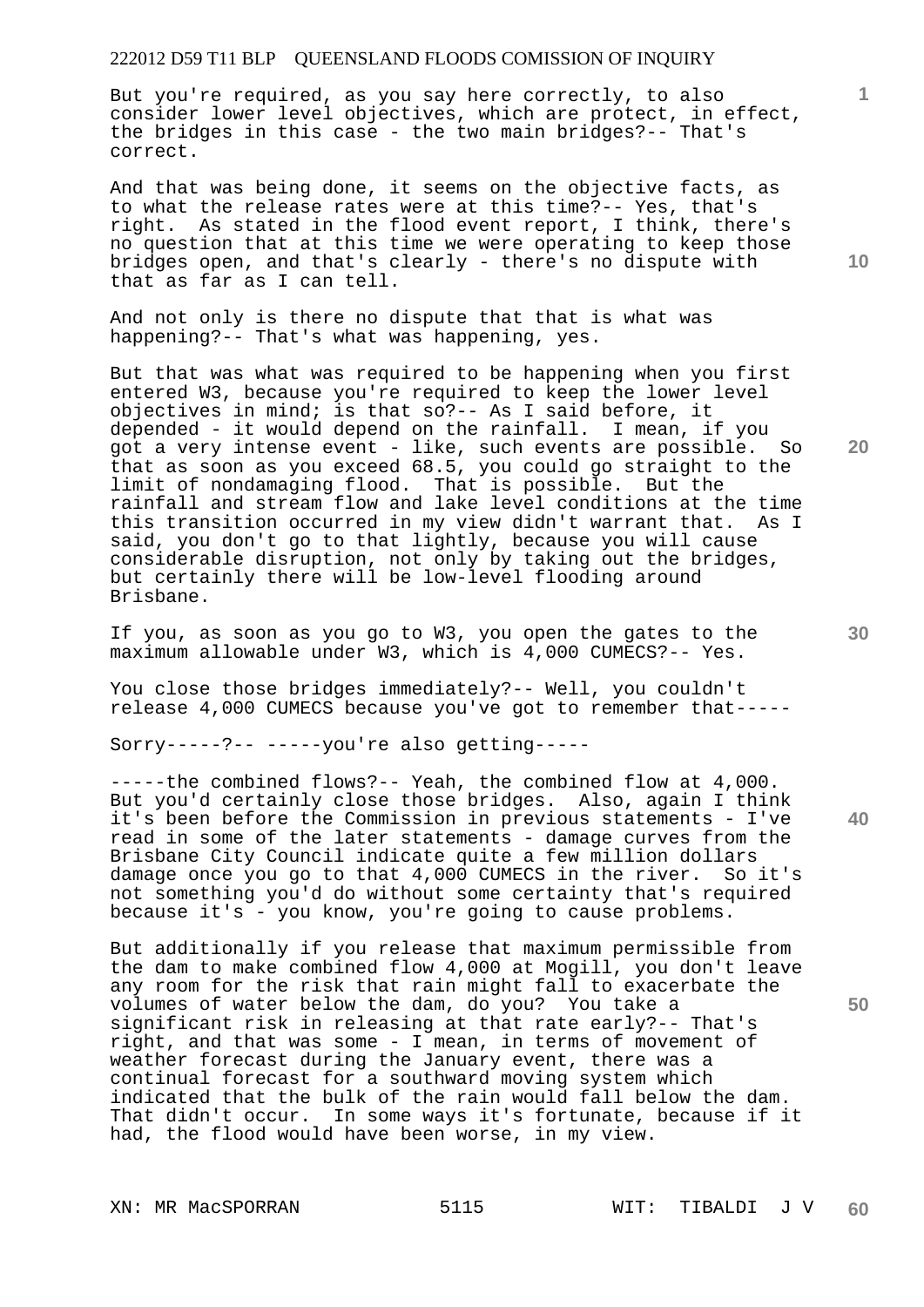With that forecast in mind, it would have been irresponsible to ramp up the releases in W3, would it not?-- That's my - at that point in time I think that would have been a very irresponsible thing to do.

If you had been a clairvoyant and had known that the forecast was wrong about rain falling below the dam but that there was a massive event coming in above the damn, you would have released water earlier?-- Yeah, if we had known at that time what was coming three days later, the right decision would have been to ramp up to 4,000 then exactly at that time. If you knew what was coming three or four days later, or three days later, whenever it was, yeah, definitely that would  $h$ ave-----

If, as the case, you didn't know, you were required to responsibly hold back the releases?-- You've got to really make a judgment on the best call, and that was the best judgment we made at that time. As you say, if you can see the future, for sure. But you can't, so that was just the best call we made.

I understand. Can I take you then to that column with the heading "Strategy". We see there Wivenhoe Dam outflows were more than doubling the natural peak flows at Mogill, increasing releases from Wivenhoe Dam to produce a flow rate at Mogill of up to 3,000 CUMECS would have meant transitioning back to operating strategy W1 in around 18 hours from this time. Is that an example of the ability and possibility of moving down strategies as opposed to sequentially up strategies?-- Yeah, it's I guess trying to provide some explanation as to the consequences of ramping up the release. Like, not only are you going to cause some damage, but you're also goes to going to put yourself back in a lower level strategy. It really just depends what the rain is going to do, and that's the dilemma. Certainly if you want to operate - if you're prepared to accept that damage occasionally, like last week we would have got it, we can ramp up. But what you said is correct.

Can I take you to the next page, page 16. This is the period Sunday, 8 in the morning until 2 in the afternoon. Again the third column - the last column on the right under the heading "Strategy" you say, "Although the inflow estimate of 1.1 million megalitres was based on a forecast, it resulted in an expectation that if rainfall continued, there may be a need within the next six hours to transition to a situation where minimising disruption to downstream rural life was no longer considered," and so on. "That would result", you go on to say, "in the closure of those bridges and flooding down in Brisbane"?-- That's right.

Is that an example of considering the priorities between your primary objective in W3 to minimise inundation in the urban areas, and the need to consider the lower objectives of protecting the rural environment?-- It is. And I believe that notation resulted from a situation report that was developed by engineer Malone on that Sunday. But yes, it's certainly an

**10** 

**1**

**20** 

**30** 

**40**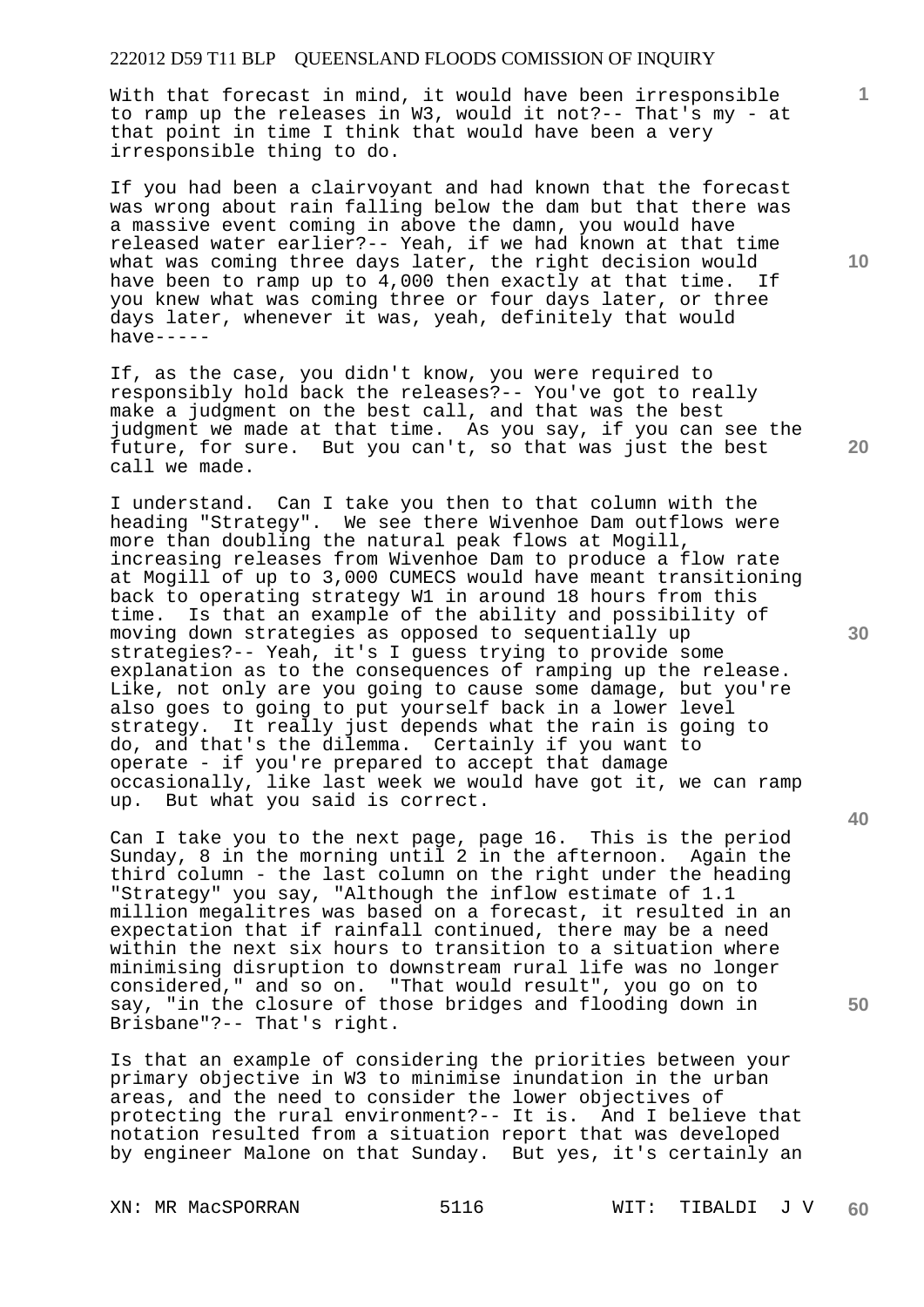example.

If you finally go to the next page, page 17, which covers 2 o'clock Sunday afternoon to 7 o'clock Sunday night, do we see there in the first dot point in the right-hand column, "It was decided at the end of the period", that is, 7 o'clock Sunday night, "to no longer consider minimising disruption to downstream rural life and to focus only on protecting urban areas from inundation." Now, does that mean that you're in W3 all through this period, but as at 7 o'clock on Sunday night you've been forced to abandon the lower level objectives of protecting rural life and concentrate on the prime objective of W3, to minimise urban inundation?-- That's correct.

So is that an illustration of the stages that you go through within a strategy to deal with the various objectives within the strategy?-- It is. I mean, they are the sort of considerations that I believe reflected what occurred during the event. You can see even then the lake level is only 68 it's still at that point only 68.58, but obviously we know there's some inflow on the way. I guess that's the dilemma. I mean, you know, 68.58, you've still got almost 8 metres of space until - sorry, 6 metres of space - 5 and a half metres to allow 47, so there's still a lot of volume still in the dam, and it's at that point at which you make the decision to ramp up. And it's a judgment call, and it's really - we've put on the table when we made that call; why we made it; all the circumstances around it. I think it's for other people to judge it, whether it was right or wrong. But certainly if you consider the information available, I thought the decision was reasonable. If you look at it in hindsight and you know that three days later you've got a massive amount of rain, it's very easy with hindsight to see that yeah, we should have - if you know the full history of the flood event, you'd ramp up before it started.

As we said earlier, the change from one strategy to the next can be largely based upon the lake level, and in particular levels above 68.5 dictate you go into - or you come out of W1 and necessarily go into W2 or 3. And that would happen with the knowledge of the engineer in control, would it not, because you're monitoring those heights - those levels?-- That's true. There is an awareness at all times through the spreadsheet. Because you're physically typing in numbers, you've got to physically type in gauge board readings, that you know what the lake level is.

If the engineer in control is making decisions by issuing directives for gate opening strategies to produce a flow at a certain level, he also knows what the release rate from the dam is, doesn't he?-- Oh, he knows the release rate, yes, certainly.

He makes conscious decisions to regulate the release rate?-- Again at all times you're seeing an hour-by-hour release rate, not only at time now, but also predicted into the future, and that's essentially what you're operating on. So you've got a very clear understanding of release rate at any point in time.

XN: MR MacSPORRAN 5117 WIT: TIBALDI J V **60** 

**10** 

**1**

**20** 

**30** 

**40**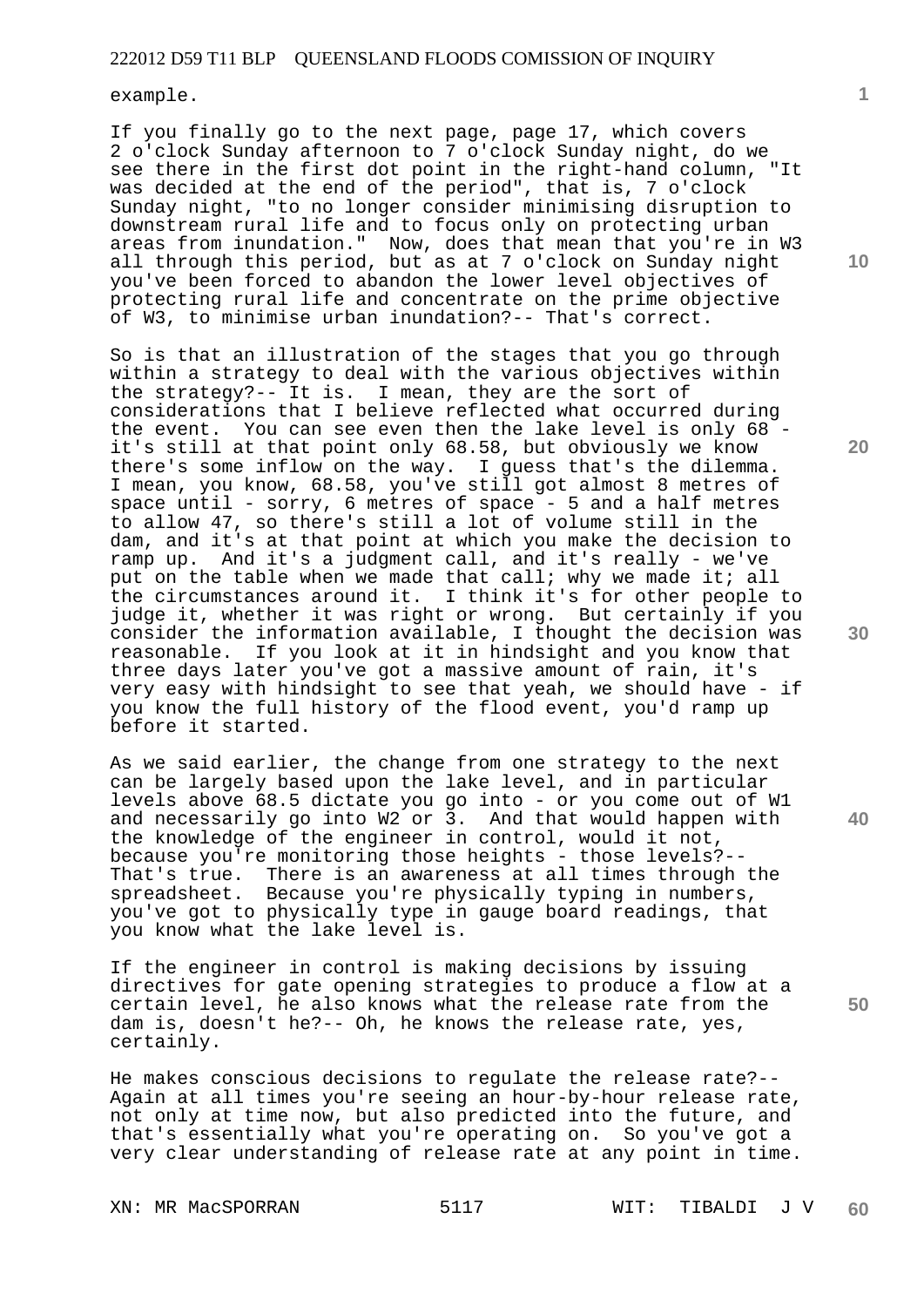It's just a matter of looking at the screen, and the same as the level.

**10** 

**1**

**20** 

**30** 

**40**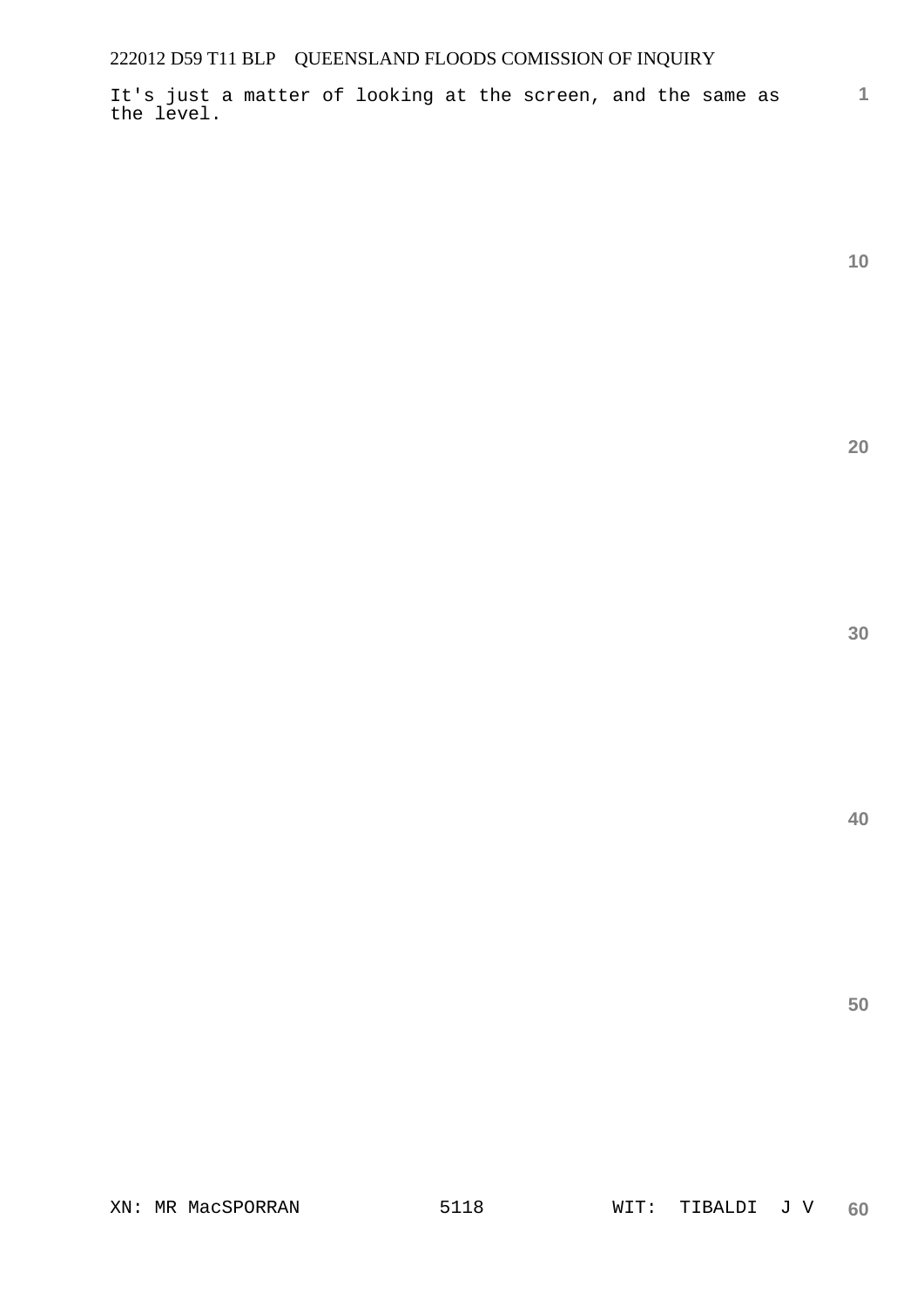So, knowing your level, making decisions about release rates accordingly, whether you have recorded what strategy you are in or not, you have necessarily turned your mind to that strategy, haven't you?-- Yes.

I mean, you can't do it automatically, you must be aware of what strategy you're in by virtue of knowledge of those facts?-- That's true.

Thank you.

COMMISSIONER: Mr Tibaldi, in your approach, which is to look at the objective circumstances and draw an inference as to which strategy applies - that's your approach basically, isn't it?-- Yes.

You look at actual lake level. You never factor in prediction; in other words, you know that some of the strategies say lake level is predicted to be between 68.5 and 74?-- Well, in drafting the report, I couldn't - I wasn't in the room so if someone had said, well, really I transition at W3 at such and such a different - an earlier time before it was 68.5, I would have put that in the report. I guess - you know, that's the situation. You know, certainly when the guys read my draft, changes were made, you know, associated with things that I couldn't know because I just wasn't-----

All right?-- Wasn't there.

But your fundamental approach assumes that prediction doesn't come into it, it's the actual lake level?-- In drafting the report I did that, but I would - as you would no doubt be aware in the manual, it does give you - it does talk about likely lake level, so there is that ability there. For example, if you had a probable maximum flood event where the lake would rise very quickly, there's the ability within the manual to make a release, you know, really ramp up the release before 68.5. That ability is there because it does talk about likely.

All right. Thank you. I think now if we go to you, Mr Ambrose.

MR AMBROSE: Mr Tibaldi, I act for SunWater and Mr Robert Ayre. You were asked questions by Mr Callaghan about paragraph 28 of Exhibit 1,049. Can he be shown that, please? Do you see that, "Strategy labels are generally only attributed after the event as part of the reporting process."?-- Is this Mr Ayre's statement?

Mr Ayre's statement?-- Okay. Yes, I'm with you now. I can see that.

I just want to put that in context, if I may? Could you have a look, first, at paragraph 24 on the same page?-- Yes.

**10** 

**1**

**30** 

**40** 

**50**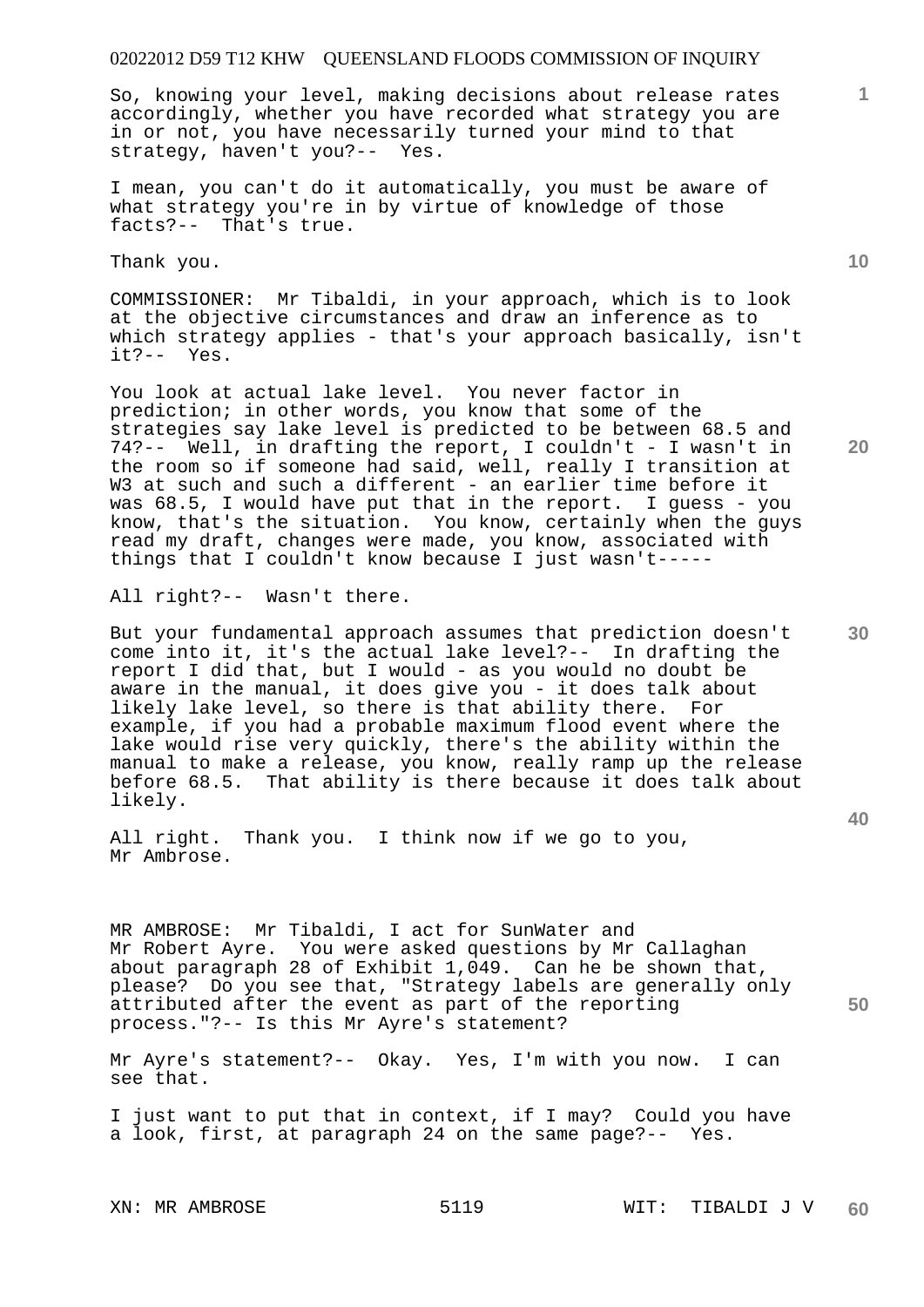Those terms, the Ws by name, are not necessarily referenced at any particular time during a flood event. What is referenced, it is suggested, are the actual gate releases, rates, the lake levels and the downstream peak flow rates, and that's done because that's the actual operational strategy that's being employed by the flood engineers, isn't it?-- Yes. As I said, the screen you sit in front of as a flood engineer has the information that is referred to in that 24.

At paragraph 25, you agree with that, don't you, that, "The flood engineer is focussed on release rates and meeting the appropriate objectives."?-- Yes.

And you agree with 26, I suggest to you, "Agencies that receive Situation Reports don't necessarily understand what a strategy label might mean as they have got limited exposure to the Manual of Operations."?-- That is certainly true.

And those people who read the Sit Reports are generally more interested in actual flow rates, flood levels and what might be happening to them or the people that they have to look after?-- That's correct. I'd agree with you.

So, 27, just to be complete, strategy labels are sometimes referenced in directives because directives are being given to flood officers or dam operators, I should say, at the actual dams, because they have some familiarity?-- That's true. Oh, well - look, I think it's true, you but I'm just struggling right at the moment - thinking about strategy labels referencing directives, but  $I - I$  certainly agree that the dam operators have a much better understanding than others because they do undergo annual training and-----

Yes?-- -----regular training, so from that point of view that's correct.

Flood engineers, I suggest to you, cannot obviously influence the amount of water flowing into the dams?-- No.

And, similarly, flood engineers cannot stop the naturally occurring peak flows at either Lowood or Moggill?-- Correct.

The only operation that flood engineers can undertake, I suggest to you, is to make releases at appropriate rates and in the appropriate volume?-- That's correct.

So, if a flood engineer were to say at any one time, "I choose to apply W3 strategy.", nothing is magically going to happen?-- That's true.

So, in that context have a look at paragraph 29 of Mr Ayre's statement, "The flood engineer selects the strategy by testing different release date rates and then assessing the suitability of release rates in respect of achieving objectives. That action" - sorry, "The action that informs the choice of strategy is, in fact, the gate release rate and how that manages the lake levels and the downstream flows."?-- I'd agree with that.

**10** 

**1**

**20** 

**40**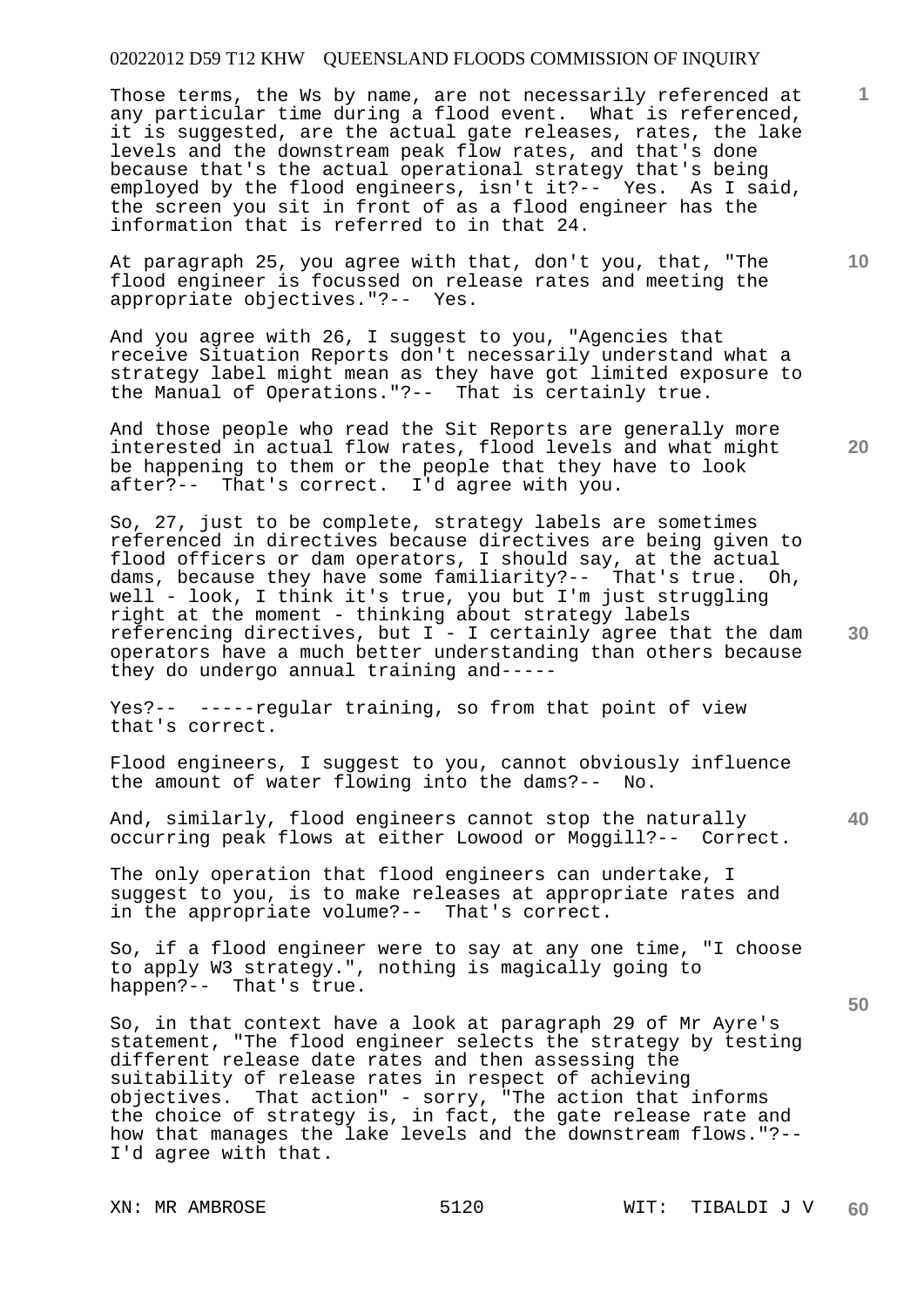That's how, I suggest to you, the strategies are chosen?-- Certainly seems reasonable.

So then we go to 30, if you would, and it gives an example, for example, "By Friday, the 7th the Flood Operations Centre was cognisant of the need to protect urban areas", I suggest, "from inundation evidenced by the decision to make releases greater than the naturally occurring peak at Lowood and Moggill.", and it was only when the lake level reached 68.5 as well would W3 be formally engaged?-- I see what you're saying and I agree with that.

All right. Now, you were challenged again by Senior Counsel assisting the Inquiry about evidence to prove or disprove that you were applying the wrong release rates and hence the wrong strategy; do you recall that?-- Yes.

MR CALLAGHAN: I object. I don't know that I suggested that wrong release rates were being applied.

MR AMBROSE: Well, the record will show it. Can I move on?

COMMISSIONER: If you want to ask the question, "If that proposition were put, what would you say?", you're welcome to do it.

MR AMBROSE: I want you to assume you were challenged on the absence of the ability to find evidence that engineers applied the wrong strategy?-- Well, as I say-----

Just assume that's what you were asked about for the sake of these questions?-- I see. I'm with you, sorry.

I want you to assume that you're in W3. I want you to assume that the lake level at Wivenhoe is 68.5 metres and that you have got an abundance of storage capacity. If the decision by the flood engineers was to make a release of 3500 CUMECS, I suggest to you this would cause urban inundation to some extent?-- To some extent, according to the Brisbane City Council damage curves, correct.

And it would provide evidence, would it not, in very stark terms that you were not operating in accordance with W3, being principally designed to protect the urban areas?-- Yes, correct, and also the - you know, the requirement to consider lower level objectives.

**50**  That's right, that's right, because, in fact, while you have got an abundance of storage to effect the principal objective of W3, that would be to avoid higher releases?-- Yes. I agree with that, provided the storage is not threatened  $by----$ 

That's what I said?-- -----intense rainfall, yes, okay.

68.5 and an abundance of storage capacity?-- Well, look, I agree with that premise.

**20** 

**10** 

**1**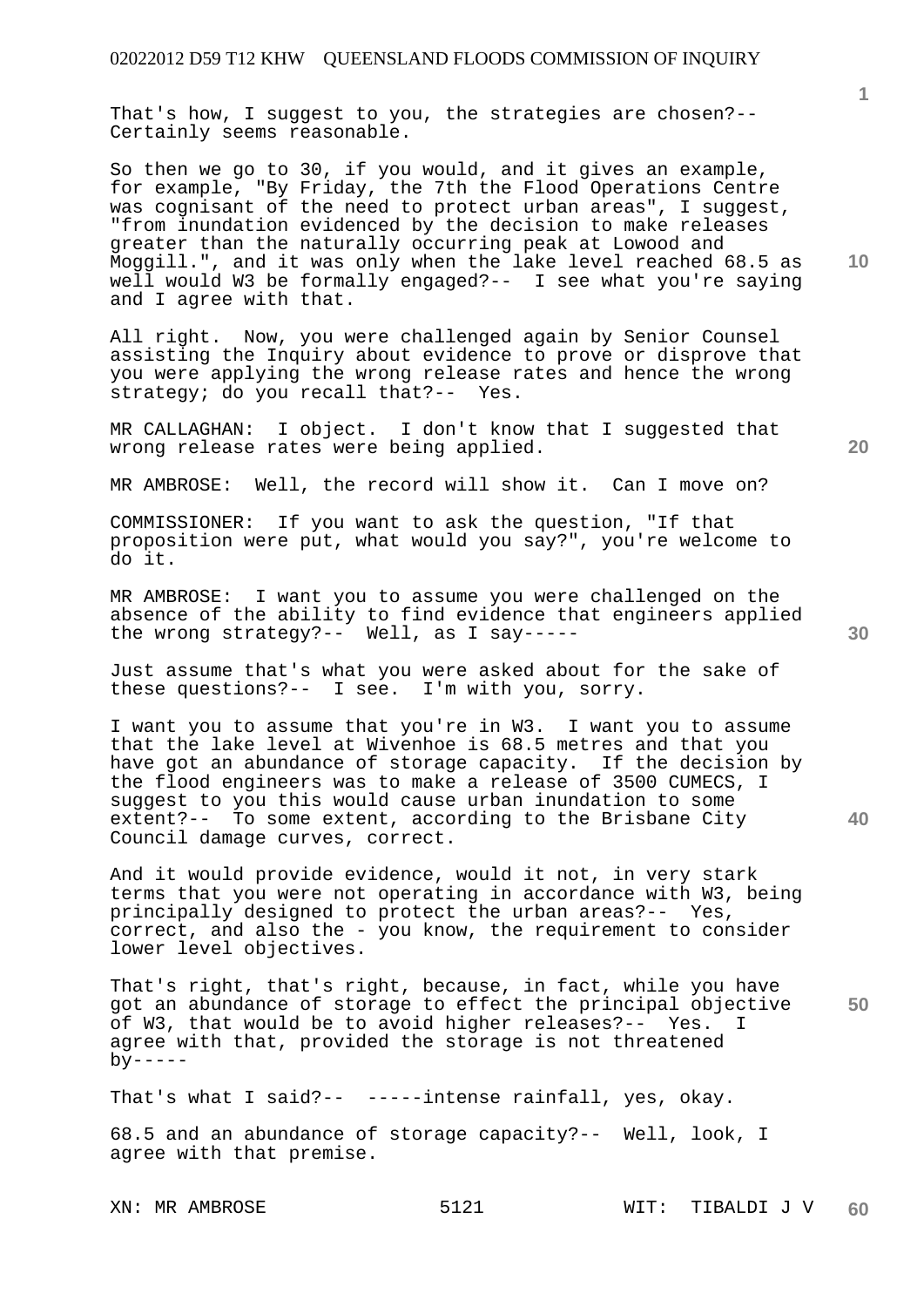If you made higher releases, then you would be going contrary to the manual at 8.4, I suggest to you, which says that you're obliged to provide optimum protection of urbanised areas from inundation?-- Yes.

You wouldn't be doing that, would you?-- No. In my view, if you did what you're suggesting that would be the wrong decision.

You wouldn't be operating as a dam mitigation technique, in fact you would be operating as a dam - flood causing operation; isn't that right?-- I - what I'm saying is that would be the wrong decision.

That's right?-- I wouldn't agree with what you're suggesting.

So if, in fact, you used the capacity for storage, you would be operating in accordance with Strategy W3, you would be providing optimum protection for urbanised areas for inundation and at the same time, perhaps even coincidently, you would still be minimising damage to the rural areas?-- That's correct.

You would be complying in all respects with the manual?-- I believe so.

Making higher releases would be inconsistent with the operation of the manual?-- Certainly in the circumstances you have described there's no - there would be no justification for higher releases, in my opinion.

I will take another situation. Here on Friday the 7th, flood engineers might have chosen to effect releases in accordance with strategy W2, they might have chosen to do so if that was their aim. You agree they might have chosen to do this?--  $It-----$ 

COMMISSIONER: On Friday, sorry?

MR AMBROSE: Yes, on Friday. Even on Friday.

COMMISSIONER: What date is Friday?

MR AMBROSE: The 7th?-- Well, they couldn't - in my view they couldn't choose W2 at that time because the lake level was less than 68.5.

COMMISSIONER: Unless we are getting into predicted territory.

MR AMBROSE: I am talking about releases. They might have chosen to effect releases in accordance with W2?-- Oh, I see what you're saying.

That is to say, releases from Wivenhoe that would be below the naturally occurring peak flows at Lowood and Moggill. You're not at - you're not 68.5 yet?-- You're still in W1. I will just have to consider the requirements of 1A, 1B, 1C, 1 - you

**10** 

**1**

**20** 

**50**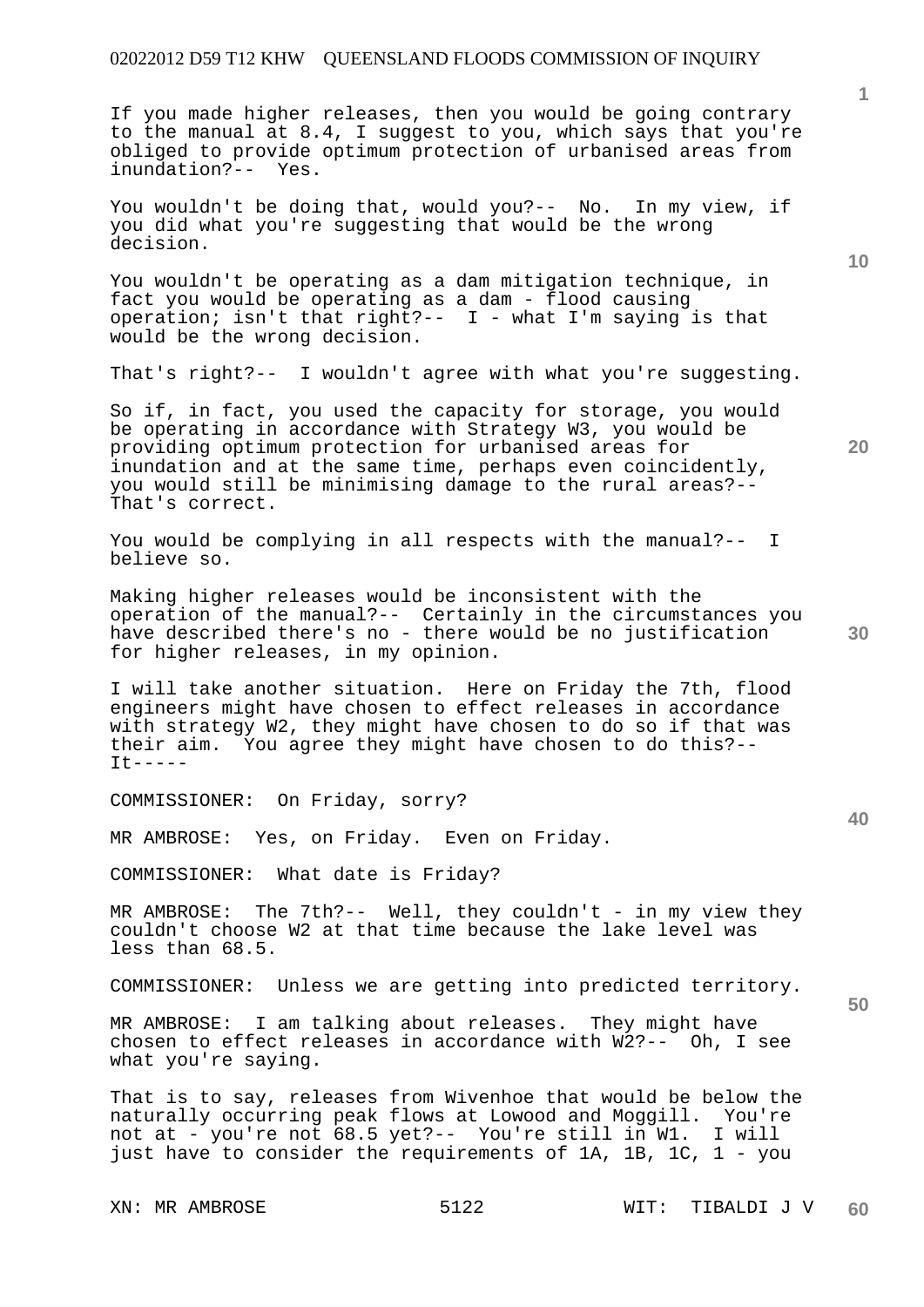know, the five in Strategy 1, but it's possible and-----

Theoretically then if - I will put it easily?-- Look-----

No, listen to me. If the lake level is not at 68.5-----?-- Yes.

-----a flood engineer might choose to effect Strategy W2 and in order to do that the flood engineer will choose release rates that were less than the naturally occurring peak at Lowood and Moggill?-- If it's less than 68.5, I don't agree that you can invoke Strategy W2.

If it is at 68.5, the dam operator, the dam engineer, might choose to effect Strategy W2 by selecting release rates-----?-- Yep, that would be a-----

-----less than the naturally occurring peaks at Lowood and Moggill?-- Yes, that's correct, you can do that.

One way-----?-- If it was justifiable at the time.

That's right, that's right?-- Yes.

If that was done then the effect would be to make the storage level higher?-- Yes.

It would cause less water to flow downstream and ultimately, as the events unfolded, it would cause the flood engineers to have to release at higher rates later, potentially causing more damage?-- I think, you know, there's no question if we'd gone to W2 at that time the onset of W4 would have been sooner and longer and certainly the flood would have been worse, there's no question.

So, by bypassing W2 on Saturday morning the flood engineers, I suggest to you, have clearly chosen to move more rapidly to W3 where the principal objective is the protection of urban areas?-- Yes, that follows. I agree with that.

And whilst the storage area is available, this is a proper application of the release rates in strategy W3?-- Yes. As I said, I stand by the Flood Event Report. I think - and that's what it's saying and I still - still believe it to be correct.

And that's particularly so, I suggest to you, given on the Saturday the actual rainfall that had occurred in the previous 24 hours and that which was, in fact - that was, in fact, fell on Saturday for the next 24 hours?-- Yes. There certainly wasn't much rain on Saturday night. I just can't recall the totals without consulting something.

Okay. Now, the rates that are chosen for release from the dam are also subject to a principal consideration; that is to say, to return the dam level to full storage level within seven days?-- That's right, that goes to the matter of dam safety-----

**10** 

**1**

**20** 

**30**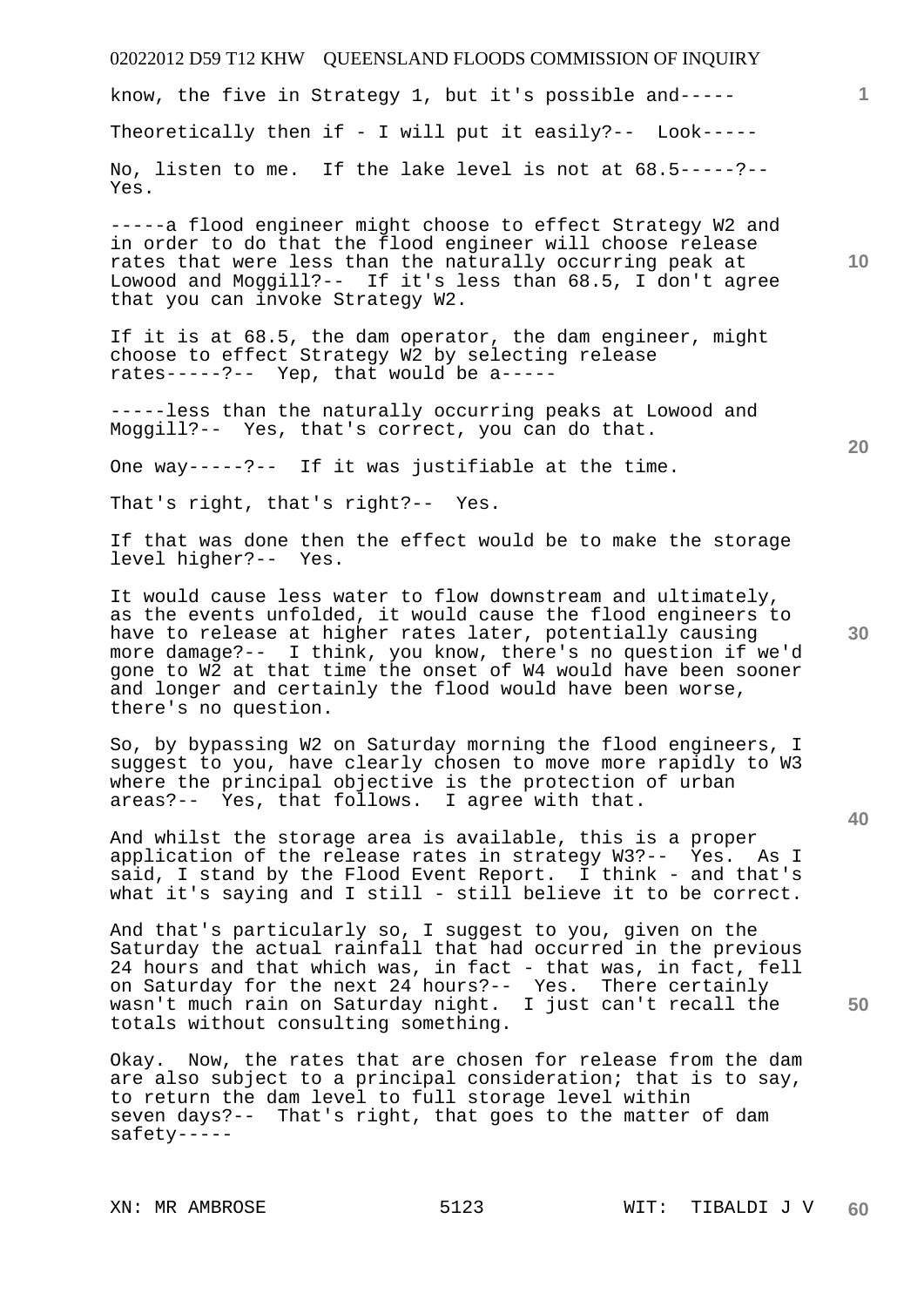That's right?-- -----in terms of dealing with large floods, so that's correct.

That's right. So, now, we know that if you release at 1600 CUMECS there can be some interference with the ferries in Brisbane and some low-lying bikeways, et cetera, are flooded and low-lying houses may not be covered or inundated to floor level, but there is some effect. Similarly, at 1900 there's a little bit more damage in the urban areas. Now, I want to put to you if you were in W1E, a flood engineer might choose to release up to 1900 CUMECS?-- It's possible if there was no downstream flows from Lockyer or Bremer, yes.

Sure. But that would take out the Mt Crosby Weir Bridge?-- Yes. I think its threshold it's 1800.

You understand I'm talking now about making releases within a time period to bring you back to full supply level. If you release at a higher rate, you might take out the Mt Crosby Weir Bridge?-- Yes.

And that wouldn't be consistent, would it, with the operation of the manual?-- No, I don't believe so. If - again, depending on rain falling, but, no, what you're saying is - I agree with.

So, if you make higher releases for the purposes of bringing full supply level back within a shorter time than is optimally necessary, you're going to more likely than not cause damage to the urban areas?-- You would in the circumstances you're describing.

Yes?-- And, yes, certainly the manual doesn't require you to use anything less seven days, so you're right.

If you're in W3 and you decided to bring the full supply level back in two days, you could have massive releases, and that would be fabulous, but you wouldn't be complying with the manual?-- I would agree with that. After the peak I'd agree with that.

You were taken to the Sit Report of the 8th of January at 5.53, do you remember that, by Counsel Assisting?-- I think we have been there - I think Mr Rangiah always - I think I have looked at this a few times, I don't mind looking at it again.

Thank you. The lake level at 5.53 we know was above 68.5, but it was only 68.65. You can see that from the Sit Report, I think?-- Yeah, I'm not looking at the right place, I think.

If you look down to Wivenhoe-----?-- I have got it. Thank you.

Yes?-- So, yes, at 18.00 68.65.

Yes. And we know obviously that W2 could not be applied because the releases that had been made earlier were higher

**10** 

**1**

**20** 

**40**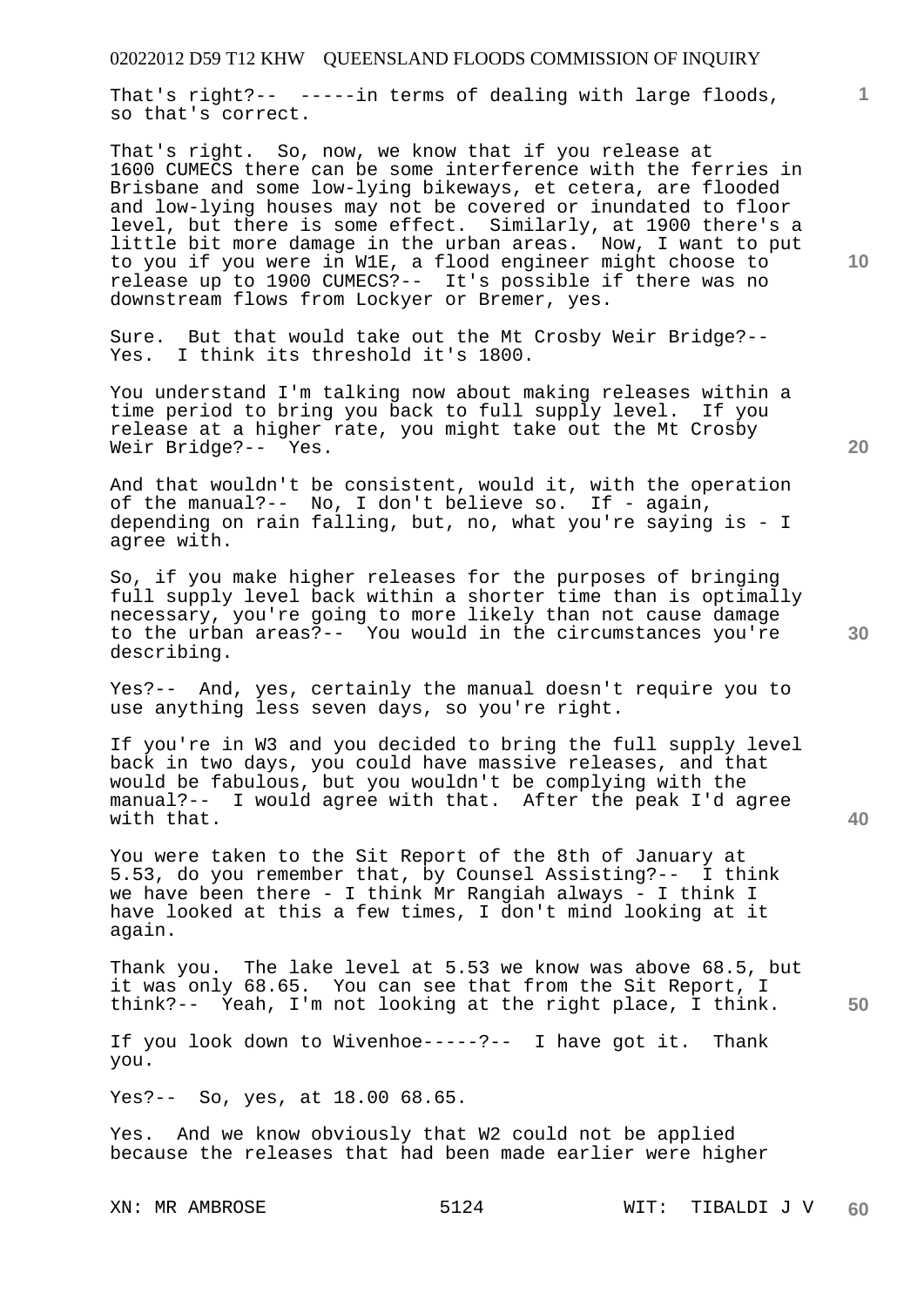than the naturally flowing peaks at Lowood and Moggill?-- That's right.

But we also know from that Sit Report that the river levels upstream of Wivenhoe had peaked I think the night before?-- I have to check that.

You can read it. "River levels upstream"-----?-- Yes, it's certainly in the second line.

Okay. So, we know that at this time on Saturday the lake level was only 68.65, the river levels had peaked upstream and there had been no significant rain on Saturday. You see under the heading, "Wivenhoe.", if releases were increased or if they stayed the same at that time you could be back in W1 within 24 hours, wouldn't you?-- I'd have to do the calculation, but just knowing the time and the way the lake level dropped that night, that was certainly possible. When I left shift that - early Sunday morning, that appeared to be where it was heading if there was no more rain.

So, just under - as an aside, if you like, for the moment, under the heading in that Sit Report, "Impacts Downstream of Wivenhoe.", it speaks, does it not, of the current Wivenhoe releases and what their impact is downstream, and in the second paragraph , "The current available assessments indicate the combined flow of the lower Brisbane River, the lower Brisbane, would only had 50 millimetres", et cetera. Do you see that?-- Oh, yes, I see that. Sorry. Yep.

Just have a look at that. As an aside for the moment, I want you to tell me whether that indicates to you that the impacts in the urban areas are being considered?-- It's certainly considering Brisbane City, so that's-----

That's pretty urban, isn't it?-- It is.

So, go on to the point that I was trying to make before the aside, the next section deals with forecast scenarios, and I suggest to you this is the first time this appears in a Sit Report. Now, read it carefully, if you would. I know you have read it before. Tell me when you are there. Okay?-- Yes.

It's not talking about what is currently the situation, is it?-- No.

It's not talking about what is the situation at 5.53 on Saturday, the 8th, it's talking about what might happen in the future, isn't it?-- Yes, it is, it's saying "forecast scenario".

That's right?-- It indicates the future and assessments relating to what might occur at a future time.

And if in the next few days there was an increase in those flows of the rivers and, I suggest to you, given what we had discussed earlier, in the 24 hours after Saturday there had

**10** 

**1**

**30** 

**40** 

**50**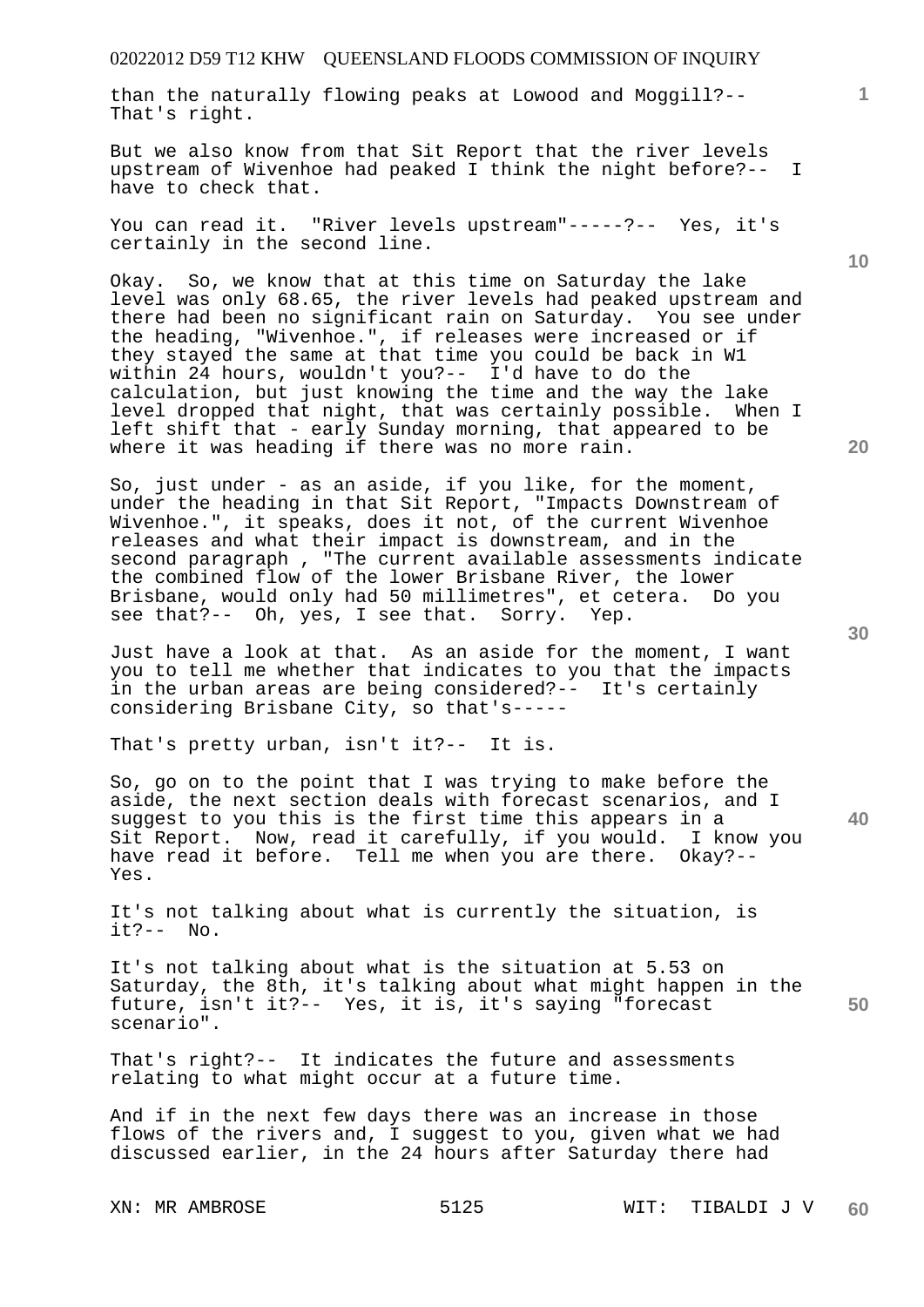been no rain and you drop back to W1, then in the next few days, that's to say after the three day forecast had come to pass, it might be necessary to increase or ramp up to W2?-- Oh, yeah, there's - you can certainly go - drop back to W3 and then go W2. I mean-----

**1**

**20**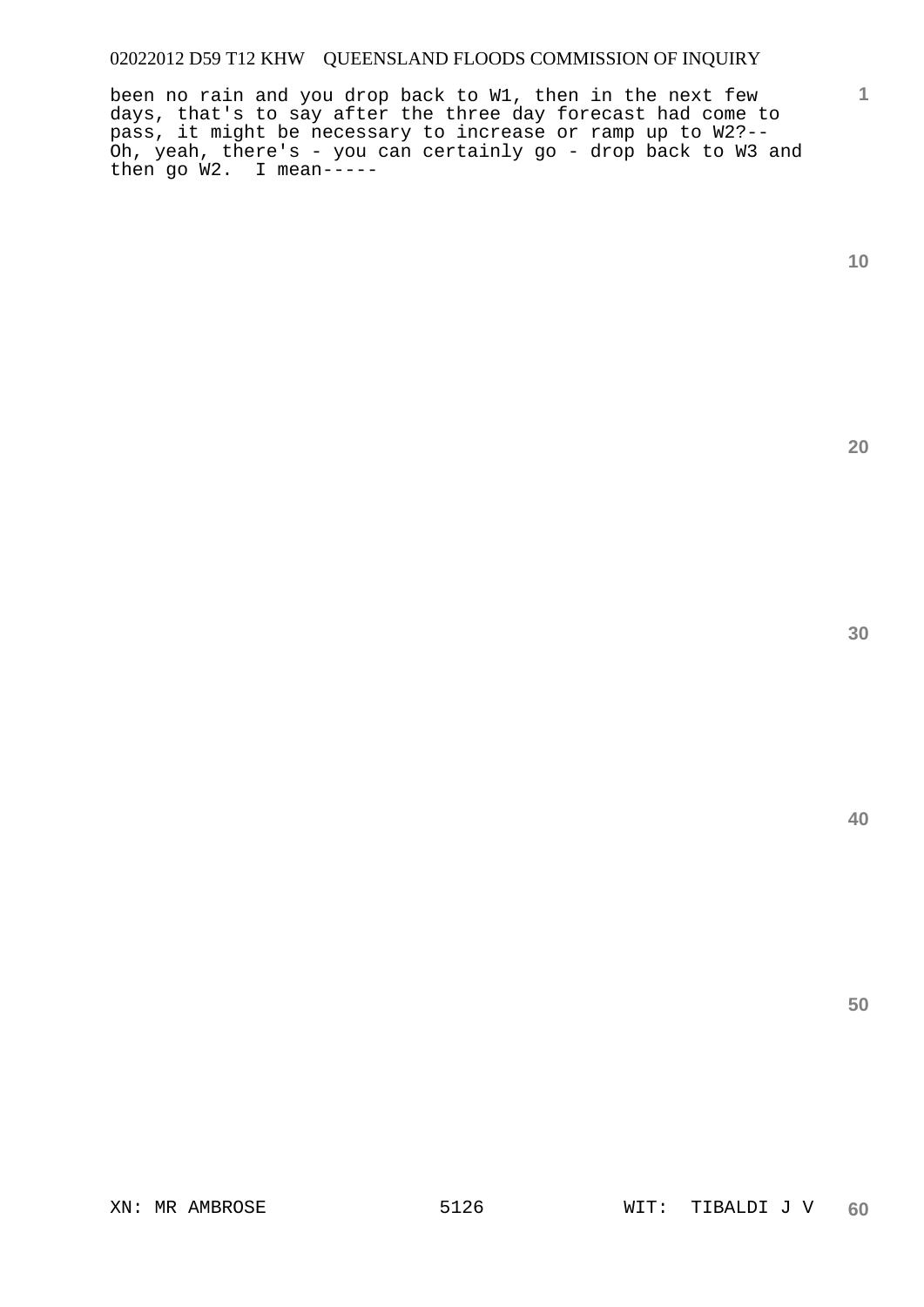## 02022012 T(1)13/HCL (QUEENSLAND FLOODS COMMISSION OF INQUIRY)

Isn't that what it is talking about, now that you read it? It is talking about what might happen over the next few days if the three-day forecast come to pass?-- Yeah, I can certainly see that logic.  $I - I - it$  seems, you know-----I - I - it seems, you know-----

You were taken as well to the flood event log at 3.30 on Sunday. Remember that?-- 3.30 on Sunday? That was the phone call, was it?

That was the phone call?-- I remember that, yes.

Right. Now, by 3.30 on Sunday, you well knew unequivocally that you were operating in W3?-- 3.30 on Sunday. Well, I wasn't there but-----

I know that?-- But it is obvious they were operating at W3, yes.

**20**  Sure. But the lake level was still only 68.68, I suggest to you?-- Yes, that's my-----

There hadn't been any rain, if you remember, over the Saturday?-- Yeah. Well, that is the point. The lake level was still relatively low. I can't see 68.68 actually at 3.30  $but --- -$ 

That's all right. The record will establish that, if you take my word for it?-- I am certain that the record was such that at that time there was still a relatively low lake level. That was the issue.

Now, if at that time the releases actually being made were such that Mt Crosby Weir Bridge and Fernvale were still open, that as a matter of fact the operation was still at the top of W1 where Mt Crosby Weir Bridge and Fernvale were still open?-- We certainly weren't in strategy W1-----

**40**  No, that's right?-- -----but I could see how a person could it is a bit like - if you look at the way the descriptions are of the strategies, I can see how you could make that linkage.

This duty officer hasn't entered that they were operating at the top end of strategy W1 and the bottom end of strategy W2; they were operating at a level, I suggest to you, consistent with being at the top of W1 in terms of the bridges still being open and consistently with being at the bottom of W2 whereby the rural areas are being protected?-- Well, it just comes down to if the person that said that, can recall it.

Sure?-- If that was their intention, it is a reasonable intention.

Yeah?-- But I wouldn't agree we were operating in W1 or W2 at that time.

Precisely?-- But-----

**1**

**10** 

**30**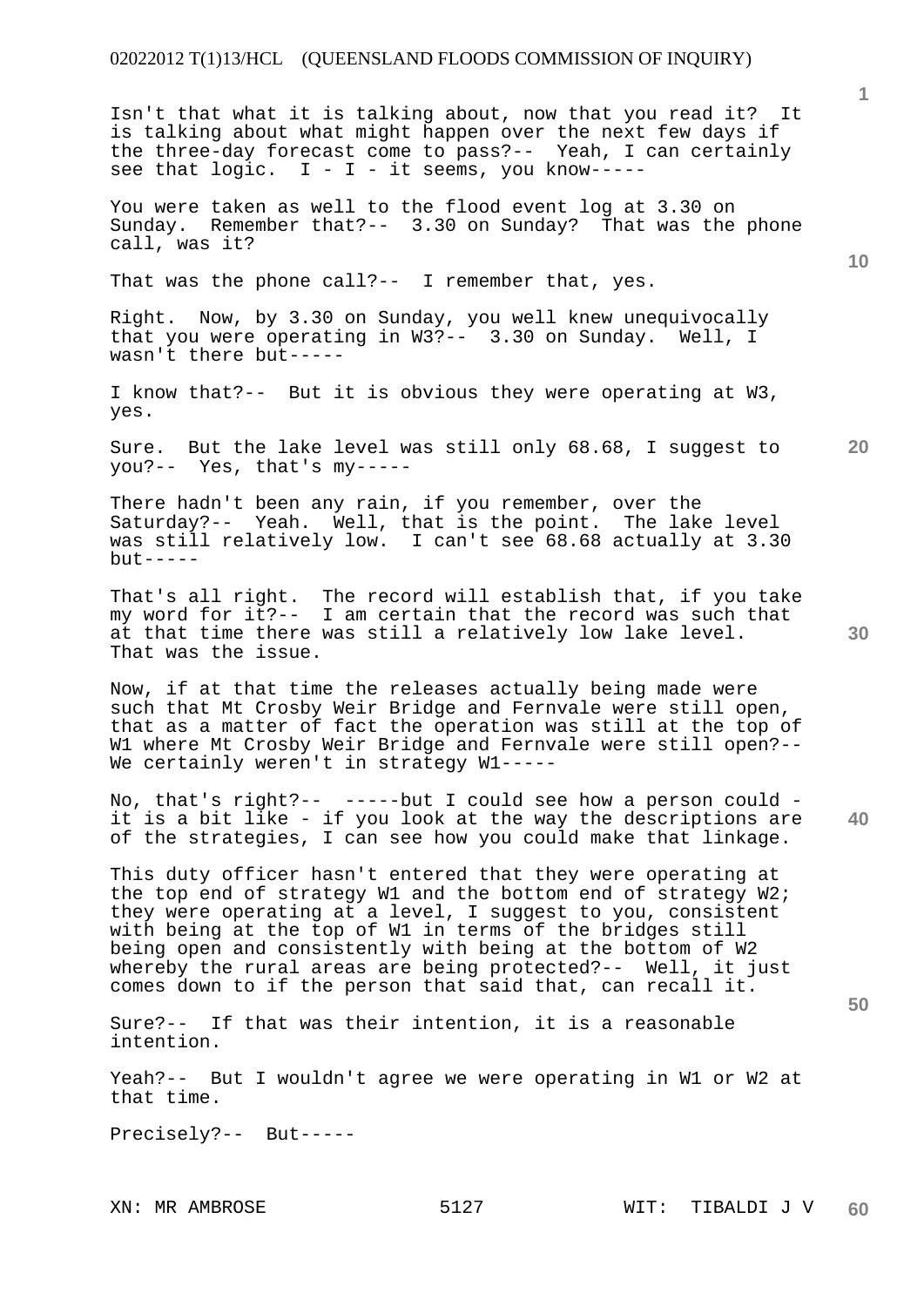### 02022012 T(1)13/HCL (QUEENSLAND FLOODS COMMISSION OF INQUIRY)

Indeed, you can't operate in W1 and W2 simultaneously?-- Yeah. Well, that's - I don't think anyone would make that yes, I hadn't picked up that distinction. I don't think anyone would actually say we were operating two strategies at the one time.

No?-- That's incorrect.

In terms of what the operations were effecting, they were still keeping those two bridges open and the rural areas were still being protected; isn't that right?-- Yes, I see your point there. I agree with you.

Now, at 9 p.m. on the Sunday you were taken to a sit report and it was trumpeted that this was the first time that there was any mention of minimising the impact of urban flooding. But until that time, the urban areas had been absolutely protected by the application of the strategy of using the storage facility; isn't that right?-- I don't think that what time was that?

9 p.m., Sunday. Situation report, I beg your pardon?-- Oh, situation report.

COMMISSIONER: I think we will adjourn for the day once you've finished with this, Mr Ambrose.

MR AMBROSE: Thank you. You remember that? You were questioned about the first time that it appears, minimising urban areas were mentioned?-- I can't recall the question from earlier today but I understand the point you're making.

Okay. You see, up to that time you'd been using the storage facility of the dam to protect the urban environment absolutely?-- Oh, no doubt. I mean, if the dam wasn't there. You know, I certainly would have been aware of the flood event in Brisbane at that time.

**40**  So if releases from Wivenhoe weren't causing any urban impact, why would anyone reading a situation report have any interest in reading that there is no impact?-- That's-----

Can you think of any?-- That's true. I-----

All right. We'll take it a step further. Sunday night you know that the releases have to increase because of the heavy rain that's occurred on the Sunday?-- Certainly the people that were on duty - I think it was obvious to them from-----

Sure?-- -----all actions, and that's what they did.

So the storage capacity could not continue to be used as a tool to protect the urban environment. Hence, there is a need, I suggest to you, for the sit report to tell the people who are reading it that they've got to do something over the next period because urban areas cannot be absolutely protected, it has moved now to a point where the effect has to be minimised?-- Yes.

**20** 

**10** 

**1**